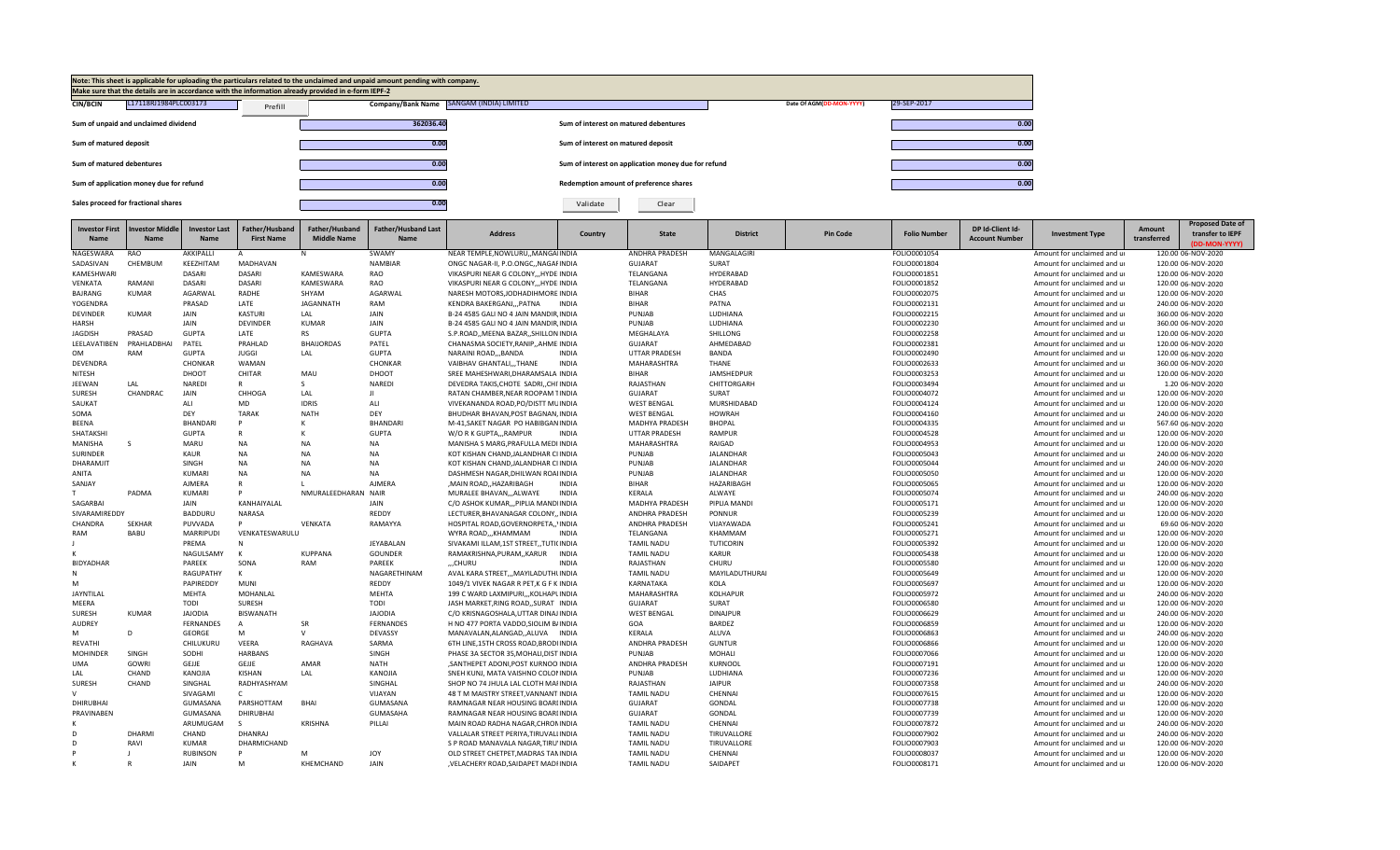| SEGU                 |                     | SANTHA                   | <sub>S</sub>            | SUBRAMANYA          | <b>MCHEETY</b>    | 87 D.NO., JAVALI STREET, PALAMANIINDIA                                        | ANDHRA PRADESH            | PALAMANFR          | FOLIO0008177                 | Amount for unclaimed and ur                                | 120.00 06-NOV-2020                       |
|----------------------|---------------------|--------------------------|-------------------------|---------------------|-------------------|-------------------------------------------------------------------------------|---------------------------|--------------------|------------------------------|------------------------------------------------------------|------------------------------------------|
| <b>SUDHIR</b>        |                     | <b>MODUNURI</b>          | M                       | USURYANARAYANA RAJU |                   | OPP RURAL BANK, A P, W G DT<br>INDIA                                          | ANDHRA PRADESH            | WEST GODAVARI DIST | FOLIO0008219                 | Amount for unclaimed and ur                                | 120.00 06-NOV-2020                       |
| RAMAIAH              |                     | CHIMAKURTHY              | CHIMAKURTHY             |                     | BASAVAIAH         | ,S C RLY DIVL OFFICE, VIJAYAWADA, 'INDIA                                      | ANDHRA PRADESH            | VIJAYAWADA         | FOLIO0008224                 | Amount for unclaimed and ur                                | 240.00 06-NOV-2020                       |
|                      | KSUSFFLA            | LAKSHMI                  | T                       | KSREENIVASAN        | <b>UNNITHAN</b>   | T C 28/41 LAKSHMI BHAVAN, KOTA1INDIA                                          | RAJASTHAN                 | KOTATALAI          | FOLIO0008313                 | Amount for unclaimed and ur                                | 240.00 06-NOV-2020                       |
| HARI                 | <b>KISHAN</b>       | SHARMA                   | BHAGWAN                 | DASS                | SHARMA            | PUNJAB NATIONAL BANK.KOTWALI INDIA                                            | RAJASTHAN                 | CHITTORGARH        | FOLIO0008648                 | Amount for unclaimed and ur                                | 240.00 06-NOV-2020                       |
| <b>RAKESH</b>        |                     | <b>GUPTA</b>             | M                       | $\mathsf{C}$        | <b>GUPTA</b>      | 3 G 7, MALVIYA NAGAR, JAIPUR, JAIP INDIA                                      | RAJASTHAN                 | JAIPUR             | FOLIO0008893                 | Amount for unclaimed and ur                                | 240.00 06-NOV-2020                       |
| KAMLA                | DEVI                | <b>GUPTA</b>             | M                       | C                   | <b>GUPTA</b>      | 3 G 7, MALVIYA NAGAR, JAIPUR, JAIP INDIA                                      | RAJASTHAN                 | <b>JAIPUR</b>      | FOLIO0008894                 | Amount for unclaimed and ur                                | 240.00 06-NOV-2020                       |
| SEEMA                |                     | GUTPA                    | M                       | $\mathsf{C}$        | <b>GUPTA</b>      | 3 G 7, MALVIYA NAGAR, JAIPUR, JAIP INDIA                                      | RAJASTHAN                 | <b>JAIPUR</b>      | FOLIO0008895                 | Amount for unclaimed and ur                                | 240.00 06-NOV-2020                       |
| ANJU                 |                     | JANGID                   | LAXMI                   | <b>NARAYAN</b>      | JANGID            | C/O LAXMI NARAYAN JANGID, MALI INDIA                                          | RAJASTHAN                 | <b>UDAIPUR</b>     | FOLIO0009054                 | Amount for unclaimed and ur                                | 120.00 06-NOV-2020                       |
| PUSHP                | LATA                | SHARMA                   | RAMESH                  | CHANDRA             | SHARMA            | C/O SHIV SHANKER, DHOLI PYAU, JAIINDIA                                        | RAJASTHAN                 | <b>JAIPUR</b>      | FOLIO0009419                 | Amount for unclaimed and ur                                | 240.00 06-NOV-2020                       |
| YOGENDRA             | <b>KUMAR</b>        | JAIN                     | <b>INDRA</b>            | SEN                 | JAIN              | JAIN AUSHADHI BHANDAR, SP ROAIINDIA                                           | UTTAR PRADESH             | MATHURA            | FOLIO0009430                 | Amount for unclaimed and ur                                |                                          |
|                      |                     |                          |                         |                     |                   |                                                                               |                           |                    |                              |                                                            | 120.00 06-NOV-2020                       |
|                      |                     |                          | <b>NA</b>               | <b>NA</b>           | <b>NA</b>         | A-105.9 SECTORGURGAON<br><b>INDIA</b>                                         | HARYANA                   | <b>GURGAON</b>     | FOLIO0009464                 | Amount for unclaimed and u                                 | 120.00 06-NOV-2020                       |
|                      | PADMANABHA          | <b>NAYAK</b>             | к                       | s                   | <b>NAYAK</b>      | <b>INDIA</b><br>AMRUIT NT ROADSHIMOGA                                         | KARNATAKA                 | SHIMOGA            | FOLIO0009579                 | Amount for unclaimed and ur                                | 120.00 06-NOV-2020                       |
|                      | N                   | RAMESH                   | к                       | SN                  | <b>MURTHY</b>     | NO. 715, 10TH CROSS, M C LAYANT, INDIA                                        | KARNATAKA                 | BANGALORE          | FOLIO0009607                 | Amount for unclaimed and ur                                | 120.00 06-NOV-2020                       |
| <b>JAYFSH</b>        | CHAMANLAL           | VORA                     | CHAMANLAL               |                     | KABABHAI          | RANJEET NAGAR,,,NAGOUR<br><b>INDIA</b>                                        | RAJASTHAN                 | <b>NAGOUR</b>      | FOLIO0009692                 | Amount for unclaimed and ur                                | 120.00 06-NOV-2020                       |
| MUHAMMADHU!JUSAB     |                     | GHUMRA                   | <b>JUSAB</b>            | <b>HAJIHASAM</b>    | GHUMRA            | GARIARA WAD, RING ROAD, , SURAT INDIA                                         | <b>GUJARAT</b>            | SURAT              | FOLIO0009697                 | Amount for unclaimed and ur                                | 120.00 06-NOV-2020                       |
| <b>JASMER</b>        |                     | SINGH                    | <b>BABURAM</b>          |                     |                   | WPN/FIT NO. 42 SAN, C/O 52 APO,, INDIA                                        | DELHI                     | DELHI              | FOLIO0009735                 | Amount for unclaimed and ur                                | 120.00 06-NOV-2020                       |
| RAM                  | <b>KISHOR</b>       | YADAV                    | RAMSHARAN               |                     | YADAV             | 92 SQN AIR FORCE, C\O 52 APO,, INDIA                                          | DFLHI                     | DFLHI              | FOLIO0009736                 | Amount for unclaimed and ur                                | 120.00 06-NOV-2020                       |
| SAROJ                | <b>BALA</b>         | <b>MOHANTY</b>           | $\mathsf{L}$            | M                   | <b>MOHANTY</b>    | 72 R K PURAM.SECTOR X. NEW DELINDIA                                           | DELHI                     | DELHI              | FOLIO0009767                 | Amount for unclaimed and ur                                | 120.00 06-NOV-2020                       |
| KAMALA               | DEVI                | JAIN                     | LILAMCHAND              |                     |                   | JAIN TRADERS SARAFA BAZAR,,,SURINDIA                                          | GUJARAT                   | SURAT              | FOLIO0009850                 | Amount for unclaimed and ur                                | 120.00 06-NOV-2020                       |
| SAJJAN               |                     | <b>KUMAR</b>             | PARTAP                  |                     | SINGH             | UPS SECTION, 272 SU, AF, C/O 56 AFINDIA                                       | DFLHI                     | DFLHI              | FOLIO0009886                 | Amount for unclaimed and ur                                | 360.00 06-NOV-2020                       |
| PADMAVATHI           |                     | SIMHADRI                 | KRISHNA                 |                     | RAO               | W/O KRISHNA RAO G.E.O., SUJATHAINDIA                                          | ANDHRA PRADESH            | VISHAKHAPATNAM     | FOLIO0009910                 | Amount for unclaimed and ur                                | 120.00 06-NOV-2020                       |
| SIRIGIREDDY          | RAMAMOHAN           | REDDY                    | SIRIGIREDDY             | <b>NARAYANA</b>     | REDDY             | ,AGADUR SO PULIVENDULA,,CUDD.INDIA                                            | ANDHRA PRADESH            | KADAPA             | FOLIO0009913                 | Amount for unclaimed and ur                                | 120.00 06-NOV-2020                       |
|                      | RAJUNALLAPA         | RAJU                     | N                       | VSURYANARAYANA      |                   |                                                                               | ANDHRA PRADESH            | KALAWACHARLA       |                              |                                                            |                                          |
| BANGARA              |                     |                          |                         |                     | RAJU              | KALAWACHARLA,E G DIST,, KALAWAINDIA                                           |                           |                    | FOLIO0009936                 | Amount for unclaimed and ur                                | 120.00 06-NOV-2020                       |
| SAFDAR               | AHMED               | SHEIG                    | <b>KHADER</b>           | MOHIDDIN            | SHEIK             | SREE LAXMI, NARSIMHASWAMY CO INDIA                                            | TELANGANA                 | SECUNDERABAD       | FOLIO0009976                 | Amount for unclaimed and ur                                | 120.00 06-NOV-2020                       |
|                      | G                   | HEGDE                    | G                       | R                   | HEGDE             | SOUTH EASTERN ROADWAYS, 72(2), INDIA                                          | MAHARASHTRA               | BASTI              | FOLIO0009999                 | Amount for unclaimed and ur                                | 120.00 06-NOV-2020                       |
| MANGALA              |                     | <b>SHINDF</b>            | SAMBHAII                |                     | SHINDE            | SUCHAK APARTMENT, NEAR WASANINDIA                                             | MAHARASHTRA               | THANE              | FOLIO0010018                 | Amount for unclaimed and ur                                | 120.00 06-NOV-2020                       |
| YAKUB                | s                   | KAPASI                   | SULATAN                 | BHAI                | <b>KAPASI</b>     | OPP S B S MAIN BRANCH, , SHAHJAI INDIA                                        | UTTAR PRADESH             | SHAHJAHANPUR       | FOLIO0010087                 | Amount for unclaimed and ur                                | 240.00 06-NOV-2020                       |
| RAM                  | PRASAD              | VERMA                    | <b>HARIDAS</b>          |                     |                   | UNION BANK OF INDIA, STATION RCINDIA                                          | UTTAR PRADESH             | TUNDLA             | FOLIO0010163                 | Amount for unclaimed and ur                                | 120.00 06-NOV-2020                       |
| <b>GURUPADA</b>      |                     | KUNDU                    | LATE                    | <b>INDRANARAYAN</b> | KONDU             | SAHARPURA DHANBAD<br><b>INDIA</b>                                             | Jharkhand                 | Dhanbad            | FOLIO0010204                 | Amount for unclaimed and ur                                | 120.00 06-NOV-2020                       |
| <b>BAL</b>           | <b>KRISHAN</b>      | MAHAJAN                  | DESRAJ                  |                     | MAHAJAN           | INDHRA COLONY GALI NO 1,,, PATH/INDIA                                         | PUNJAB                    | PATHANKOT          | FOLIO0010214                 | Amount for unclaimed and ur                                | 120.00 06-NOV-2020                       |
| SHIV                 | <b>NATH</b>         | RAVI                     | MUNESHWAR               |                     | SINGH             | MUNESHWAR SINGH, B.C. PATEL HICINDIA                                          | <b>BIHAR</b>              | NALANDA            | FOLIO0010225                 | Amount for unclaimed and ur                                | 240.00 06-NOV-2020                       |
| SANGITA              |                     | <b>SINHA</b>             | SANJAY                  | <b>KUMAR</b>        | <b>SINHA</b>      | TARALAY NEW JAKKANPUR PATANINDIA                                              | <b>GUJARAT</b>            | PATAN              | FOLIO0010307                 | Amount for unclaimed and ur                                | 120.00 06-NOV-2020                       |
| <b>KRISHNA</b>       |                     | RANJAN                   | HARI                    | <b>NARAYAN</b>      | AGRAWAL           | BHCHHAWAN GOPALI,,, BHOJPUR INDIA                                             | <b>BIHAR</b>              | <b>BHOJPUR</b>     | FOLIO0010315                 | Amount for unclaimed and ur                                | 120.00 06-NOV-2020                       |
| <b>KAMINI</b>        |                     | RANJAN                   | KAMAL                   |                     | RANJAN            | BHCHHAWAN GOPALI,,, BHOJPUR INDIA                                             | <b>BIHAR</b>              | <b>BHOJPUR</b>     | FOLIO0010316                 | Amount for unclaimed and ur                                | 120.00 06-NOV-2020                       |
| <b>MANISH</b>        |                     | AGRAWAL                  | ARUN                    | KRISHNA             | DAS               | C/O A K DAS, STATION ROAD, , PATN/INDIA                                       | <b>BIHAR</b>              | PATNA              | FOLIO0010332                 | Amount for unclaimed and ur                                | 120.00 06-NOV-2020                       |
|                      |                     | <b>ROY</b>               | <b>BRAJ</b>             | <b>KISHOR</b>       |                   |                                                                               | <b>BIHAR</b>              |                    |                              |                                                            |                                          |
| SATISH               | CHANDRA             |                          |                         |                     | ROY               | ISLAMPUR, DISTT NALANDA, , ISLAMI INDIA                                       |                           | <b>ISLAMPUR</b>    | FOLIO0010333                 | Amount for unclaimed and ur                                | 120.00 06-NOV-2020                       |
| SANDEEP              |                     | <b>KUMAR</b>             | MADAN                   | <b>MOHAN</b>        | LAL               | RAJBHANSHI NAGAR,,,DARBHANGAINDIA                                             | <b>BIHAR</b>              | DARBHANGA          | FOLIO0010338                 | Amount for unclaimed and ur                                | 120.00 06-NOV-2020                       |
| <b>JAGTAR</b>        |                     | SINGH                    | S                       | DALIP               | SINGH             | INCOME TAX OFFICER, TAGORE NACINDIA                                           | PUNJAB                    | LUDHIANA           | FOLIO0010415                 | Amount for unclaimed and ur                                | 240.00 06-NOV-2020                       |
| RAJESH               | KUMAR               | <b>SINGH</b>             | LAKSHMESHWAR            | PRASAD              | SINGH             | SINGH TRADING AGENCY, BARA BAZINDIA                                           | MEGHALAYA                 | SHILLONG           | FOLIO0010436                 | Amount for unclaimed and ur                                | 240.00 06-NOV-2020                       |
| <b>BUDHIMAT</b>      |                     | SINGH                    | LAKSHMESHWAR            | PRASAD              |                   | SINGH TRADING AGENCY, BARA BAZINDIA                                           |                           | SHILLONG           |                              |                                                            | 240.00 06-NOV-2020                       |
| GANGA                |                     |                          |                         |                     | SINGH             |                                                                               | MEGHALAYA                 |                    | FOLIO0010437                 | Amount for unclaimed and ur                                |                                          |
| MADAN                | DEVI                | CHANDAK                  | LATE                    | SITARAM             | CHANDAK           | C/O C M ENTERPRISES, 4TH LANE, ,, EINDIA                                      | KARNATAKA                 | BANGALORE          | FOLIO0010557                 | Amount for unclaimed and ur                                | 240.00 06-NOV-2020                       |
|                      | LAL                 | CHANDAK                  | LATE                    | SITARAM             | CHANDAK           | C/O C M ENTERPRISES, 4TH LANE, ,, EINDIA                                      | KARNATAKA                 | BANGALORE          | FOLIO0010558                 | Amount for unclaimed and ur                                | 240.00 06-NOV-2020                       |
| <b>BHAGWATI</b>      | <b>DEVI</b>         | CHANDAK                  | <b>MADAN</b>            | LAL                 | CHANDAK           | C/O C M ENTERPRISES, 4TH LANE, ,, EINDIA                                      | KARNATAKA                 | <b>BANGALORE</b>   | FOLIO0010559                 | Amount for unclaimed and ur                                | 240.00 06-NOV-2020                       |
| PAWAN                | KUMAR               | CHANDAK                  | MADAN                   | LAL                 | CHANDAK           |                                                                               | KARNATAKA                 | BANGALORE          |                              | Amount for unclaimed and ur                                |                                          |
|                      |                     |                          |                         |                     |                   | C/O C M ENTERPRISES, 4TH LANE, ,, EINDIA                                      |                           |                    | FOLIO0010560                 |                                                            | 240.00 06-NOV-2020                       |
| PRAKASH              | <b>KUMAR</b>        | CHANDAK                  | MADAN                   | LAL                 | CHANDAK           | C/O C M ENTERPRISES, 4TH LANE, ,, EINDIA                                      | KARNATAKA                 | BANGALORE          | FOLIO0010561                 | Amount for unclaimed and ur                                | 240.00 06-NOV-2020                       |
| PRABHA               | <b>KUMARI</b>       | CHANDAK                  | <b>MADAN</b>            | LAL                 | CHANDAK           | C/O C M ENTERPRISES.4TH LANEEINDIA                                            | KARNATAKA                 | <b>BANGALORE</b>   | FOLIO0010562                 | Amount for unclaimed and ur                                | 240.00 06-NOV-2020                       |
| <b>SUSHILA</b>       | DEBI                | BHUWANIA                 | PAWAN                   | <b>KUMAR</b>        | <b>BHUWANIA</b>   | SCHEME VII M 1ST FLOOR,, ULTADA INDIA                                         | <b>WEST BENGAL</b>        | <b>KOLKATA</b>     | FOLIO0010569                 | Amount for unclaimed and ur                                | 120.00 06-NOV-2020                       |
| PRAVINPURI           | M                   | GOSWAMI                  | MANEKPURI               |                     | GOSWAMI           | STREET NO 2, TA PALANPUR BK,, PALINDIA                                        | <b>GUJARAT</b>            | PALANPUR           | FOLIO0010690                 | Amount for unclaimed and ur                                | 240.00 06-NOV-2020                       |
| <b>VINABEN</b>       |                     | GOSWAMI                  | PRAVINPURI              |                     | GOSWAMI           | STREET NO 2, TA PALANPUR BK,, PALINDIA                                        | GUJARAT                   | PALANPUR           | FOLIO0010691                 | Amount for unclaimed and ur                                | 120.00 06-NOV-2020                       |
| KANUBHAI             | MOHANLAL            | <b>BHAVSAR</b>           | MOHANLAL                |                     | <b>MORARDAS</b>   | BHAVSARWADA KHADIYA CHOWK,, INDIA                                             | MADHYA PRADESH            | <b>INDORE</b>      | FOLIO0010737                 | Amount for unclaimed and ur                                | 240.00 06-NOV-2020                       |
| DEVJIBHAI            | <b>JESHINGBHAI</b>  | PATEL                    | <b>JESHINGBHAI</b>      | MOTIBHAI            | PATEL             | TA MODASA, DIST SABARKANTHA,, NINDIA                                          | <b>GUJARAT</b>            | MODASA             | FOLIO0010826                 | Amount for unclaimed and ur                                | 120.00 06-NOV-2020                       |
| DILIPKUMAR           |                     | PATEL                    | BAVALAL                 |                     | PATEL             | G H COLONEY, SARASPUR, , AHMEDAINDIA                                          | <b>GUJARAT</b>            | AHMEDABAD          | FOLIO0010864                 | Amount for unclaimed and ur                                | 120.00 06-NOV-2020                       |
| RAJESH               | S.                  | RAHUL                    | S.                      |                     | RAHUL             | KALPTARU APPARTMENT, B/H PATE INDIA                                           | <b>GUJARAT</b>            | AHMEDABAD          | FOLIO0011001                 | Amount for unclaimed and ur                                | 120.00 06-NOV-2020                       |
| NAMRATA              | <b>NITIN</b>        | CHORDIA                  | <b>NITIN</b>            | -S                  | CHORDIA           | AMOL ONKAR NAGER,,,JALGAON INDIA                                              | MAHARASHTRA               | <b>JALGAON</b>     | FOLIO0011305                 | Amount for unclaimed and ur                                | 120.00 06-NOV-2020                       |
| VIRENDRA             | <b>KUMAR</b>        | VIJAY                    | GHANSHYAM               |                     |                   | BEHIND THE CHARBHUJA TEMPLE,,, INDIA                                          | RAJASTHAN                 | <b>TONK</b>        | FOLIO0011661                 | Amount for unclaimed and ur                                | 240.00 06-NOV-2020                       |
|                      | <b>CVIJAY</b>       | <b>KUMAR</b>             | S.                      |                     | CHANNAVEERAPPA    | MRITUNJAY NIWAS, MAJESTIC CIRCLINDIA                                          | ANDHRA PRADESH            | <b>CHITTOR</b>     | FOLIO0012039                 | Amount for unclaimed and ur                                | 120.00 06-NOV-2020                       |
| SAVITHA              |                     | <b>MORE</b>              | <b>ASHOK</b>            |                     |                   | APPAJI COMPOUND, DESH PUNDER INDIA                                            | ANDHRA PRADESH            | <b>HUBLI</b>       | FOLIO0012053                 | Amount for unclaimed and ur                                | 120.00 06-NOV-2020                       |
| S.                   | N                   | SHARMA                   | KALU                    | <b>RAM</b>          | SHARMA            | JANTA CLINUIC, KAPASAN, CHITTOR(INDIA                                         | RAJASTHAN                 | CHITTORGARH        | FOLIO0012237                 | Amount for unclaimed and ur                                | 120.00 06-NOV-2020                       |
| ARCHANA              |                     | KABARA                   | SHANKER                 | LAL                 | MAHESHWARI        | D/O SHANKER LAL MAHESHWARI, PINDIA                                            | RAJASTHAN                 | AJMER              | FOLIO0012262                 | Amount for unclaimed and ur                                | 120.00 06-NOV-2020                       |
| MOHAMMFD             | <b>JAHIR</b>        |                          |                         | JARIF               | KHAN              |                                                                               |                           |                    |                              |                                                            |                                          |
|                      |                     | KHAN                     | MOHAMMED                |                     |                   | GOVT. SECONDARY SCHOOL, RUPAHINDIA                                            | RAJASTHAN                 | BHILWARA           | FOLIO0012333                 | Amount for unclaimed and ur                                | 120.00 06-NOV-2020                       |
| PARAS                | YESHWANT            | CHOUDHARY                | YESHWANT                | GOVIND              | CHOUDHARY         | ANAND BHUVAN MANGALWADI.1SINDIA                                               | <b>MAHARASHTRA</b>        | <b>MUMBAI</b>      | FOLIO0012448                 | Amount for unclaimed and ur                                | 120.00 06-NOV-2020                       |
| RAJENDRA             | PRASAD              | MAHESHWARI               | RAM                     | NARAYAN             | <b>MAHFSHWARI</b> | RAJARAM ROAD, ICHALKARANJI, DIS'INDIA                                         | MAHARASHTRA               | ICHALKARANJI       | FOLIO0012471                 | Amount for unclaimed and ur                                | 120.00 06-NOV-2020                       |
| <b>SUNITA</b>        |                     | KABRA                    | <b>NA</b>               | <b>NA</b>           | <b>NA</b>         | RAJARAM ROAD,, POST.,, ICHALKAR/INDIA                                         | MAHARASHTRA               | ICHALKARANJI       | FOLIO0012472                 | Amount for unclaimed and ur                                | 240.00 06-NOV-2020                       |
| GOUTAM               | CHAND               | SHAH                     | DEVICHAND               |                     |                   | SHAHI BAUGH,,,AHMEDABAD<br><b>INDIA</b>                                       | <b>GUJARAT</b>            | AHMEDABAD          | FOLIO0012780                 | Amount for unclaimed and ur                                | 120.00 06-NOV-2020                       |
| HULASHI              |                     | <b>DEVI</b>              | BANDMAL                 |                     | LUNKED            | NILESHKUMAR SHANTILAL, AZAD CI-INDIA                                          | MAHARASHTRA               | <b>JALGAON</b>     | FOLIO0012811                 | Amount for unclaimed and ur                                | 120.00 06-NOV-2020                       |
| м                    | RSHIVA              | <b>MURTHY</b>            | м                       | RAMA                | RAO               | KARAGADI HANIYA POST,,,SHIMOG.INDIA                                           | KARNATAKA                 | SHIMOGA            | FOLIO0013607                 | Amount for unclaimed and ur                                | 240.00 06-NOV-2020                       |
| м                    | HARISCHANDRA SHETTY |                          | м                       | <b>GUNAPALA</b>     | SHETTY            | ,BETKERI ROAD,,MOODBIDRI<br><b>INDIA</b>                                      | KARNATAKA                 | <b>MOODBIDR</b>    | FOLIO0013618                 | Amount for unclaimed and ur                                | 240.00 06-NOV-2020                       |
| VASUMATI<br>TEJABHAI | н                   | SUKHADIA<br><b>TADHA</b> | HASMUKHLAL<br>LAKHABHAI |                     | SUKHADIA          | 520 HARINAGAR 3-OPP BRC GATE, AINDIA<br><b>INDIA</b><br>SHYAM SOCIETY,,,SURAT | GUJARAT<br><b>GUJARAT</b> | SURAT<br>SURAT     | FOLIO0013742<br>FOLIO0013874 | Amount for unclaimed and ur<br>Amount for unclaimed and ur | 120.00 06-NOV-2020<br>240.00 06-NOV-2020 |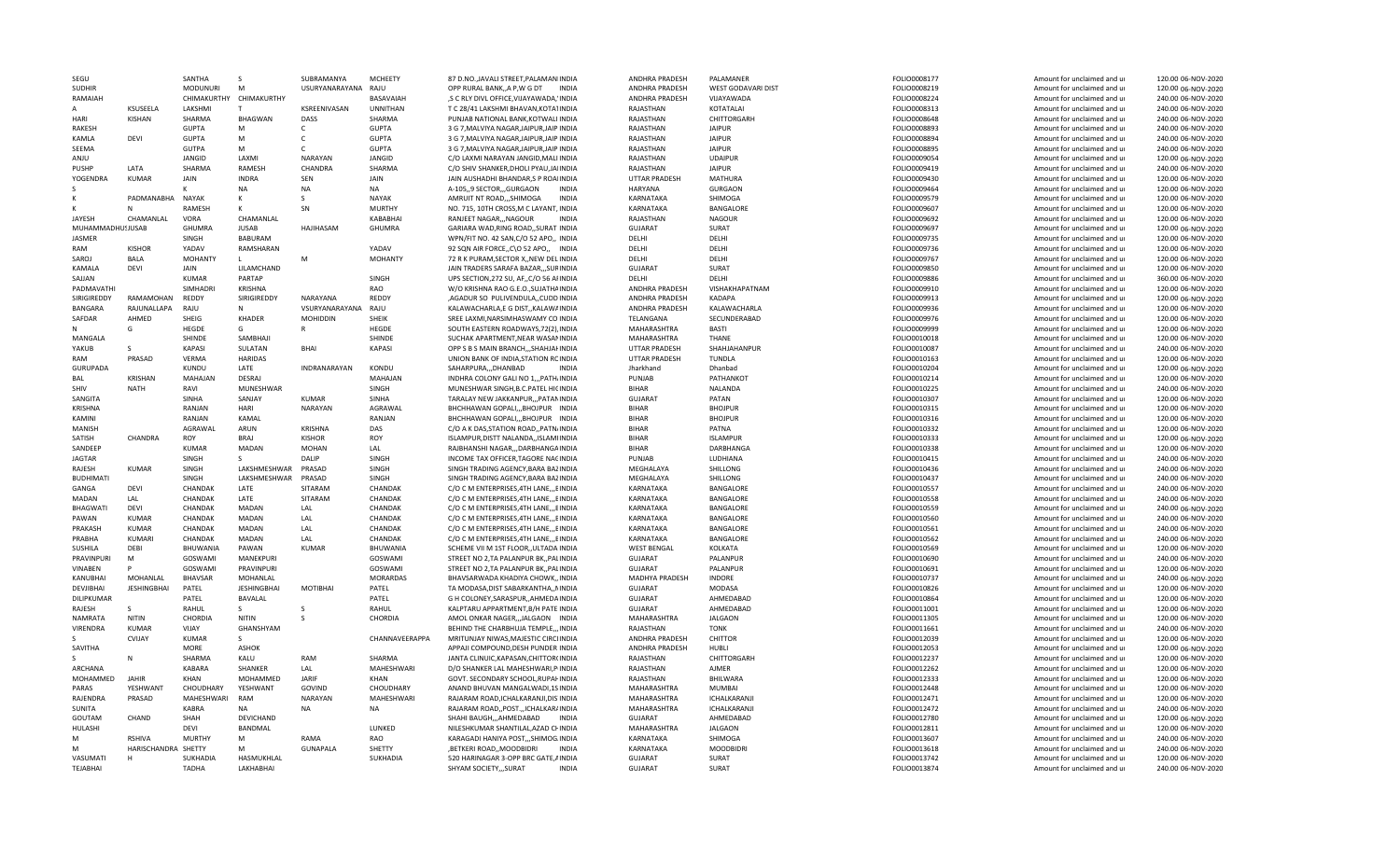| SALMA            |                      | PARVFFN                  | MD                |                        | RAHMATULLAH     | MD RAHMATULLAH, SOUTH SHIBPUINDIA                   | <b>WEST BENGAL</b> | <b>HOWRAH</b>    | FOLIO0013943 | Amount for unclaimed and ur | 240.00 06-NOV-2020 |
|------------------|----------------------|--------------------------|-------------------|------------------------|-----------------|-----------------------------------------------------|--------------------|------------------|--------------|-----------------------------|--------------------|
| <b>BIMLA</b>     | DEVI                 | DALMIA                   | SITARAM           |                        | DALMIA          | C/O SITARAM DALMIA, NEW ROAD IINDIA                 | <b>BIHAR</b>       | PATNA            | FOLIO0014024 | Amount for unclaimed and ur | 240.00 06-NOV-2020 |
| KALEEM           | AHMED                | KHAN                     | LATE              | IQBALAHMED             | KHAN            | MUFFAR HOUSE NOOR MEHAL ROAINDIA                    | Madhya Pradesh     | UJJAIN           | FOLIO0014120 | Amount for unclaimed and ur | 240.00 06-NOV-2020 |
| DURGAPERSHAD     |                      |                          | MUSADDI           |                        | LAL             | MUSADDILAL DURGA PERSHAD, BALINDIA                  | <b>HARYANA</b>     | NARNAUL          | FOLIO0014262 | Amount for unclaimed and ur | 240.00 06-NOV-2020 |
| ZUBIN            |                      | RATWANI                  | NA                | <b>NA</b>              | <b>NA</b>       | 74 POLO ROAD, DELHI CANTT, N DEIINDIA               | DELHI              | DELHI            | FOLIO0014276 | Amount for unclaimed and ur | 120.00 06-NOV-2020 |
| LALIT            | <b>MOHAN</b>         | <b>MOHANTY</b>           | LATE              | KB                     | <b>MOHANTY</b>  | Q NO 103 R K PURAM, SEC XI, N DELINDIA              | DELHI              | DELHI            | FOLIO0014281 | Amount for unclaimed and ur | 120.00 06-NOV-2020 |
| SARASAM          |                      | RAMAKRISHNAN S           |                   |                        | RAMAKRISHNAN    | KANAGAMOOLAM NEW STREET.VAINDIA                     | <b>TAMIL NADU</b>  | NEGEROOIL        | FOLIO0014311 | Amount for unclaimed and ur | 120.00 06-NOV-2020 |
| S.               |                      | <b>RAMAKRISHNAN R</b>    |                   |                        |                 | SANKARASINTHAMONY KANAGAMOOLAM NEW STREET,, V/INDIA | <b>TAMIL NADU</b>  | NAGEROOIL        | FOLIO0014312 | Amount for unclaimed and ur | 120.00 06-NOV-2020 |
|                  |                      | <b>BHATI</b>             | RAGHUBIR          |                        | SINGH           | PO DADRI,,,GHAZIABAD<br><b>INDIA</b>                | UTTAR PRADESH      | GHAZIABAD        | FOLIO0014360 | Amount for unclaimed and ur | 120.00 06-NOV-2020 |
| NARESH           |                      | <b>KUMAR</b>             | <b>UMRAO</b>      |                        | SINGH           | GANDHI NAGAR, KHANDSA ROAD, , CINDIA                | <b>HARYANA</b>     | <b>GURGAON</b>   | FOLIO0014411 | Amount for unclaimed and ur | 240.00 06-NOV-2020 |
| RAJESH           |                      | <b>KUMAR</b>             | SURINDER          |                        | <b>KUMAR</b>    | DDA S MIG FLATS, LONI ROAD CHITFINDIA               | DELHI              | DELHI            | FOLIO0014416 | Amount for unclaimed and ur | 120.00 06-NOV-2020 |
| SANTOSH          |                      | GAUTAM                   | S                 |                        | GAUTAM          | GOVT COLLEGE, NILOKHER, , KARNAL INDIA              | HARYANA            | KARNAL           | FOLIO0014448 | Amount for unclaimed and ur | 240.00 06-NOV-2020 |
|                  |                      | VAID                     | BK                | <b>LM</b>              | VAID            | CENTRAL ACADEMY,,,PANIPAT<br><b>INDIA</b>           | <b>HARYANA</b>     | PANIPAT          | FOLIO0014454 | Amount for unclaimed and ur | 120.00 06-NOV-2020 |
| SURYAKANT        |                      | <b>KOTHARI</b>           | PRANJIVAN         |                        | DAS             | GEB COLONY, TA THASRA, , THASRA INDIA               | GUJARAT            | <b>THASRA</b>    | FOLIO0014562 | Amount for unclaimed and ur | 120.00 06-NOV-2020 |
| SAYEEDA          |                      | KHAN                     | <b>NAZIR</b>      |                        | KHAN            | KAPADIA NAGAR, KURLA W,, MUMB. INDIA                | MAHARASHTRA        | <b>MUMBAI</b>    | FOLIO0014686 | Amount for unclaimed and ur | 120.00 06-NOV-2020 |
| MANOJ            | DALICHAND            | OSWAL                    | DALICHAND         | VARDICHAND             | OSWAL           | GANDHI CHOWK,,,SANGLI<br>INDIA                      | MAHARASHTRA        | SANGLI           | FOLIO0014688 | Amount for unclaimed and ur | 120.00 06-NOV-2020 |
| <b>GURVINDER</b> |                      | KAUR                     | <b>NA</b>         | <b>NA</b>              | <b>NA</b>       | VAIBHAV NAGAR, NEAR LODO WALINDIA                   | PUNJAB             | <b>JALANDHAR</b> | FOLIO0014891 | Amount for unclaimed and ur | 120.00 06-NOV-2020 |
| SARLA            |                      | <b>GANDHI</b>            | NA                | <b>NA</b>              | <b>NA</b>       | ADAMPURJALANDHAR<br><b>INDIA</b>                    | PUNJAB             | <b>JALANDHAR</b> | FOLIO0014892 | Amount for unclaimed and ur | 240.00 06-NOV-2020 |
| PRITPAL          |                      | SINGH                    | <b>NA</b>         | <b>NA</b>              | <b>NA</b>       | TEH & DIST-JALANDHAR,,,JALANDH.INDIA                | PUNJAB             | <b>JALANDHAR</b> | FOLIO0014900 | Amount for unclaimed and ur | 120.00 06-NOV-2020 |
| м                |                      | RAMANATHAN               | MUTHUKARUPPAN     |                        |                 | POOSARI KADU STREET, SURAMPAT INDIA                 | ANDHRA PRADESH     | <b>GUNTUR</b>    | FOLIO0014947 | Amount for unclaimed and ur | 120.00 06-NOV-2020 |
|                  |                      | MALARURHI                | G                 |                        | SIVAMANI        | SIVA FIBRE PRODUCTS,,,NAGPUR INDIA                  | MAHARASHTRA        | <b>NAGPUR</b>    | FOLIO0014949 | Amount for unclaimed and ur | 240.00 06-NOV-2020 |
|                  |                      | BASKARAN                 |                   | $\mathbf{v}$           | RAMASAMY        | SOUTH VENUGOPALAPURAM,,,MAIINDIA                    | <b>TAMIL NADU</b>  | MANJAKUPPAM      | FOLIO0014956 | Amount for unclaimed and ur | 240.00 06-NOV-2020 |
| LAKSHMI          | RAMESH               | BUKKAPATNAM B            |                   |                        | RAMESH          | SRI B RAMESH, CENTNAL BANK OF IIINDIA               | ORISSA             | BHUBANESHWAR     | FOLIO0015043 | Amount for unclaimed and ur | 120.00 06-NOV-2020 |
| VARGHESE         | PM                   | VAMIAN                   | $\mathsf{P}$      | <b>OMATHEW</b>         | VAIDIAN         | KONNAVILAYIL PO,,,COCHIN<br><b>INDIA</b>            | KERALA             | <b>COCHIN</b>    | FOLIO0015050 | Amount for unclaimed and ur | 180.00 06-NOV-2020 |
| <b>DURGAMBA</b>  |                      | <b>BATTINA</b>           | RAMA              | <b>MOHANARAO</b>       | $\overline{A}$  | PWD QUARTERS, VENKATE SWARAPINDIA                   | TELANGANA          | HYDERABAD        | FOLIO0015060 | Amount for unclaimed and ur | 120.00 06-NOV-2020 |
| VIJAYA           | BHASKARAVARM POTHURI |                          | VENKATA           | KRISHNAM               | RAJU            | CHINA KOTHA LANKA PO,,, MUMMI INDIA                 | ANDHRA PRADESH     | MUMMIDIVARAM     | FOLIO0015082 | Amount for unclaimed and ur | 120.00 06-NOV-2020 |
| SEETHARAMAYYAV   |                      | $\mathsf{V}$             | APPA              |                        | RAO             | PRATHAPNAGAR,,,KAKINADA<br><b>INDIA</b>             | ANDHRA PRADESH     | KAKINADA         | FOLIO0015090 | Amount for unclaimed and ur | 120.00 06-NOV-2020 |
| PAWAN            | KUMAR                | AGRAWAL                  | KHEMCHAND         |                        | AGRAWAL         | KUMAR MEDICAL AGENCY,,,SAMBAINDIA                   | ORISSA             | SAMBALPUR        | FOLIO0015111 | Amount for unclaimed and ur | 240.00 06-NOV-2020 |
| CHHAYA           |                      | KHANDALIKAR              | ANIL              |                        | RAO             | 104 GANDHI ROAD, ,, PANDHARPUR INDIA                | MAHARASHTRA        | PANDHARPUR       | FOLIO0015119 | Amount for unclaimed and ur | 120.00 06-NOV-2020 |
| VENKATA          | BHANOJIRAO           | GADU                     | G                 |                        | PADMANABHAM     | C/O G PADMANABHAM, DOOR NO SINDIA                   | ANDHRA PRADESH     | VIZIANAGARAM     | FOLIO0015147 | Amount for unclaimed and ur | 120.00 06-NOV-2020 |
| VENKATA          | BHANOJIRAO           | GADU                     | G                 |                        | PADMANABHAM     | C/O G PADMANABHAM, DOOR NO SINDIA                   | ANDHRA PRADESH     | VIZIANAGARAM     | FOLIO0015148 | Amount for unclaimed and ur | 120.00 06-NOV-2020 |
|                  | MOHAMED              | <b>JAFFAR</b>            | M                 | ABDUL                  | KAREEM          | 42 INDIRA NAGAR, UTHAMA,, PALAYINDIA                | <b>TAMIL NADU</b>  | PALAYAM          | FOLIO0015163 | Amount for unclaimed and ur | 240.00 06-NOV-2020 |
|                  |                      | JEYARAJ                  | $\mathsf{V}$      | LG                     | PAULRAIAN       | 12 JALANI ST,,,TUTICORIN<br><b>INDIA</b>            | <b>TAMIL NADU</b>  | <b>TUTICORIN</b> | FOLIO0015166 | Amount for unclaimed and ur | 240.00 06-NOV-2020 |
| M                | VS                   | MUTHUVALE                | M                 |                        | SHUNMUGOVALE    | 16 SOUTH RAJA STREET,,,TUTICORINIDIA                | <b>TAMIL NADU</b>  | TUTICORIN        | FOLIO0015168 | Amount for unclaimed and ur | 120.00 06-NOV-2020 |
| SUDHAKAR         |                      | VUDUTHA                  | JAGADEESWARAIAH   |                        |                 | ,BIBINAGAR DIST NALGONDA, A P, BIINDIA              | ANDHRA PRADESH     | BIBINAGAR        | FOLIO0015190 | Amount for unclaimed and ur | 120.00 06-NOV-2020 |
| CHANDRAMOULI     |                      | PULIGILLA                | VENKATESHAM       |                        |                 | H NO 4-324 PATELPURA, DIST MEDAINDIA                | ANDHRA PRADESH     | <b>SIDDIPFT</b>  | FOLIO0015192 | Amount for unclaimed and ur | 378.00 06-NOV-2020 |
|                  | MANGALA              | GOWRI                    | N                 |                        | RADHAKRISHNAN   | LAKSHMI VILAS, NORTH PET,, SATHY. INDIA             | <b>TAMIL NADU</b>  | SATHYAMANGALAM   | FOLIO0015211 | Amount for unclaimed and ur | 240.00 06-NOV-2020 |
|                  |                      | KAMALAVENI               | M                 | NATARAJA               | <b>MURTHY</b>   | R S ROAD, PERUNDURAI T K,, PERIYA INDIA             | <b>TAMIL NADU</b>  | PFRIYAR          | FOLIO0015212 | Amount for unclaimed and ur | 120.00 06-NOV-2020 |
| KALU             | RAM                  | KARWA                    | <b>GOPIKISHAN</b> |                        | KARWA           | KALURAM DEVI DAYAL, NOHAR, JAIHNDIA                 | RAJASTHAN          | <b>JAIPUR</b>    | FOLIO0015347 | Amount for unclaimed and ur | 240.00 06-NOV-2020 |
| GOPAL            | LAL                  | SWARNKAR                 | BHAGWAN           | LAL                    | SWARNKAR        | GOPAL LAL SWARNKAR BUS STOP,,, INDIA                | RAJASTHAN          | DAUSA            | FOLIO0015406 | Amount for unclaimed and ur | 240.00 06-NOV-2020 |
| RAM              | <b>BHAROSI</b>       | SWARNKAR                 | <b>BHAGWAN</b>    | LAL                    | SWARNKAR        | RAM BHAROSI SWARNKAR BUS STAINDIA                   | RAJASTHAN          | DAUSA            | FOLIO0015407 | Amount for unclaimed and ur | 240.00 06-NOV-2020 |
| HANSHABEN        |                      | GAJIPARA                 | HARSUKH           |                        |                 | OPP CO-OP SOCIETY, NEAR JAMADAINDIA                 | <b>GUJARAT</b>     | BHAVNAGAR        | FOLIO0015511 | Amount for unclaimed and ur | 120.00 06-NOV-2020 |
| <b>JANAK</b>     |                      | GAJIPARA                 | JAGJIVAN          |                        |                 | OPP CO-OP SOCIETY, NEAR JAMADAINDIA                 | <b>GUJARAT</b>     | <b>BHAVNAGAR</b> | FOLIO0015512 | Amount for unclaimed and ur | 120.00 06-NOV-2020 |
| <b>KISHOR</b>    |                      | <b>GAJIPARA</b>          | CHUNILAL          |                        |                 | OPP CO-OP SOCIETY, JAMADAR WAIINDIA                 | <b>GUJARAT</b>     | <b>BHAVNAGAR</b> | FOLIO0015513 | Amount for unclaimed and ur | 120.00 06-NOV-2020 |
| <b>INDIRA</b>    | <b>NAND</b>          | LAL                      | NANDLAL           |                        |                 | OPP CO-OP SOCIETY, JAMADAR WAIINDIA                 | <b>GUJARAT</b>     | BHAVNAGAR        | FOLIO0015514 | Amount for unclaimed and ur | 120.00 06-NOV-2020 |
| <b>JAGJIVAN</b>  | ANAND                | BHAI                     | ANANDBHAI         |                        |                 | OPP CO-OP SOCIETY, JAMADAR WAIINDIA                 | <b>GUJARAT</b>     | BHAVNAGAR        | FOLIO0015515 | Amount for unclaimed and ur | 120.00 06-NOV-2020 |
| NIRMALA          |                      | KISHORBHAI               | <b>KISHOR</b>     |                        |                 | OPP CO-OP SOCIETY, JAMADAR WAIINDIA                 | <b>GUJARAT</b>     | BHAVNAGAR        | FOLIO0015516 | Amount for unclaimed and ur | 120.00 06-NOV-2020 |
| <b>HARSUKH</b>   |                      | GAIIPARA                 | CHUNILAL          |                        |                 | OPP CO-OP SOCIETY, JAMADAR WAIINDIA                 | <b>GUJARAT</b>     | <b>BHAVNAGAR</b> | FOLIO0015517 | Amount for unclaimed and ur | 120.00 06-NOV-2020 |
| <b>JASHVANT</b>  |                      | PATEL                    | JAYANTILAL        |                        |                 | KHALAVAD PLOT, KHIJDA STREET, , DIINDIA             | <b>GUJARAT</b>     | DHORAJI          | FOLIO0015525 | Amount for unclaimed and ur | 360.00 06-NOV-2020 |
| <b>JAYANTI</b>   | LALV                 | PATEL                    | VRAJLAL           |                        |                 | KHALAVAD PLOT, KHIJDA STREET, , DIINDIA             | <b>GUJARAT</b>     | DHORAJI          | FOLIO0015526 | Amount for unclaimed and ur | 360.00 06-NOV-2020 |
| <b>HINABEN</b>   | $\mathsf{V}$         | PATEL                    | VIRENDRA          |                        |                 | KHALAVAD PLOT, KHIJDA STREET, , DIINDIA             | <b>GUJARAT</b>     | DHORAJI          | FOLIO0015527 | Amount for unclaimed and ur | 360.00 06-NOV-2020 |
| RAIFNDRA         |                      | PATEL                    | <b>JAYANTILAL</b> |                        |                 | VANTHALI GATE,,,JUNAGARH<br><b>INDIA</b>            | GUJARAT            | <b>JUNAGARH</b>  | FOLIO0015528 | Amount for unclaimed and ur | 360.00 06-NOV-2020 |
| ANWER            | <b>HUSSAIN</b>       | ALI                      | A                 | <b>HUNNUR</b>          | SAHEB           | NO 21/225, PALEM PAPAIAH STREETINDIA                | ANDHRA PRADESH     | KANDUKUR         | FOLIO0015544 | Amount for unclaimed and ur | 240.00 06-NOV-2020 |
|                  |                      | BALAKRISHNAN SUBRAMANIAN |                   |                        |                 | PLOT 11 G BLOCK 1ST STREET 5, AV INDIA              | <b>TAMIL NADU</b>  | CHENNAI          | FOLIO0015546 | Amount for unclaimed and ur | 240.00 06-NOV-2020 |
|                  | LEKHRAJ              | JAIN                     | <b>JUGRAJ</b>     |                        | JAIN            | LIG COLONY, 1ST STREET, NEW WASINDIA                | <b>TAMIL NADU</b>  | CHENNAI          | FOLIO0015548 | Amount for unclaimed and ur | 12.00 06-NOV-2020  |
|                  | SAGARDEEP            | JAIN                     | PRAKASH           |                        |                 | NO 123 PALAYAKAR STREET, AYANA INDIA                | <b>TAMIL NADU</b>  | CHENNAI          | FOLIO0015551 | Amount for unclaimed and ur | 189.60 06-NOV-2020 |
|                  | ASHOKKUMAR           | JAIN                     | R                 |                        | JAIN            | NO 123 PALAYAKAR STREET, AYANA INDIA                | <b>TAMIL NADU</b>  | CHENNAI          | FOLIO0015552 | Amount for unclaimed and ur | 120.00 06-NOV-2020 |
|                  |                      | VANDHANA                 |                   | $\mathsf{C}$           | JAIN            | NO 123 PALAYAKAR STREET, AYANA INDIA                | <b>TAMIL NADU</b>  | CHENNAI          | FOLIO0015553 | Amount for unclaimed and ur | 120.00 06-NOV-2020 |
|                  | KULDEEP              | JAIN                     | PRAKASHJI         |                        |                 | NO 123 PALAYAKAR STREET, AYANA INDIA                | <b>TAMIL NADU</b>  | CHENNAI          | FOLIO0015554 | Amount for unclaimed and ur | 120.00 06-NOV-2020 |
|                  | SALAMCHAND           | <b>JAIN</b>              | RANGLALJI         |                        |                 | NO 123 PALAYAKAR STREET, AYANA INDIA                | <b>TAMIL NADU</b>  | CHENNAI          | FOLIO0015555 | Amount for unclaimed and ur | 120.00 06-NOV-2020 |
| SREEVANI         |                      | MANNEM                   | M                 | NAGESH                 | REDDY           | Z P COLONY,,, NELLORE<br><b>INDIA</b>               | ANDHRA PRADESH     | NELLORE          | FOLIO0015571 | Amount for unclaimed and ur | 120.00 06-NOV-2020 |
| RAMAKRISHNA      |                      |                          | MUNISONAPPA       |                        |                 | J E CIVIL, SIMOGA<br><b>INDIA</b>                   | KARNATAKA          | SIMOGA           | FOLIO0015576 | Amount for unclaimed and ur | 120.00 06-NOV-2020 |
| THOMAS           |                      | PINTO                    | SIMON             |                        | <b>PINTO</b>    | LAZAR ROAD LAYOUT, FRAZER TOW INDIA                 | KARNATAKA          | BANGALORE        | FOLIO0015577 | Amount for unclaimed and ur | 120.00 06-NOV-2020 |
| ALICE            |                      | PINTO                    | <b>THOMAS</b>     |                        | PINTO           | LAZAR ROAD LAYOUT.FRAZER TOW INDIA                  | KARNATAKA          | BANGALORE        | FOLIO0015578 | Amount for unclaimed and ur | 120.00 06-NOV-2020 |
|                  | RAMACHANDRA MURTHY   |                          | LATE              | PCHANDRASEKHARA SASTRY |                 | V B MAIN ROAD, YELAHANKA NEW 1INDIA                 | KARNATAKA          | BANGALORE        | FOLIO0015586 | Amount for unclaimed and ur | 240.00 06-NOV-2020 |
|                  | SANDHYA              | <b>BA</b>                |                   |                        | <b>BABU</b>     | DOOR NO. 1316/2, 2ND CROSS ROAINDIA                 | KARNATAKA          | KOLAR            | FOLIO0015590 | Amount for unclaimed and ur | 240.00 06-NOV-2020 |
|                  | RARI.                | <b>RAO</b>               | LATEM             | RAMAKRISHNA            | RAO             | DOOR NO. 1316/2, 2ND CROSS ROAINDIA                 | KARNATAKA          | KOLAR            | FOLIO0015591 | Amount for unclaimed and ur | 240.00 06-NOV-2020 |
| VASANTH          |                      | <b>KUMAR</b>             | GHEESU            |                        | LAL             | RAMESH JEWELLERY MART,,, HASSAINDIA                 | KARNATAKA          | <b>HASSAN</b>    | FOLIO0015593 | Amount for unclaimed and ur | 240.00 06-NOV-2020 |
| ANEES            |                      | KHAISER                  | MOHAMED           |                        | <b>ATHAULLA</b> | ANEES KHAISER, S M ROAD,, CHIKM/INDIA               | KARNATAKA          | CHIKMANGALUR     | FOLIO0015595 | Amount for unclaimed and ur | 120.00 06-NOV-2020 |
|                  |                      |                          | $\mathsf{N}$      |                        | AGARWAL         | C/O PRIME INDUSTRIES, 1ST. FLOORINDIA               | KARNATAKA          | BANGALORE        | FOLIO0015597 | Amount for unclaimed and ur | 240.00 06-NOV-2020 |
| SARITA           |                      | AGARWAL                  |                   |                        |                 |                                                     |                    |                  |              |                             |                    |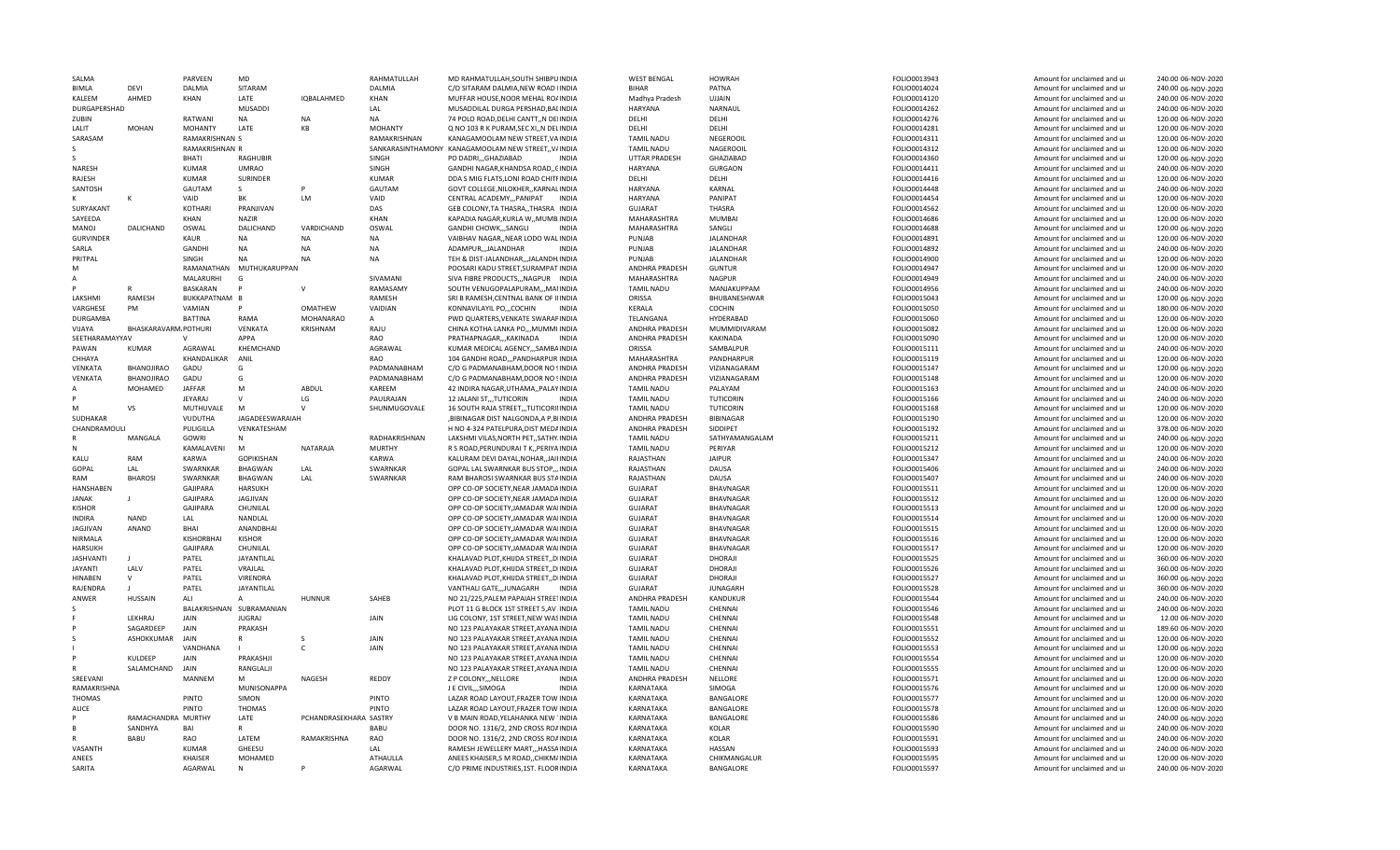| ROOPA             | s                  | <b>BHASKAR</b>         | SINGIRI          |                  | <b>BHASKAR</b>        | ADI KRUPA I FLOOR, UTTARADI MUTINDIA                                         | KARNATAKA            | BANGALORE           | FOLIO0015605                 | Amount for unclaimed and ur                                | 120.00 06-NOV-2020                       |
|-------------------|--------------------|------------------------|------------------|------------------|-----------------------|------------------------------------------------------------------------------|----------------------|---------------------|------------------------------|------------------------------------------------------------|------------------------------------------|
| SHRIPAD           |                    | BHAT                   | PARAMESHWARA     |                  | BHAT                  | S N HEGDE D NO 468 13THA-CROSSINDIA                                          | Guiarat              | BHAVNAGAR           | FOLIO0015608                 | Amount for unclaimed and ur                                | 120.00 06-NOV-2020                       |
| R                 | P                  | <b>INDIRA</b>          | $\mathsf{C}$     |                  | SURESH                | 77 KOUNDINYA 6TH FLOOR, GOUNIINDIA                                           | <b>BIHAR</b>         | PATNA               | FOLIO0015611                 | Amount for unclaimed and ur                                | 120.00 06-NOV-2020                       |
| RAM               |                    | PRAKASH                | PRAN             |                  | <b>SUKH</b>           | HOUSE NO.5/21 ASHOK NAGAR,,,HIINDIA                                          | <b>HARYANA</b>       | <b>HISSAR</b>       | FOLIO0015633                 | Amount for unclaimed and ur                                | 120.00 06-NOV-2020                       |
| KAMALA            | DEVI               | AVULA                  |                  | <b>BABU</b>      | RAO                   | H NO 36-2, MAHAKALESHWAR COL(INDIA                                           | Madhya Pradesh       | <b>BHOPAL</b>       | FOLIO0015688                 | Amount for unclaimed and ur                                | 240.00 06-NOV-2020                       |
| ADI               | REDDY              | <b>EDA</b>             | RAMAKRISHNA      | PRASAD           | <b>REDDY</b>          | S/O E K R PRASAD REDDY, ASHOK N/INDIA                                        | KERALA               | TRIVENDRAM          | FOLIO0015699                 | Amount for unclaimed and ur                                | 120.00 06-NOV-2020                       |
| <b>KIRAN</b>      | KUMAR              | CHERUKU                | NARASIMHA        |                  | REDDY                 | 545 SANJAY COLONY,,,BIKANER INDIA                                            | RAJASTHAN            | <b>BIKANFR</b>      | FOLIO0015702                 | Amount for unclaimed and ur                                | 120.00 06-NOV-2020                       |
| VENKATA           | RAMANA             | SEELA                  | KRISHNA          | <b>MOORTHY</b>   | SEELA                 | STATE BANK OF INDIA, MAIN BRANCINDIA                                         | RAJASTHAN            | PALI                | FOLIO0015703                 | Amount for unclaimed and ur                                | 120.00 06-NOV-2020                       |
| SREENIVASA        | CHARYRAMADU GU     |                        | NAGABUSHANA      | CHARY            | RAMAGUDU              | GOUTHAM NAGAR COLLONY, H N-6 INDIA                                           | ANDHRA PRADESH       | ANAND               | FOLIO0015706                 | Amount for unclaimed and ur                                | 120.00 06-NOV-2020                       |
| SAROJ             | <b>DEEPAK</b>      | SHAH                   | <b>DEEPAK</b>    | CHHABILDAS       | SHAH                  | 211. MAHESH NAGAR SHRI GANGAINDIA                                            | RAJASTHAN            | SRI GANGANAGAR      | FOLIO0016395                 | Amount for unclaimed and ur                                | 120.00 06-NOV-2020                       |
| PRITIMA           | HITENDRA           | SHAH                   | <b>HITENDRA</b>  | CHHABILDAS       | SHAH                  | 211, MAHESH NAGAR,,, SHRI GANGAINDIA                                         | RAJASTHAN            | SRI GANGANAGAR      | FOLIO0016397                 | Amount for unclaimed and ur                                | 240.00 06-NOV-2020                       |
| SARUP             | CHAND              | DHIR                   | LATE             | CL               | DHIR                  | H NO 1013 BLOCK-10, WEA ABDULAINDIA                                          | DELHI                | DELHI               | FOLIO0016491                 | Amount for unclaimed and ur                                | 120.00 06-NOV-2020                       |
| SHIVALEELA        | VISWANATH          | SAVAKAR                | VISHWANATH       | GURUSHIDHAPPA    | SAVAD                 | R G SAVADKAR ADARSH, ATHANI, BIINDIA                                         | KARNATAKA            | BELGAUM             | FOLIO0016613                 | Amount for unclaimed and ur                                | 120.00 06-NOV-2020                       |
| SURESH            |                    | LAL                    | SHIVAGOBIND      |                  | PRASAD                | 12 BARADWARI FLATS, SAKCHI, JAMINDIA                                         | <b>BIHAR</b>         | <b>JAMSHEDPUR</b>   | FOLIO0016621                 | Amount for unclaimed and ur                                | 240.00 06-NOV-2020                       |
| RAJESH            |                    | AGARWAL                | <b>BISWANATH</b> |                  | AGARWALLA             | C/O ANAND, TAXI STAND,, CALCUTT/INDIA                                        | <b>WEST BENGAL</b>   | KOLKATA             | FOLIO0016622                 | Amount for unclaimed and ur                                | 360.00 06-NOV-2020                       |
| <b>BASANT</b>     | <b>KUMAR</b>       | KASHYAP                | <b>GHAMANDI</b>  |                  | RAMA                  | KEDAR KUNJ NO 2,,, PATNA<br><b>INDIA</b>                                     | <b>BIHAR</b>         | PATNA               | FOLIO0016623                 | Amount for unclaimed and ur                                | 240.00 06-NOV-2020                       |
| KUNTI             |                    | <b>KASHYAP</b>         | <b>BASANT</b>    | <b>KUMAR</b>     | <b>KASHYAP</b>        | <b>KFDAR KUNJ NO 2 PATNA</b><br><b>INDIA</b>                                 | <b>BIHAR</b>         | PATNA               | FOLIO0016624                 | Amount for unclaimed and u                                 | 360.00 06-NOV-2020                       |
| к                 | к                  | <b>BHATTATHIRIPADK</b> |                  | <b>KKRISHNAN</b> | <b>BHATTATHIRIPAD</b> | PO & DAPPALLUY DEVANKHLANGAIINDIA                                            | KERALA               | COCHIN              | FOLIO0016638                 | Amount for unclaimed and ur                                | 240.00 06-NOV-2020                       |
| ABDUL             |                    | HAMEED                 | <b>ABDUL</b>     |                  | HAKEEM                | DISPENSAR ASSA MORIYA, ALRASS KSAUDI ARABIA                                  | <b>NA</b>            | NA                  | FOLIO0016682                 | Amount for unclaimed and ur                                | 240.00 06-NOV-2020                       |
| PARAMJEET         | SINGH              | <b>BEDI</b>            | MAI              | GS               | <b>BEDI</b>           | BIETILA VEIEN 14,9800 VADSQ,, NOI UNITED KINGDOM                             | <b>NA</b>            | <b>NA</b>           | FOLIO0016698                 | Amount for unclaimed and ur                                | 1200.00 06-NOV-2020                      |
| PRITHVI           |                    | RAJ                    | LATE             | <b>MRUTTAM</b>   | CHAND                 | MABATI ROLLING MILLS LTD, PO BO KENYA                                        | NA                   | <b>NA</b>           | FOLIO0016700                 | Amount for unclaimed and ur                                | 840.00 06-NOV-2020                       |
|                   |                    | RAMALINGAM             | N                |                  | SWAMINATHAN           | P O BOX 26, RABIGH 21911, K S A, RASAUDI ARABIA                              | <b>NA</b>            | <b>NA</b>           | FOLIO0016705                 | Amount for unclaimed and ur                                | 240.00 06-NOV-2020                       |
| <b>BHAGWAN</b>    | <b>DASK</b>        | KRIPALANI              | KUNDAN           | DASK             | KRIPLANI              | BLOCK N 1/713 TELEFORD GARDEN HONG KONG                                      | <b>NA</b>            | <b>NA</b>           | FOLIO0016714                 | Amount for unclaimed and ur                                | 1200.00 06-NOV-2020                      |
| MAHESH            |                    | KARNA                  | $\mathsf{R}$     | н                | KARNA                 | SHEELAS FASHION P O BOX 402, HEECAYMAN ISLANDS                               | <b>NA</b>            | NA                  | FOLIO0016751                 | Amount for unclaimed and ur                                | 240.00 06-NOV-2020                       |
| к                 | MANJUNATH          | KAMATH                 | к                | <b>VITTALDAS</b> | KAMATH                | C/O ALYOUSEF INTERNATIONAL.PO OMAN                                           | <b>NA</b>            | <b>NA</b>           | FOLIO0016788                 | Amount for unclaimed and ur                                | 720.00 06-NOV-2020                       |
| <b>BHARAT</b>     |                    | PATEL                  | MAGANLAL         |                  | PATEL                 | 6150 BISCAYNE BLYD, MIAMI FL 331 UNITED STATES OF ANNA                       |                      | <b>NA</b>           | FOLIO0016805                 | Amount for unclaimed and ur                                | 240.00 06-NOV-2020                       |
| <b>JATIN</b>      | KALABHAI           | PATEL                  | KALABHAI         |                  | <b>BAPUBHAI</b>       | 4343 TUCKER N C T, TUCKER GA 300 UNITED STATES OF AN NA                      |                      | <b>NA</b>           | FOLIO0016879                 | Amount for unclaimed and ur                                | 360.00 06-NOV-2020                       |
|                   | P                  | <b>HANEEFA</b>         | p                |                  | <b>KUNHIMON</b>       | WATER DEPT DISTRIBUTION.P O BOOATAR                                          | <b>NA</b>            | <b>NA</b>           | FOLIO0016914                 | Amount for unclaimed and u                                 | 600.00 06-NOV-2020                       |
| CHANDU            | GUL                | PUNJWANI               | NA               | <b>NA</b>        | <b>NA</b>             | 3334 VISTA LAKE DR SUGAR LAND, TUNITED STATES OF AN NA                       |                      | <b>NA</b>           | FOLIO0016954                 | Amount for unclaimed and ur                                | 600.00 06-NOV-2020                       |
| <b>KOPPU</b>      | CHAND              | BASHA                  | K                | KHAJA            | MEAH                  | POST BOX NO 2490, HAIL KIOOGDOISAUDI ARABIA                                  | <b>NA</b>            | NA                  | FOLIO0016966                 | Amount for unclaimed and ur                                | 240.00 06-NOV-2020                       |
| <b>PRAKASA</b>    | RAOP               | V                      | CHENNAIAH        |                  | SETTY                 | C/O ADDALA D S, NO 7 WOOD THOFUNITED KINGDOM                                 | <b>NA</b>            | <b>NA</b>           | FOLIO0016970                 | Amount for unclaimed and ur                                | 240.00 06-NOV-2020                       |
| <b>TARAK</b>      | <b>NATH</b>        | DAS                    |                  | к                | DAS                   | OASCO ENERGY DEPTT W & G.POSTOATAR                                           | <b>NA</b>            | <b>NA</b>           | FOLIO0016994                 | Amount for unclaimed and ur                                | 240.00 06-NOV-2020                       |
| VANITA            | KAMALNATH          | SHENOY                 | KAMALNAIN        |                  | SHENOY                | MUSCAT FINANCE CO LTD.P BOX 310MAN                                           | <b>NA</b>            | <b>NA</b>           | FOLIO0017000                 | Amount for unclaimed and ur                                | 240.00 06-NOV-2020                       |
| SHIBU             | THEKKETHALA        | <b>ANTONY</b>          |                  | V                | <b>ANTONY</b>         | NPCC QAS,P O BOX 20188, ABU DH UNITED ARAB EMIRAT NA                         |                      | <b>NA</b>           | FOLIO0017004                 | Amount for unclaimed and ur                                | 120.00 06-NOV-2020                       |
| PANDHAI           |                    | SURAN                  |                  |                  | <b>KOCHUNNY</b>       | ALDHAFRA P BOX 270, ADCO ASAB / UNITED ARAB EMIRAT NA                        |                      | <b>NA</b>           | FOLIO0017057                 | Amount for unclaimed and ur                                | 240.00 06-NOV-2020                       |
| <b>MOHAMOOD</b>   |                    |                        | <b>NA</b>        | <b>NA</b>        | <b>NA</b>             | POST BOX NO. 31153, DOHA QATAR QATAR                                         | <b>NA</b>            | <b>NA</b>           | FOLIO0017070                 | Amount for unclaimed and ur                                | 240.00 06-NOV-2020                       |
|                   | $\vee$             | KRISHNAN               | $\mathsf{V}$     | S                | VENKATRAMAN           | 11/33 FORSTER STREET, WEST RYDE AUSTRALIA                                    | <b>NA</b>            | <b>NA</b>           | FOLIO0017072                 | Amount for unclaimed and ur                                | 240.00 06-NOV-2020                       |
| PULAGAM           | GANGI              | RFDDY                  |                  |                  |                       |                                                                              |                      |                     |                              |                                                            |                                          |
|                   |                    |                        |                  |                  |                       |                                                                              |                      |                     |                              |                                                            |                                          |
|                   |                    |                        | KESAVA           |                  | RFDDY                 | NATIONAL CEMENT CO LTD, P O BO. UNITED ARAB EMIRAT NA                        |                      | <b>NA</b>           | FOLIO0017103                 | Amount for unclaimed and ur                                | 240.00 06-NOV-2020                       |
| KEERTI            | к                  | WADHAWAN               | <b>MOHAN</b>     | LAL              | WADMAWAN              | UNICEF POST BOX NO 1169, ADDIS / ETHIOPIA                                    | <b>NA</b>            | <b>NA</b>           | FOLIO0017115                 | Amount for unclaimed and ur                                | 240.00 06-NOV-2020                       |
| RAMACHANDRA REDDY |                    | GOLLAPUDI              | G                | <b>NARWYAN</b>   | REDDY                 | G N R REDDY C/O GWUFF INGENEILZAMBIA                                         | <b>NA</b>            | <b>NA</b>           | FOLIO0017119                 | Amount for unclaimed and ur                                | 720.00 06-NOV-2020                       |
| INDERBETHAL       | SINGH              | THAKRAL                | KARTAR           | SINGH            | THAKRAL               | 6/F HONGKONG PACIFIC CENTRE, 28 HONG KONG                                    | <b>NA</b>            | NA                  | FOLIO0017125                 | Amount for unclaimed and ur                                | 120.00 06-NOV-2020                       |
| NAVDEEP           |                    | SINGH                  | <b>TARLOK</b>    |                  | SINGH                 | 11 DORSET AVNEW SOUTH, WIGSTCUNITED KINGDOM                                  | <b>NA</b>            | <b>NA</b>           | FOLIO0017157                 | Amount for unclaimed and ur                                | 240.00 06-NOV-2020                       |
| PRABHA            |                    | SHAH                   | BIPINCHANDRA     |                  | SHAH                  | 1830 EDOUARD LAURIN BLVD, ST LACANADA                                        | NΔ                   | <b>NA</b>           | FOLIO0017175                 | Amount for unclaimed and ur                                | 480.00 06-NOV-2020                       |
| SAMPAT            | LAL                | CHAPLOT                | SH               | VL               | CHAPLOT               | 265 BHUPALPURA, O-ROAD,, UDAIPLINDIA                                         | RAJASTHAN            | <b>UDAIPUR</b>      | FOLIO0017277                 | Amount for unclaimed and ur                                | 120.00 06-NOV-2020                       |
| MOTI              | LAL                | <b>MUNDRA</b>          | RAJMAL           |                  | <b>MUNDRA</b>         | 3, HIRAN MAGRI, SCHOOL MARG, ,UINDIA                                         | RAJASTHAN            | <b>UDAIPUR</b>      | FOLIO0017313                 | Amount for unclaimed and ur                                | 120.00 06-NOV-2020                       |
| SHOYEB            | Y                  | KHODA                  | YAKUB            |                  | KHODA                 | AT PO,,, NADIAD<br><b>INDIA</b>                                              | <b>GUJARAT</b>       | NADIAD              | FOLIO0017385                 | Amount for unclaimed and ur                                | 480.00 06-NOV-2020                       |
| SURESH            | <b>KUMAR</b>       | AGARWAL                | SH               | RAMDATT          | AGARWAL               | TYNDI ROADDHANBAD<br><b>INDIA</b>                                            | RIHAR                | DHANBAD             | FOLIO0017620                 | Amount for unclaimed and ui                                | 240.00 06-NOV-2020                       |
| ANUPAM            |                    | AGARWAL                | SH               | MC               | AGARWAL               | D-11 KAMLA NAGAR,,,,AGRA<br><b>INDIA</b>                                     | UTTAR PRADESH        | AGRA                | FOLIO0017621                 | Amount for unclaimed and ur                                | 120.00 06-NOV-2020                       |
| RAKESH            | K                  | GOEL                   | <b>NA</b>        | <b>NA</b>        | <b>NA</b>             | POCKET F, MAYUR VIHAR II, , DELHI INDIA                                      | DELHI                | DELHI               | FOLIO0018062                 | Amount for unclaimed and ur                                | 240.00 06-NOV-2020                       |
| NEETRAVATI        |                    | HEBBAR                 | <b>NA</b>        | <b>NA</b>        | <b>NA</b>             | C/O I S HEBBAR, ALTINHO PANAJI, , GINDIA                                     | GOA                  | PANAJI              | FOLIO0018066                 | Amount for unclaimed and ur                                | 120.00 06-NOV-2020                       |
| AMRITH            |                    | LAL                    | <b>NA</b>        | <b>NA</b>        | <b>NA</b>             | NAMBOOR MARKET,T N SETTY LAN INDIA                                           | <b>KARNATAKA</b>     | BANGALORE           | FOLIO0018154                 | Amount for unclaimed and ur                                | 120.00 06-NOV-2020                       |
| NAHARMAL          | M                  | JAIN                   | <b>NA</b>        | <b>NA</b>        | <b>NA</b>             | NAMBOOR MARKET,T N SETTY LAN INDIA                                           | KARNATAKA            | BANGALORE           | FOLIO0018155                 | Amount for unclaimed and ur                                | 120.00 06-NOV-2020                       |
| G.                | DRAMACHANDRA HEGDE |                        | NA               | <b>NA</b>        | <b>NA</b>             | ,SAGAR TALUK,DIST,SHIMOGA INDIA                                              | KARNATAKA            | SHIMOGA             | FOLIO0018172                 | Amount for unclaimed and ur                                | 120.00 06-NOV-2020                       |
| PRAKASH           |                    | <b>RANBIR</b>          | <b>NA</b>        | <b>NA</b>        | <b>NA</b>             | FFFT ROAD. RAIAII NAGAR DR RAI HNDIA                                         | KARNATAKA            | <b>BANGALORE</b>    | FOLIO0018214                 | Amount for unclaimed and ur                                | 120.00 06-NOV-2020                       |
| SURESH            |                    | <b>KUMAR</b>           | <b>NA</b>        | <b>NA</b>        | NA                    | SHA HIRACHAND.D S LANE CHICKPIINDIA                                          | KARNATAKA            | <b>BANGALORE</b>    | FOLIO0018222                 | Amount for unclaimed and ur                                | 120.00 06-NOV-2020                       |
| м                 | CHANDRA            | KAANTHA                | <b>NA</b>        | NA               | <b>NA</b>             | II FLOOR 26TH B CROSS, 5TH BLOCK INDIA                                       | KARNATAKA            | BANGALORE           | FOLIO0018278                 | Amount for unclaimed and ur                                | 120.00 06-NOV-2020                       |
|                   |                    | SADANANDAN             | <b>NA</b>        | <b>NA</b>        | <b>NA</b>             | P O BOX NO 270 ALDHAFRA ADCO / UNITED ARAB EMIRAT NA                         |                      | NA                  | FOLIO0018559                 | Amount for unclaimed and ur                                | 240.00 06-NOV-2020                       |
| HUNED             |                    | BAHRAINWALA            | <b>NA</b>        | <b>NA</b>        | <b>NA</b>             | ANAND CHAMBERS, IST FLOOR NO.1INDIA                                          | MAHARASHTRA          | <b>MUMBAI</b>       | FOLIO0018606                 | Amount for unclaimed and ur                                | 120.00 06-NOV-2020                       |
| VINOD             |                    | AJMERA                 | NA               | <b>NA</b>        | NA                    | N/1 MLA FLATS BAJAJ NAGAR,,,JAIFINDIA                                        | RAJASTHAN            | <b>JAIPUR</b>       | FOLIO0018730                 | Amount for unclaimed and ur                                | 378.00 06-NOV-2020                       |
| к                 | SURESH             | <b>KUMAR</b>           | NA               | <b>NA</b>        | NA                    | C/O GAJENDRA TEX,11 GODOWN S'INDIA                                           | <b>TAMIL NADU</b>    | CHENNAI             | FOLIO0019011                 | Amount for unclaimed and ur                                | 120.00 06-NOV-2020                       |
| MANGAL            | <b>BAJRAO</b>      | PATIL                  | NA               | NA               | NA                    | TAL-WALWA, DIST-SANGLI, AT POST, INDIA                                       | MAHARASHTRA          | SANGLI              | FOLIO0019091                 | Amount for unclaimed and ur                                | 120.00 06-NOV-2020                       |
| <b>NILAM</b>      |                    | DEVI                   | NA               | <b>NA</b>        | NA                    | W/O VINOD KUMAR, IMALITAL DALIINDIA                                          | RIHAR                | PATNA               | FOLIO0019115                 | Amount for unclaimed and ur                                | 120.00 06-NOV-2020                       |
| VILAS             | н                  | THANKI                 | <b>NA</b>        | <b>NA</b>        | NA                    | ISHWARKRUPA NEAR A C ROAD, , CHNDIA                                          | <b>GUJARAT</b>       | CHHAYA              | FOLIO0019142                 | Amount for unclaimed and ur                                | 120.00 06-NOV-2020                       |
| <b>ANIL</b>       |                    | <b>RATHI</b>           | <b>NA</b>        | <b>NA</b>        | <b>NA</b>             | 38, RING ROAD, , SURAT<br><b>INDIA</b>                                       | <b>GUJARAT</b>       | SURAT               | FOLIO0019149                 | Amount for unclaimed and ur                                | 120.00 06-NOV-2020                       |
| MAMTA             |                    | AGARWAL                | <b>NA</b>        | <b>NA</b>        | <b>NA</b>             | M 203 MANOJ VIHAR.INDIAN PURAINDIA                                           | <b>UTTAR PRADESH</b> | <b>GHAGIALAD</b>    | FOLIO0019206                 | Amount for unclaimed and ur                                | 120.00 06-NOV-2020                       |
| SANJAY            | <b>MANOHAR</b>     | GADRE                  | <b>NA</b>        | <b>NA</b>        | <b>NA</b>             | PANCHARATNA MANPADA ROAD, OINDIA                                             | MAHARASHTRA          | THANE               | FOLIO0019215                 | Amount for unclaimed and ur                                | 180.00 06-NOV-2020                       |
| <b>SUDHIR</b>     |                    | <b>JOSHI</b>           | <b>MOHAN</b>     | LAL              | <b>JOSHI</b>          | 203, SAI SADAN, 76/78, MODY STRE INDIA                                       | MAHARASHTRA          | <b>MUMBAI</b>       | FOLIO0024368                 | Amount for unclaimed and ur                                | 120.00 06-NOV-2020                       |
|                   |                    | KHANDELWAL             | RAMCHARAN        |                  | KHANDELWAL            | ,75, INDIRA COLONY,,,BHARAT PUR INDIA                                        | RAJASTHAN            | <b>BHARATPUR</b>    | FOLIO0024529                 | Amount for unclaimed and ur                                | 120.00 06-NOV-2020                       |
| VINODBHAI         | M<br><b>RSHASH</b> | CHAVADA<br>KAMALA      | MAGANBHAI<br>к   | N                | CHAVADA<br>RAMESH     | SWAMI VIVEKANAND HOUSING SO(INDIA<br>NO.71, MAIN ROAD, III BLOCK, JAYA INDIA | GUJARAT<br>KARNATAKA | RAIKOT<br>BANGALORE | FOLIO0024565<br>FOLIO0024636 | Amount for unclaimed and ur<br>Amount for unclaimed and ur | 120.00 06-NOV-2020<br>120.00 06-NOV-2020 |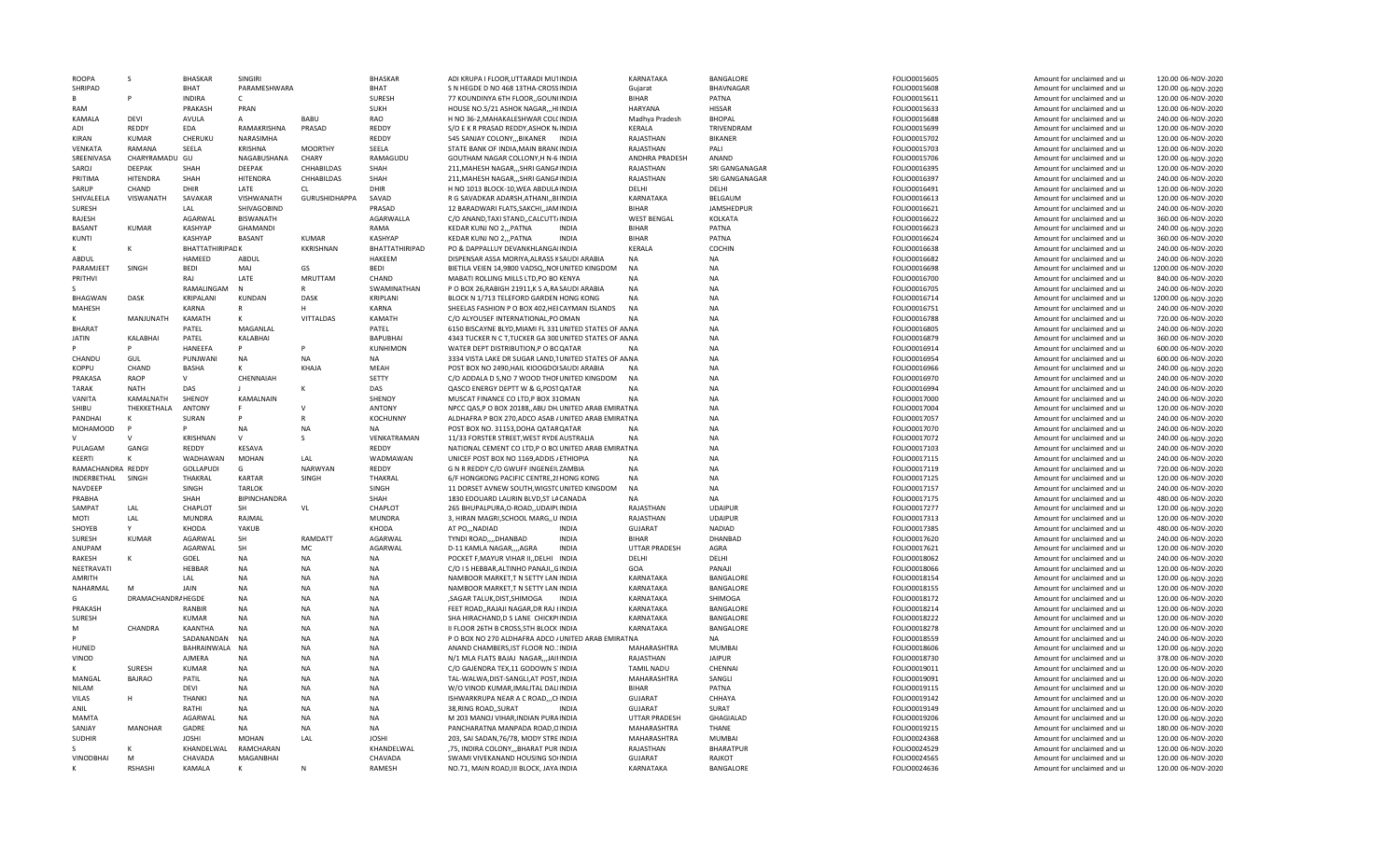|                     |                       | <b>JAIN</b>                 |                       |                          | JAIN                | 1 R 11 GAUATRI NAGAR SECTOR 5. HNDIA                                          | RAJASTHAN                        | <b>UDAIPUR</b>            |                  | FOLIO0025050 | Amount for unclaimed and u                                                     | 120.00 06-NOV-2020                     |
|---------------------|-----------------------|-----------------------------|-----------------------|--------------------------|---------------------|-------------------------------------------------------------------------------|----------------------------------|---------------------------|------------------|--------------|--------------------------------------------------------------------------------|----------------------------------------|
| SHANTI              | ĸ                     | BHANUSHALI                  | KANJI                 |                          |                     | SHIVAJI NAGAR, LINK ROAD, GHATKINDIA                                          | MAHARASHTRA                      | MUMBAI                    |                  | FOLIO0025132 | Amount for unclaimed and ur                                                    | 360.00 06-NOV-2020                     |
| <b>JAYANT</b>       |                       | GADA                        | NAGSI                 |                          | GADA                | 601 GANESH VIHAR, RAM MANDIR FINDIA                                           | MAHARASHTRA                      | MUMBAI                    |                  | FOLIO0025253 | Amount for unclaimed and ur                                                    | 480.00 06-NOV-2020                     |
| <b>HITFSH</b>       | <b>GOPALDAS</b>       | PAREKH                      | GOPAL                 | DASV                     | PAREKH              | 61, CHAKALA STREET, MUSZID BUNLINDIA                                          | MAHARASHTRA                      | <b>MUMBAI</b>             |                  | FOLIO0025750 | Amount for unclaimed and ur                                                    | 120.00 06-NOV-2020                     |
|                     |                       |                             |                       |                          |                     |                                                                               |                                  |                           |                  |              |                                                                                |                                        |
|                     | VL                    | RAJYAM                      | <b>KRISHNA</b>        | MURTHYSASTRISISTU TRANSM |                     | H.NO. 12-28, P & T COLONY, DILKHL INDIA                                       | TELANGANA                        | HYDERABAD                 |                  | FOLIO0025983 | Amount for unclaimed and ur                                                    | 120.00 06-NOV-2020                     |
| ANURAG              | <b>KRISHNA</b>        | AGRAWAL                     | <b>JAGDISH</b>        | PRASAD                   | AGRAWAL             | C/131, VASANT VIHAR COLONY, SECLINDIA                                         | Chhattisgarh                     | Bilaspur                  |                  |              | DPID-CLID-120113000CAmount for unclaimed and ur                                | 1020.00 06-NOV-2020                    |
| LEELAVATIBEN        | PRAHLADBHAI           | PATEL                       | PRAHLAD               | <b>BHAIJORDAS</b>        | PATEL               | CHANASMA SOCIETY, RANIP, , AHME INDIA                                         | GUJARAT                          | AHMEDABAD                 |                  | FOLIO0002381 | Amount for unclaimed and ur                                                    | 120.00 06-NOV-2020                     |
|                     |                       | <b>RAGUPATHY</b>            | к                     |                          | NAGARFTHINAM        | AVAL KARA STREET,,, MAYILADUTHLINDIA                                          | <b>TAMIL NADU</b>                | MAYILADUTHURAI            |                  | FOLIO0005649 | Amount for unclaimed and ur                                                    | 120.00 06-NOV-2020                     |
| DEVARAJULU          |                       | MFDASANI                    | M                     | RAMACHANDRA              | NAIDU               | LECTURER, SV UNIVERSITY, TIRUPA INDIA                                         | ANDHRA PRADESH                   | TIRUPATI                  |                  | FOLIO0005655 | Amount for unclaimed and ur                                                    | 120.00 06-NOV-2020                     |
|                     |                       |                             |                       |                          |                     |                                                                               |                                  |                           |                  |              |                                                                                |                                        |
| SAWAILAL            |                       | NAHAR                       | SUGANCHAND            |                          |                     | VENKATARAYAN LANE, PARK TOWN INDIA                                            | <b>TAMIL NADU</b>                | CHENNAI                   |                  | FOLIO0008108 | Amount for unclaimed and ur                                                    | 120.00 06-NOV-2020                     |
| DAKHAKANWAR         |                       |                             | SAWAILAL              |                          | <b>NAHAR</b>        | VENKATARAYAN LANE, PARK TOWN INDIA                                            | <b>TAMIL NADU</b>                | CHENNAL                   |                  | FOLIO0008109 | Amount for unclaimed and ur                                                    | 120.00 06-NOV-2020                     |
| <b>RASANT</b>       | <b>KUMAR</b>          | <b>JAIN</b>                 | LADULAL               |                          | <b>JAIN</b>         | VENKATARAYAN LANE, PARK TOWN INDIA                                            | <b>TAMIL NADU</b>                | CHENNAI                   |                  | FOLIO0008111 | Amount for unclaimed and ur                                                    | 120.00 06-NOV-2020                     |
| SANTOSH             |                       | <b>KUMARI</b>               | <b>BASARB</b>         |                          | <b>KUMAR</b>        | VENKATARAYAN LANE, PARK TOWN INDIA                                            | <b>TAMIL NADU</b>                | CHENNAI                   |                  | FOLIO0008112 | Amount for unclaimed and ur                                                    | 120.00 06-NOV-2020                     |
| LAKSHMINARAYA BABU  |                       | BRUNDAVANAM B               |                       |                          |                     | KRISHNAMACHARYULU B L NARAYANA BABU SRILAKSHMI NINDIA                         | ANDHRA PRADESH                   | <b>KRISHNA</b>            |                  |              | Amount for unclaimed and ur                                                    | 120.00 06-NOV-2020                     |
|                     |                       |                             |                       |                          |                     |                                                                               |                                  |                           |                  | FOLIO0015081 |                                                                                |                                        |
|                     | <b>LEKHRA</b>         | JAIN                        | <b>JUGRAJ</b>         |                          | JAIN                | LIG COLONY, 1ST STREET, NEW WASINDIA                                          | <b>TAMIL NADU</b>                | CHENNAI                   |                  | FOLIO0015548 | Amount for unclaimed and ur                                                    | 120.00 06-NOV-2020                     |
| <b>RAJFSH</b>       | <b>KUMAR</b>          | <b>VERMA</b>                | <b>NA</b>             | <b>NA</b>                | <b>NA</b>           | IV/II, CENTRAL REVENUE COLONY, JINDIA                                         | RAJASTHAN                        | <b>JAIPUR</b>             |                  |              | DPID-CLID-120177010CAmount for unclaimed and ur                                | 1200.00 06-NOV-2020                    |
|                     | JAYA                  | <b>KUMAR</b>                |                       |                          | NATARAJAN           | HOUSE NO 74 LORONG -19, GEYLANSINGAPORE                                       |                                  | NA                        | 1438             | FOLIO0017176 | Amount for unclaimed and ur                                                    | 240.00 06-NOV-2020                     |
| <b>DINESH</b>       |                       | KATARIA                     | <b>NA</b>             | <b>NA</b>                | <b>NA</b>           | C/O ANIL KUMAR ASHOK KUMAR, KIINDIA                                           | Madhya Pradesh                   | <b>GWALIOR</b>            |                  | FOLIO0006919 | Amount for unclaimed and ur                                                    | 120.00 06-NOV-2020                     |
|                     |                       |                             |                       |                          |                     |                                                                               |                                  | <b>NA</b>                 |                  |              |                                                                                |                                        |
| PRABUDHAN           | N                     | KRISHNAN                    |                       |                          | KRISHNAN            | ABB ELECTRICAL INDUSTRIES, P B 87SAUDI ARABIA                                 |                                  |                           | 11492            | FOLIO0016932 | Amount for unclaimed and ur                                                    | 240.00 06-NOV-2020                     |
| <b>SURFSH</b>       |                       | BALIJA                      | <b>RAMA</b>           | <b>KRISHNA</b>           | <b>RAO</b>          | DR SAAD ALGWAIZ POLYCLINIC, P O SAUDI ARABIA                                  | <b>NA</b>                        | <b>NA</b>                 | 11622            | FOLIO0016780 | Amount for unclaimed and ur                                                    | 240.00 06-NOV-2020                     |
| VEERA               | VENKATA               | SATYANARAYANA KAMARAJU      |                       |                          | NAGAVARAPU          | P B NO 100 ALMUZAMIYAM, TEBRAISAUDI ARABIA                                    | <b>NA</b>                        | <b>NA</b>                 | 11972            | FOLIO0017122 | Amount for unclaimed and ur                                                    | 240.00 06-NOV-2020                     |
| <b>JAMIL</b>        | AHMEDSHARFUD RAJIWATE |                             | SHARFUDDIN            | ABDULLA                  | RAJIWATE            | BADER ALMULLA & BROS CO, SHOP KUWAIT                                          | <b>NA</b>                        | <b>NA</b>                 | 13034            | FOLIO0016745 | Amount for unclaimed and ur                                                    | 240.00 06-NOV-2020                     |
| HASSAN              | SAEED                 | <b>BAJHAO</b>               | SAEED                 | YESLAM                   | BAJHAO              | BIN LADEN RD P O BOX 31917.JEDDSAUDI ARABIA                                   | <b>NA</b>                        | <b>NA</b>                 | 21418            | FOLIO0016911 | Amount for unclaimed and ur                                                    | 240.00 06-NOV-2020                     |
|                     |                       |                             |                       |                          |                     |                                                                               |                                  |                           |                  |              |                                                                                |                                        |
|                     | SAMBATH               | KUMAR                       | R                     | $\mathsf{C}$             | RAJAN               | ENGINEER HADIHAIDERV BROS CO, ISAUDI ARABIA                                   | <b>NA</b>                        | <b>NA</b>                 | 31941            | FOLIO0017177 | Amount for unclaimed and u                                                     | 240.00 06-NOV-2020                     |
| NAHID               | KHALID                | SHETHWALA                   | KHALID                | A                        | SHETHWALA           | P O BOX NO 1748, AL-KHOBAR,, K S / SAUDI ARABIA                               | <b>NA</b>                        | <b>NA</b>                 | 31952            | FOLIO0016983 | Amount for unclaimed and ur                                                    | 600.00 06-NOV-2020                     |
| MINI                | SUSAN                 | <b>OOMMEN</b>               | <b>OOMMEN</b>         |                          | CHERIAN             | AL AZZAZ EST P O B 3454, AL KHOBASAUDI ARABIA                                 | <b>NA</b>                        | <b>NA</b>                 | 31952            | FOLIO0016990 | Amount for unclaimed and ur                                                    | 240.00 06-NOV-2020                     |
| UMFSH               | м                     | CHOKSHI                     | MADHAVLAL             | N                        | CHOKSHI             | 4511 MEADOW GREEN DR, SUGAR LUNITED STATES OF AN NA                           |                                  | <b>NA</b>                 | 77479            | FOLIO0016825 | Amount for unclaimed and ur                                                    | 360.00 06-NOV-2020                     |
| NARESH              | CHAND                 | BANSAL                      | BALKISHAN             |                          |                     |                                                                               |                                  | NΔ                        | 94086            |              |                                                                                | 120.00 06-NOV-2020                     |
|                     |                       |                             |                       |                          |                     | 450 N, METHILDA AVE., V-307, SUNIUNITED STATES OF ANNA                        |                                  |                           |                  | FOLIO0016694 | Amount for unclaimed and ur                                                    |                                        |
| AMIT                |                       | <b>GATTANI</b>              | R                     |                          | <b>GATTANI</b>      | LEVEL ONE COMMUNICATIONS INC UNITED STATES OF ANNA                            |                                  | <b>NA</b>                 | 95630            | FOLIO0016679 | Amount for unclaimed and ur                                                    | 240.00 06-NOV-2020                     |
| <b>TEMTI</b>        | MANEKSHAW             | BODKANWALA                  | <b>NA</b>             | <b>NA</b>                | <b>NA</b>           | C/O OMANI FOODSTUFF TRAD,, P O UNITED ARAB EMIRAT NA                          |                                  | <b>NA</b>                 | 111111           | FOLIO0027319 | Amount for unclaimed and ur                                                    | 207.60 06-NOV-2020                     |
| NAVNEET             |                       | <b>JAITHALIA</b>            | JAIKISHAN             |                          | <b>JAITHALIA</b>    | ABOVE TARANG TV IIND FLOOR, OP INDIA                                          | <b>GUJARAT</b>                   | SURAT                     |                  |              | DPID-CLID-IN30048410 Amount for unclaimed and ur                               | 240.00 06-NOV-2020                     |
| RAHULKUMAR          | ASHOKKUMAR            | <b>MODI</b>                 | ASHOKKUMAR            | MAFATLAL                 | MODI                | 19, KARMYOG SOCIETY,, NS CITY SUIINDIA                                        | <b>GUJARAT</b>                   | MEHSANA                   |                  |              | DPID-CLID-IN30226911 Amount for unclaimed and ur                               | 240.00 06-NOV-2020                     |
|                     |                       |                             |                       |                          |                     |                                                                               |                                  |                           |                  |              |                                                                                |                                        |
| SYED                |                       | <b>MAHMOOD</b>              | LATE                  | SYED                     | GALIB               | H NO 23 2 371/1/B, MOGHAL PURA, INDIA                                         | TELANGANA                        | HYDERABAD                 | 500002           |              | DPID-CLID-IN30051313 Amount for unclaimed and ur                               | 30.00 06-NOV-2020                      |
| KAUSALYA            |                       | SANKURATRI                  | -S                    | VFNKATA                  | <b>RAO</b>          | 610, BRINDAVAN APPARTMENTS, REINDIA                                           | TELANGANA                        | HYDERABAD                 | 500004           | FOLIO0005756 | Amount for unclaimed and ur                                                    | 138.00 06-NOV-2020                     |
|                     |                       |                             |                       |                          |                     |                                                                               |                                  |                           |                  |              |                                                                                |                                        |
| $\mathsf{C}$        | TMEGHANATHA REDDY     |                             | LATE                  | CSTHIMMA                 | REDDY               | 8-1-284/OU/522,O U COLONY, SHAI INDIA                                         | TELANGANA                        | HYDERABAD                 | 500008           |              | DPID-CLID-IN30039413 Amount for unclaimed and ur                               | 600.00 06-NOV-2020                     |
|                     | <b>HIMA</b>           |                             |                       | PREMPRASAD               |                     |                                                                               |                                  |                           |                  |              |                                                                                |                                        |
| CHERUKU             |                       | <b>BINDU</b>                | CHERUKU               |                          | REDDY               | A/402 VILLA HEIGHTS, BRAHIMINW INDIA                                          | TELANGANA                        | HYDERABAD                 | 500016           |              | DPID-CLID-IN30102220 Amount for unclaimed and ur                               | 120.00 06-NOV-2020                     |
| <b>GUNTREDDI</b>    | UMAMAHESWAR RAO       |                             | V                     |                          | <b>GUNTREDDI</b>    | FLAT - 26, SAVALI ALI HEAVENS,, BEHNDIA                                       | TELANGANA                        | HYDERABAD                 | 500016           |              | DPID-CLID-120300000C Amount for unclaimed and ur                               | 1.20 06-NOV-2020                       |
| <b>GORIGE</b>       | SANTOSH               | <b>KUMAR</b>                | LATE                  | GSRI                     | HARI                | 1-1-379/9, JAWAHAR NAGAR, CHIKK INDIA                                         | TELANGANA                        | HYDERABAD                 | 500020           |              | DPID-CLID-120514000CAmount for unclaimed and ur                                | 120.00 06-NOV-2020                     |
| D.                  | PAVANI                | <b>KUMARI</b>               | <b>DASARI</b>         | PRASADA                  | REDDY               | HETERO MED SOLUTION, B-97 MAD INDIA                                           | TELANGANA                        | <b>HYDERABAD</b>          | 500038           |              | DPID-CLID-IN30273410 Amount for unclaimed and ur                               | 240.00 06-NOV-2020                     |
| <b>VISHWANATH</b>   |                       | SUPPALA                     |                       |                          | KISTAIAH            | BLOCK 3 FLAT 8 MIG II BAGHLINGANNDIA                                          | TELANGANA                        | HYDERABAD                 | 500044           |              | Amount for unclaimed and ur                                                    | 240.00 06-NOV-2020                     |
|                     |                       |                             |                       |                          |                     |                                                                               |                                  |                           |                  | FOLIO0009952 |                                                                                |                                        |
| SESHADRI            | <b>KUMAR</b>          | PRAYAGA                     | RAGHURAM              |                          | PRAYAGA             | FLAT NO 205, TIRUMALA APTS, YOU! INDIA                                        | TELANGANA                        | HYDERABAD                 | 500045           |              | DPID-CLID-IN30047643 Amount for unclaimed and ur                               | 672.00 06-NOV-2020                     |
| LALITHA             |                       | SUBRAMANIAN N               |                       |                          | SUBRAMANIAN         | C/O SH. S RAMANATHAN, 23-36/5. INDIA                                          | TELANGANA                        | <b>HYDERABAD</b>          | 500047           | FOLIO0015181 | Amount for unclaimed and ur                                                    | 120.00 06-NOV-2020                     |
| <b>KAVFRI</b>       |                       | RAMANATHAN                  |                       |                          | RIAMANATHAN         | C/O SH. S RAMANATHAN, 23-36/5, INDIA                                          | TELANGANA                        | HYDERABAD                 | 500047           | FOLIO0015182 | Amount for unclaimed and ur                                                    | 120.00 06-NOV-2020                     |
| KRISHNA             | PRASADT               |                             |                       |                          | SATYANANDAM         | C 850, NGO'S COLONY, VANASTHALIINDIA                                          | TELANGANA                        | HYDERABAD                 | 500070           |              | DPID-CLID-IN30232410 Amount for unclaimed and ur                               | 360.00 06-NOV-2020                     |
|                     |                       |                             |                       |                          |                     |                                                                               |                                  |                           |                  |              |                                                                                |                                        |
| CHALOURMI           |                       | MUKHERJEE                   | KALYAN                |                          | MUKHERJEE           | KANBAY SOFTWARE INDIA P LTD, PLINDIA                                          | TELANGANA                        | HYDERABAD                 | 500081           |              | DPID-CLID-IN30039415 Amount for unclaimed and ur                               | 120.00 06-NOV-2020                     |
| THALLAM             | NAGA                  | RANI                        | THALLAM               | NAGARNARAYANA            | <b>RAO</b>          | D 217, KANTI SIKHARA APTS, PANJACINDIA                                        | TELANGANA                        | HYDERABAD                 | 500082           |              | DPID-CLID-IN30102220 Amount for unclaimed and ur                               | 240.00 06-NOV-2020                     |
| ANAND               | <b>KUMAR</b>          | PASUPULA                    | P                     | YADAGIRI                 | <b>RAO</b>          | 23-5-624 INSIDE LALDERWAZA, PO SINDIA                                         | TELANGANA                        | HYDERABAD                 | 500265           | FOLIO0009916 | Amount for unclaimed and ur                                                    | 120.00 06-NOV-2020                     |
| ANURADHA            |                       | RAJAGOPALAN                 | RAJAGOPALAN           |                          | KUPPUSWAMY          | NO 21 S B H COLONY, BEHIND D B R INDIA                                        | TELANGANA                        | HYDERABAD                 | 500380           | FOLIO0009926 | Amount for unclaimed and ur                                                    | 120.00 06-NOV-2020                     |
| DR                  | RVPRABHAKAR           | RAO                         | $\mathbb{R}$          | PRAMA                    | <b>RAO</b>          | 1-1-385/A, FLAT 'F' II FLOOR, B.G. AP INDIA                                   | TFLANGANA                        | <b>HYDFRABAD</b>          | 500380           | FOLIO0026200 | Amount for unclaimed and ur                                                    | 120.00 06-NOV-2020                     |
|                     |                       |                             |                       |                          |                     |                                                                               |                                  |                           |                  |              |                                                                                |                                        |
| SURYANARAYANA       |                       | KULAPUDI                    | M                     |                          | <b>BULLISESHIAH</b> | BLOCK 2 FLAT 4 VIJAYANAGAR,,,HYIINDIA                                         | TELANGANA                        | HYDERABAD                 | 500457           | FOLIO0009988 | Amount for unclaimed and ur                                                    | 240.00 06-NOV-2020                     |
| <b>SURAM</b>        | <b>ESWAR</b>          | REDDY                       | SUBBA                 | RFDDY                    | SURAM               | H NO 4-1-326-3, SHIVAJJI NAGAR, WINDIA                                        | ANDHRA PRADESH                   | <b>RANGA REDDY</b>        | 501101           |              | DPID-CLID-IN30177413 Amount for unclaimed and ur                               | 120.00 06-NOV-2020                     |
| ASADULLA            |                       | <b>HUSSAINI</b>             | SAJJAD                | PASHA                    | <b>HUSSAINI</b>     | SAMATHA ELECTRICALS KANCHIT X INDIA                                           | TELANGANA                        | MEDAK                     | 502103           | FOLIO0015681 | Amount for unclaimed and ur                                                    | 120.00 06-NOV-2020                     |
|                     | SURYA                 | PRAKASH                     | T                     |                          | CHAKRAPANI          | Sr ASST(P), APSRTC DM'S OFFICE, , KCINDIA                                     | TELANGANA                        | KARIMNAGAR                | 505326           |              | DPID-CLID-IN30039412 Amount for unclaimed and ur                               | 120.00 06-NOV-2020                     |
| <b>SUBBA</b>        | <b>RAO</b>            | <b>MEDA</b>                 | M                     | $\mathsf{V}$             | RATNAM              | A/509.HILL COLONY.NAGARJUNA S/INDIA                                           | TELANGANA                        | NALGONDA                  | 508202           |              | DPID-CLID-IN30286310 Amount for unclaimed and ur                               | 15.60 06-NOV-2020                      |
| MOHD                |                       |                             | HAI                   |                          |                     |                                                                               | TFLANGANA                        |                           |                  |              |                                                                                | 240.00 06-NOV-2020                     |
|                     | <b>IQBAL</b>          | AHMED                       |                       | ZAKARIYA                 | <b>GIGRA</b>        | 21-93, BADEPALLY, JADCHERLA, MAHNDIA                                          |                                  | MAHBOOBNAGAR              | 509301           |              | DPID-CLID-120307000CAmount for unclaimed and ur                                |                                        |
| <b>KRISHNA</b>      | <b>KISHOR</b>         | <b>BUSETTY</b>              | <b>BUSETTY</b>        | SYAMSUNDAR               | SETTY               | MAIN ROAD,,,GUNTAKAL<br><b>INDIA</b>                                          | ANDHRA PRADESH                   |                           | 515808           | FOLIO0001579 | Amount for unclaimed and ur                                                    | 120.00 06-NOV-2020                     |
|                     |                       | <b>NIRMALA</b>              | A                     | <b>CSUBBA</b>            | RAO                 | SRI LAKSHMI NARASIMHA ENTERPRINDIA                                            | ANDHRA PRADESH                   | KADAPA                    | 516361           | FOLIO0026991 | Amount for unclaimed and ur                                                    | 2400.00 06-NOV-2020                    |
|                     |                       | VEDAVATHI                   | <b>KUNDA</b>          | THIRUMALA                | KONDAIAH            | 19 8 152/12, SAI RESIDENCY, HATHIRINDIA                                       | ANDHRA PRADESH                   | <b>TIRUPATI</b>           | 517501           |              | DPID-CLID-IN30021413 Amount for unclaimed and ur                               | 120.00 06-NOV-2020                     |
| CHUNCHU             |                       |                             | SOMA                  |                          | BRAHMANANDAM        |                                                                               |                                  | <b>KURNOOL</b>            |                  |              |                                                                                | 120.00 06-NOV-2020                     |
|                     |                       | SUGUNA                      |                       |                          |                     | H NO 6/305 29 A, LAKSHMINARAYAIINDIA                                          | ANDHRA PRADESH                   |                           | 518301           |              | DPID-CLID-IN30177417 Amount for unclaimed and ur                               |                                        |
| SHASHIKALA          |                       |                             | SUJIT                 |                          | <b>KUMAR</b>        | 11-49-309, SIVALAYAM STREET, VIJA INDIA                                       | ANDHRA PRADESH                   | KRISHNA                   | 520001           | FOLIO0008215 | Amount for unclaimed and ur                                                    | 120.00 06-NOV-2020                     |
| SAMBASIVA           | <b>RAO</b>            | ALLA                        | VENKAIAH              |                          |                     | 4-31-22 OPP NAGANMASATRAM, NIINDIA                                            | ANDHRA PRADESH                   | KRISHNA                   | 520009           | FOLIO0008193 | Amount for unclaimed and ur                                                    | 120.00 06-NOV-2020                     |
| KOTESWARARAO        |                       | KRISHNAHSETTY               | VEERAIAH              |                          | NAIDU               | 32-9-9 NEAR CURRENTWELL, HOGAIINDIA                                           | <b>ANDHRA PRADESH</b>            | <b>KRISHNA</b>            | 520010           | FOLIO0005269 | Amount for unclaimed and u                                                     | 240.00 06-NOV-2020                     |
| POTLURI             | MADHAVA               | RAO                         | PATAMATA              |                          |                     | 56-15-5/A NEAR GANAPATI, SACHID INDIA                                         | ANDHRA PRADESH                   | <b>KRISHNA</b>            | 520010           |              | DPID-CLID-IN30045013 Amount for unclaimed and ur                               | 240.00 06-NOV-2020                     |
|                     |                       |                             |                       |                          |                     |                                                                               | <b>ANDHRA PRADESH</b>            |                           |                  |              |                                                                                |                                        |
| LAKSHMIKANTHAMMA    |                       | CHILAKA                     | SAMBASIVA             | RAO                      | CHILAKA             | 41-24-46, GANGANAMMA TEMPLE INDIA                                             |                                  | KRISHNA                   | 520013           | FOLIO0025636 | Amount for unclaimed and ur                                                    | 120.00 06-NOV-2020                     |
| LALITHA             |                       | <b>BODEPUDI</b>             | ANIL                  | <b>KUMAR</b>             | <b>BODEPUDI</b>     | ANJANA EYE HOSPITAL, POLICE STATINDIA                                         | ANDHRA PRADESH                   | <b>KRISHNA</b>            | 521126           |              | DPID-CLID-IN30039411 Amount for unclaimed and ur                               | 150.00 06-NOV-2020                     |
| APSARULLAH          |                       | SYED                        | AMANULLA              |                          | SYED                | C/O ABHIMAN SILKS, INDRA BAZAAFINDIA                                          | ANDHRA PRADESH                   | <b>GUNTUR</b>             | 522003           | FOLIO0000279 | Amount for unclaimed and ur                                                    | 120.00 06-NOV-2020                     |
| VENKATA             | SUBBARAO              | CHIVUKULA                   | SRIMANNARAYANA        |                          | VITTAL              | 19-2-25, MUTHI SETHI VARI PALEM, INDIA                                        | ANDHRA PRADESH                   | <b>GUNTUR</b>             | 522201           |              | DPID-CLID-IN30039411 Amount for unclaimed and ur                               | 120.00 06-NOV-2020                     |
| KURRA               |                       | <b>ANKAMHESH</b>            |                       |                          | RAMASVAMI           | D NO 1/250A BETWEEN TOW RAILVINDIA                                            | ANDHRA PRADESH                   | <b>GUNTUR</b>             | 522201           |              | DPID-CLID-IN30051311 Amount for unclaimed and ur                               | 600.00 06-NOV-2020                     |
|                     |                       |                             |                       |                          |                     |                                                                               |                                  |                           |                  |              |                                                                                |                                        |
| SRINIVASA<br>VIJAYA | RAO<br>KUMARI         | KARADI<br><b>DUDDEMPUDI</b> | VENKATAH<br><b>NA</b> | <b>NA</b>                | KARADI<br><b>NA</b> | CHINTHAPALLI PO KOREMPUDI MD INDIA<br>W/O D.L.N. CHOUDHARY, G.R.C., JR. INDIA | ANDHRA PRADESH<br>ANDHRA PRADESH | <b>GUNTUR</b><br>PRAKASAM | 522614<br>523301 | FOLIO0015713 | DPID-CLID-IN30051315 Amount for unclaimed and ur<br>Amount for unclaimed and u | 6.00 06-NOV-2020<br>120.00 06-NOV-2020 |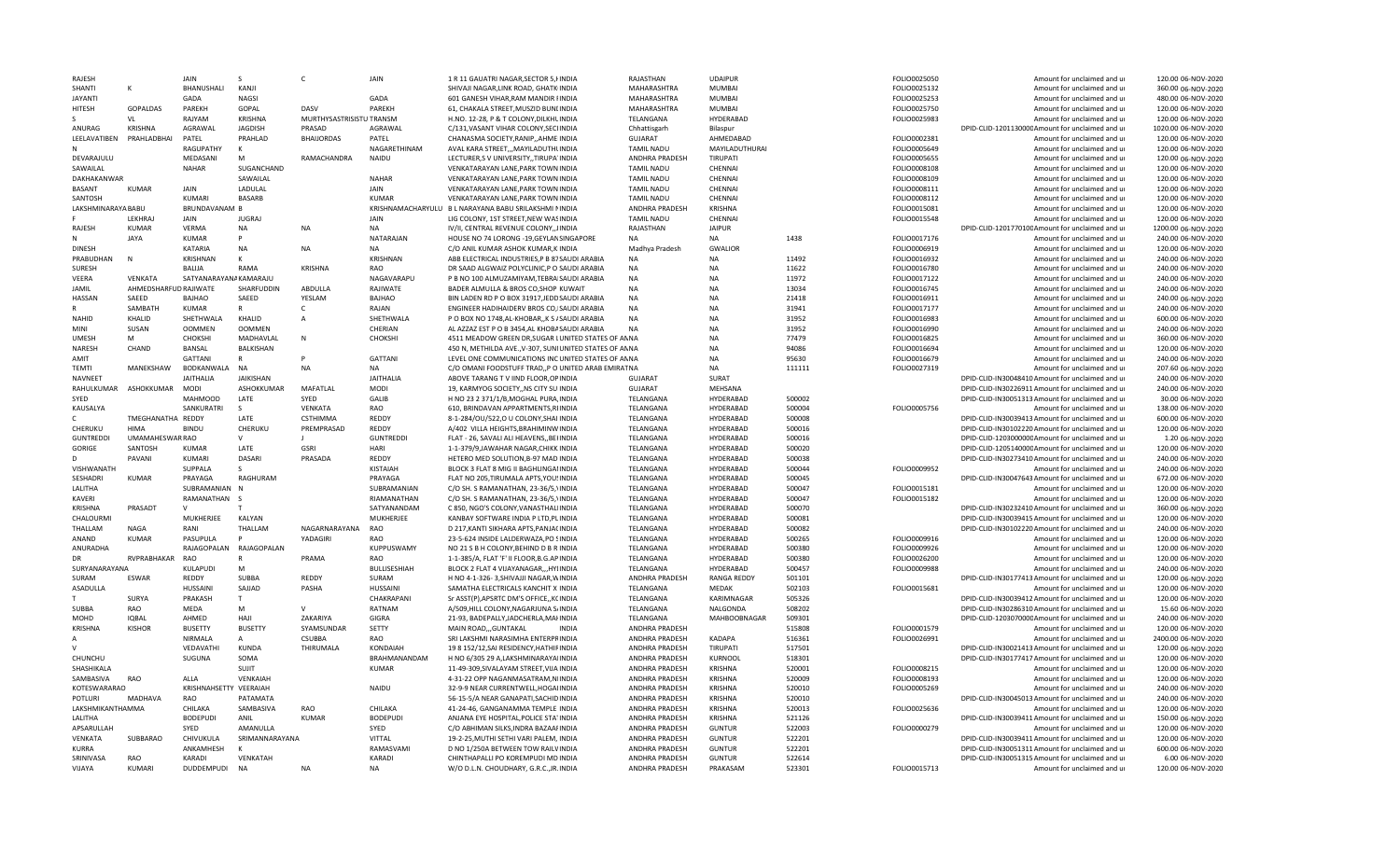| THUMMALA         |                | <b>BHAKTHAVATSALT</b> |                                   | SUNDARARAMI        | <b>REDDY</b>   | 15/43 BRINDAVANAM, NELLORE, , A IINDIA   | ANDHRA PRADESH        | NELLORE              | 524001 | FOLIO0016861 | Amount for unclaimed and ur                      | 600.00 06-NOV-2020  |
|------------------|----------------|-----------------------|-----------------------------------|--------------------|----------------|------------------------------------------|-----------------------|----------------------|--------|--------------|--------------------------------------------------|---------------------|
| PRFM             | CHAND          | JAIN                  | SAMPATLAL                         |                    | <b>JAIN</b>    | PRASANTI NAGAR, PEDA WALTAIR,, VINDIA    | ANDHRA PRADESH        | VISHAKHAPATNAM       | 530017 | FOLIO0000513 | Amount for unclaimed and ur                      | 120.00 06-NOV-2020  |
| <b>DONDETI</b>   | JAYA           | DFVI                  | LOKESHWARA                        |                    | REDDY          | MIG 24 B 4 49 16 LOWSONS BAY CCINDIA     | ANDHRA PRADESH        | VISHAKHAPATNAM       | 530017 |              | DPID-CLID-IN30021411 Amount for unclaimed and ur | 12.00 06-NOV-2020   |
| PFDARAIU         |                |                       | SANKARAVAMSAI NARASIMHAMURTY RAJU |                    | SANKARAVAMSAM  | 14 27 16 Q NO 15 MIG II, VUDA QU/INDIA   | ANDHRA PRADESH        | VISHAKHAPATNAM       | 530026 |              | DPID-CLID-IN30051314 Amount for unclaimed and ur | 72.00 06-NOV-2020   |
| PUDI             | ATAKESWARA     | RAO                   | POLANNA                           |                    |                | H NO 2-37 KASIPURAM VILLAGE.DAINDIA      | <b>ANDHRA PRADESH</b> | SRIKAKULAM           | 532212 |              | DPID-CLID-IN30286310 Amount for unclaimed and ur | 480.00 06-NOV-2020  |
|                  | VS             | LAKSHMIDEVI           | K                                 | <b>BVKOTESWARA</b> | RAO            | BHUPAYYA AGRAHANAM,,,AMALAFINDIA         | ANDHRA PRADESH        | <b>EAST GODAVARI</b> | 533201 | FOLIO0005238 | Amount for unclaimed and ur                      | 120.00 06-NOV-2020  |
| LATHA            |                | <b>KOVVURI</b>        | PRABHAKARA                        | REDDY              | <b>KOVVURI</b> | VELAGALERU MARUTERU,,, WG DT INDIA       | ANDHRA PRADESH        | <b>WEST GODAVARI</b> | 534122 | FOLIO0015152 | Amount for unclaimed and ur                      | 120.00 06-NOV-2020  |
| PRABHAKARA       | REDDY          | <b>KOVVURI</b>        | SATYANARAYANA                     | REDDY              | <b>KOVVURI</b> | VELAGALERU MARUTERU,,, WG DT INDIA       | ANDHRA PRADESH        | <b>WEST GODAVARI</b> | 534122 | FOLIO0015153 | Amount for unclaimed and ur                      | 120.00 06-NOV-2020  |
|                  | VENUGOPAL      | RAJU                  | SUBBARAJU                         |                    |                | D NO 1-181, SRI KRISHNA BHAVAN, (INDIA   | ANDHRA PRADESH        | <b>WEST GODAVARI</b> | 534208 |              | DPID-CLID-IN30232410 Amount for unclaimed and ur | 1.20 06-NOV-2020    |
| PAVANI           |                | <b>DEVI</b>           | MADAN                             |                    | RAJ            | C/O SRI MAHAVIR FANCCY STORE, NINDIA     | ANDHRA PRADESH        | WEST GODAVARI        | 534350 |              | DPID-CLID-IN30131320 Amount for unclaimed and ur | 300.00 06-NOV-2020  |
| BYREDDI          | <b>NAGA</b>    | RAJU                  | <b>BYREDDI</b>                    |                    | RAMANA         | D NO 50-141/1, GOLLAPALLI VILLAG INDIA   | ANDHRA PRADESH        | VIZIANAGARAM         | 535573 |              | DPID-CLID-IN30232411 Amount for unclaimed and ur | 60.00 06-NOV-2020   |
| <b>SHANTA</b>    | DFVI           | <b>JAIN</b>           | PRAKASH                           | CHAND              | <b>JAIN</b>    | C/O M/S SHANTI STORES CHOWK B INDIA      | ASSAM                 | <b>DHUBRI</b>        | 783301 | FOLIO0001710 | Amount for unclaimed and u                       | 120.00 06-NOV-2020  |
|                  |                |                       |                                   |                    |                |                                          |                       |                      |        |              |                                                  |                     |
| MANIK            | CHAND          | SARAWAGI              | LATE                              | MOTILAL            | SARAWAGI       | C/O M/S SHANTI STORES CHOWK B INDIA      | ASSAM                 | <b>DHUBRI</b>        | 783301 | FOLIO0001711 | Amount for unclaimed and ur                      | 120.00 06-NOV-2020  |
| <b>UTTAM</b>     |                | ROY                   | SRI                               | SAMAR              | ROY            | SANITAPARA, PO SANTIPARA, DIBRU INDIA    | ASSAM                 | <b>DIBRUGARH</b>     | 786001 |              | DPID-CLID-IN30125028 Amount for unclaimed and ur | 120.00 06-NOV-2020  |
| AJAY             |                | AGARWAL               | <b>MAHABIR</b>                    | PRASAD             | AGARWAL        | SRIPURIA, LNB ROAD, TINSUKIA, , TININDIA | ASSAM                 | <b>DIBRUGARH</b>     | 786145 |              | DPID-CLID-120106000C Amount for unclaimed and ur | 120.00 06-NOV-2020  |
| VINOD            |                | <b>KUMAR</b>          | RAM                               | DAS                | SAH            | SHIV SHAKTI BHAWAN, FREE PRESS INDIA     | <b>BIHAR</b>          | PATNA                | 800001 | FOLIO0010331 | Amount for unclaimed and ur                      | 120.00 06-NOV-2020  |
| NISHA            |                | SINHA                 | <b>GOURI</b>                      | <b>SHANKER</b>     | PRASAD         | PRABHA NIKETAN KANOOLALL ROA INDIA       | <b>BIHAR</b>          | PATNA                | 800001 | FOLIO0010359 | Amount for unclaimed and ur                      | 120.00 06-NOV-2020  |
| DINESH           | RAI            | RANJAN                | <b>GULAB</b>                      |                    | <b>ROY</b>     | C/O SRI GULAB ROY, AAKRITI, 226 A. INDIA | <b>BIHAR</b>          | PATNA                | 800001 | FOLIO0002203 | Amount for unclaimed and ur                      | 240.00 06-NOV-2020  |
| ZUBAIR           |                | AHMAD                 | AYUB                              |                    | <b>HUSSAIN</b> | L 1 ALI NAGAR COLONY.PO ANISAB/INDIA     | <b>BIHAR</b>          | PATNA                | 800002 | FOLIO0010335 | Amount for unclaimed and ur                      | 120.00 06-NOV-2020  |
| SHEELA           |                | <b>DEVI</b>           | YOGENDRA                          |                    | PRASAD         | <b>BAKER GANLPATNA</b><br><b>INDIA</b>   | <b>BIHAR</b>          | PATNA                | 800004 | FOLIO0002132 | Amount for unclaimed and ur                      | 240.00 06-NOV-2020  |
| ROSH             |                | KUMARI                | KRISHNA                           |                    | PRASAD         | W/O RAJ KISHORE, PATEL COLONY : INDIA    | <b>BIHAR</b>          | PATNA                | 800006 |              | DPID-CLID-IN30021412 Amount for unclaimed and ur | 240.00 06-NOV-2020  |
| MEENAL           |                | PRASAD                | ANIL                              | <b>KISHORE</b>     | PRASAD         | C/O RAM PRAVESH PRASAD SAKARIINDIA       | <b>BIHAR</b>          | PATNA                | 800007 | FOLIO0010340 | Amount for unclaimed and ur                      | 240.00 06-NOV-2020  |
| NEELESH          |                | PRASAD                | ANIL                              | <b>KISHORE</b>     | PRASAD         | C/O RAM PRAVESH PRASAD SAKARIINDIA       | <b>BIHAR</b>          | <b>PATNA</b>         | 800007 | FOLIO0010344 | Amount for unclaimed and ur                      | 240.00 06-NOV-2020  |
| <b>RISHITOSH</b> |                | PRASAD                | ANIL                              | <b>KISHORE</b>     | PRASAD         | C/O RAM PRAVESH PRASAD SAKARIINDIA       | BIHAR                 | PATNA                |        |              |                                                  |                     |
|                  |                |                       |                                   |                    |                |                                          |                       |                      | 800007 | FOLIO0010345 | Amount for unclaimed and ur                      | 240.00 06-NOV-2020  |
| BINOD            | KUMAR          | AGRAWAL               | SHYAM                             | SUNDER             | AGRAWAL        | MARUFGANJ PATNACITY,,,PATNA INDIA        | <b>BIHAR</b>          | PATNA                | 800008 | FOLIO0002205 | Amount for unclaimed and ur                      | 120.00 06-NOV-2020  |
| KESHAV           | PRASAD         | SINHA                 | SHYAM                             | NANDANPRASAD       | SINHA          | SAKLAKOTHI, 21, ANNUGRAH NARA INDIA      | <b>BIHAR</b>          | PATNA                | 800013 | FOLIO0002161 | Amount for unclaimed and ur                      | 240.00 06-NOV-2020  |
| <b>NAVANEET</b>  |                | KUMAR                 | SRI                               | <b>MURARI</b>      | LAL            | C/O NATIONAL AGRO CHEMICALS, CINDIA      | <b>BIHAR</b>          | PATNA                | 800013 | FOLIO0024501 | Amount for unclaimed and ur                      | 120.00 06-NOV-2020  |
| RAN              | VIJAY          | PRASAD                | <b>NA</b>                         | <b>NA</b>          | <b>NA</b>      | SECTION OFFICER LIBRARY BIHAR, V INDIA   | <b>BIHAR</b>          | PATNA                | 800015 | FOLIO0010341 | Amount for unclaimed and ur                      | 240.00 06-NOV-2020  |
| VIKASH           |                | KUMAR                 | <b>BIRFNDRA</b>                   | <b>NATH</b>        | <b>TEWARY</b>  | 92 MIG H KANKAR BAGH,,,PATNA INDIA       | <b>BIHAR</b>          | PATNA                | 800020 | FOLIO0005903 | Amount for unclaimed and ur                      | 240.00 06-NOV-2020  |
| RAJESH           |                | <b>KUMAR</b>          | <b>DSR</b>                        | RAM                | <b>SCNGH</b>   | A 38 SECTOR 0, SALHIWALYA COLOIINDIA     | <b>BIHAR</b>          | PATNA                | 800020 |              | DPID-CLID-120132000CAmount for unclaimed and ur  | 180.00 06-NOV-2020  |
| SRI              | PRKASH         | JHA                   | LATE                              | <b>INDRALAL</b>    | <b>JHA</b>     | C/O J P JHA, PA TO COMMANDANT IINDIA     | <b>BIHAR</b>          | PATNA                | 801503 | FOLIO0010348 | Amount for unclaimed and ur                      | 240.00 06-NOV-2020  |
| MADAN            | MOHAN          | <b>MISHRA</b>         | <b>SHASHI</b>                     | <b>BHUSHAN</b>     | <b>MISHRA</b>  | VILL CHANDWA PO CHANDWARA, DINDIA        | <b>BIHAR</b>          | <b>BHOJPUR</b>       | 802312 | FOLIO0002188 | Amount for unclaimed and ur                      | 240.00 06-NOV-2020  |
| SUJAY            | <b>BHAN</b>    | SINGH                 | SHYAM                             | PRAKASH            | SINGH          | MOH - PARNAWADA.BUNDELKHAN INDIA         | <b>BIHAR</b>          | <b>NAWADA</b>        | 805110 |              | DPID-CLID-IN30058910 Amount for unclaimed and ur | 120.00 06-NOV-2020  |
| SANJAY           | KIIMAR         | SHARMA                | <b>NA</b>                         | <b>NA</b>          | <b>NA</b>      | S K TEXTILES SHARMA KATRA,,, BHA INDIA   | <b>BIHAR</b>          | <b>BHAGALPUR</b>     | 812002 | FOLIO0010375 | Amount for unclaimed and ur                      | 120.00 06-NOV-2020  |
| <b>SURENDRA</b>  | PRASAD         | SAH                   | RAM                               | GULAM              | SAH            | C/O BANGALI SAH RAM GULAM, BAIINDIA      | <b>BIHAR</b>          | <b>DEOGHAR</b>       | 814112 | FOLIO0010283 | Amount for unclaimed and ur                      | 120.00 06-NOV-2020  |
| ASHOK            | KUMAR          | <b>JALAN</b>          | KISHAN                            | LALL               | <b>JAIN</b>    | C/O KISHAN LALL JALAN TUNDI ROAINDIA     | <b>BIHAR</b>          | <b>DUMKA</b>         | 815301 | FOLIO0004215 | Amount for unclaimed and ur                      | 120.00 06-NOV-2020  |
|                  |                | PATHAK                | RAM                               | KISHUN             | PATHAK         |                                          | <b>BIHAR</b>          |                      |        |              |                                                  |                     |
| AWADH            | <b>KISHORE</b> |                       |                                   |                    |                | PRAKASH HARDWARE, GAYATRI MAINDIA        |                       | PALAMU               | 822101 |              | DPID-CLID-IN30027110 Amount for unclaimed and ur | 24.00 06-NOV-2020   |
| SANJAY           |                | <b>BHADAN</b>         | BHIMRAM                           |                    | <b>BHADANI</b> | S/O BHIM RAM BHADANI, G.T. ROACINDIA     | BIHAR                 | HAZARIBAGH           | 825107 |              | DPID-CLID-120345000CAmount for unclaimed and ur  | 240.00 06-NOV-2020  |
| RAJ              | KUMAR          | JAIN                  | RATTAN                            | LAL                | JAIN           | C/O AKSHOY SERVICE STATION, MAIINDIA     | <b>BIHAR</b>          | HAZARIBAGH           | 825301 | FOLIO0005064 | Amount for unclaimed and ur                      | 120.00 06-NOV-2020  |
| SANJAY           |                | JAIN                  | RATAN                             | LAL                | JAIN           | C/O AKSHOY SERVICE STATION, MAIINDIA     | <b>BIHAR</b>          | HAZARIBAGH           | 825301 | FOLIO0005066 | Amount for unclaimed and ur                      | 120.00 06-NOV-2020  |
| <b>REKHA</b>     | KUMARI         | AGARWAL               | RATAN                             | LAL                | AGARWAL        | TEMPLE ROAD, PURANA BAZAR, , DH. INDIA   | <b>BIHAR</b>          | DHANBAD              | 826001 | FOLIO0005813 | Amount for unclaimed and ur                      | 120.00 06-NOV-2020  |
| PURABI           |                | DAS                   | RAKHAL                            |                    | DAS            | C/O RAKHAL DAS BHEL SITE OFFICE INDIA    | <b>BIHAR</b>          | DHANBAD              | 827001 | FOLIO0004128 | Amount for unclaimed and ur                      | 240.00 06-NOV-2020  |
| RABINDRA         | <b>NATH</b>    | PANDEY                | RAMA                              | <b>NAND</b>        | PANDEY         | BANK OF INDIA SECTOR 4., BOKARCINDIA     | <b>BIHAR</b>          | DHANBAD              | 827004 | FOLIO0010207 | Amount for unclaimed and ur                      | 240.00 06-NOV-2020  |
| KAMALFSH         | CHANDRA        | <b>BISWAS</b>         | R                                 |                    | <b>BISWAS</b>  | QR NO 2132 SEC IV F., BOKARO STE INDIA   | <b>BIHAR</b>          | <b>DHANBAD</b>       | 827004 | FOLIO0015745 | Amount for unclaimed and ur                      | 240.00 06-NOV-2020  |
| <b>ACHINTO</b>   | <b>KUMAR</b>   | <b>NANDI</b>          | <b>KSHITISH</b>                   | CHANDRA            | <b>NANDI</b>   | 191 RAILWAY COLONY, PATHERDIH, INDIA     | <b>BIHAR</b>          | DHANBAD              | 828119 |              | DPID-CLID-IN30021413 Amount for unclaimed and ur | 60.00 06-NOV-2020   |
| RUBY             | <b>KISHORE</b> | AMBASTHA              | SATYENDRA                         | KUMAR              | AMBASTHA       | NEW BANK COLONY, STEEL GATE, P. (INDIA   | <b>BIHAR</b>          | DHANBAD              | 828127 |              | DPID-CLID-120384000CAmount for unclaimed and ur  | 60.00 06-NOV-2020   |
| <b>MANJU</b>     |                | RAY                   | <b>BAIDYANATH</b>                 |                    | RAY            | C/O SRI BAIDYANATH RAY. VIP COLCINDIA    | <b>BIHAR</b>          | <b>DHANBAD</b>       | 828130 |              | DPID-CLID-IN30112715 Amount for unclaimed and ur | 240.00 06-NOV-2020  |
| POONAM           |                | <b>VERMA</b>          | <b>INDRA</b>                      | MOHANPRASAD        | VERMA          | C/O. I.M.P. VERMA,, UCO BANK MAIINDIA    | <b>BIHAR</b>          | <b>DHANBAD</b>       | 828201 | FOLIO0010314 | Amount for unclaimed and ur                      | 240.00 06-NOV-2020  |
| NЛ               |                |                       |                                   | <b>DS</b>          | MANI           |                                          | <b>BIHAR</b>          |                      |        |              |                                                  | 12.00 06-NOV-2020   |
|                  | <b>JIVAN</b>   | CHANDRASHEKH/C        | <b>JIVAN</b>                      |                    |                | 325 A E C C FLAT, KADMA, E. SINGHIINDIA  | <b>BIHAR</b>          | SINGHBHUM            | 831005 |              | DPID-CLID-120106000CAmount for unclaimed and ur  |                     |
| GOPAL            |                | MAHAJAN               |                                   | SUPADU             | MAHAJAN        | SAIL SATELLITE TOWNSHIP, DHURW INDIA     |                       | DHURWA               | 834004 | FOLIO0005070 | Amount for unclaimed and ur                      | 240.00 06-NOV-2020  |
| <b>GIRISH</b>    |                | KUMAR                 | GOPAL                             |                    | AGARWAL        | C/O SURUCHI BRAHAMAN TOLI,,,M INDIA      | <b>BIHAR</b>          | MUZAFFARPUR          | 842001 | FOLIO0002121 | Amount for unclaimed and ur                      | 1.20 06-NOV-2020    |
| <b>GEETESH</b>   |                | <b>KUMAR</b>          | GOPAL                             |                    | AGARWAL        | C/O SURUCHI BRAHAMAN TOLI,,,M INDIA      | BIHAR                 | MUZAFFARPUR          | 842001 | FOLIO0002122 | Amount for unclaimed and ur                      | 1.20 06-NOV-2020    |
| PUSHPA           |                | AGARWAL               | GOPAL                             |                    | AGARWAL        | C/O SURUCHI BRAHAMAN TOLI,,,M INDIA      | <b>BIHAR</b>          | MUZAFFARPUR          | 842001 | FOLIO0002123 | Amount for unclaimed and ur                      | 1.20 06-NOV-2020    |
| GOPAL            |                | AGARWAL               | <b>NARAIN</b>                     |                    | AGARWAL        | C/O SURUCHI BRAHAMAN TOLI,,,M INDIA      | <b>BIHAR</b>          | MUZAFFARPUR          | 842001 | FOLIO0002124 | Amount for unclaimed and ur                      | 1.20 06-NOV-2020    |
| GOPAL            | PRASAD         | TIKMANI               | <b>NARAIN</b>                     |                    | <b>TIKMANI</b> | BHRHAMAN TOLI,,,MUJAFFARPUR INDIA        | <b>BIHAR</b>          | MUZAFFARPUR          | 842001 | FOLIO0002125 | Amount for unclaimed and ur                      | 1.20 06-NOV-2020    |
| PUSHPA           | DEVI           | TIKMANI               | GOPAL                             |                    | TIKMANI        | BHRHAMAN TOLI,,,MUJAFFARPUR INDIA        | <b>BIHAR</b>          | MUZAFFARPUR          | 842001 | FOLIO0002126 | Amount for unclaimed and ur                      | 1.20 06-NOV-2020    |
| SITAL            |                | PANSAR                | GHANSHYAM                         |                    | PANSARI        | C/O SURUCHI BRAHAMAN TOLI,,,M INDIA      | <b>BIHAR</b>          | MUZAFFARPUR          | 842001 | FOLIO0002127 | Amount for unclaimed and ur                      | 1.20 06-NOV-2020    |
| <b>SUNITA</b>    |                | PANSAR                | GHANSHYAM                         |                    | PANSARI        | C/O SURUCHI BRAHAMAN TOLI,,,M INDIA      | <b>BIHAR</b>          | MUZAFFARPUR          | 842001 | FOLIO0002128 | Amount for unclaimed and ur                      | 1.20 06-NOV-2020    |
| KUM              | KUMBALA        | SINGH                 | SURESH                            | <b>NANDAN</b>      | SINGH          | KHABRA ROAD, POST. MUZAFFARPLINDIA       | <b>BIHAR</b>          | MUZAFFARPUR          | 842001 |              | DPID-CLID-IN30099910 Amount for unclaimed and up | 120.00 06-NOV-2020  |
| RAJESH           |                | <b>KUMAR</b>          | SRI                               | SHANKARLAL         | CHOUDHARY      | S/O SRI SHANKAR LAL CHOUDHARY INDIA      | <b>BIHAR</b>          | DARBHANGA            | 846001 |              | DPID-CLID-120189010CAmount for unclaimed and ur  | 1200.00 06-NOV-2020 |
| <b>GHULAM</b>    | HAMDANI        | KHAN                  | ZAFIRUDDIN                        |                    | KHAN           | HOUSE NO 567, MILAN CHOWK, PO: INDIA     | <b>BIHAR</b>          | DARBHANGA            | 846004 |              | DPID-CLID-120189010CAmount for unclaimed and ur  | 240.00 06-NOV-2020  |
|                  | KUMAR          |                       |                                   |                    | <b>THAKUR</b>  |                                          |                       |                      |        |              |                                                  |                     |
| SURESH           |                | <b>MOHAN</b>          | GANAUR                            |                    |                | MUSAPUR.NR.- R. N. A. R. COLLEGE INDIA   | <b>BIHAR</b>          | SAMASTIPUR           | 848101 |              | DPID-CLID-120191010CAmount for unclaimed and ur  | 120.00 06-NOV-2020  |
| SHIV             | <b>NATH</b>    | SHARMA                | <b>BASKIT</b>                     |                    | <b>THAKUR</b>  | C/O HARINATH ENGINEERING, GOL/INDIA      | <b>BIHAR</b>          | SAMASTIPUR           | 848101 |              | DPID-CLID-120191010CAmount for unclaimed and ur  | 60.00 06-NOV-2020   |
| MD               |                | <b>FAKHRUDDIN</b>     | MOHD                              |                    | ZEYAUDDIN      | H NO-66, MOH KASHIPUR, , SAMASTI INDIA   | <b>BIHAR</b>          | SAMASTIPUR           | 848101 |              | DPID-CLID-120384000CAmount for unclaimed and ur  | 120.00 06-NOV-2020  |
| <b>IAI</b>       | <b>NARAIN</b>  | JAIN                  | LATE                              | SHLN               | JAIN           | 11845/8 GROUND FLOOR, SAT NAG/INDIA      | DELHI                 | DELHI                | 110005 |              | DPID-CLID-IN30177410 Amount for unclaimed and ur | 1.20 06-NOV-2020    |
| SANGEETA         |                | AGARWAL               | SHIV                              | KUMAR              | AGARWAL        | VAIDYA NANDRAM GIJRAJ CHAMAFINDIA        | DELHI                 | DELHI                | 110006 | FOLIO0006958 | Amount for unclaimed and ur                      | 240.00 06-NOV-2020  |
| SHASHI           |                | <b>GUPTA</b>          | ANIL                              |                    | <b>GUPTA</b>   | 29/3IST FLOOR, SHAKTI NAGAR, , DELINDIA  | DELHI                 | DELHI                | 110007 | FOLIO0006668 | Amount for unclaimed and ur                      | 120.00 06-NOV-2020  |
| SHASHI           |                | ARORA                 | PARVEEN                           | <b>KUMAR</b>       | ARORA          | 8/37 DOUBLE STOREY FLAT JANGPLINDIA      | DELHI                 | DELHI                | 110014 | FOLIO0004591 | Amount for unclaimed and ur                      | 240.00 06-NOV-2020  |
| GAYA             | PRASAD         | GAUTAM                | LATE                              | DP                 | GAUTAM         | GREEN PRAK EXTENSION, , NEW DELINDIA     | DELHI                 | DFLHI                | 110016 | FOLIO0014145 | Amount for unclaimed and u                       | 240.00 06-NOV-2020  |
| <b>ARVIND</b>    |                | GOEL                  |                                   | P                  | GOEL           | 36A, II FLOOR, BEGUMPUR, NEAR M. INDIA   | DELHI                 | DFLHI                | 110017 |              | DPID-CLID-IN30036021 Amount for unclaimed and ur | 120.00 06-NOV-2020  |
|                  |                |                       |                                   |                    |                |                                          |                       |                      |        |              |                                                  |                     |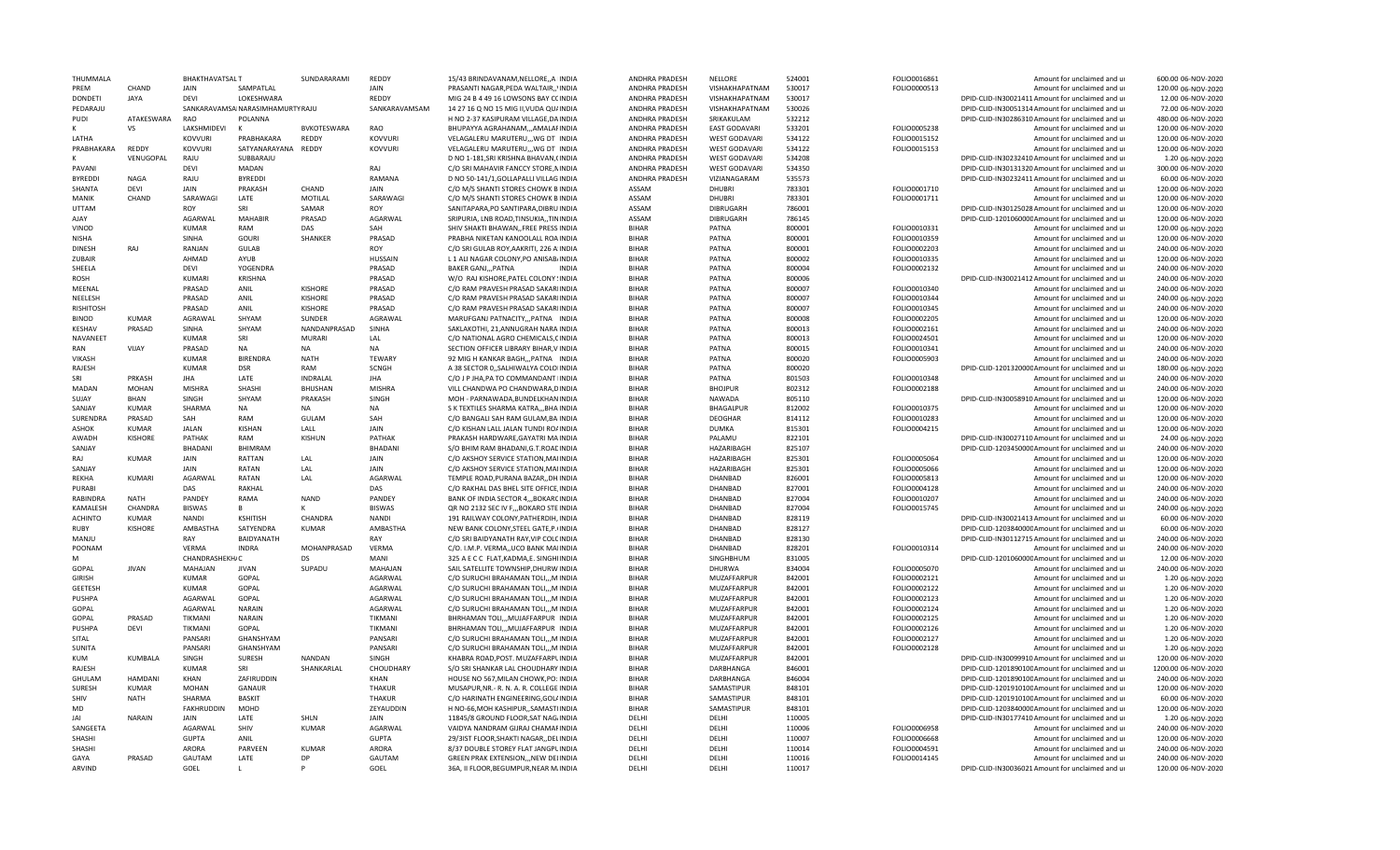| <b>JATINDER</b>           |                          | KAUR                    | AJIT                 |                 | BAJAJ                   | K-50 IIND FLOOR., FATEH NAGAR PCINDIA                                         | DFLHI                            | DFLHI                  | 110018           | FOLIO0027978 | Amount for unclaimed and ur                                                     | 120.00 06-NOV-2020                       |
|---------------------------|--------------------------|-------------------------|----------------------|-----------------|-------------------------|-------------------------------------------------------------------------------|----------------------------------|------------------------|------------------|--------------|---------------------------------------------------------------------------------|------------------------------------------|
| <b>IAI</b>                | GOPAL                    | ARORA                   | LATE                 | SHRAMCHANDER    | ARORA                   | G 59,, VIKAS PURI, NEW DELHI, NEW INDIA                                       | DELHI                            | DELHI                  | 110018           |              | DPID-CLID-IN30133017 Amount for unclaimed and ur                                | 120.00 06-NOV-2020                       |
| RACHNA                    |                          | GOEL                    | ARVIND               |                 | GOEL                    | M-16 FIRST FLOOR KALKAJI,,,NEW LINDIA                                         | DFLHI                            | DELHI                  | 110019           | FOLIO0014184 | Amount for unclaimed and ur                                                     | 120.00 06-NOV-2020                       |
| MAGAN                     | PREET                    | SINGH                   | <b>NA</b>            | <b>NA</b>       | <b>NA</b>               | 15/12, KALKAJI EXTENSION, OPP. B-INDIA                                        | DELHI                            | DELHI                  | 110019           | FOLIO0015830 | Amount for unclaimed and ur                                                     | 120.00 06-NOV-2020                       |
| AMRIK                     |                          | SINGH                   | <b>NA</b>            | <b>NA</b>       | <b>NA</b>               | 15/12, KALKAJI EXTENSION, OPP. `BINDIA                                        | DELHI                            | DELHI                  | 110019           | FOLIO0015831 | Amount for unclaimed and ur                                                     | 120.00 06-NOV-2020                       |
| JAGDISH                   | CHANDER                  | MEHTA                   | GHANSHYAM            |                 | DAS                     | G-5/49/50, RED ROSE BUILDING, NEHNDIA                                         | DELHI                            | DELHI                  | 110019           |              | DPID-CLID-IN30105510 Amount for unclaimed and ur                                | 216.00 06-NOV-2020                       |
| RAM                       | MURTI                    | SHARMA                  | LATF                 | SHRIRAM         | KISHAN                  | G-69 NANAK PURA,,,N DELHI<br><b>INDIA</b>                                     | DFLHI                            | DFLHI                  | 110021           | FOLIO0014274 | Amount for unclaimed and ur                                                     | 120.00 06-NOV-2020                       |
| RADHAKISHAN               |                          | CHANDNANI               | SIRUMAL              |                 |                         | NARAINA VIHARNEW DELHI<br><b>INDIA</b>                                        | DFLHI                            | DFLHI                  | 110028           | FOLIO0004508 | Amount for unclaimed and ur                                                     | 120.00 06-NOV-2020                       |
| <b>URMIL</b>              |                          | <b>MINOCHA</b>          |                      |                 | MINOCHA                 | A-1/73 SAFDARJUNG ENCLAVE,,,DE INDIA                                          | DFLHI                            | DELHI                  | 110029           | FOLIO0006704 | Amount for unclaimed and ur                                                     | 120.00 06-NOV-2020                       |
| MANOJ                     | KUMAR                    | SINHA                   | RAM                  | LAKHAN          | PRASAD                  | A-1/73 SAFDARJUNG ENCLAVE, , DE INDIA                                         | DELHI                            | DELHI                  | 110029           | FOLIO0006705 | Amount for unclaimed and ur                                                     | 120.00 06-NOV-2020                       |
| VIJAY                     |                          | KAPILA                  | $\mathsf{R}$         |                 | KAPILA                  | A-1/73 SAFDARJUNG ENCLAVE,,,DE INDIA                                          | DFLHI                            | DFLHI                  | 110029           | FOLIO0006709 | Amount for unclaimed and ur                                                     | 120.00 06-NOV-2020                       |
| MADAN                     | LAL                      | KHANNA                  | LATE                 | SHSHIVNATH      | RAI                     | IX/6446 MUKHERJI STREET, GANDHIINDIA                                          | DELHI                            | DELHI                  | 110031           | FOLIO0014324 | Amount for unclaimed and ur                                                     | 240.00 06-NOV-2020                       |
|                           |                          |                         |                      |                 |                         |                                                                               |                                  |                        |                  |              |                                                                                 |                                          |
| SARITA                    |                          | BARMECHA                | <b>BINOD</b>         | <b>KUMAR</b>    | BARMECHA                | SHREE MAHAVEER INDUSTRIES, 4/5/INDIA                                          | DELHI                            | DELHI                  | 110032           | FOLIO0001743 | Amount for unclaimed and ur                                                     | 120.00 06-NOV-2020                       |
| GAURAV                    |                          | NAYYAR                  | SATINDER             |                 | <b>NAYYAR</b>           | B-262, STREET NO-3 MAJLIS PARK, O INDIA                                       | DELHI                            | DELHI                  | 110033           |              | DPID-CLID-IN30011810 Amount for unclaimed and ur                                | 120.00 06-NOV-2020                       |
| SUNIL                     |                          | <b>KUMAR</b>            | <b>JAGDISH</b>       | PRASAD          | SINGH                   | 16 PRITAM MARG, KEWAL PARK, AZ/INDIA                                          | DELHI                            | DELHI                  | 110033           |              | DPID-CLID-IN30039417 Amount for unclaimed and ur                                | 80.40 06-NOV-2020                        |
| SACHIN                    |                          | MAHESHWARI              | DAUDAYAL             |                 | <b>MAHFSHWARI</b>       | LOK VIHAR, PITAMPURA, , DELHI INDIA                                           | DFLHI                            | DFLHI                  | 110034           | FOLIO0014482 | Amount for unclaimed and ur                                                     | 120.00 06-NOV-2020                       |
| SNEHLATA                  |                          | WADHWA                  |                      |                 | WADHWA                  | H NO A-94 SUBHADRA COLONY, SAFINDIA                                           | DELHI                            | DELHI                  | 110035           | FOLIO0016481 | Amount for unclaimed and ur                                                     | 122.40 06-NOV-2020                       |
| SWARAN                    |                          | <b>NAGPAL</b>           | <b>HAR</b>           | PARKASH         | NAGPAL                  | BC-13 MIANWALI, NAGAR PASCHIM INDIA                                           | DELHI                            | DFLHI                  | 110041           | FOLIO0006733 | Amount for unclaimed and ur                                                     | 120.00 06-NOV-2020                       |
| <b>JOGINDER</b>           |                          | SINGH                   | SURJEET              |                 | SINGH                   | <b>B 7/2. YADAV PARK BLOCK C. NANGLINDIA</b>                                  | DELHI                            | DELHI                  | 110041           |              | DPID-CLID-IN30177412 Amount for unclaimed and ur                                | 180.00 06-NOV-2020                       |
| ANJANA                    |                          | JAIN                    | LAXMI                | PRAKASH         | JAIN                    | C-214, PUL PEHLAD PUR, NEW DELHINDIA                                          | DELHI                            | DELHI                  | 110044           |              | DPID-CLID-IN30262010 Amount for unclaimed and ur                                | 360.00 06-NOV-2020                       |
| VED                       |                          | PRAKASH                 | <b>NA</b>            | <b>NA</b>       | <b>NA</b>               | WZ 87A D 21 RAJ NAGAR, PALAM C(INDIA                                          | DELHI                            | DELHI                  | 110045           | FOLIO0019205 | Amount for unclaimed and ur                                                     | 120.00 06-NOV-2020                       |
| MUKESH                    | <b>KUMAR</b>             | <b>GUPTA</b>            | KANHAIYA             | LAL             | <b>GUPTA</b>            | F 41/C, SADH NAGAR, , NEW DELHI INDIA                                         | DELHI                            | DELHI                  | 110045           |              | DPID-CLID-120299000CAmount for unclaimed and ur                                 | 24.00 06-NOV-2020                        |
| <b>ARCHNA</b>             |                          |                         | <b>NA</b>            | <b>NA</b>       | <b>NA</b>               | WZ 1179/2 NANGAL RAYA, NEW DEIINDIA                                           | DFLHI                            | DFLHI                  | 110046           |              | DPID-CLID-IN30112715 Amount for unclaimed and ur                                | 240.00 06-NOV-2020                       |
| YOGESH                    |                          | ANAND                   | S                    | $\mathsf{C}$    | ANAND                   | M-50 GREATER KAILASH, ONE MARI INDIA                                          | DELHI                            | DELHI                  | 110048           | FOLIO0014228 | Amount for unclaimed and ur                                                     | 360.00 06-NOV-2020                       |
| ARJAN                     | DFV                      | TANEJA                  | LATE                 | SHRIFATEHCHAND  | <b>TANEJA</b>           | S-387, GREATER KAILASH-II,,, NEW CINDIA                                       | DELHI                            | DELHI                  | 110048           | FOLIO0017601 | Amount for unclaimed and ur                                                     | 240.00 06-NOV-2020                       |
| <b>BNB</b>                | <b>INVESTMENTSAN LTD</b> |                         | <b>NA</b>            | <b>NA</b>       | <b>NA</b>               | 70 HEMKUNT COLONY, IIND FLOOR, INDIA                                          | DFLHI                            | DFLHI                  | 110048           |              | DPID-CLID-120242000CAmount for unclaimed and ur                                 | 1200.00 06-NOV-2020                      |
|                           |                          |                         |                      |                 |                         |                                                                               |                                  |                        |                  |              |                                                                                 |                                          |
| ANII                      |                          | <b>VERMA</b>            | LATE                 | SHLPG           | <b>VERMA</b>            | B-97, (GROUND FLOOR), NITI BAGH, INDIA                                        | DELHI                            | DELHI                  | 110049           | FOLIO0024578 | Amount for unclaimed and u                                                      | 120.00 06-NOV-2020                       |
| SOUMYA                    |                          | ABBI                    | SAVI                 | <b>KANT</b>     | ABBI                    | C-24, FIRST FLOOR, LAXMAN PARK, IINDIA                                        | DELHI                            | DELHI                  | 110051           |              | DPID-CLID-120191010CAmount for unclaimed and ur                                 | 120.00 06-NOV-2020                       |
| KUSUM                     |                          | LATA                    | H                    | <sub>D</sub>    | <b>GUPTA</b>            | B-186 ASHOK VIHAR, PHASE I, DELHINDIA                                         | DELHI                            | DELHI                  | 110052           | FOLIO0014282 | Amount for unclaimed and ur                                                     | 240.00 06-NOV-2020                       |
|                           |                          | <b>SHANTHI</b>          | D                    |                 | RAJA                    | C5D 43/A JANAKPURI,,,N DELHI INDIA                                            | DELHI                            | DELHI                  | 110058           | FOLIO0014256 | Amount for unclaimed and ur                                                     | 120.00 06-NOV-2020                       |
| <b>DIMPLF</b>             |                          | <b>GUPTA</b>            | <b>NARESH</b>        |                 | <b>GUPTA</b>            | H-17/51, SECTOR 7, ROHINI, NEW D INDIA                                        | DELHI                            | DELHI                  | 110085           | FOLIO0001766 | Amount for unclaimed and ur                                                     | 120.00 06-NOV-2020                       |
| <b>GARIMA</b>             |                          | <b>GUPTA</b>            | NARESH               |                 | <b>GUPTA</b>            | H-17/51, SECTOR 7, ROHINI, NEW D INDIA                                        | DELHI                            | DELHI                  | 110085           | FOLIO0001767 | Amount for unclaimed and ur                                                     | 120.00 06-NOV-2020                       |
| KUSUM                     |                          | <b>GUPTA</b>            | <b>NARFSH</b>        |                 | GUPTA                   | H-17/51, SECTOR 7, ROHINI, DELHI INDIA                                        | DELHI                            | DFLHI                  | 110085           | FOLIO0004595 | Amount for unclaimed and ur                                                     | 120.00 06-NOV-2020                       |
| MADHU                     |                          | VARSHNEY                | VINOD                |                 | VARSHNEY                | H-17/51. SECTOR 7.ROHINIDELHI INDIA                                           | DELHI                            | DELHI                  | 110085           | FOLIO0004598 | Amount for unclaimed and ur                                                     | 120.00 06-NOV-2020                       |
| <b>KAMLA</b>              |                          | AHUJA                   | K                    | <b>BDASS</b>    | AHUJA                   | FLAT NO.326, POCKET B-5, SECTOR-INDIA                                         | DELHI                            | DFLHI                  | 110085           | FOLIO0011080 | Amount for unclaimed and ur                                                     | 120.00 06-NOV-2020                       |
| MOONGIPA                  | INVESTMENTS              | LTD                     | NA                   | NA              | <b>NA</b>               | 2ND FLOOR, PLOT NO. 6, BN BLOCK, INDIA                                        | DELHI                            | DELHI                  | 110088           |              | DPID-CLID-IN30009511 Amount for unclaimed and ur                                | 120.00 06-NOV-2020                       |
|                           |                          |                         |                      |                 |                         |                                                                               |                                  |                        |                  |              |                                                                                 |                                          |
|                           |                          |                         |                      |                 |                         |                                                                               |                                  |                        |                  |              |                                                                                 |                                          |
| <b>ANIL</b>               |                          | AGGARWAL                | GOVIND               |                 | AGGARWAL                | DESH BANDHU HOUSING SOCIETY, FINDIA                                           | DELHI                            | DELHI                  | 110092           | FOLIO0004587 | Amount for unclaimed and ur                                                     | 120.00 06-NOV-2020                       |
| VINOD                     | PRASAD                   | MAMGAIN                 | GOVIND               | RAM             | <b>MAMGAIN</b>          | PLOT NO 248, PATPARGANJ INDUST INDIA                                          | DFLHI                            | DELHI                  | 110092           |              | DPID-CLID-IN30177413 Amount for unclaimed and ur                                | 7.20 06-NOV-2020                         |
| PAWAN                     | SINGH                    | RAWAT                   | U                    | <sup>S</sup>    | RAWAT                   | S 618, NEHRU ENCLAVE, SHAKARPUFINDIA                                          | DELHI                            | DELHI                  | 110092           |              | DPID-CLID-IN30240410 Amount for unclaimed and ur                                | 240.00 06-NOV-2020                       |
| <b>KAVITA</b>             |                          |                         | SH                   | AK              | <b>GUPTA</b>            | 3 Deshbandhu Appts, 15- I. P Ext, PailNDIA                                    | DELHI                            | DELHI                  | 110092           |              | DPID-CLID-IN30234910 Amount for unclaimed and ur                                | 240.00 06-NOV-2020                       |
| <b>ISHWAR</b>             |                          | HEBBAR                  | SEETARAM             |                 | HEBBAR                  | MICROWAVE QUARTERS, ALTINHO IINDIA                                            | GOA                              | PANAJI                 | 403001           | FOLIO0014967 | Amount for unclaimed and ur                                                     | 120.00 06-NOV-2020                       |
| RAJESH                    | <b>ULHAS</b>             | SHETKAR                 | ULHAS                |                 | SHETKAR                 | ADAN TONK, MARCAIM GOA, POST I INDIA                                          | GOA                              | MARDOL                 | 403404           |              | DPID-CLID-IN30051310 Amount for unclaimed and ur                                | 24.00 06-NOV-2020                        |
| SANJAY                    | AVDHUT                   | <b>BODKE</b>            | AVDHUT               | N               | <b>BODKE</b>            | HOUSING BOARD COLONY, HARVAL INDIA                                            | GOA                              | GOA                    | 403505           |              | DPID-CLID-IN30036010 Amount for unclaimed and ur                                | 240.00 06-NOV-2020                       |
| DHYAN                     | SINGH                    | THIARA                  | <b>HARISINGH</b>     |                 | THIARA                  | GOVT QUARTER NO.D142 LAL BAH/INDIA                                            | GUIARAT                          | RAJKOT                 | 360001           | FOLIO0007785 | Amount for unclaimed and ur                                                     | 240.00 06-NOV-2020                       |
| LALIT                     | D.                       | PATEL                   | <b>DURLABHJI</b>     |                 |                         | C/O KISHAN TRADING CO 67 GUMAINDIA                                            | <b>GUJARAT</b>                   | RAJKOT                 | 360001           | FOLIO0007788 | Amount for unclaimed and u                                                      | 120.00 06-NOV-2020                       |
| ARCHANA                   | $\mathbf{v}$             | PATEL                   | VALLABHDAS           |                 |                         | C/O KISHAN TRADING CO 67 GUMAINDIA                                            | <b>GUJARAT</b>                   | RAJKOT                 | 360001           | FOLIO0007791 | Amount for unclaimed and ur                                                     | 120.00 06-NOV-2020                       |
| <b>BHUPAT</b>             |                          | <b>GANATRA</b>          | DAHYALAL             |                 |                         | C/O SANJAY TRADING CO, MILL PAR INDIA                                         | <b>GUJARAT</b>                   | RAJKOT                 | 360002           | FOLIO0013136 | Amount for unclaimed and ur                                                     | 120.00 06-NOV-2020                       |
| MAHESH                    |                          | MEHTA                   | NA                   | <b>NA</b>       | NA                      | VIMAL TRADERS OPP AMBICA WEICINDIA                                            | <b>GUJARAT</b>                   | RAJKOT                 | 360002           | FOLIO0007702 | Amount for unclaimed and ur                                                     | 120.00 06-NOV-2020                       |
| SADHANA                   | <b>ANIL</b>              | SHISODIA                | ANILKUMAR            | S.              | SHISODIA                | 210 "DARSHAN", GOKULDHAM SOC INDIA                                            | <b>GUJARAT</b>                   | RAJKOT                 | 360004           |              | DPID-CLID-IN30039415 Amount for unclaimed and ur                                | 240.00 06-NOV-2020                       |
| <b>ANIL</b>               | <b>KUMARS</b>            | SHISODIA                | SAIJAN               | <b>SINGH</b>    | SHISODIA                | 210 "DARSHAN", GOKULDHAM SOC INDIA                                            | GUJARAT                          | RAJKOT                 | 360004           |              |                                                                                 | 240.00 06-NOV-2020                       |
|                           |                          |                         |                      |                 |                         |                                                                               |                                  |                        |                  |              | DPID-CLID-IN30039415 Amount for unclaimed and ur                                |                                          |
| <b>JYOTIBEN</b>           |                          | <b>JAYANTILAL</b>       | JAYANTILAL           | <b>GOKALDAS</b> | SUREJA                  | ASHIRVAD BERISTER CHOWK, POST-INDIA                                           | <b>GUJARAT</b>                   | <b>JAMNAGAR</b>        | 360530           | FOLIO0007809 | Amount for unclaimed and ur                                                     | 120.00 06-NOV-2020                       |
| <b>UDAY</b>               | <b>JAGJIVAN</b>          | SAVJIYANI               | JAGJIVAN             | POPATLAL        | SAVJIYANI               | C/O. HARJI LAVJI COAL DEPT,,,,JAM INDIA                                       | <b>GUJARAT</b>                   | <b>JAMNAGAR</b>        | 360530           |              | DPID-CLID-IN30097411Amount for unclaimed and ur                                 | 120.00 06-NOV-2020                       |
| ΜΑΜΑΤΑ                    |                          | <b>SAHA</b>             | M                    | M               | <b>SAHA</b>             | C/O M N SAHA GAYATRI KRUPA, OPIINDIA                                          | <b>GUJARAT</b>                   | <b>JUNAGADH</b>        | 360550           | FOLIO0000816 | Amount for unclaimed and ur                                                     | 120.00 06-NOV-2020                       |
| VILAS                     | н                        | THANKI                  | <b>HIMAT</b>         | LALR            | <b>THANKI</b>           | AT CHHAYA SHIV RAM PATEL'S HOLINDIA                                           | <b>GUJARAT</b>                   | <b>JUNAGADH</b>        | 360578           | FOLIO0000785 | Amount for unclaimed and ur                                                     | 120.00 06-NOV-2020                       |
| PARUL                     |                          | MEHTA                   | RAJESH               |                 | <b>MEHTA</b>            | C/O MEHTA FINANCE, GRAIN MARK INDIA                                           | <b>GUJARAT</b>                   | <b>JAMNAGAR</b>        | 361001           | FOLIO0025731 | Amount for unclaimed and ur                                                     | 360.00 06-NOV-2020                       |
| KANTA                     | SURESH                   | RAI                     | SURESH               |                 | RAI                     | K.T. CHACHARA, ASHOK SADAN, OPPINDIA                                          | <b>GUJARAT</b>                   | <b>JAMNAGAR</b>        | 361001           |              | DPID-CLID-120180000C Amount for unclaimed and ur                                | 120.00 06-NOV-2020                       |
| CHETAN                    |                          | <b>LOHIA</b>            | CHATER               |                 | LAL                     | 02, OSWAL COLONY, OPP. "JASMIN" IINDIA                                        | <b>GUJARAT</b>                   | <b>JAMNAGAR</b>        | 361004           | FOLIO0025000 | Amount for unclaimed and ur                                                     | 600.00 06-NOV-2020                       |
| KAMLESH                   | <b>DEVSHI</b>            | CHOVATIA                | NA                   | <b>NA</b>       | <b>NA</b>               | 1, RAGHUVIR SOCIETY, B/H I.T.I., JAINDIA                                      | <b>GUJARAT</b>                   | <b>JAMNAGAR</b>        | 361005           |              | DPID-CLID-120306010CAmount for unclaimed and ur                                 | 1.20 06-NOV-2020                         |
| <b>KUBER</b>              | <b>RUPA</b>              | <b>BIPINBHAI</b>        | MANSUKHBHAI          | <b>MAVJIBHA</b> | SARVAIYA                | 102, KING PALACE, 1 PATEL COLONYINDIA                                         | <b>GUJARAT</b>                   | <b>JAMNAGAR</b>        | 361008           |              | DPID-CLID-IN30169611 Amount for unclaimed and ur                                | 120.00 06-NOV-2020                       |
|                           | ĸ                        | RAMAKRISHNAN C          |                      |                 | KRISHNAN                | NO 41/F TYPE T/5, SECTORE 11 HNDIA                                            | <b>GUJARAT</b>                   | <b>JAMNAGAR</b>        | 361140           |              | DPID-CLID-IN30103924 Amount for unclaimed and ur                                | 600.00 06-NOV-2020                       |
| BILKISHBEN                | <b>BASIRBHAI</b>         | <b>MEMAN</b>            | <b>BASIRBHAI</b>     |                 |                         | GARIB NAWAZ SOCIETY,, NEAR GAN INDIA                                          | <b>GUJARAT</b>                   | <b>JUNAGADH</b>        | 362265           |              | DPID-CLID-120185000CAmount for unclaimed and ur                                 | 330.00 06-NOV-2020                       |
| BABURAJAN                 |                          | SREEDHARAN              | KESHVAN              |                 | SREEDHARAN              | H-11, ANURAG NAGAR,, G.H.C.L. CO INDIA                                        | <b>GUJARAT</b>                   | <b>JUNAGADH</b>        | 362275           |              | DPID-CLID-IN30097410 Amount for unclaimed and ur                                | 240.00 06-NOV-2020                       |
| NARESH                    | <b>BOGHABHAI</b>         | GOHIL                   | <b>BOGHABHAI</b>     | N               | GOHIL                   | ELECTRICAL DEPARTMENT, GUJARA INDIA                                           | <b>GUJARAT</b>                   | <b>JUNAGADH</b>        | 362715           |              | DPID-CLID-IN30103924 Amount for unclaimed and ur                                | 30.00 06-NOV-2020                        |
| KALUBHAI                  | G                        | VALA                    | <b>GORDHANBHAI</b>   |                 | VALA                    | AYODHYA NAGAR STREET NO. 2,80 INDIA                                           | <b>GUJARAT</b>                   | SURENDRANAGAR          | 363002           |              | DPID-CLID-IN30199110 Amount for unclaimed and ur                                | 1.20 06-NOV-2020                         |
| SUNIL                     | MULVANTRAJ               | MEHTA                   | MULVANTRAJ           | M               | MEHTA                   | SHREEAMBIKA GUEST HOUSE, BIHGIINDIA                                           | <b>GUJARAT</b>                   | BHAVNAGAR              | 364001           | FOLIO0001964 | Amount for unclaimed and ur                                                     | 120.00 06-NOV-2020                       |
| FATNANI                   |                          | <b>ASHWIN</b>           | RAMCHANDRA           |                 |                         | PLOT NO 1281 C, GHOGHA CIRCLE, NINDIA                                         | <b>GUJARAT</b>                   | BHAVNAGAR              | 364001           |              | DPID-CLID-IN30039413 Amount for unclaimed and ur                                |                                          |
| PRAMODRAI                 | RAJARAM                  | <b>TRIVEDI</b>          | RAJARAM              |                 | <b>TRIVEDI</b>          | PLOT NO. 567-B.SIRPATNI ROAD.NRINDIA                                          | <b>GUJARAT</b>                   | <b>BHAVNAGAR</b>       | 364001           |              | DPID-CLID-IN30199110 Amount for unclaimed and ur                                | 1.20 06-NOV-2020<br>240.00 06-NOV-2020   |
| SACHDEV                   | <b>ANILBHAI</b>          | GOVINDRAM               |                      | THADUMAL        |                         |                                                                               |                                  |                        |                  |              |                                                                                 |                                          |
|                           |                          |                         | GOVINDRAM            |                 | SACHDEV                 | ROOM NO. 75, OLD SINDHUNAGAR, INDIA                                           | <b>GUJARAT</b>                   | <b>BHAVNAGAR</b>       | 364001           |              | DPID-CLID-IN30220110 Amount for unclaimed and ur                                | 120.00 06-NOV-2020                       |
| RAFIKABEN<br><b>NAYNA</b> | AHEMADALI                | <b>KAPASI</b><br>SEDANI | AHEMADALI<br>JAYSUKH |                 | <b>KAPASI</b><br>SEDANI | AT BABRA,, MAIN BAZAR,, DIST. AMFINDIA<br>JALARAM CHOWK, MANEKPURA, , ANINDIA | <b>GUJARAT</b><br><b>GUJARAT</b> | <b>BABRA</b><br>AMRELI | 365421<br>365601 | FOLIO0026495 | DPID-CLID-IN30097411 Amount for unclaimed and ur<br>Amount for unclaimed and ur | 120.00 06-NOV-2020<br>240.00 06-NOV-2020 |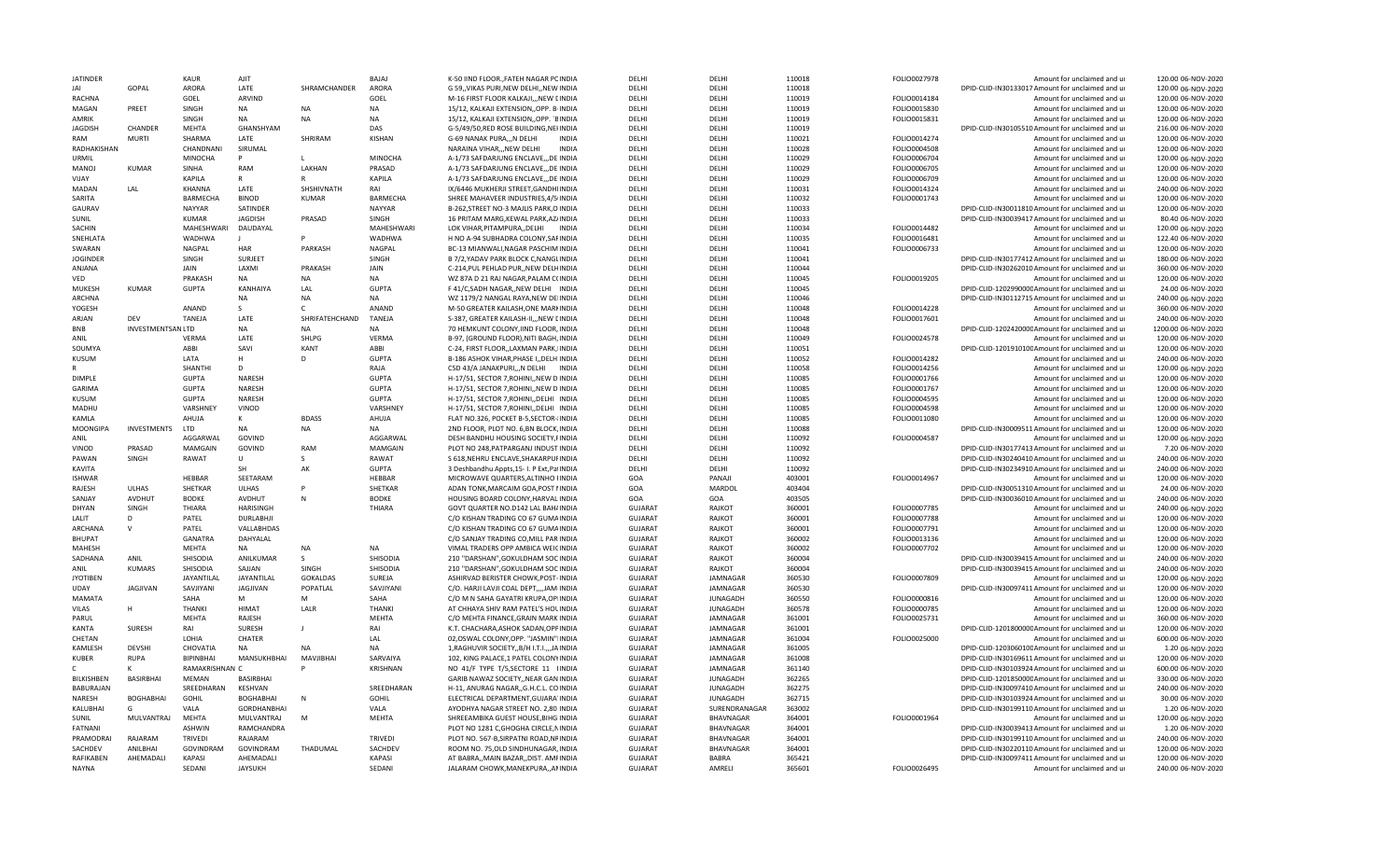| RAMANLAI                | CHUNILAL                      | RAVAL             | CHUNILAL                     |                  | RAVAL             | <b>INDIA</b><br>TCX- N- 20GIM (KUTCH)                                        | <b>GUJARAT</b>                   | GANDHIDHAM                     | 370201           |              | DPID-CLID-IN30245310 Amount for unclaimed and ur                                | 600.00 06-NOV-2020                       |
|-------------------------|-------------------------------|-------------------|------------------------------|------------------|-------------------|------------------------------------------------------------------------------|----------------------------------|--------------------------------|------------------|--------------|---------------------------------------------------------------------------------|------------------------------------------|
| DHAVAL                  | SUKHLAL                       | <b>MORABIA</b>    | SUKHLAL                      | AMRUTLAL         | <b>MORABIA</b>    | 288 2889 WARD 12 C,LILASHAH NA INDIA                                         | <b>GUJARAT</b>                   | GANDHIDHAM                     | 370201           |              | DPID-CLID-120333000CAmount for unclaimed and ur                                 | 600.00 06-NOV-2020                       |
| HIRII                   | <b>MAVJI</b>                  | GORSIYA           | <b>NAVJI</b>                 | HARJI            | <b>GORSIYA</b>    | AT RAMPAR-VEKRA,, TAL. MANDVI-IINDIA                                         | <b>GUJARAT</b>                   | <b>ВНИЈ КИСНСНН</b>            | 370445           |              | DPID-CLID-IN30097410 Amount for unclaimed and ur                                | 600.00 06-NOV-2020                       |
| ANJALI                  |                               | WANI              | PARFSH                       |                  | <b>WANI</b>       | 7 A TRUPTI APP NAVARANGPURA, BINDIA                                          | <b>GUJARAT</b>                   | AHMEDABAD                      | 380001           | FOLIO0006552 | Amount for unclaimed and ur                                                     | 360.00 06-NOV-2020                       |
| KIRIT                   |                               | ADANI             | CHHOTALAL                    |                  | <b>ADANI</b>      | CO AB ENTERPRISE, RAJENDRASUR INDIA                                          | <b>GUJARAT</b>                   | AHMEDABAD                      | 380002           |              | DPID-CLID-IN30021412 Amount for unclaimed and ur                                | 120.00 06-NOV-2020                       |
| DEVENDRAKLIMA MANEKLAL  |                               | <b>JAIN</b>       | MANEKLAL                     |                  | <b>JAIN</b>       | PUKHRAJ NOTE-BOOK MEN CO, DH(INDIA                                           | <b>GUJARAT</b>                   | AHMEDABAD                      | 380004           | FOLIO0013427 | Amount for unclaimed and ur                                                     | 120.00 06-NOV-2020                       |
| SHRIMAN                 | SECURITIESPVT                 | LTD               | <b>NA</b>                    | <b>NA</b>        | <b>NA</b>         | 514, SAHAJANAND SHOPPING CENTINDIA                                           | <b>GUJARAT</b>                   | AHMEDABAD                      | 380004           | FOLIO0025652 | Amount for unclaimed and ur                                                     | 480.00 06-NOV-2020                       |
| INDU                    |                               | SHARDA            | <b>NA</b>                    | <b>NA</b>        | <b>NA</b>         | UF-21 FAIRDEAL HOUSE, SWASTIK CINDIA                                         | <b>GUJARAT</b>                   | AHMEDABAD                      | 380009           | FOLIO0012539 | Amount for unclaimed and ur                                                     | 120.00 06-NOV-2020                       |
| RAJFSH                  |                               | SHAH              | CHAMPAKLAL                   |                  | SHAH              | 3 MANSURI PARK CO OP HOU SOCIIINDIA                                          | <b>GUJARAT</b>                   | AHMEDABAD                      | 380013           |              | DPID-CLID-IN30148510 Amount for unclaimed and ur                                | 1.20 06-NOV-2020                         |
| <b>KINNARY</b>          |                               | KHANDWALA         | JAYESH                       |                  |                   | KHANDWALA NIVAS NR JAIN SASHAINDIA                                           | GUJARAT                          | AHMEDABAD                      | 380015           | FOLIO0013559 | Amount for unclaimed and ur                                                     | 120.00 06-NOV-2020                       |
| SHYAMSUNDER G           |                               | KANJANI           | <b>GOPALDAS</b>              |                  | JETHANAND         | NEW SHIV SHAKTI O/S RAIPUR NR CINDIA                                         | <b>GUJARAT</b>                   | AHMEDABAD                      | 380022           | FOLIO0010946 | Amount for unclaimed and ur                                                     | 120.00 06-NOV-2020                       |
| SAROJ                   |                               | <b>THAKKER</b>    | ANIL                         |                  | <b>THAKKER</b>    | BLOCK 64/2 CH SECTOR 16.GANDHIINDIA                                          | <b>GUJARAT</b>                   | AHMEDABAD                      | 382016           | FOLIO0007288 | Amount for unclaimed and u                                                      | 120.00 06-NOV-2020                       |
| MADANLAL                | A                             | <b>MANIK</b>      | <b>ATMA</b>                  | RAMR             | <b>MANIK</b>      |                                                                              | <b>GUJARAT</b>                   | AHMEDABAD                      |                  |              |                                                                                 |                                          |
|                         |                               |                   |                              |                  |                   | 67 ANAND NAGAR SECTOR 27, GANIINDIA                                          |                                  |                                | 382028           | FOLIO0007280 | Amount for unclaimed and ur                                                     | 240.00 06-NOV-2020                       |
| SURESHBHAI              | <b>BALUBHAI</b>               | PATEL             | <b>BALUBHAI</b>              | DUDHABHAI        | PATEL             | D-28, DIVYAJYOT TENAMENT,, UMA INDIA                                         | <b>GUJARAT</b>                   | AHMFDABAD                      | 382415           |              | DPID-CLID-120344000CAmount for unclaimed and ur                                 | 120.00 06-NOV-2020                       |
| <b>JAYESHKUMAR</b>      | KANTILAL                      | PATEL             | KANTILAL                     | $\mathsf{C}$     | PATEL             | 101 AYUSH AVENUE, NR LOTUS SCHINDIA                                          | GUJARAT                          | AHMEDABAD                      | 382443           |              | DPID-CLID-1203320001Amount for unclaimed and ur                                 | 120.00 06-NOV-2020                       |
| <b>JOSHI</b>            | VINOD                         |                   | LILADHAR                     | M                | <b>JOSHI</b>      | A/20 JADESHWAR SOC., RANIP,, AHIINDIA                                        | <b>GUJARAT</b>                   | AHMEDABAD                      | 382480           |              | DPID-CLID-IN30070810 Amount for unclaimed and ur                                | 120.00 06-NOV-2020                       |
| <b>RUPIN</b>            |                               | PARIKH            | <b>PRAVIN</b>                |                  | PARIKH            | PATWA POLE,,,KADI<br><b>INDIA</b>                                            | GUJARAT                          | KALOL                          | 382715           | FOLIO0025835 | Amount for unclaimed and ur                                                     | 240.00 06-NOV-2020                       |
| SHAH                    | <b>DILIPKUMAR</b>             | SURESHKUMAR       | SURESHKUMAR                  |                  |                   | AT-D BHILODA, HIMMATNAGAR, DISINDIA                                          | <b>GUJARAT</b>                   | SABARKANTHA                    | 383245           |              | DPID-CLID-1203320004Amount for unclaimed and ur                                 | 60.00 06-NOV-2020                        |
| BHIKHABHAI              | BHIMJIBHAI                    | PATEL             | BHIMJIBHAI                   | HIRJIBHAI        | PATEL             | AT&POST&TA-VIJAYNAGAR,DIST-SAINDIA                                           | <b>GUJARAT</b>                   | SABARKANTHA                    | 383460           |              | DPID-CLID-120478000CAmount for unclaimed and ur                                 | 30.00 06-NOV-2020                        |
| ASHOK                   | KUMARDHULJIBHPATFL            |                   | PATEL                        | <b>ASHOKBHAI</b> | DHULJIBHAI        | AT PO DADHVAV, TA VIJAY NAGARINDIA                                           | GUJARAT                          | SABARKANTHA                    | 383462           |              | DPID-CLID-IN30021413 Amount for unclaimed and ur                                | 120.00 06-NOV-2020                       |
| LAKSHMI                 | <b>RAO</b>                    | <b>VEETURI</b>    |                              |                  | RAO               | B-78, ONGC COLONY, ONGC NAGAR INDIA                                          | <b>GUJARAT</b>                   | KALOL                          | 384001           | FOLIO0010850 | Amount for unclaimed and ur                                                     | 120.00 06-NOV-2020                       |
| <b>BABUBHAI</b>         | <b>BHUDARBHAI</b>             | PRAJAPAT          | BHUDARBHAI                   | NATHUBHAI        | PRAJAPATI         | 4 , SATADHAR BUNGLOWS, NANAV / INDIA                                         | <b>GUJARAT</b>                   | KALOL                          | 384001           |              | DPID-CLID-IN30023912 Amount for unclaimed and ur                                | 120.00 06-NOV-2020                       |
| PRAIAPATI               | PANKAJKUMAR M                 |                   | MOHANLAL                     | <b>JOITARAM</b>  | PRAJAPATI         | 13 .NEW ASOPALAV SOCY.OPP JAY 'INDIA                                         | <b>GUJARAT</b>                   | KALOL                          | 384001           |              | DPID-CLID-IN30023912 Amount for unclaimed and ur                                | 360.00 06-NOV-2020                       |
| ALPESHKUMAR             | BABULAL                       | PRAJAPAT          | <b>BABULAL</b>               | BHUDARBHAI       | PRAJAPATI         | 4 SATTADHAR BUNGLOWS, VISNAG/INDIA                                           | <b>GUJARAT</b>                   | KALOL                          | 384001           |              | DPID-CLID-1201090002Amount for unclaimed and ur                                 | 360.00 06-NOV-2020                       |
| MEENABEN                | <b>JAGDISHBHAI</b>            | PATEL             | <b>JAGDISHBHAI</b>           | MANILAL          | PATEL             | C/O PRIME SYSTEM 113 PRUTHVI CINDIA                                          | <b>GUJARAT</b>                   | KALOL                          | 384002           |              | DPID-CLID-IN30051311 Amount for unclaimed and ur                                | 240.00 06-NOV-2020                       |
| NITIN                   | SOMABHAI                      | PATEL             | SOMABHAI                     | <b>BAPUDAS</b>   | PATEL             | AT-MULSAN, TA-DI-MEHSANA,, MEHINDIA                                          | <b>GUJARAT</b>                   | KALOL                          | 384002           |              | DPID-CLID-1201090004Amount for unclaimed and ur                                 | 60.00 06-NOV-2020                        |
| <b>KIRITKI IMAR</b>     |                               | PATEL             |                              |                  |                   |                                                                              |                                  |                                | 384002           |              |                                                                                 |                                          |
|                         | SHIVABHAI                     |                   | SHIVABHAI                    |                  | PATEL             | 35 ADHUNIK PARK SOC, B/H RAJKANINDIA                                         | <b>GUJARAT</b>                   | KALOL                          |                  |              | DPID-CLID-1202990003Amount for unclaimed and ur                                 | 120.00 06-NOV-2020                       |
| <b>KANDARP</b>          | SHANTILAL                     | PADH              | SHANTILAL                    |                  | PADH              | 135, SUN NAGAR SOCIETY, NEAR BININDIA                                        | <b>GUJARAT</b>                   | KALOL                          | 384151           |              | DPID-CLID-IN30034320 Amount for unclaimed and ur                                | 60.00 06-NOV-2020                        |
| PRAJAPATI               | AMRUTBHAI                     | $\mathbb{R}$      | RAMABHAI                     |                  |                   | PRAJAPATI VAS AT & POST, BABASA INDIA                                        | <b>GUJARAT</b>                   | KALOL                          | 384255           |              | DPID-CLID-1201090002Amount for unclaimed and ur                                 | 120.00 06-NOV-2020                       |
|                         | MAHESHKUMAR BHAGVANBHAI PATEL |                   | BHAGVANBHAI                  |                  | PATEL             | 3 PATEL VAS, AT AND POST SATLAS AINDIA                                       | <b>GUJARAT</b>                   | KALOL                          | 384330           |              | DPID-CLID-IN30127630 Amount for unclaimed and ur                                | 360.00 06-NOV-2020                       |
| <b>GUPTA</b>            | <b>MAHFSH</b>                 | RAMFSHWAR         | RAMESHWAR                    | SYAMLAL          | <b>GUPTA</b>      | GITA SOCIETY, NR JAIN SOCIETY, PAIINDIA                                      | <b>GUJARAT</b>                   | <b>BANASKANTHA</b>             | 385001           |              | DPID-CLID-IN30048412 Amount for unclaimed and ur                                | 240.00 06-NOV-2020                       |
| ASHOKKUMAR              | RATANJI                       | SHAH              | RATANJI                      | JIVAJI           | SHAH              | KUMARAPAL SOCIETY,,,DEESA<br><b>INDIA</b>                                    | <b>GUJARAT</b>                   | BANASKANTHA                    | 385535           |              | DPID-CLID-120289000CAmount for unclaimed and ur                                 | 120.00 06-NOV-2020                       |
| PRAFULCHANDRA CHIMANLAL |                               | SONI              | CHIMANLAL                    |                  | SONI              | MARDA BARI,,,NADIAD<br><b>INDIA</b>                                          | <b>GUJARAT</b>                   | KHEDA                          | 387001           |              | DPID-CLID-IN30177415 Amount for unclaimed and ur                                | 4.80 06-NOV-2020                         |
| MAHENDRAKUM MANIBHAI    |                               | PATEL             | <b>MANIBHAI</b>              | KASHIBHAI        | PATEL             | VRAJ 20 TULSI PARK SOCIETY.NR PRINDIA                                        | <b>GUJARAT</b>                   | <b>KHEDA</b>                   | 388001           |              | DPID-CLID-IN30051311 Amount for unclaimed and ur                                | 360.00 06-NOV-2020                       |
| HITENDRA                | N                             | PATEL             | NARENDRA                     | N                | PATEL             | UNDI SHERI, VADWALI POLE, ANANCINDIA                                         | GUJARAT                          | KHEDA                          | 388001           |              | DPID-CLID-IN30063610 Amount for unclaimed and ur                                | 120.00 06-NOV-2020                       |
| MAULIK                  | KANTILAL                      | <b>NADPARA</b>    | KANTILAL                     | RAMJIBHAI        | <b>NADPARA</b>    | A2 RAMDEV KUTIR, GOVARDHAN SCINDIA                                           | <b>GUJARAT</b>                   |                                | 388002           |              | DPID-CLID-IN30177416 Amount for unclaimed and ur                                | 40.80 06-NOV-2020                        |
| NEETU                   |                               | SINGH             | SAMSHER                      | <b>GULAB</b>     | SINGH             | A 16 NILKANTH BUNGLOWS, B/H YAINDIA                                          | <b>GUJARAT</b>                   | KHEDA                          | 388120           |              | DPID-CLID-IN30051313 Amount for unclaimed and ur                                | 1560.00 06-NOV-2020                      |
| SANJAYKUMAR             |                               | PATEL             | <b>JAYANTIBHAI</b>           | BHIKHABHAI       | PATEL             | DHARM NAGAR SOCIETY, DHARMAJ INDIA                                           | <b>GUJARAT</b>                   | KHEDA                          | 388430           |              | DPID-CLID-130167000CAmount for unclaimed and ur                                 | 30.00 06-NOV-2020                        |
| ALPESH                  |                               | PATEL             | BACHUBHAI                    | к                | PATEL             | C\O VIMAL G PATEL, PATEL STREET IINDIA                                       | GUJARAT                          | KHEDA                          | 388440           | FOLIO0007536 | Amount for unclaimed and ur                                                     | 120.00 06-NOV-2020                       |
| <b>INDIRABEN</b>        | B.                            | PATEL             | BACHUBHAI                    | к                | PATEL             | C\O VIMAL G PATEL, PATEL STREET IINDIA                                       | <b>GUJARAT</b>                   | KHEDA                          | 388440           | FOLIO0007537 | Amount for unclaimed and ur                                                     | 120.00 06-NOV-2020                       |
| DHARMESH                | B.                            | PATEL             | BACHUBHAI                    | K                | PATEL             | C\O VIMAL G PATEL, PATEL STREET IINDIA                                       | <b>GUJARAT</b>                   | KHEDA                          | 388440           | FOLIO0007538 | Amount for unclaimed and ur                                                     | 120.00 06-NOV-2020                       |
|                         |                               |                   |                              |                  |                   |                                                                              |                                  |                                |                  |              |                                                                                 |                                          |
| VINABEN                 |                               | PATEL             | PARSOTTAM                    |                  | PATEL             | AT. LIMDA MUVADA, PO. MOTI SAR INDIA                                         | <b>GUJARAT</b>                   | PANCHMAHAL                     | 389260           |              | DPID-CLID-IN30199110 Amount for unclaimed and ur                                | 240.00 06-NOV-2020                       |
| <b>SUPTI</b>            | ABHIJIT                       | GHOSH             | ABHIJIT                      |                  |                   | B216 AKASHGANGA, RAJMAHAL ROJNDIA                                            | <b>GUJARAT</b>                   | VADODARA                       | 390001           |              | DPID-CLID-130167000CAmount for unclaimed and ur                                 | 600.00 06-NOV-2020                       |
| RAMESH                  | D                             | PATFL             | NA                           | <b>NA</b>        | <b>NA</b>         | 21-MANEK PARK SOCIETY, HARNI R(INDIA                                         | <b>GUJARAT</b>                   | VADODARA                       | 390006           | FOLIO0019161 | Amount for unclaimed and ur                                                     | 120.00 06-NOV-2020                       |
| HASMUKHBHAI             | RAVAJIBHAI                    | PATEL             | RAVAJIBHAI                   |                  | PATEL             | PUSH PAK LIG-L11/129, VIJAY NAGA INDIA                                       | <b>GUJARAT</b>                   | VADODARA                       | 390006           | FOLIO0014575 | Amount for unclaimed and u                                                      | 120.00 06-NOV-2020                       |
| MANISH                  | RAMANLAL                      | PATEL             | RAMANLAL                     |                  | PATEL             | A-9, VATSA DUPLEX, NR. GAJANAND, INDIA                                       | <b>GUJARAT</b>                   | VADODARA                       | 390008           |              | DPID-CLID-120175000CAmount for unclaimed and ur                                 | 183.60 06-NOV-2020                       |
| <b>SURESH</b>           | KUMAR                         | SUKHWAL           | NA                           | <b>NA</b>        | NA                | H.NO.272 GAYATRI NAGAR, NEAR JAINDIA                                         | <b>GUJARAT</b>                   | VADODARA                       | 390013           | FOLIO0019166 | Amount for unclaimed and ur                                                     | 120.00 06-NOV-2020                       |
| <b>DINESH</b>           |                               | SUKHADIA          | JAYANTILAL                   |                  |                   | CHOKHANDI CHAR RASTA, MAWAWINDIA                                             | <b>GUJARAT</b>                   | VADODARA                       | 390017           | FOLIO0004708 | Amount for unclaimed and ur                                                     | 240.00 06-NOV-2020                       |
| NISHA                   | JAYENDRA                      | SHAH              | <b>JAYENDRA</b>              |                  | SHAH              | 102 SANKET APARTMENT, PRAFULLINDIA                                           | <b>GUJARAT</b>                   | VADODARA                       | 390018           |              | DPID-CLID-120382000CAmount for unclaimed and ur                                 | 120.00 06-NOV-2020                       |
| PATEL                   | PRAHLADBHAI                   | <b>JASRAJBHAI</b> | PATEL                        |                  | <b>JASRAJBHAI</b> | C/O. NATIONAL TRADERS, 2, ASHIRVINDIA                                        | <b>GUJARAT</b>                   | VADODARA                       | 390019           |              | DPID-CLID-IN30199110 Amount for unclaimed and ur                                | 120.00 06-NOV-2020                       |
| KETAN                   | MANUBHAI                      | PATEL             | <b>MANUBHAI</b>              |                  | PATEL             | KHALKI FALIYA, AT & PO-KARACHIYAINDIA                                        | <b>GUJARAT</b>                   | VADODARA                       | 391310           |              | DPID-CLID-130167000CAmount for unclaimed and ur                                 | 21.60 06-NOV-2020                        |
| <b>IYOTIBEN</b>         | <b>DHIRUBHAI</b>              | SARANG            | <b>DHIRUBHAI</b>             | <b>NATHUBHAI</b> | SARANG            | 838. KRIBHCO TOWNSHIP.POST KRIINDIA                                          | <b>GUJARAT</b>                   | <b>SURAT</b>                   | 394515           | FOLIO0004079 | Amount for unclaimed and ur                                                     | 120.00 06-NOV-2020                       |
| MANAHARLAI              | DHIRAJLAL                     | <b>DESA</b>       | DHIRAJLAL                    |                  |                   | 8/1671, DARUFALIA, NEAR GOPIPUFINDIA                                         | <b>GUJARAT</b>                   | SURAT                          | 395001           | FOLIO0024393 | Amount for unclaimed and ur                                                     | 120.00 06-NOV-2020                       |
| JAGDISH                 | KRISHNALAL                    | KAPADIA           | KRISHNALAL                   | RATANLAL         | <b>KAPADIA</b>    | 301,302,SAGAR APRATMENT,GODHINDIA                                            | <b>GUJARAT</b>                   | SURAT                          | 395001           |              | DPID-CLID-120109000CAmount for unclaimed and ur                                 | 60.00 06-NOV-2020                        |
| NARESH                  | C.                            | <b>JAIN</b>       | CHHOGALAL                    |                  | $\mathbf{H}$      | 19-A RATAN CHAMBER, 2ND FLOOFINDIA                                           | <b>GUJARAT</b>                   | SURAT                          | 395002           | FOLIO0004073 | Amount for unclaimed and ur                                                     | 120.00 06-NOV-2020                       |
| <b>ASHOK</b>            |                               | PATEL             | ARJAN                        | <b>BHAI</b>      | PATEL             | 202/ROMA APPT, MANIBAUG SOC, KINDIA                                          | <b>GUJARAT</b>                   | <b>SURAT</b>                   | 395004           | FOLIO0008282 | Amount for unclaimed and ur                                                     | 120.00 06-NOV-2020                       |
|                         | R                             |                   |                              |                  |                   |                                                                              |                                  |                                |                  |              |                                                                                 | 120.00 06-NOV-2020                       |
| RANCHHOD                |                               | PATEL             | RAVJIBHAI                    |                  | PATEL             | 202/ROMA APPT, MANIBAUG SOC, KINDIA                                          | <b>GUJARAT</b>                   | SURAT                          | 395004           | FOLIO0008283 | Amount for unclaimed and ur                                                     |                                          |
| <b>HARSHA</b>           | O                             | PATEI             | <b>NA</b>                    | <b>NA</b>        | <b>NA</b>         | 202/ROMA APPT MANI BAUG SOC, IINDIA                                          | <b>GUJARAT</b>                   | SURAT                          | 395004           | FOLIO0008284 | Amount for unclaimed and ur                                                     | 120.00 06-NOV-2020                       |
| VIPULKUMAR              | NAVINCHANDRA\ VARDE           |                   | NAVINCHANDRA                 |                  | VARDE             | A-102, RATNAMALA COM.,,KATARGINDIA                                           | <b>GUJARAT</b>                   | SURAT                          | 395004           |              | DPID-CLID-120415000CAmount for unclaimed and ur                                 | 253.20 06-NOV-2020                       |
| <b>HIMMATBHAI</b>       | <b>BACHUBHAI</b>              | <b>GONDLIYA</b>   | <b>BACHUBHAI</b>             |                  |                   | 30, KASTURBA NAGAR SOCIETY,, VAINDIA                                         | <b>GUJARAT</b>                   | SURAT                          | 395006           |              | DPID-CLID-120717000CAmount for unclaimed and ur                                 | 360.00 06-NOV-2020                       |
| CHANDAN                 |                               | PARMAR            | GOPAL                        |                  | SINGH             | 87 YOGESHWAR PARK, NR REKHA P/INDIA                                          | GUJARAT                          | <b>SURAT</b>                   | 395009           |              | DPID-CLID-IN30051318 Amount for unclaimed and ur                                | 26.40 06-NOV-2020                        |
| <b>FAKIRCHAND</b>       | MAKHANLAL                     | AGRAWAL           | MAKHANLAL                    |                  | AGRAWAL           | FLAT NO.503, TULIP A PARK CITY, KIIINDIA                                     | <b>GUJARAT</b>                   | SILVASA                        | 396230           |              | DPID-CLID-120339000CAmount for unclaimed and ur                                 | 3600.00 06-NOV-2020                      |
| <b>NIRMALA</b>          |                               |                   | KRISHNAMURTHYKRISHNAMURTHY N |                  | H                 | 2175 SECTOR 28 HB COLONY, FARID INDIA                                        | <b>HARYANA</b>                   | <b>FARIDABAD</b>               | 121008           |              | DPID-CLID-IN30131320 Amount for unclaimed and ur                                | 240.00 06-NOV-2020                       |
| DEEP                    |                               | MALIK             | PRAN                         |                  | MALIK             | C/O R.N.MALIK 012, RAKSHAK HOU: INDIA                                        | <b>HARYANA</b>                   | <b>GURGAON</b>                 | 122001           | FOLIO0017158 | Amount for unclaimed and ur                                                     | 240.00 06-NOV-2020                       |
| USHA                    |                               | BAJAJ             | NA                           | <b>NA</b>        | <b>NA</b>         | HOUSE NO 85 8 MARLA, MODEL TO'INDIA                                          | <b>HARYANA</b>                   | <b>GURGAON</b>                 | 122001           | FOLIO0027468 | Amount for unclaimed and ur                                                     | 120.00 06-NOV-2020                       |
|                         |                               |                   |                              |                  |                   |                                                                              |                                  |                                |                  |              |                                                                                 |                                          |
| MUKESH                  |                               | KUMAR             | AMBA                         |                  | DUTT              | NESTLE INDIA LTD, NESTLE HOUSE J/INDIA                                       | <b>HARYANA</b>                   | <b>GURGAON</b>                 | 122002           |              | DPID-CLID-IN30223610 Amount for unclaimed and ur                                | 360.00 06-NOV-2020                       |
| SANJAY                  |                               | RAWAI             |                              |                  | RAWAI             |                                                                              |                                  |                                |                  |              |                                                                                 | 120.00 06-NOV-2020                       |
| MAYA                    | <b>DFVI</b>                   | GARG              | <b>SUBHASH</b>               |                  | GARG              | DW-29, Nirvana Country, Sector 50, INDIA                                     | HARYANA                          | <b>GURGAON</b>                 | 122018<br>123001 |              | DPID-CLID-IN30009511 Amount for unclaimed and ur                                | 120.00 06-NOV-2020                       |
|                         |                               |                   |                              |                  |                   | SUBHASH READYMADE STORE, MAI INDIA                                           | HARYANA                          | MOHINDERGARH                   |                  | FOLIO0016475 | Amount for unclaimed and ur                                                     |                                          |
| PRADEEP<br>ASHUTOSH     |                               | KUMAR<br>GAUR     | <b>RAM</b><br>YOGESH         | LAL              | SHARMA<br>GAUR    | S/O SH RAM LAL SHARMA BEHIND LINDIA<br>CEMENT BUILDING, KANOD GATE, , RINDIA | <b>HARYANA</b><br><b>HARYANA</b> | <b>BHIWANI</b><br>MOHINDERGARH | 123306<br>123401 | FOLIO0016508 | Amount for unclaimed and ur<br>DPID-CLID-IN30154918 Amount for unclaimed and ur | 120.00 06-NOV-2020<br>120.00 06-NOV-2020 |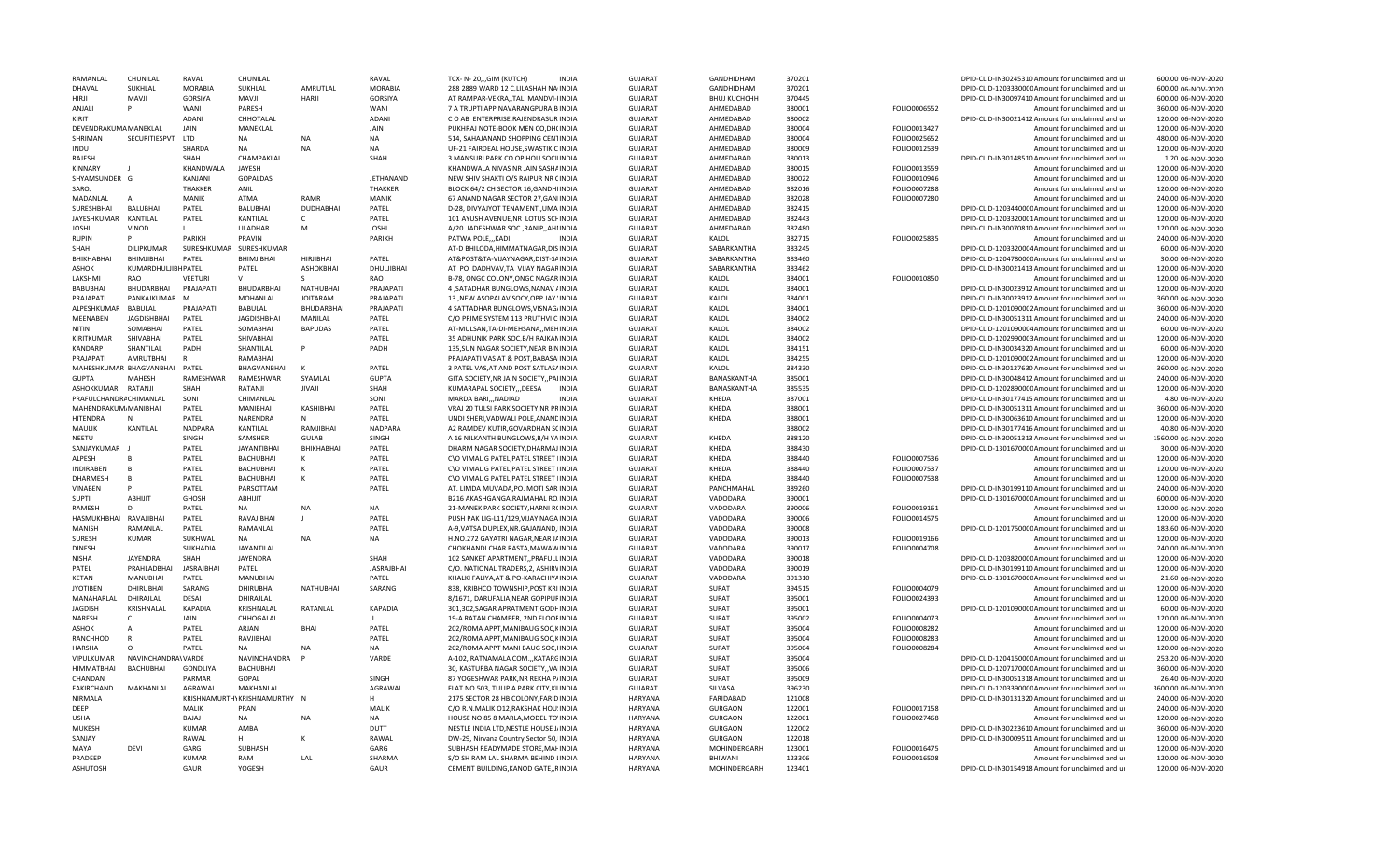| RAI             | <b>KUMAR</b>     | SINGAL                | LALA             |              | RAM               | RAJ KIRANA STORE, B T M ROAD,, BHINDIA    | <b>HARYANA</b>    | BHIWANI                | 125021 | FOLIO0006732 | Amount for unclaimed and ur                      | 120.00 06-NOV-2020  |
|-----------------|------------------|-----------------------|------------------|--------------|-------------------|-------------------------------------------|-------------------|------------------------|--------|--------------|--------------------------------------------------|---------------------|
| PADAM           |                  | KUMAR                 | <b>BALBIR</b>    |              | SINGH             | H NO 11 BLOCK 172, VILL AASAN TEIINDIA    | HARYANA           | <b>JIND</b>            | 126102 |              | DPID-CLID-IN30114310 Amount for unclaimed and ur | 120.00 06-NOV-2020  |
| ROHIT           |                  | <b>KUMAR</b>          | <b>JAGDISH</b>   |              | CHANDER           | CITY CHOWK,,,JAMMU TAWI<br><b>INDIA</b>   | HARYANA           |                        | 130001 | FOLIO0000387 | Amount for unclaimed and ur                      | 120.00 06-NOV-2020  |
| <b>ACHLA</b>    |                  | GOEL                  | CHANDER          | <b>HARSH</b> | GOEL              | HOUSE NO 685 SECTOR 9,,, PANCHKINDIA      | HARYANA           | AMBALA                 | 134109 | FOLIO0000434 | Amount for unclaimed and ur                      | 360.00 06-NOV-2020  |
| PUNIT           |                  | <b>GUPTA</b>          | Þ                | Þ            | <b>GUPTA</b>      | PREMNIWAS KANLOG,,,SHIMLA<br><b>INDIA</b> | HIMACHAL PRADESH  | SHIMLA                 | 171001 | FOLIO0000468 | Amount for unclaimed and ur                      | 240.00 06-NOV-2020  |
| SHEETAL         |                  | KHINDRY               | SH               | DEEPAK       | KHINDRI           | 78/1, BAZAR KATCHA TANK, CHHOT. INDIA     | HIMACHAL PRADESH  | SIRMAUR                | 173001 |              | DPID-CLID-IN30231610 Amount for unclaimed and ur | 600.00 06-NOV-2020  |
| SUDARSHAN       |                  | MAKIN                 | SITA             |              | RAM               | CITY CHOWK,,,JAMMU<br><b>INDIA</b>        | JAMMU AND KASHMIR | <b>JAMMU</b>           | 180001 | FOLIO0000388 | Amount for unclaimed and ur                      | 120.00 06-NOV-2020  |
| ARUN            | <b>KUMAR</b>     | SACHAR                | GOPAL            | DASS         | SACHAR            | 213 GANDHI NAGAR,,,JAMMU<br>INDIA         | JAMMU AND KASHMIR | <b>JAMMU</b>           | 180004 | FOLIO0000383 | Amount for unclaimed and ur                      | 120.00 06-NOV-2020  |
| MANIU           |                  | SACHAR                | ARUN             | KUMAR        | SACHAR            | 213 GHANDHI NAGAR,,,JAMMU TA'INDIA        | JAMMU AND KASHMIR | <b>JAMMU</b>           | 180004 | FOLIO0000384 | Amount for unclaimed and ur                      | 240.00 06-NOV-2020  |
| BHAGWANDAS M    |                  | ASRANI                | LATE             | MG           | <b>ASRANI</b>     | THE RAM MOTOR STORES, NO-7 REIINDIA       | KARNATAKA         | BANGALORE              | 560002 | FOLIO0001574 | Amount for unclaimed and ur                      | 120.00 06-NOV-2020  |
| PRAKASH         |                  | PATEL                 | MOHANLAL         |              |                   | BANGALORE METAL MART, SHOP NIINDIA        | KARNATAKA         | BANGALORE              | 560002 | FOLIO0024523 | Amount for unclaimed and ur                      | 120.00 06-NOV-2020  |
| SYED            |                  | AMANULLA              | SYED             |              | KHALEELULLA       | LUCKEY TRADERS.465/1. AVENUE R INDIA      | KARNATAKA         | <b>BANGALORE</b>       | 560002 | FOLIO0025778 | Amount for unclaimed and ur                      | 120.00 06-NOV-2020  |
| KALA            | <sub>S</sub>     | PATHY                 | NA               | <b>NA</b>    | <b>NA</b>         | SREE VENKATESWARA COFFEE AND INDIA        | KARNATAKA         | BANGALORE              | 560003 | FOLIO0009630 |                                                  | 240.00 06-NOV-2020  |
|                 |                  |                       |                  |              |                   |                                           |                   |                        |        |              | Amount for unclaimed and ur                      |                     |
|                 |                  | MANICKAM              | $\mathsf{R}$     |              | KANDASAMY         | FLAT NO 3 CANARA BANK APARTMIINDIA        | KARNATAKA         | <b>BANGALORE</b>       | 560004 | FOLIO0001612 | Amount for unclaimed and ur                      | 480.00 06-NOV-2020  |
| NAGAJYOTHI      |                  |                       |                  |              | <b>DWARKANATH</b> | 142, G R INVESTMENTS, G R PLAZA, INDIA    | KARNATAKA         | BANGALORE              | 560004 | FOLIO0025743 | Amount for unclaimed and ur                      | 120.00 06-NOV-2020  |
| SHANKAR         |                  | MANMOHAN              | RAJASHEKAR       |              | <b>GURUDEV</b>    | NO 12/3 6 CRY CRD, BACHAMMAL RINDIA       | KARNATAKA         | BANGALORE              | 560005 |              | DPID-CLID-IN30021412 Amount for unclaimed and ur | 600.00 06-NOV-2020  |
|                 |                  | VISHWANATH            | K                | NANANTHA     | <b>KRISHNA</b>    | SARITHA LOTTERY NO 5, KRISHNA PIINDIA     | <b>KARNATAKA</b>  | BANGALORE              | 560009 | FOLIO0009635 | Amount for unclaimed and ur                      | 120.00 06-NOV-2020  |
| <b>PRECIOUS</b> | SECURITIESP      | LTD                   | <b>NA</b>        | <b>NA</b>    | <b>NA</b>         | 338 1ST FLOOR, PRABHAT COMPLEXINDIA       | KARNATAKA         | BANGALORE              | 560009 | FOLIO0027635 | Amount for unclaimed and ur                      | 1.20 06-NOV-2020    |
| <b>SURESH</b>   |                  |                       | NA               | <b>NA</b>    | <b>NA</b>         | 2765 13TH MAIN, E BLOCK 2ND STAINDIA      | KARNATAKA         | BANGALORE              | 560010 |              | DPID-CLID-IN30223610 Amount for unclaimed and ur | 24.00 06-NOV-2020   |
| $\mathbf{U}$    | <b>KOSHORE</b>   | JAIN                  | <b>NA</b>        | <b>NA</b>    | <b>NA</b>         | NO- 2502 (BASEMENT) 8TH FLOOR INDIA       | KARNATAKA         | <b>BANGALORE</b>       | 560011 | FOLIO0018220 | Amount for unclaimed and ur                      | 120.00 06-NOV-2020  |
| <b>VIKAS</b>    |                  | <b>BHAGA1</b>         | VED              | PRAKASH      | <b>BHAGAT</b>     | 402 FLR 4 BLG LUCKY PARADISE, 22 NINDIA   | KARNATAKA         | BANGALORE              | 560011 | FOLIO0027774 | Amount for unclaimed and ur                      | 120.00 06-NOV-2020  |
| ASHOK           | BHIMAJI          | LOKARE                | <b>NA</b>        | NA           | <b>NA</b>         | GST SECTION,E 4 ITI, AF, JALHALLI E INDIA | KARNATAKA         | BANGALORE              | 560014 | FOLIO0010768 | Amount for unclaimed and ur                      | 120.00 06-NOV-2020  |
| M               | A                | HEUDE                 | NΔ               | <b>NA</b>    | <b>NA</b>         | IST FLOOR SWASTIQ COMPLEX,S C FINDIA      | KARNATAKA         | BANGALORE              | 560020 | FOLIO0018173 | Amount for unclaimed and ur                      | 120.00 06-NOV-2020  |
|                 |                  | RAVIKUMAR             | HANUMANTHARAO    |              |                   | NO 63 3RD CROSS, CHOLUR PALYA, INDIA      | KARNATAKA         | <b>BANGALORE</b>       | 560023 |              | DPID-CLID-IN30051311 Amount for unclaimed and ur | 6.00 06-NOV-2020    |
| RAHUI           | <b>KUMAR</b>     | CHOUDHARY             | <b>VISHNU</b>    | <b>KUMAR</b> | CHOUDHARY         | 29,7TH CROSS ROAD, SR NAGAR, BAINDIA      | KARNATAKA         | BANGALORE              | 560027 |              | DPID-CLID-IN30047641 Amount for unclaimed and ur | 18.00 06-NOV-2020   |
| MANJU           |                  | PRAKH                 | NA               | <b>NA</b>    | <b>NA</b>         | 78 1S FLOOR, VIVEKANAND NAGAR, INDIA      | KARNATAKA         | BANGALORE              | 560033 | FOLIO0018176 | Amount for unclaimed and ur                      | 120.00 06-NOV-2020  |
| <b>SURESH</b>   |                  | R                     | RAMAKRISHNA      |              |                   |                                           |                   | <b>BANGALORE</b>       |        |              | DPID-CLID-IN30023911 Amount for unclaimed and ur | 19.20 06-NOV-2020   |
|                 |                  |                       |                  |              |                   | 111 C/O R.R. TENT HOUSE, KAMMAIINDIA      | KARNATAKA         |                        | 560033 |              |                                                  |                     |
| R               | <b>HAIMESH</b>   | RAO                   | В                |              | VENKATRAYA        | 81 SEEMA SADAN, 11TH MAIN M C IINDIA      | KARNATAKA         | BANGALORE              | 560040 | FOLIO0009475 | Amount for unclaimed and ur                      | 189.60 06-NOV-2020  |
| MANJU           | <b>DEVI</b>      | <b>SETHIA</b>         | KANYALAL         |              | <b>SHETIA</b>     | NO 67/17,14TH MAIN ROAD, VIJAYAINDIA      | KARNATAKA         | BANGALORE              | 560040 |              | DPID-CLID-IN30214810 Amount for unclaimed and ur | 1200.00 06-NOV-2020 |
| SARITA          |                  | <b>SINGHV</b>         | <b>NA</b>        | NA           | <b>NA</b>         | 508 HOYSALA APARTMENT,6 CUNNINDIA         | KARNATAKA         | <b>BANGALORE</b>       | 560052 | FOLIO0018169 | Amount for unclaimed and ur                      | 120.00 06-NOV-2020  |
| POORAN          | MAL              | <b>JAIN</b>           | SUGAN            | CHAND        | JAIN              | SUGAN TEXTILES.231 CHICKPET II FUNDIA     | KARNATAKA         | <b>BANGALORE</b>       | 560053 | FOLIO0001607 | Amount for unclaimed and ur                      | 360.00 06-NOV-2020  |
| SUSHEELA        |                  | BAI                   | CHAIN            |              | RAJ               | VIMAL DISTRBUTOR, A-59 D S LANE INDIA     | KARNATAKA         | BANGALORE              | 560053 | FOLIO0007564 | Amount for unclaimed and ur                      | 120.00 06-NOV-2020  |
| <b>BHARAT</b>   | M                | SALOT                 | <b>NA</b>        | NA           | <b>NA</b>         | C/O NIRAJ NOVELTIES, 6 P S LANE CHNDIA    | KARNATAKA         | BANGALORE              | 560053 | FOLIO0009522 | Amount for unclaimed and ur                      | 120.00 06-NOV-2020  |
| SOHANLAL        |                  | <b>NEGHRAJ</b>        | NA               | NA           | <b>NA</b>         | C/O MEGHARAJ & CO, 202 D S LANE INDIA     | KARNATAKA         | <b>BANGALORE</b>       | 560053 | FOLIO0018238 | Amount for unclaimed and ur                      | 120.00 06-NOV-2020  |
| SOHANLAL        |                  | NEGHRAJTI             | <b>NA</b>        | <b>NA</b>    | <b>NA</b>         | C/O MEGHARAJ & CO, 202 D S LANE INDIA     | KARNATAKA         | BANGALORE              | 560053 | FOLIO0018239 | Amount for unclaimed and ur                      | 120.00 06-NOV-2020  |
| PREMA           |                  |                       | <b>NA</b>        | <b>NA</b>    | <b>NA</b>         | C/O RAMESH TAILORS, NO-34/1 1STINDIA      | KARNATAKA         | BANGALORE              | 560053 | FOLIO0018386 | Amount for unclaimed and ur                      | 120.00 06-NOV-2020  |
| PRFMA           |                  |                       | <b>NA</b>        | <b>NA</b>    | <b>NA</b>         | C/O RAMESH TAILORS, NO-34/1 1STINDIA      | KARNATAKA         | BANGALORE              | 560053 | FOLIO0018387 | Amount for unclaimed and ur                      | 120.00 06-NOV-2020  |
| PRFMA           |                  |                       | <b>NA</b>        | <b>NA</b>    | <b>NA</b>         | C/O RAMESH TAILORS.NO-34/1 1STINDIA       | KARNATAKA         | <b>BANGALORE</b>       | 560053 | FOLIO0018388 | Amount for unclaimed and ur                      | 120.00 06-NOV-2020  |
| SUSHEELA        |                  | BAI                   | S                | PRAKASH      | CHAND             | NO. 119, HOSPITAL ROAD, BANGAL(INDIA      | KARNATAKA         | BANGALORE              | 560053 | FOLIO0024567 | Amount for unclaimed and ur                      | 120.00 06-NOV-2020  |
| MOHANLAL        |                  |                       | <b>BHANMALII</b> |              |                   | ARADHANA NOVELTIES, 50/56 MANINDIA        | KARNATAKA         | BANGALORE              | 560053 |              | DPID-CLID-IN30154914 Amount for unclaimed and ur | 120.00 06-NOV-2020  |
|                 | <b>NOVARTHAN</b> | MAL                   |                  | D            |                   |                                           |                   |                        |        |              |                                                  |                     |
|                 |                  |                       | LATE             |              | CHAGANLAL         | NO 26 R T STREET,,, BANGALORE INDIA       | KARNATAKA         | BANGALORE              | 560053 |              | DPID-CLID-IN30214810 Amount for unclaimed and ur | 480.00 06-NOV-2020  |
|                 |                  | <b>DIWAKAR</b>        | $\mathsf{C}$     |              | APPAIAH           | OLD NO.500/B, NEW NO.42, TULASI INDIA     | KARNATAKA         | BANGALORE              | 560054 | FOLIO0009576 | Amount for unclaimed and ur                      | 120.00 06-NOV-2020  |
| CHENARAM        |                  |                       | CHIMNARAMJI      |              |                   | 2 G MURALI COMPLEX, MANGAMNINDIA          | <b>KARNATAKA</b>  | <b>BANGALORE</b>       | 560068 |              | DPID-CLID-IN30214810 Amount for unclaimed and ur | 120.00 06-NOV-2020  |
|                 |                  | <b>VENKITARAMAN/N</b> |                  | RAMAKRISHNA  | BHAT              | WIDIA LTD EXPORTS DEPARTMENT INDIA        | KARNATAKA         | BANGALORE              | 560073 |              | DPID-CLID-IN30113526 Amount for unclaimed and ur | 120.00 06-NOV-2020  |
|                 |                  | ALEXANDER             | VARGHESE         |              | $\mathsf{C}$      | 77/1,3RD CROSS 2ND STAGE MICHEINDIA       | KARNATAKA         | BANGALORE              | 560075 |              | DPID-CLID-IN30267933 Amount for unclaimed and ur | 240.00 06-NOV-2020  |
|                 |                  | SRINIVAS              | <b>KSS</b>       |              | RAMU              | 1449 25TH MAIN 4TH CORSS BTM, 2INDIA      | KARNATAKA         | BANGALORE              | 560076 | FOLIO0009627 | Amount for unclaimed and ur                      | 240.00 06-NOV-2020  |
| <b>BHARATH</b>  |                  | VIJAY                 | BANGALORE        |              | SHIVASHANKAR      | NO 446 4TH MAIN 6TH CROSS, JP N/INDIA     | KARNATAKA         | BANGALORE              | 560078 | FOLIO0027966 | Amount for unclaimed and ur                      | 120.00 06-NOV-2020  |
| <b>INDFR</b>    | CHAND            | JAIN                  | <b>JFFTMAL</b>   |              |                   | NO.643,1ST FLOOR,2ND BLOCK,3REINDIA       | KARNATAKA         | BANGALORE              | 560079 | FOLIO0008050 | Amount for unclaimed and ur                      | 120.00 06-NOV-2020  |
| <b>MANISH</b>   | <b>KUMAR</b>     | <b>JALAN</b>          | <b>MOHAN</b>     |              | AGARWAL           | ADITI TECHNOLOGIES PVT LTD, 224/INDIA     | KARNATAKA         | <b>BANGALORE</b>       | 560080 |              | DPID-CLID-IN30223610 Amount for unclaimed and ur | 12.00 06-NOV-2020   |
| RAHUL           |                  | VASANTH               | VASANTH          |              | RAO               | 5/1, Vasanth Vihar,, 60ft Road, Ama INDIA | KARNATAKA         | <b>BANGALORE</b>       | 560094 |              | DPID-CLID-IN30287120 Amount for unclaimed and ur | 12.00 06-NOV-2020   |
|                 | N                | CHANDRASHEKAI N       |                  |              | NANJUNDAIAH       | 3/13, BMP-24, GANESHA BLOCK, 3R INDIA     | KARNATAKA         | <b>BANGALORE URBAN</b> | 560096 | FOLIO0026731 | Amount for unclaimed and ur                      | 120.00 06-NOV-2020  |
| G               |                  | SUDHAMANI             | <b>NA</b>        | <b>NA</b>    | <b>NA</b>         | HOSSUR,,,KOLAR<br><b>INDIA</b>            | KARNATAKA         | <b>KOLAR</b>           | 561212 | FOLIO0000704 | Amount for unclaimed and ur                      | 240.00 06-NOV-2020  |
| MAMATHA         |                  | PREM                  | NA               | NA           | <b>NA</b>         | 2949 1ST CROSS, NEW EXTN, KOLAR, INDIA    | KARNATAKA         | <b>KOLAR</b>           | 563101 |              | DPID-CLID-IN30113510 Amount for unclaimed and ur | 1327.20 06-NOV-2020 |
| R               | M                | CHANNAPPA             | B                | R            | <b>MUNIYAPPA</b>  | B R Muniyappa Sons, M G Road,, Kol: INDIA | KARNATAKA         | <b>KOLAR</b>           | 563101 |              | DPID-CLID-IN30009510 Amount for unclaimed and ur | 948.00 06-NOV-2020  |
| SUSHIL          |                  | м                     | <b>MOHAN</b>     |              | LAL               | 31/3 GEETHA ROAD, KRISHNA TALKIINDIA      | KARNATAKA         | <b>KOLAR</b>           | 563122 | FOLIO0000705 | Amount for unclaimed and ur                      | 240.00 06-NOV-2020  |
| SHETAL          |                  |                       | ASHOK            |              | <b>KUMAR</b>      | J T RAM BUILDING, K G F,, ROBERTSCINDIA   | KARNATAKA         | <b>KOLAR</b>           | 563124 | FOLIO0001542 | Amount for unclaimed and ur                      | 120.00 06-NOV-2020  |
|                 |                  | M                     |                  |              |                   |                                           |                   |                        |        |              |                                                  |                     |
| HEERALAL        |                  |                       | <b>MOHAN</b>     |              | LAL               | GEETHA ROAD, OPP ROBERT SONEP INDIA       | KARNATAKA         | <b>KOLAR</b>           | 563124 | FOLIO0001567 | Amount for unclaimed and ur                      | 240.00 06-NOV-2020  |
|                 |                  | MANJUNATHA            |                  | SRIRANGA     | SETTY             | DURGIGUDI, HIRIYUR, , CHITRADURG INDIA    | KARNATAKA         | <b>GULBARGA</b>        | 572149 | FOLIO0001654 | Amount for unclaimed and ur                      | 189.60 06-NOV-2020  |
|                 |                  | <b>INDIRA</b>         | MURIGESHAPPA     |              |                   | C/O K S MAHABALA SHETTY, B-2 SAFINDIA     | KARNATAKA         | MANGALORE              | 575001 | FOLIO0016375 | Amount for unclaimed and ur                      | 120.00 06-NOV-2020  |
| D.              | RAMARAYA         | KAMATH                | D                | SRINIVAS     | KAMATH            | SIDDAPUR KUNDAPURA,,,KUNDAPIINDIA         | KARNATAKA         | <b>UDUPI</b>           | 576229 | FOLIO0016379 | Amount for unclaimed and u                       | 120.00 06-NOV-2020  |
| RANJAN          | <b>KUMAR</b>     | RAJAN                 | CHANDRAKANT      |              | PRASAD            | C/O MALLIKARJUNAPPA, SANNIDHI INDIA       | KARNATAKA         | CHITRADURGA            | 577004 |              | DPID-CLID-IN30023912 Amount for unclaimed and ur | 180.00 06-NOV-2020  |
| MANJULA         | Κ                | G                     | PRAKASH          |              | S                 | STAFF NURSE, SSIMS AND RH, BY PA: INDIA   | KARNATAKA         | CHITRADURGA            | 577005 |              | DPID-CLID-IN30169611 Amount for unclaimed and ur | 12.00 06-NOV-2020   |
| MEENA           |                  |                       | ASHOK            |              |                   | VINOD TEXTILES, M G ROAD, , CHIKMINDIA    | KARNATAKA         | CHIKAMAGALUR           | 577101 | FOLIO0015717 | Amount for unclaimed and ur                      | 120.00 06-NOV-2020  |
| GULZAR          | <b>BANUB</b>     | G.                    | <b>p</b>         | <b>NOOR</b>  | AHAMED            | QUARTER D-1,1/331 PAPER TOWN, INDIA       | KARNATAKA         | SHIMOGA                | 577302 | FOLIO0001578 | Amount for unclaimed and ur                      | 240.00 06-NOV-2020  |
| GOUTAM          | <b>GURURAJ</b>   | NAKHATE               | <b>GURURAJ</b>   |              | NAKHATE           | RACHANA APARTMET, T-7, 3RD FLO(INDIA      | KARNATAKA         | <b>DHARWAD</b>         | 580002 | FOLIO0002812 | Amount for unclaimed and ur                      | 120.00 06-NOV-2020  |
| <b>IRAPPA</b>   |                  | <b>ICHCHANGI</b>      | FAKKIRAPPA       |              |                   | H NO 113, AT POST HOSARITTI, TO DINDIA    | KARNATAKA         | <b>DHARWAR</b>         | 581213 |              | DPID-CLID-IN30113526 Amount for unclaimed and ur | 189.60 06-NOV-2020  |
| ANU             | PRASANNA         | PAWAR                 | PRASANNA         |              | PAWAR             | D 60 BILT COLONY.SOLARIS CHEMTINDIA       | <b>KARNATAKA</b>  | <b>KARWAR</b>          | 581321 |              | DPID-CLID-IN30177411 Amount for unclaimed and ur | 8.40 06-NOV-2020    |
| RAMGOPAL        |                  | <b>TAPADIYA</b>       | HARINARAYANJI    |              | <b>TAPADIYA</b>   | SHANTINIKETAN, NEAR HINDI B ED (INDIA     | <b>KARNATAKA</b>  | RAICHUR                | 583231 |              | DPID-CLID-IN30023910 Amount for unclaimed and ur | 180.00 06-NOV-2020  |
| <b>SAROJ</b>    |                  | TAPADIAH              | RAMGOPAL         | H            | <b>TAPADIAH</b>   | SAROJ RAMGOPAL TAPADIYA, SHANINDIA        | KARNATAKA         | RAICHUR                | 583231 |              | DPID-CLID-120109000CAmount for unclaimed and ur  | 360.00 06-NOV-2020  |
| NARYANA         |                  | MALAPANI              | S                | $\varsigma$  | MALPANI           | GULEDGUDDA,,,GULEDGUDDA INDIA             | KARNATAKA         | <b>BIJAPUR</b>         | 587203 |              | DPID-CLID-1204470001Amount for unclaimed and ur  | 120.00 06-NOV-2020  |
|                 |                  |                       |                  |              |                   |                                           |                   |                        |        |              |                                                  |                     |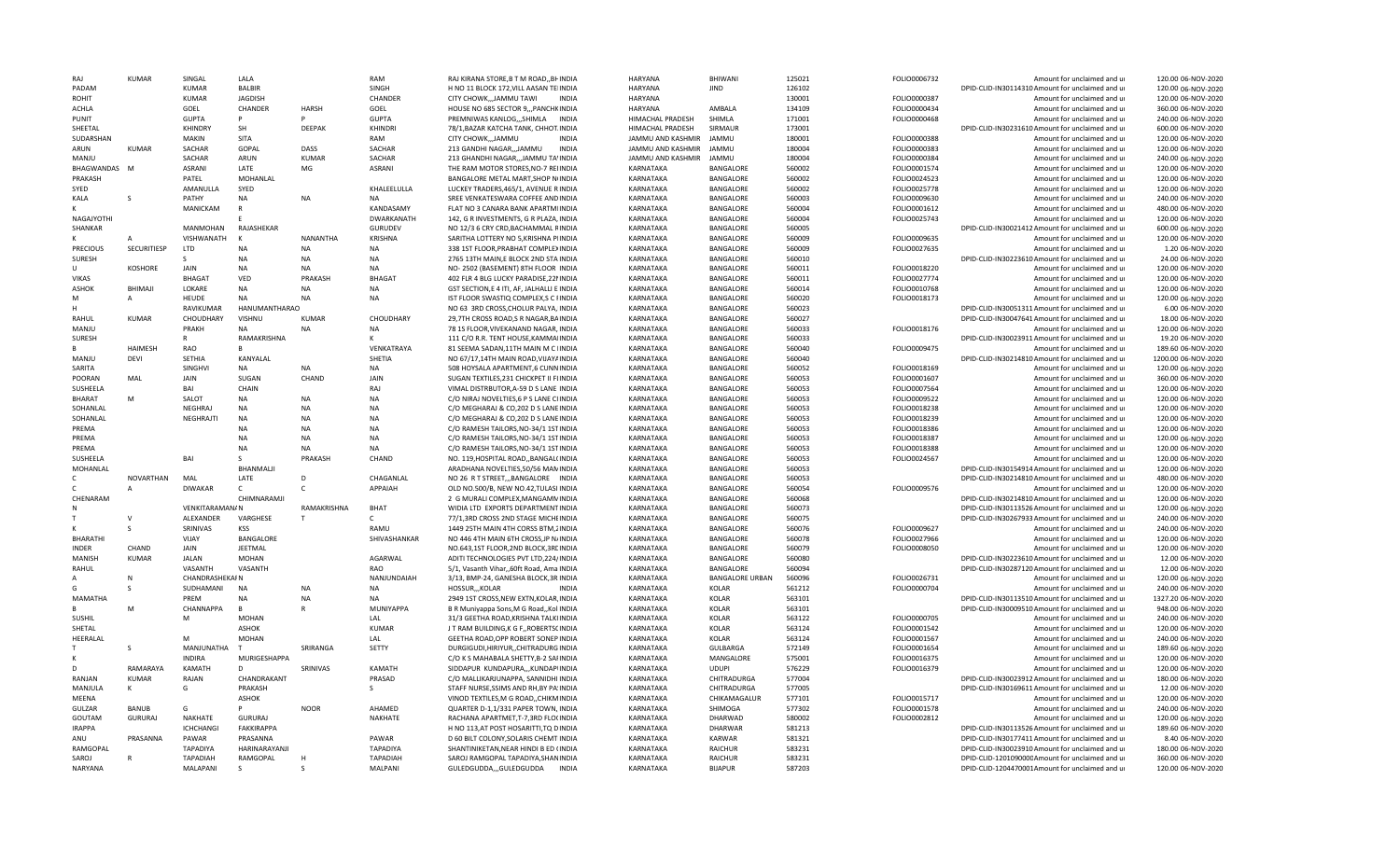| NAGARAJ                   | KESHAV               | REVANKAR              | KESHAV                      | <b>HONNAPPA</b>        | <b>REVANKAR</b>        | LAXMI ROAD, PLOT NO 25, BHARAT INDIA                                           | KARNATAKA                  | BELGAUM                        | 590003           |                              | DPID-CLID-IN30169611 Amount for unclaimed and up           | 1200.00 06-NOV-2020                      |
|---------------------------|----------------------|-----------------------|-----------------------------|------------------------|------------------------|--------------------------------------------------------------------------------|----------------------------|--------------------------------|------------------|------------------------------|------------------------------------------------------------|------------------------------------------|
| ARVIND                    | SHRIPAD              | DESHPANDE             | SHRIPAD                     |                        | DESHPANDE              | 433/3, CONGRESS ROAD, TILAKWAD INDIA                                           | KARNATAKA                  | BELGAUM                        | 590006           |                              | DPID-CLID-IN30223610 Amount for unclaimed and ur           | 96.00 06-NOV-2020                        |
| REEJITH                   | T                    | $\mathsf{V}$          |                             | $\mathsf{V}$           | RAMACHANDRAN           | LAXMI VILLA, AYYAPPANAGAR, , KUD INDIA                                         | KFRALA                     | KASARGODE                      | 671124           |                              | DPID-CLID-IN30023911 Amount for unclaimed and ur           | 60.00 06-NOV-2020                        |
| NAJEER                    |                      |                       | KUNHABDULLA                 |                        |                        | KANDOTHILLATH HOUSE, KUTTIADI INDIA                                            | KERALA                     | CALICUT                        | 673508           |                              | DPID-CLID-120573000CAmount for unclaimed and ur            | 60.00 06-NOV-2020                        |
|                           | SANTHA               | <b>WARRIAR</b>        | к                           | $\mathcal{U}$          | RAMACHANDRAN           | SARAYU 1/310, KALPAKA GARDEN P INDIA                                           | KERALA                     | <b>TRICHUR</b>                 | 680002           |                              | DPID-CLID-IN30048412 Amount for unclaimed and ur           | 240.00 06-NOV-2020                       |
| <b>GEETHA</b>             |                      |                       | DR                          | SANKARANKUTTYT         | $\mathcal{U}$          | REVATHY, GREEN PARK, PERINGAVU INDIA                                           | KERALA                     | TRICHUR                        | 680018           |                              | DPID-CLID-130279000CAmount for unclaimed and ur            | 240.00 06-NOV-2020                       |
| MARIA                     |                      | <b>FRANCIS</b>        | <b>NA</b>                   | <b>NA</b>              | <b>NA</b>              | ERINJERY HOUSE, DE PAUL NAGAR, (INDIA                                          | KERALA                     | TRICHUR                        | 680307           |                              | DPID-CLID-IN30163741 Amount for unclaimed and ur           | 60.00 06-NOV-2020                        |
| SONY                      | $\mathsf{C}$         | SIMON                 | SIMON                       |                        | PHILIP                 | CHITTEZHATH,31/2156A,THAMANAINDIA                                              | KERALA                     | COCHIN                         | 682032           |                              | DPID-CLID-IN30023912 Amount for unclaimed and ur           | 120.00 06-NOV-2020                       |
| PARFFD                    |                      | <b>BASHEER</b>        | PAREED                      |                        | MEJHAR                 | VALSYAVEETTIL HOUSE, NADACKAL INDIA                                            | KERALA                     | KOTTAYAM                       | 686124           | FOLIO0017090                 | Amount for unclaimed and ur                                | 240.00 06-NOV-2020                       |
| <b>JACOB</b>              |                      | MATHEW                | MATHEW                      |                        | CHEMMALAKUZHJ          | CHEMMALAKUZHY HOUSE,,, NEEZHIINDIA                                             | KERALA                     | KOTTAYAM                       | 686612           | FOLIO0000277                 | Amount for unclaimed and ur                                | 120.00 06-NOV-2020                       |
| RFMYA                     |                      |                       | PARAMESWARAN                |                        |                        | SANTHI MADOM, THONDANKULAN(INDIA                                               | KFRALA                     | ALLEPPEY                       | 688006           |                              | DPID-CLID-IN30177413 Amount for unclaimed and ur           | 120.00 06-NOV-2020                       |
| <b>JOHN</b>               |                      | SEBASTIAN             | SEBASTIAN                   |                        |                        | KURAVAMVELI, CMC 16/75 PARK VIIINDIA                                           | KERALA                     | ALLEPPEY                       | 688545           |                              | DPID-CLID-IN30023913 Amount for unclaimed and ur           | 60.00 06-NOV-2020                        |
| BIJU                      |                      | <b>GEORGE</b>         | <b>GEORGE</b>               |                        | <b>JOSEPH</b>          |                                                                                | KERALA                     | ALLEPPEY                       | 689721           |                              | DPID-CLID-IN30290241 Amount for unclaimed and ur           | 36.00 06-NOV-2020                        |
|                           |                      |                       |                             |                        |                        | MANAKALATHIL THOTTUKADAVIL, PINDIA                                             |                            |                                |                  |                              |                                                            |                                          |
| PARIMALA                  |                      | -S                    | KUPPUSWAMY                  |                        | SEKAR                  | LOBAMUDHRA, 50/852 (1), THOPPILINDIA                                           | KERALA                     | TRIVANDRUM                     | 695002           |                              | DPID-CLID-IN30189510 Amount for unclaimed and ur           | 4.80 06-NOV-2020                         |
|                           | $\mathsf{C}$         | <b>KOSHY</b>          | P                           | $\mathsf{C}$           | CHACKO                 | VRINDHAVAN, PATTOM, , TRIVANDRIINDIA                                           | KERALA                     | TRIVANDRUM                     | 695004           | FOLIO0001122                 | Amount for unclaimed and ur                                | 120.00 06-NOV-2020                       |
| PRABHA                    |                      |                       | SACHIDANANDAI SACHIDANANDAN |                        |                        | VATTAKKARAVILA PERETTIL,, P.O.KE INDIA                                         | KFRALA                     | TRIVANDRUM                     | 695104           | FOLIO0001118                 | Amount for unclaimed and ur                                | 240.00 06-NOV-2020                       |
| ASHOK                     |                      | AGRAWAL               | RANDAYAL                    |                        |                        | MORATI MOHALLA, MAIN ROAD,, IN INDIA                                           | MADHYA PRADESH             | <b>INDORF</b>                  | 452001           | FOLIO0000360                 | Amount for unclaimed and ur                                | 120.00 06-NOV-2020                       |
| <b>NARFNDRA</b>           |                      | <b>BFLI</b>           | LALCHAND                    |                        | <b>BFLI</b>            | 302, PREMASHRAM APARTMENT, 1. INDIA                                            | MADHYA PRADESH             | <b>INDORF</b>                  | 452001           |                              | DPID-CLID-IN30115112 Amount for unclaimed and ur           | 12.00 06-NOV-2020                        |
| PRAMOD                    |                      | KHANDELWAL            | SHRIKANT                    |                        | KHANDELWAL             | 68 ANOOP NAGARINDORE<br><b>INDIA</b>                                           | MADHYA PRADESH             | <b>INDORE</b>                  | 452001           |                              | DPID-CLID-IN30047642 Amount for unclaimed and ur           | 480.00 06-NOV-2020                       |
| KARAMCHAND                |                      | RAJANI                | SACHANAND                   |                        | RAJANI                 | 34, PALSIKAR COLONY,,,,INDORE (MINDIA                                          | MADHYA PRADESH             | <b>INDORE</b>                  | 452004           |                              | DPID-CLID-IN30198310 Amount for unclaimed and ur           | 120.00 06-NOV-2020                       |
| <b>GIRJA</b>              |                      | GAUR                  | SHANKAR                     |                        | GAUR                   | 72 RESHAM GALI, NAND LAL PURA,, INDIA                                          | MADHYA PRADESH             | <b>INDORE</b>                  | 452006           | FOLIO0000367                 | Amount for unclaimed and ur                                | 120.00 06-NOV-2020                       |
| MANISHA                   |                      | GAUR                  | AMIT                        |                        | GAUR                   | 72 RESHAM GAUR,,,INDORE<br><b>INDIA</b>                                        | MADHYA PRADESH             | <b>INDORF</b>                  | 452006           | FOLIO0000368                 | Amount for unclaimed and ur                                | 120.00 06-NOV-2020                       |
| <b>GFFTA</b>              |                      | GAUR                  | BHAFIGIRATH                 |                        | <b>GAUR</b>            | RESHAM VALA, RAJIV BAZAR, , INDOFINDIA                                         | MADHYA PRADESH             | <b>INDORE</b>                  | 452008           | FOLIO0000365                 | Amount for unclaimed and ur                                | 120.00 06-NOV-2020                       |
| SUNANDA                   |                      | GAUR                  | BALKISHAN                   |                        | GAUR                   | RESHAM VALA, RAJIV BAZAR, , INDOFINDIA                                         | MADHYA PRADESH             | <b>INDORF</b>                  | 452008           | FOLIO0000366                 | Amount for unclaimed and ur                                | 120.00 06-NOV-2020                       |
| <b>JINENDRA</b>           | <b>KUMAR</b>         | JAIN                  | <b>INDAR</b>                | MAL                    | JAIN                   | 46, LAXMI BAI MARG, TEH. SARDARINDIA                                           | MADHYA PRADESH             | DHAR                           | 454116           |                              | DPID-CLID-120170000CAmount for unclaimed and ur            | 120.00 06-NOV-2020                       |
| <b>VIPUL</b>              | KUMAR                | KIMTI                 | PRAMOD                      |                        | KIMTI                  | 19-C, GAUTAM NAGAR, KALAKHET, INDIA                                            | MADHYA PRADESH             | MANDASUF                       | 458001           |                              | DPID-CLID-130176000CAmount for unclaimed and ur            | 420.00 06-NOV-2020                       |
| <b>SORABH</b>             |                      | BAKLIWAL              | RAJENDRA                    | к                      | <b>BAKLIWAL</b>        |                                                                                | MADHYA PRADESH             | MANDASUR                       | 458002           |                              | DPID-CLID-130176000CAmount for unclaimed and ur            | 10.80 06-NOV-2020                        |
|                           |                      |                       |                             |                        |                        | BAKLIWAL BHAWAN, KILA ROAD,, M. INDIA                                          |                            |                                |                  |                              |                                                            |                                          |
| <b>NILU</b>               |                      | GOYAL                 | <b>NIRANJAN</b>             | LAL                    | GOYAL                  | C/O SH.N.B.GOYAL, POST MALHAR CINDIA                                           | MADHYA PRADESH             | MANDSAUR                       | 458339           | FOLIO0026312                 | Amount for unclaimed and ur                                | 240.00 06-NOV-2020                       |
| <b>HARISH</b>             |                      | <b>TRIVEDI</b>        | KAILASH                     | CHANDRA                | <b>TRIVEDI</b>         | C/O NAREDI INVESTMENT CONSULTINDIA                                             | MADHYA PRADESH             | MANDASUR                       | 458441           | FOLIO0025689                 | Amount for unclaimed and ur                                | 120.00 06-NOV-2020                       |
| <b>HARISH</b>             |                      | TRIVEDI               | KAILASH                     | CHANDRA                | <b>TRIVEDI</b>         | NAREDI SECURITIES,1 FLOOR AJAN INDIA                                           | MADHYA PRADESH             | MANDASUR                       | 458441           |                              | DPID-CLID-IN30133017 Amount for unclaimed and ur           | 60.00 06-NOV-2020                        |
| <b>JYOTI</b>              |                      | <b>JAIN</b>           | PRAVIN                      |                        | <b>JAIN</b>            | B.NO.58, HOUSE NO.44,, STATION RINDIA                                          | MADHYA PRADESH             | MANDASUR                       | 458441           |                              | DPID-CLID-IN30198310 Amount for unclaimed and ur           | 90.00 06-NOV-2020                        |
| LAL                       | <b>BAHADUR</b>       | CHAUHAN               | <b>KAPUR</b>                | SINGH                  | CHAUHAN                | C/O SGT LB CHAUHAN, NO.3 AIRFOFINDIA                                           | MADHYA PRADESH             | <b>BETUL</b>                   | 460553           | FOLIO0009721                 | Amount for unclaimed and ur                                | 360.00 06-NOV-2020                       |
| NEETA                     |                      | MAHESHWARI            | <b>NATWAR</b>               | LAL                    | RATHI                  | ISHAN PARISAR, NEAR JAISWAL, I T I INDIA                                       | MADHYA PRADESH             | HOSHANGABAD                    | 461001           |                              | DPID-CLID-IN30048413 Amount for unclaimed and ur           | 300.00 06-NOV-2020                       |
| RAMESHWAR                 |                      | SINGH                 | RANJEET                     | <b>BHADUR</b>          | SINGH                  | H NO-97 NEAR SHIV MANDIR.BHOLINDIA                                             | MADHYA PRADESH             | <b>BHOPAL</b>                  | 462001           |                              | DPID-CLID-120316000CAmount for unclaimed and ur            | 189.60 06-NOV-2020                       |
| <b>ARCHANA</b>            |                      | RAIZADA               | PREM                        | SINGH                  | RAIZADA                | D-28 74 BUNGALOWS,,,BHOPAL<br><b>INDIA</b>                                     | MADHYA PRADESH             | <b>BHOPAL</b>                  | 462003           | FOLIO0006652                 | Amount for unclaimed and ur                                | 240.00 06-NOV-2020                       |
| ANURANJA                  |                      | RAIZADA               | PREM                        | SINGH                  | RAIZADA                | D-28 74 BUNGALOWS,,,BHOPAL<br><b>INDIA</b>                                     | MADHYA PRADESH             | <b>BHOPAL</b>                  | 462003           | FOLIO0006653                 | Amount for unclaimed and ur                                | 120.00 06-NOV-2020                       |
|                           | N                    | <b>BALACHANDRAN K</b> |                             |                        | <b>NANOO</b>           | SARVA DHARMA SOCIETY, KOLAR R(INDIA                                            | MADHYA PRADESH             | <b>BHOPAL</b>                  | 462016           | FOLIO0004336                 | Amount for unclaimed and ur                                | 240.00 06-NOV-2020                       |
| <b>BHAVANA</b>            |                      | <b>DUBEY</b>          | M                           | -S                     | <b>DUBEY</b>           | H. NO. 60, PATEL MARG,,,,ASHOK NINDIA                                          | MADHYA PRADESH             | <b>GUNA</b>                    | 473331           |                              | DPID-CLID-IN30198310 Amount for unclaimed and ur           | 60.00 06-NOV-2020                        |
| YOGESH                    |                      | <b>KAPOOR</b>         | HARBANSLAL                  |                        | <b>KAPOOR</b>          | GURU DWARA STREET, MORAR GW. INDIA                                             | MADHYA PRADESH             | <b>GWALIOR</b>                 | 474006           | FOLIO0016164                 | Amount for unclaimed and ur                                | 189.60 06-NOV-2020                       |
| SANDHYA                   |                      | SHARMA                | SATYANARAYAN                |                        | SHARMA                 | C/O SRI S.N.SHARMA, PRECIDENT DIINDIA                                          | MADHYA PRADESH             | <b>MORENA</b>                  | 476001           | FOLIO0016473                 | Amount for unclaimed and ur                                | 120.00 06-NOV-2020                       |
| PIYUSH                    |                      | CHAUDHARI             | NARAYAN                     |                        |                        | GUPTAJI'S HOUSE, 234, BADBAN, CHINDIA                                          | MADHYA PRADESH             | CHHINDWARA                     | 480001           | FOLIO0027077                 | Amount for unclaimed and ur                                | 120.00 06-NOV-2020                       |
| RAI                       | KUMAR                | JAIN                  | SABHACHAND                  |                        | JAIN                   | 948 GANJIPURA CHOWK,,,JABALPUIINDIA                                            | MADHYA PRADESH             | <b>JABALPUR</b>                | 482002           | FOLIO0027443                 | Amount for unclaimed and ur                                |                                          |
|                           |                      |                       |                             |                        | AGRAWAL                |                                                                                | MADHYA PRADESH             |                                |                  |                              |                                                            |                                          |
| ARCHNA                    |                      | AGRAWAL               | KRISHNAMURARI               |                        |                        | C/O KRISHNA ALUMINIUM INDUSTFINDIA                                             |                            |                                |                  |                              |                                                            | 120.00 06-NOV-2020                       |
| SURENDRA                  |                      |                       |                             |                        |                        |                                                                                |                            | <b>JABALPUR</b>                | 483501           | FOLIO0005464                 | Amount for unclaimed and ur                                | 120.00 06-NOV-2020                       |
| <b>JYOTI</b>              |                      | SINGH                 | JAI                         |                        | SINGH                  | M P NAGAR, SECTOR-02, MUKHTIYAIINDIA                                           | MADHYA PRADESH             | SATNA                          | 485001           |                              | DPID-CLID-IN30155721 Amount for unclaimed and ur           | 120.00 06-NOV-2020                       |
| SANJAY                    |                      | SINGH                 | SHIVENDRA                   | <b>BAHADUR</b>         | SINGH                  | AMAHA HOUSE, BODA BAGH ROAD, INDIA                                             | MADHYA PRADESH             | REWA                           | 486001           |                              | DPID-CLID-IN30133020 Amount for unclaimed and ur           | 60.00 06-NOV-2020                        |
| MAHESH                    |                      | SONI                  | SHYAM                       | SUNDER                 | SONI                   | TETHWAR PARA CHOWK,,,RAJNANLINDIA                                              | MADHYA PRADESH             | RAJNANDGAON                    | 491441           |                              | DPID-CLID-120118020CAmount for unclaimed and ur            | 120.00 06-NOV-2020                       |
|                           | <b>KUMAR</b>         | JAIN                  | RAJENDRA                    | KUMAR                  | JAIN                   | RAMDHEEN MARG, RAJNANDGAON INDIA                                               | MADHYA PRADESH             | RAJNANDGAON                    | 491441           |                              | DPID-CLID-160101000CAmount for unclaimed and ur            | 120.00 06-NOV-2020                       |
| SWATI                     |                      | JAIN                  | <b>SUBHASH</b>              | CHAND                  | JAIN                   | GUNJ PARA, RAIPUR,<br><b>INDIA</b>                                             | MADHYA PRADESH             | <b>RAIPUR</b>                  | 492001           |                              | DPID-CLID-IN30045010 Amount for unclaimed and ur           | 1.20 06-NOV-2020                         |
| RAJFSH                    |                      | SINGHAL               | <b>NA</b>                   | <b>NA</b>              | <b>NA</b>              | 224 RISHABH COMPLEX M G ROAD INDIA                                             | MADHYA PRADESH             | <b>RAIPUR</b>                  | 492001           |                              | DPID-CLID-IN30133018 Amount for unclaimed and u            | 1440.00 06-NOV-2020                      |
| CHANDRASHIELA             |                      | EDGAR                 | LATE                        | WALLACE                | <b>EDGAR</b>           | 2 PRASHANTI MARG, NEAR STATE B. INDIA                                          | MADHYA PRADESH             | RAIPUR                         | 492007           |                              | DPID-CLID-IN30133019 Amount for unclaimed and ur           | 360.00 06-NOV-2020                       |
| RAM                       | LAL                  | SHRIVASTAVA           | LATE                        | ASHRAFILAL             | SHRIVASTAVA            | HNO Y 250, KOTA,, RAIPUR<br><b>INDIA</b>                                       | MADHYA PRADESH             | RAIPUR                         | 492010           | FOLIO0005123                 | Amount for unclaimed and ur                                | 120.00 06-NOV-2020                       |
| <b>MANOJ</b>              |                      | UPADHYAYA             |                             | $\mathbf N$            | <b>UPADHYAYA</b>       | C-137, VASANT VIHAR, SEEPAT ROACINDIA                                          | MADHYA PRADESH             | <b>BILASPUR</b>                | 495006           |                              | DPID-CLID-120113000CAmount for unclaimed and ur            | 360.00 06-NOV-2020                       |
| BALAKRISHNA               | - 5                  | SALIAN                | SHEKAR                      | <b>TUKRA</b>           | SALIAN                 | QUEENS MANSION BUILDING, 44 4 / INDIA                                          | MAHARASHTRA                | <b>MUMBAI</b>                  | 400001           |                              | DPID-CLID-IN30051313 Amount for unclaimed and ur           | 30.00 06-NOV-2020                        |
| VINOD                     | <b>KUMAR</b>         | PORWAL                | SHANTI                      | LALJI                  | PORWAL                 | C\O KAMAL JAIN, ROOM NO.39, 2NEINDIA                                           | MAHARASHTRA                | <b>MUMBAI</b>                  | 400002           | FOLIO0006037                 | Amount for unclaimed and ur                                | 1.20 06-NOV-2020                         |
| <b>UGAMRAJ</b>            | V                    | <b>JAIN</b>           | VAKTAVARMAL                 |                        |                        | 108/116 VITHAL WADI, IST FLOOR R INDIA                                         | MAHARASHTRA                | <b>MUMBAI</b>                  | 400002           | FOLIO0014791                 |                                                            | 120.00 06-NOV-2020                       |
| <b>SIDHRAJ</b>            | HAMIRMAL             | <b>BAFNA</b>          | HAMIRMAL                    | KARAMCHAND             | <b>BAFNA</b>           | ROOM NO 16 2MD FLOOR GURUKUINDIA                                               | MAHARASHTRA                | <b>MUMBAI</b>                  | 400002           | FOLIO0016605                 | Amount for unclaimed and ur<br>Amount for unclaimed and ur | 120.00 06-NOV-2020                       |
| KAMAL                     |                      | SINGHVI               |                             |                        | <b>NA</b>              |                                                                                | MAHARASHTRA                | MUMBAI                         |                  |                              |                                                            |                                          |
|                           | M                    |                       | <b>NA</b>                   | <b>NA</b>              |                        | 336/B KALBADEVI ROAD, ROOM NO INDIA                                            |                            |                                | 400002           | FOLIO0019212                 | Amount for unclaimed and ur                                | 120.00 06-NOV-2020                       |
| SADHANA                   |                      | GADIA                 | MAHENDRA                    |                        | GADIA                  | MAHAVEER SADAN, TOP FLOOR, 11INDIA                                             | MAHARASHTRA                | <b>MUMBAI</b>                  | 400002           | FOLIO0024452                 | Amount for unclaimed and ur                                | 4.80 06-NOV-2020                         |
| PANKAJ                    | <b>HIRALAL</b>       | SHAH                  | <b>HIRA</b>                 |                        | LAL                    | INDUSTRIAL CORPORATION, 8/B 1S INDIA                                           | MAHARASHTRA                | MUMBAI                         | 400003           | FOLIO0025424                 | Amount for unclaimed and ur                                | 120.00 06-NOV-2020                       |
| SHYLA                     | ANNU                 | MATHEW                | <b>JACOB</b>                |                        | <b>MATHEW</b>          | 11. KARTIKEYA NOFRA.NAVY NAGAIINDIA                                            | MAHARASHTRA                | <b>MUMBAI</b>                  | 400005           | FOLIO0024613                 | Amount for unclaimed and ur                                | 120.00 06-NOV-2020                       |
| RAJEEV                    | K                    | AGARWAL               | $\mathsf{K}$                | LG                     | AGARWAL                | 53, 'SUNITA', 9TH FLOOR, CUFFE PAIINDIA                                        | MAHARASHTRA                | MUMBAI                         | 400005           | FOLIO0025142                 | Amount for unclaimed and ur                                | 480.00 06-NOV-2020                       |
| <b>JANKI</b>              | LAL                  | KABRA                 | <b>GOKUL</b>                | CHAND                  | <b>KABRA</b>           | JEEVAN VIHAR, GRD. FLOOR, FLAT N(INDIA                                         | MAHARASHTRA                | <b>MUMBAI</b>                  | 400006           | FOLIO0017584                 | Amount for unclaimed and ur                                | 180.00 06-NOV-2020                       |
| <b>NALIN</b>              | PURSHOTTAMDA POOJARA |                       | PURSHOTTAMDAS               |                        | POOJARA                | 43, KAMAL, 69, WALKESHWAR ROAIINDIA                                            | MAHARASHTRA                | <b>MUMBAI</b>                  | 400006           |                              | DPID-CLID-IN30216410 Amount for unclaimed and ur           | 120.00 06-NOV-2020                       |
| <b>DINESH</b>             | <b>HIRJI</b>         | GALA                  | HIRJI                       | M                      | GALA                   | 339 RAJESH BLDG 2ND/77,OPP LANINDIA                                            | MAHARASHTRA                | MUMBAI                         | 400007           | FOLIO0004795                 | Amount for unclaimed and ur                                | 120.00 06-NOV-2020                       |
|                           |                      | SALVI                 | N                           | G                      | SALVI                  | NAIGAON, NEW POLICE LINE, G/13, INDIA                                          | MAHARASHTRA                | <b>MUMBAI</b>                  | 400012           | FOLIO0010212                 | Amount for unclaimed and ur                                | 240.00 06-NOV-2020                       |
| MADHULIKA                 |                      | <b>BOKIL</b>          | SANJIV                      |                        | <b>BOKIL</b>           | 302, CONDOR GARDEN, TATA COLINDIA                                              | MAHARASHTRA                | <b>MUMBAI</b>                  | 400012           |                              | DPID-CLID-IN30076510 Amount for unclaimed and ur           | 360.00 06-NOV-2020                       |
| MADANLAL                  |                      | SURANA                | RATANLAL                    |                        | SURANA                 | 9 KOYAJI CHAWL G K ROAD NAIGO/INDIA                                            | MAHARASHTRA                | <b>MUMBAI</b>                  | 400014           | FOLIO0014761                 | Amount for unclaimed and ur                                | 120.00 06-NOV-2020                       |
| <b>HARISH</b>             | SHIVDAS              | <b>SICKA</b>          | <b>SH</b>                   | SHIVDASMOOLIEE         | <b>SICKA</b>           | 767-A.DR.GHANTI ROAD.PARASI COINDIA                                            | MAHARASHTRA                | MUMBAI                         | 400014           | FOLIO0017606                 | Amount for unclaimed and ur                                | 120.00 06-NOV-2020                       |
| KALPANA<br><b>KALPANA</b> |                      | JAIN<br>JAIN          | <b>NA</b><br><b>NA</b>      | <b>NA</b><br><b>NA</b> | <b>NA</b><br><b>NA</b> | 3 MOHAN KUNT FIRST FLOOR, 68 JY INDIA<br>3 MOHAN KUNJ FIRST FLOOR, 68 JY(INDIA | MAHARASHTRA<br>MAHARASHTRA | <b>MUMBAI</b><br><b>MUMBAI</b> | 400014<br>400014 | FOLIO0018622<br>FOLIO0018623 | Amount for unclaimed and ur<br>Amount for unclaimed and ur | 120.00 06-NOV-2020<br>120.00 06-NOV-2020 |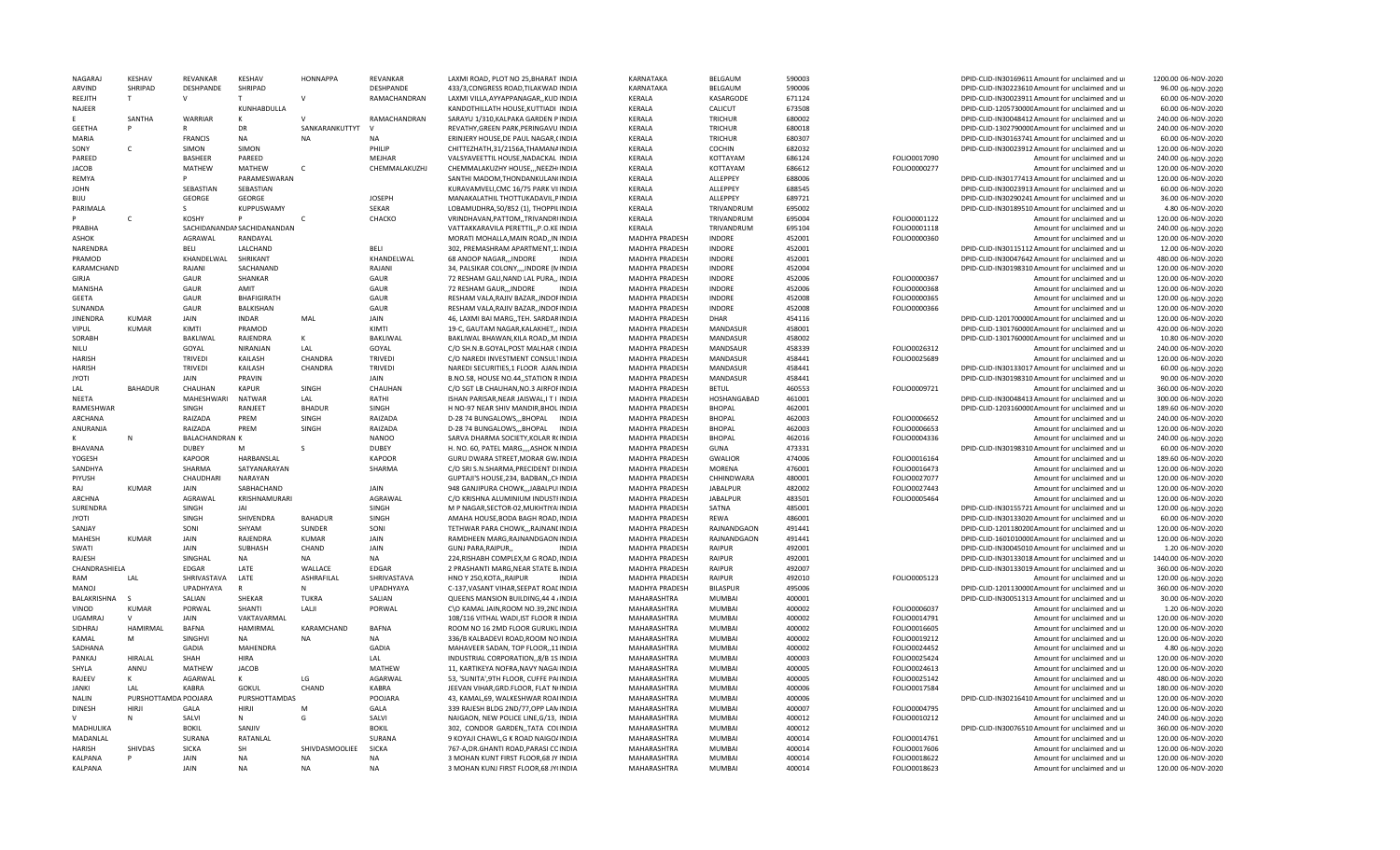| POPAT                          | LALS                          | <b>JAIN</b>      | <b>NA</b>               | <b>ΝΑ</b>         | <b>NA</b>          | 3 MOHAN KUNJ FIRST FLOOR, 68 JY(INDIA                                       | MAHARASHTRA                | MUMBA                    | 400014           | FOLIO0018628 | Amount for unclaimed and ur                                                                         | 120.00 06-NOV-2020                       |
|--------------------------------|-------------------------------|------------------|-------------------------|-------------------|--------------------|-----------------------------------------------------------------------------|----------------------------|--------------------------|------------------|--------------|-----------------------------------------------------------------------------------------------------|------------------------------------------|
| SHARAD                         | $\mathsf{V}$                  | <b>RAO</b>       | Δ                       | <b>NVFNKAT</b>    | RAO                | C/O SOUTHERN COUNTRIES FINAN(INDIA                                          | MAHARASHTRA                | MUMBAI                   | 400014           | FOLIO0025206 | Amount for unclaimed and ur                                                                         | 240.00 06-NOV-2020                       |
| <b>FIROZE</b>                  | R                             | PETIGARA         | <b>BFHRAM</b>           | <b>JANSHEDJI</b>  | PETIGARA           | B-13 RATNA CO OP HSG SOC LTD, VIINDIA                                       | MAHARASHTRA                | <b>MUMBAI</b>            | 400016           |              | DPID-CLID-1203320001Amount for unclaimed and ur                                                     | 600.00 06-NOV-2020                       |
| SANJAY                         | RAMKRISHANA                   | <b>BLIWE</b>     | RAMKRISHANA             | BHIVAJI           | <b>BLIWF</b>       | 602 VIBHAVARI, DINSHA VACHHA R(INDIA                                        | MAHARASHTRA                | MUMBAI                   | 400020           |              | DPID-CLID-IN30154917 Amount for unclaimed and ur                                                    | 240.00 06-NOV-2020                       |
| <b>BALWANT</b>                 | SINGH                         | <b>KUMAR</b>     | <b>NA</b>               | <b>NA</b>         | <b>NA</b>          | C/O R KABRA & CO CAS 515, TULSIA INDIA                                      | MAHARASHTRA                | <b>MUMBAI</b>            | 400021           | FOLIO0024340 | Amount for unclaimed and ur                                                                         | 2400.00 06-NOV-2020                      |
| VIJAYALAKSHMI                  |                               |                  |                         |                   | RAMNATH            | 5/217 SHREE NIKETAN, MUMBAI TA INDIA                                        | MAHARASHTRA                | MUMRAI                   | 400022           | FOLIO0011281 | Amount for unclaimed and ur                                                                         | 120.00 06-NOV-2020                       |
| <b>KETAN</b>                   | DEVCHAND                      | SHAH             | DEVCHAND                | VALJI             | SHAH               | 87/9 SHANKAR VILLA JAIN SOCIETY, INDIA                                      | MAHARASHTRA                | <b>MUMBAI</b>            | 400022           | FOLIO0011478 | Amount for unclaimed and ur                                                                         | 120.00 06-NOV-2020                       |
| PRAGNA                         | DEVCHAND                      | SHAH             | DEVCHAND                | VALII             | SHAH               | 87/9 SHANKAR VILLA JAIN SOCIETY, INDIA                                      | MAHARASHTRA                | MUMBAI                   | 400022           | FOLIO0011479 | Amount for unclaimed and ur                                                                         | 120.00 06-NOV-2020                       |
| <b>JAYANT</b>                  | <b>DFVCHAND</b>               | SHAH             | DEVCHAND                | VALI              | SHAH               | 87/9 SHANKAR VILLA JAIN SOCIETY, INDIA                                      | MAHARASHTRA                | MUMBAI                   | 400022           | FOLIO0011480 | Amount for unclaimed and ur                                                                         | 120.00 06-NOV-2020                       |
| <b>VISHESH</b>                 | JAYESH                        | <b>GANDHI</b>    | JAYESH                  | N                 | <b>GANDHI</b>      |                                                                             | MAHARASHTRA                | <b>MUMBAI</b>            | 400022           |              |                                                                                                     | 120.00 06-NOV-2020                       |
|                                |                               |                  |                         |                   |                    | FLAT NO-09, 2ND FLOOR, JAIN PAR/INDIA                                       |                            |                          |                  |              | DPID-CLID-120235000CAmount for unclaimed and ur                                                     |                                          |
| <b>JOSEPH</b>                  |                               | QUADRAS          | <b>NICHOLAS</b>         |                   | QUADRAS            | BANK OF BARODA, MAIN OFFICE NRINDIA                                         | MAHARASHTRA                | <b>MUMBAI</b>            | 400023           | FOLIO0016862 | Amount for unclaimed and ur                                                                         | 240.00 06-NOV-2020                       |
| <b>MADHUKAR</b>                |                               | SHETH            | CHIMANLAL               |                   |                    | SHOP NO.3. RAJABAHADUR MANSI(INDIA                                          | MAHARASHTRA                | <b>MUMBAI</b>            | 400023           | FOLIO0024647 | Amount for unclaimed and ur                                                                         | 600.00 06-NOV-2020                       |
| <b>JEETENDRA</b>               |                               | BHAVANANI        | <b>JETHU</b>            |                   | BHAVNANI           | 3/1 NANIK NIWAS, WARDEN ROAD, INDIA                                         | MAHARASHTRA                | MUMRAI                   | 400026           | FOLIO0005995 | Amount for unclaimed and u                                                                          | 120.00 06-NOV-2020                       |
| <b>SUSHIL</b>                  | KHETSHI                       | SHAH             | KHETSHI                 | PADAMSHI          | SHAH               | 13 SMRUTI KUNJ 1ST FLOOR, 222 SEINDIA                                       | MAHARASHTRA                | MUMBAI                   | 400028           | FOLIO0011475 | Amount for unclaimed and ur                                                                         | 240.00 06-NOV-2020                       |
| WILLIAM                        | PAULD                         | SOUZA            | <b>NA</b>               | <b>NA</b>         | <b>NA</b>          | 189/4, NAZARETH MANSION, , SEWA INDIA                                       | MAHARASHTRA                | <b>MUMBAI</b>            | 400031           |              | DPID-CLID-130154000CAmount for unclaimed and ur                                                     | 120.00 06-NOV-2020                       |
| SHIV                           | <b>DUTTSINGH</b>              | <b>BHADORIA</b>  | SHYAM                   | SINGH             | <b>BHADORIA</b>    | 84 ENTERPRISE 8TH FLOOR, FORJET INDIA                                       | MAHARASHTRA                | <b>MUMBAI</b>            | 400036           | FOLIO0014659 | Amount for unclaimed and ur                                                                         | 180.00 06-NOV-2020                       |
| <b>SEMIT</b>                   | PHARMACAUTIC/LTD              |                  | ΝA                      | NA                | <b>NA</b>          | SEMIT PHARMACAUTLCALS& CHEMINDIA                                            | MAHARASHTRA                | <b>MUMBAI</b>            | 400039           | FOLIO0025328 | Amount for unclaimed and ur                                                                         | 120.00 06-NOV-2020                       |
| NEERAJ                         |                               | <b>JOSHI</b>     | B                       | C                 | <b>JOSHI</b>       | E-304, ROYAL CLASSIC, NEW LINK RINDIA                                       | MAHARASHTRA                | <b>MUMBAI</b>            | 400053           |              | DPID-CLID-IN30047642 Amount for unclaimed and ur                                                    | 1200.00 06-NOV-2020                      |
| <b>TASNEEN</b>                 | MOHANED                       | <b>HUSAIN</b>    | <b>NA</b>               | <b>NA</b>         | <b>NA</b>          | FERNVEL APARTMENTS FLAT 101 1SINDIA                                         | MAHARASHTRA                | <b>MUMBAI</b>            | 400054           | FOLIO0018693 | Amount for unclaimed and ur                                                                         | 120.00 06-NOV-2020                       |
| <b>HASUMATI</b>                | А                             | THAKER           | ARVIND                  | $\varsigma$       | <b>THAKER</b>      | 4 SURYA SADAN 6TH ROAD T P S V. INDIA                                       | MAHARASHTRA                | <b>MUMBAI</b>            | 400055           | FOLIO0011291 | Amount for unclaimed and ur                                                                         | 240.00 06-NOV-2020                       |
| SALOCHINA                      |                               | CHANDIRAMANI RAM |                         |                   |                    | COOPER HOSPITAL STAFF QUARTERINDIA                                          | MAHARASHTRA                | MUMBAI                   | 400056           | FOLIO0004873 | Amount for unclaimed and ur                                                                         | 240.00 06-NOV-2020                       |
| <b>UDAY</b>                    | RAMESH                        | SHAH             | <b>RAMESH</b>           |                   | SHAH               | 41 GEETA, J P ROAD, ANDHERI WEST INDIA                                      | MAHARASHTRA                | <b>MUMBAI</b>            | 400058           |              | DPID-CLID-IN30154916 Amount for unclaimed and ur                                                    | 2.40 06-NOV-2020                         |
| SHREEJI                        | CAPITALANDFINALTD             |                  | SOHAN                   | LALJI             | KOGTA              | 105, RASHMI TOWER, NEAR TO JAININDIA                                        | MAHARASHTRA                | <b>MUMBAI</b>            | 400059           | FOLIO0024847 | Amount for unclaimed and ur                                                                         | 360.00 06-NOV-2020                       |
| VIIAY                          | M                             | MODI             | MAGANLAL                |                   | MODI               | 11-VYAS BLDG KOTHARI, WADI RAMINDIA                                         | MAHARASHTRA                | <b>MUMBAI</b>            | 400064           | FOLIO0014838 |                                                                                                     | 120.00 06-NOV-2020                       |
|                                | $\mathsf{V}$                  |                  |                         | -S<br>M           |                    |                                                                             |                            |                          |                  |              | Amount for unclaimed and ur                                                                         |                                          |
| <b>KAVITA</b>                  |                               | MATALIA          | VIJAY                   |                   | <b>MATALIA</b>     | 11-VYAS BLDG KOTHARI WADI, RAMINDIA                                         | MAHARASHTRA                | <b>MUMBAI</b>            | 400064           | FOLIO0014839 | Amount for unclaimed and ur                                                                         | 120.00 06-NOV-2020                       |
| PRACHI                         | SATISH                        | <b>KUMAR</b>     | SATISH                  |                   | <b>KUMAR</b>       | B 201 VEENA NAGAR CHS, SV ROADINDIA                                         | MAHARASHTRA                | <b>MUMBAI</b>            | 400064           |              | DPID-CLID-IN30051310 Amount for unclaimed and ur                                                    | 720.00 06-NOV-2020                       |
| <b>NITIN</b>                   |                               | <b>GAIKWAD</b>   | <b>MANOHAR</b>          | KASHIRAM          | GAIKWAD            | A-3-622. LINK PALACE CHS.PANNAL INDIA                                       | MAHARASHTRA                | MUMBAI                   | 400064           |              | DPID-CLID-120218000CAmount for unclaimed and ur                                                     | 6.00 06-NOV-2020                         |
| PIYUSH                         | R                             | <b>KAMDAR</b>    | <b>BHAILAL</b>          |                   | <b>KAMDAR</b>      | 604/A, SEETA MAHAL,, KASTURBA RINDIA                                        | MAHARASHTRA                | MUMBAI                   | 400066           |              | DPID-CLID-IN30198310 Amount for unclaimed and ur                                                    | 1.20 06-NOV-2020                         |
| CHAND                          | RAKANT                        | LAKHANI          | BHAGUANJI               |                   | LAKHANI            | C/301 RAJKISHORE SOCIETY, MEURIHNDIA                                        | MAHARASHTRA                | MUMBAI                   | 400067           | FOLIO0017130 | Amount for unclaimed and ur                                                                         | 240.00 06-NOV-2020                       |
| <b>BHADRESH</b>                | D                             | <b>GOHIL</b>     | <b>DAMJIBHAI</b>        |                   | <b>GOHIL</b>       | 4, MEHUL BLDG., IST.FLOOR,, OPP.A: INDIA                                    | MAHARASHTRA                | MUMBAI                   | 400067           | FOLIO0026956 | Amount for unclaimed and ur                                                                         | 90.00 06-NOV-2020                        |
| KRISHNANAND                    |                               | SHETTY           | T.                      | <b>NAGAPPA</b>    | SHETTY             | 1-61A SINDHI SOCIETY, CHEMBUR,, NINDIA                                      | <b>MAHARASHTRA</b>         | MUMBAI                   | 400071           | FOLIO0004830 | Amount for unclaimed and ur                                                                         | 240.00 06-NOV-2020                       |
| MRUDULA                        | M                             | <b>DESAI</b>     | NA                      | <b>NA</b>         | <b>NA</b>          | RAGHUNATH NIWAS, GAVTHAN RO/INDIA                                           | MAHARASHTRA                | MUMBAI                   | 400071           | FOLIO0018543 | Amount for unclaimed and ur                                                                         | 120.00 06-NOV-2020                       |
| <b>JAYARAMAKUMAR</b>           |                               |                  | NA                      | <b>NA</b>         | <b>NA</b>          | C/O BIGSHARE SERVICES PVT LTD,E INDIA                                       | MAHARASHTRA                | <b>MUMBAI</b>            | 400072           | FOLIO0027343 | Amount for unclaimed and ur                                                                         | 600.00 06-NOV-2020                       |
| <b>DILIP</b>                   | LAXMAN                        | PARTHE           | LAXMAN                  | D                 | PARTHE             | 184/5026 PANTNAGAR, GHTAKOPAIINDIA                                          | MAHARASHTRA                | <b>MUMBAI</b>            | 400075           |              | DPID-CLID-IN30075710 Amount for unclaimed and ur                                                    | 2400.00 06-NOV-2020                      |
| <b>DINABEN</b>                 | <b>HARKISANDAS</b>            | PAREKH           | <b>HARKISANDAS</b>      |                   | PAREKH             | LAGDIWALA ESTATE HINGWALA LAIINDIA                                          | MAHARASHTRA                | MUMBAI                   | 400077           | FOLIO0011428 | Amount for unclaimed and ur                                                                         | 240.00 06-NOV-2020                       |
| MAHENDRA                       | MANSUKHLAL                    | DESAI            | MANSUKHLAL              |                   | DESAI              | 91/2, SHASHI PRABHA, GARODIA NAINDIA                                        | MAHARASHTRA                | <b>MUMBAI</b>            | 400077           | FOLIO0024608 | Amount for unclaimed and ur                                                                         | 120.00 06-NOV-2020                       |
| <b>SURFSH</b>                  | D                             | KUNDAF           | D                       | $\overline{A}$    | <b>KUNDAR</b>      | NAGAPPA CHAWL, OPP. BANK OF BINDIA                                          | MAHARASHTRA                | MUMBAI                   | 400078           | FOLIO0025745 | Amount for unclaimed and ur                                                                         | 120.00 06-NOV-2020                       |
| <b>MUKUND</b>                  |                               | <b>ASHAR</b>     | PRAGJI                  |                   |                    | C/O AWAZ CO 48-A M G ROAD.GHAINDIA                                          | MAHARASHTRA                | MUMBAI                   | 400086           |              |                                                                                                     | 120.00 06-NOV-2020                       |
|                                |                               |                  |                         |                   |                    |                                                                             |                            |                          |                  | FOLIO0011320 | Amount for unclaimed and ur                                                                         |                                          |
| <b>ACHARYA</b>                 | <b>MAHFNDRA</b>               | PRASAD           | REVABHAI                |                   |                    | 18/B NAND BHUVAN M C ROAD OP INDIA                                          | MAHARASHTRA                | MUMBAI                   | 400093           | FOLIO0014825 | Amount for unclaimed and ur                                                                         | 120.00 06-NOV-2020                       |
|                                | м                             | <b>ELIAS</b>     | $\mathsf{V}$            |                   | MATHAI             | B 1 KARUNA PARK, 137 M V ROAD, AINDIA                                       | MAHARASHTRA                | <b>MUMBAI</b>            | 400093           | FOLIO0015907 | Amount for unclaimed and ur                                                                         | 240.00 06-NOV-2020                       |
| AIITHA                         |                               | <b>ELIAS</b>     | $\mathsf{v}$            | M                 | <b>FLIAS</b>       | B 1 KARUNA PARK, 137 M V ROAD, AINDIA                                       | MAHARASHTRA                | MUMBAI                   | 400093           | FOLIO0015908 | Amount for unclaimed and ur                                                                         | 240.00 06-NOV-2020                       |
| <b>ANITHA</b>                  |                               | <b>ELIAS</b>     |                         | M                 | <b>ELIAS</b>       | B 1 KARUNA PARK, 137 M V ROAD, AINDIA                                       | MAHARASHTRA                | MUMRAI                   | 400093           | FOLIO0015909 | Amount for unclaimed and ur                                                                         | 240.00 06-NOV-2020                       |
| <b>SUBHASH</b>                 |                               | SAWANI           | RAJARAM                 | PANDURANG         | SAWANT             | 91 ROHINI MAHIENDRA NAGAR, HA INDIA                                         | MAHARASHTRA                | <b>MUMBAI</b>            | 400097           | FOLIO0002554 | Amount for unclaimed and ur                                                                         | 120.00 06-NOV-2020                       |
| <b>DINESH</b>                  |                               | SHAH             | JESINGLAL               |                   |                    | 12/3, GAUSHALA BUILDING, GAUSH. INDIA                                       | MAHARASHTRA                | <b>MUMBAI</b>            | 400097           | FOLIO0025712 | Amount for unclaimed and ur                                                                         | 120.00 06-NOV-2020                       |
| RAVI                           |                               | JAIN             | NA                      | NA                | NA                 | FLAT NO 14, IST FLOOR, BLDG NO AINDIA                                       | MAHARASHTRA                | MUMBAI                   | 400097           |              | DPID-CLID-IN30154918 Amount for unclaimed and ur                                                    | 204.00 06-NOV-2020                       |
| KANNAN                         |                               | PARAMASIVAM      | PARAMASIVAM             |                   |                    | A-4/13 NABARD NAGAR, THAKUR C(INDIA                                         | MAHARASHTRA                | MUMBAI                   | 400101           | FOLIO0005947 | Amount for unclaimed and ur                                                                         | 120.00 06-NOV-2020                       |
| GARGI                          |                               | SACHDEVA         | PARMA                   | <b>NAND</b>       | SACHDEVA           | 6D, 402, ALICA NAGAR, LOKHANDWINDIA                                         | MAHARASHTRA                | <b>MUMBAI</b>            | 400101           | FOLIO0025695 | Amount for unclaimed and ur                                                                         | 120.00 06-NOV-2020                       |
| ANIL                           |                               | SHINDE           | BANDOPANI               |                   | <b>SHINDF</b>      | C6-9 O-4 SECTOR NO 6,CBD KONKA INDIA                                        | MAHARASHTRA                | <b>THANF</b>             | 400615           | FOLIO0004781 | Amount for unclaimed and ur                                                                         | 240.00 06-NOV-2020                       |
| SANJAY                         | R                             | <b>KOTKAR</b>    | BALKRISHNA              | $\mathsf{V}$      | <b>KOTKAR</b>      | C/O C P SHAH 268 WANI ALI URAN. INDIA                                       | MAHARASHTRA                | <b>THANE</b>             | 400702           | FOLIO0002645 | Amount for unclaimed and ur                                                                         | 120.00 06-NOV-2020                       |
| AARIF                          | AZIZ                          | MULLA            | AZIZ                    | H                 | MULLA              | B-3/7, ROOM NO 4:1, SECTOR -04,, VINDIA                                     | MAHARASHTRA                | <b>THANE</b>             | 400703           |              | DPID-CLID-120106000CAmount for unclaimed and ur                                                     | 84.00 06-NOV-2020                        |
| GURMUKH                        | к                             | WADHWANI         | KISHINDAR               | $\mathsf{R}$      | <b>WADHWAN</b>     | B/208, JAI LAXMI CO-OP-HSG-SOC LINDIA                                       | MAHARASHTRA                | <b>THANF</b>             | 401105           | FOLIO0026415 | Amount for unclaimed and ur                                                                         | 120.00 06-NOV-2020                       |
| <b>JATIN</b>                   | MAHESH                        | PAREKH           | MAHESH                  |                   | PAREKH             | JIVDANI ROAD KRISHNA KUNJ,1ST FINDIA                                        | MAHARASHTRA                | THANE                    | 401303           | FOLIO0014754 | Amount for unclaimed and ur                                                                         | 120.00 06-NOV-2020                       |
|                                | <b>BHAURAO</b>                |                  |                         |                   |                    |                                                                             |                            | <b>THANE</b>             |                  |              | DPID-CLID-IN30154915 Amount for unclaimed and ur                                                    |                                          |
| ABHIJEET                       |                               | SARASWAT         | <b>BHAURAO</b>          |                   |                    | B/2/104 MAHENDRA PARK, BOISAR, INDIA                                        | MAHARASHTRA                |                          | 401501           |              |                                                                                                     | 180.00 06-NOV-2020                       |
| SATISH                         | <b>GORAKHNATH</b>             | <b>KHESE</b>     | GORAKHNATH              | RAMBHAU           | KHESE              | 274 SHUKRAWARPETH, NEAR CHINCINDIA                                          | MAHARASHTRA                | <b>PUNE</b>              | 411002           | FOLIO0010012 | Amount for unclaimed and ur                                                                         | 120.00 06-NOV-2020                       |
| RANJANA                        | RAVINDRA                      | PATANGE          | MURALIDHAR              | <b>BABURAO</b>    | PATALAY            | NO: 1 - A, KAPILA HOUSING SOCIET INDIA                                      | MAHARASHTRA                | <b>PUNE</b>              | 411016           |              | DPID-CLID-1201060001Amount for unclaimed and ur                                                     | 60.00 06-NOV-2020                        |
| SUJAYKUMAR                     |                               | <b>KASHYAP</b>   | RAJEEVKUMAR             | AMRIT             | <b>KASHYAP</b>     | FLAT NO 4, GANGA COMPLEX, KHAIINDIA                                         | MAHARASHTRA                | <b>PUNE</b>              | 411018           |              | DPID-CLID-120447000CAmount for unclaimed and ur                                                     | 24.00 06-NOV-2020                        |
| <b>INDFR</b>                   |                               | SINGH            | BADLU                   |                   | RAM                | OC 3 BN, NATIONAL DEFENCE ACALINDIA                                         | MAHARASHTRA                | PUNF                     | 411023           | FOLIO0015666 | Amount for unclaimed and ur                                                                         | 120.00 06-NOV-2020                       |
| DHONDU                         | <b>BABAN</b>                  | <b>SURGUDE</b>   | BABAN                   | <b>RAMCHANDRA</b> | SURGUDE            | ABHIRUCHI KIRTINAGAR, NEW SANCINDIA                                         | MAHARASHTRA                | PUNF                     | 411027           | FOLIO0001896 | Amount for unclaimed and ur                                                                         | 240.00 06-NOV-2020                       |
| CHANDRAKALA                    | DHONDU                        | SURGUDE          | DHONDU                  | <b>BABAN</b>      | SURGUDE            | ABHIRUCHI KIRTINAGAR, NEW SANCINDIA                                         | MAHARASHTRA                | PUNF                     | 411027           | FOLIO0001897 | Amount for unclaimed and ur                                                                         | 240.00 06-NOV-2020                       |
| VIJAY                          | KANTILAL                      | <b>GUGALE</b>    | KANTILAL                |                   |                    | S.NO.275/3, SUNDAR BAUG BLC, B VINDIA                                       | MAHARASHTRA                | PUNE                     | 411033           |              | DPID-CLID-130219000CAmount for unclaimed and ur                                                     | 120.00 06-NOV-2020                       |
| NAVALMAL                       |                               | <b>IAIN</b>      | NAVALMAL                | NATHMAL           | JAIN               | 84 NEW TIMBER MARKET,,,PUNE INDIA                                           | MAHARASHTRA                | PUNE                     | 411042           | FOLIO0001895 | Amount for unclaimed and ur                                                                         | 360.00 06-NOV-2020                       |
| NEETU                          |                               | MORE             | LAXMAN                  | TULSHIRAM         | SALUNKE            | 524 BHAVANI PETH, HARKANAGAR, IINDIA                                        | MAHARASHTRA                | <b>PUNE</b>              | 411042           |              | DPID-CLID-IN30051316 Amount for unclaimed and ur                                                    | 6.00 06-NOV-2020                         |
|                                |                               | <b>JADHAV</b>    | PRAFULLA                | VISHNUPANT        | <b>JADHAV</b>      | MANAV MANDIR HOUSING COMPLINDIA                                             | MAHARASHTRA                | <b>PUNE</b>              | 411043           | FOLIO0010003 | Amount for unclaimed and ur                                                                         | 120.00 06-NOV-2020                       |
| REKHA                          | PRAFULLA                      |                  |                         |                   |                    |                                                                             |                            | PUNF                     | 411051           |              |                                                                                                     |                                          |
| SAMBAIL                        |                               | SHINDE           | <b>BABURAO</b>          |                   |                    |                                                                             |                            |                          |                  |              | Amount for unclaimed and u                                                                          | 120.00 06-NOV-2020                       |
|                                |                               |                  |                         |                   | SHINDE             | 47, HARI PRASAD APPT., VITTHALW INDIA                                       | MAHARASHTRA                | PUNF                     |                  | FOLIO0011400 |                                                                                                     |                                          |
| SUSHILKUMAR                    | SUBHASHLAL                    | <b>GUNDECHA</b>  | SUBHASHLAL              | SHIVLAL           | <b>GUNDECHA</b>    | A/P ALEFATA.TAL JUNNARPUNE INDIA                                            | MAHARASHTRA                |                          | 412411           |              | DPID-CLID-IN30177414 Amount for unclaimed and ur                                                    | 72.00 06-NOV-2020                        |
| PREMLATA                       |                               | RANDAD           | RAMANUJJI               |                   | RANDAD             | RANDAD HOUSE, 23/41 KAPAD MAFINDIA                                          | MAHARASHTRA                | LATUR                    | 413512           | FOLIO0001898 | Amount for unclaimed and ur                                                                         | 120.00 06-NOV-2020                       |
| SUSHILA                        |                               | PATEKAR          | <b>MADHUKAR</b>         |                   | PATEKAR            | 852 VITTHAL BHUVAN.BAGADPATTIINDIA                                          | <b>MAHARASHTRA</b>         | AHMEDNAGAR               | 414001           | FOLIO0010010 | Amount for unclaimed and u                                                                          | 1.20 06-NOV-2020                         |
| PRASHANT                       | SHANTILAL                     | <b>RORA</b>      | SHANTILAL               |                   | <b>RORA</b>        | PRASHANT SADI CETRE, SAVEDI GAVINDIA                                        | MAHARASHTRA                | AHMFDNAGAR               | 414001           |              | DPID-CLID-IN30109810 Amount for unclaimed and u                                                     | 1212.00 06-NOV-2020                      |
| <b>VIVFK</b><br><b>SUBHASH</b> | <b>DATTATRAYA</b><br>NAVALMAL | DHARM<br>GANDHI  | DATTATRAYA<br><b>NA</b> | <b>NA</b>         | DHARM<br><b>NA</b> | D-31/99, RAMKRUSHNA COLONY,, IINDIA<br>HOUSE NO-1474, CS NO-1508,, VAIINDIA | MAHARASHTRA<br>MAHARASHTRA | AHMEDNAGAR<br>AHMEDNAGAR | 414001<br>414001 |              | DPID-CLID-120113000CAmount for unclaimed and ur<br>DPID-CLID-120200000C Amount for unclaimed and ur | 240.00 06-NOV-2020<br>360.00 06-NOV-2020 |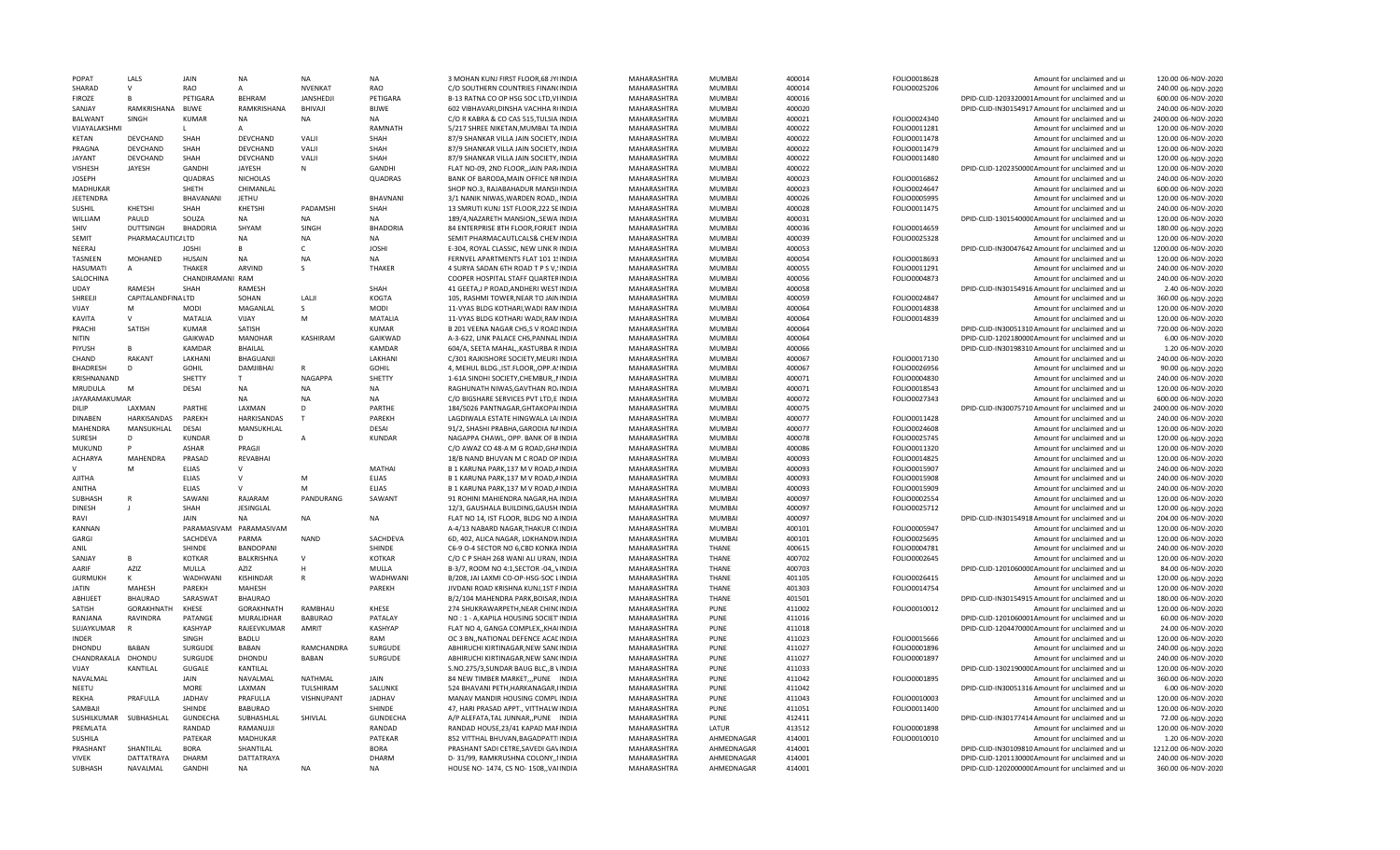| YOGESH              | <b>RAMSUKH</b>       | <b>MANTRI</b>   | RAMSUKH          |                    |                 | AYODHYA.BH-MARKETYARD.SAHAKINDIA            | MAHARASHTRA        | AHMEDNAGAR        | 414001 |              | DPID-CLID-130219000CAmount for unclaimed and u   | 240.00 06-NOV-2020  |
|---------------------|----------------------|-----------------|------------------|--------------------|-----------------|---------------------------------------------|--------------------|-------------------|--------|--------------|--------------------------------------------------|---------------------|
| <b>ASHISH</b>       | AMRUTLAL             | <b>MUTHA</b>    | AMRUTLAL         |                    |                 | IMARAT COMPANY, M.G.ROAD, , AHIINDIA        | MAHARASHTRA        | AHMEDNAGAR        | 414001 |              | DPID-CLID-130219000C Amount for unclaimed and ur | 1.20 06-NOV-2020    |
| CHETAN              | SHANTILAL            | <b>BORA</b>     | SHANTILAL        |                    |                 | H NO 61 PRASHANT SADI CENTER, GINDIA        | MAHARASHTRA        | AHMEDNAGAR        | 414001 |              | DPID-CLID-130219000CAmount for unclaimed and ur  | 600.00 06-NOV-2020  |
| PRAKASH             | CHANDRAKANT MUTHA    |                 | CHANDRAKANT      |                    |                 | 3029 PRAFULLTA BUILDING, GANJEINDIA         | MAHARASHTRA        | AHMEDNAGAR        | 414001 |              | DPID-CLID-130219000CAmount for unclaimed and ur  | 60.00 06-NOV-2020   |
| PURUSHOTTAM DEVILAL |                      | <b>BIHANI</b>   | DEVILAL          |                    | <b>BIHANI</b>   | 304 DHOOT COMPLEX, OPP HOTEL (INDIA         | MAHARASHTRA        | AHMEDABAD         | 414003 |              | DPID-CLID-IN30021412 Amount for unclaimed and ur | 1080.00 06-NOV-2020 |
| ATUL                | ARVIND               | <b>JOSHI</b>    | <b>ARVIND</b>    |                    |                 | 127/703, CIVIL HUDCO COLONY, SAVINDIA       | MAHARASHTRA        | AHMEDABAD         | 414003 |              | DPID-CLID-130219000CAmount for unclaimed and ur  | 1.20 06-NOV-2020    |
|                     |                      |                 | ANANDRAO         |                    |                 |                                             |                    | SATARA            | 415002 |              |                                                  | 1.20 06-NOV-2020    |
| NILESH              | SHIVPRASADANA MANE   |                 |                  |                    |                 | 89, YADOGOPAL PETH, SAMARTH M/INDIA         | MAHARASHTRA        |                   |        |              | DPID-CLID-120361000CAmount for unclaimed and ur  |                     |
| <b>SUMITRADEV</b>   | SHANTILAL            | DHOOT           | <b>NARAYAN</b>   | LALPARTHVIRAJ      | <b>MUNDA</b>    | WARD NO.14, VASANT COLONY, ICH. INDIA       | MAHARASHTRA        | SATARA            | 415116 |              | DPID-CLID-120247000CAmount for unclaimed and ur  | 1800.00 06-NOV-2020 |
| SANJAY              | MALLIKARJUN          | GADVE           | MALLIKARJUN      | <b>GANPATRAO</b>   | GADVE           | SHIVANJALI BUNGLOW, LIC COLON'INDIA         | MAHARASHTRA        | SANGLI            | 416415 |              | DPID-CLID-120247000CAmount for unclaimed and ur  | 2.40 06-NOV-2020    |
| RAIU                |                      | <b>ASRANI</b>   | JETHANAND        |                    | ASRANI          | BK NO 660 A/12, ULHASNAGAR, DISTINDIA       | MAHARASHTRA        | THANE             | 421002 | FOLIO0015872 | Amount for unclaimed and u                       | 120.00 06-NOV-2020  |
| SHAHIDA             |                      | <b>MOMIN</b>    | MOHD             |                    | ALI             | 75 THANA ROAD,,,BHIWANDI<br><b>INDIA</b>    | MAHARASHTRA        | <b>THANE</b>      | 421302 | FOLIO0002599 | Amount for unclaimed and ur                      | 240.00 06-NOV-2020  |
| KHUSHBU             | RAMESHCHAND AGARWAL  |                 | RAMESHCHAND      |                    | AGARWAL         | R. NO. 101/C, GREEN ACAR, NEAR, CINDIA      | MAHARASHTRA        | THANE             | 421302 |              | DPID-CLID-120639000CAmount for unclaimed and ur  | 3600.00 06-NOV-2020 |
| DAYANAND            |                      | <b>KAMAT</b>    | K                | AP                 | KAMAT           | 5, MANGALDEEP APPTS., PLOT NO.1INDIA        | MAHARASHTRA        | <b>THANF</b>      | 421501 | FOLIO0024488 | Amount for unclaimed and ur                      | 240.00 06-NOV-2020  |
| SULOCHANA           | CHAMPALAL            | <b>BAPHANA</b>  | CHAMPALAL        |                    | <b>BAPHANA</b>  | 6, BAGESHRI SUMATI CO OP HSG,,S INDIA       | MAHARASHTRA        | <b>NASHIK</b>     | 422002 |              | DPID-CLID-120109070CAmount for unclaimed and ur  | 480.00 06-NOV-2020  |
| MILIND              | DHANRAJ              | PATIL           | DHANRAJ          |                    | PATIL           | 36, GEETANJALI,, GANGAPUR ROAD, INDIA       | MAHARASHTRA        | <b>NASHIK</b>     | 422005 |              | DPID-CLID-120109070CAmount for unclaimed and ur  | 1.20 06-NOV-2020    |
| VIDYA               | BHUSHAN              | THUKRAL         | LILA             | KRISHAN            | THUKRAL         | KENDRIYA VIDYALAYA AFS OJHAR,,, INDIA       | MAHARASHTRA        | <b>NASHIK</b>     | 422221 |              | DPID-CLID-IN30039412 Amount for unclaimed and ur | 30.00 06-NOV-2020   |
|                     | SUGANDHARAO DESHMUKH |                 | SUGANDHA         |                    | <b>RAO</b>      |                                             |                    |                   |        |              |                                                  |                     |
| <b>DIGAMBER</b>     |                      |                 |                  |                    |                 | AP DHANDARFAL BR, SANGAMNER, INDIA          | MAHARASHTRA        | AHMEDNAGAR        | 422605 |              | DPID-CLID-120335000CAmount for unclaimed and ur  | 480.00 06-NOV-2020  |
| ASHA                | SANJAY               | <b>SHIRUDE</b>  | SANJAY           | LAXMAN             | SHIRUDE         | KASAR LANE, AT POST PAROLA, DIST INDIA      | MAHARASHTRA        | <b>JALGAON</b>    | 425111 |              | DPID-CLID-120132000CAmount for unclaimed and ur  | 360.00 06-NOV-2020  |
| SUDHAKAR            |                      | DAHALE          | RATANLAL         |                    |                 | 07, RACHANAKAR COLONY, STATION INDIA        | MAHARASHTRA        | AURANGABAD        | 431005 |              | DPID-CLID-IN30169610 Amount for unclaimed and ur | 15.60 06-NOV-2020   |
| YOGESH              | <b>RAMNIWAS</b>      | <b>MANDHANI</b> | RAMNIWAS         | <b>JAGANATH</b>    | <b>MANDHANI</b> | H NO 1-28-4118-3 RAMNIVAS.KARVINDIA         | MAHARASHTRA        | <b>JALGAON</b>    | 431203 |              | DPID-CLID-1204470006 Amount for unclaimed and ur | 864.00 06-NOV-2020  |
| KSHITIJA            |                      | <b>BASARKAR</b> | RAIIV            |                    | BASARKAR        | D 6/35 TPS COLONY, PARLI VAIJNAT INDIA      | MAHARASHTRA        | BEED              | 431520 |              | DPID-CLID-IN30021411 Amount for unclaimed and ur | 480.00 06-NOV-2020  |
| <b>HATTEKAR</b>     |                      | <b>MANIK</b>    | RAMKRISHNARAO    |                    |                 | QRT NO D/18/106, TPS COLONY, PAFINDIA       | MAHARASHTRA        | <b>BFFD</b>       | 431520 |              | DPID-CLID-IN30021411Amount for unclaimed and ur  | 60.00 06-NOV-2020   |
| MADHU               | SUDAN                | PATHAK          | <b>BHIM</b>      | SAIN               | PATHAK          | D/1/8. W.C.L. COLONYCOAL ESTATINDIA         | <b>MAHARASHTRA</b> | <b>NAGPUR</b>     | 440001 |              | DPID-CLID-120113000CAmount for unclaimed and ur  | 120.00 06-NOV-2020  |
| <b>KANTA</b>        | AMARLAL              | THUTHEJA        | <b>NA</b>        | <b>NA</b>          | <b>NA</b>       | 1/18 HIRAVI NAGAR, NAGPUR, , NAG INDIA      | MAHARASHTRA        | <b>BHANDARA</b>   | 440008 |              | DPID-CLID-120175010CAmount for unclaimed and ur  | 272.40 06-NOV-2020  |
| NIRMALA             | DEVI                 | <b>TAORI</b>    | NANDKISHOR       |                    | <b>TAORI</b>    | 104, HIMSHIKHAR, 11, N.A.ROAD,, SHINDIA     | MAHARASHTRA        | BHANDARA          | 440010 | FOLIO0014963 | Amount for unclaimed and ur                      | 120.00 06-NOV-2020  |
| ARUN                | KUMAR                | <b>SINHA</b>    |                  | <b>DINESHWAR</b>   |                 |                                             |                    | <b>BHANDARA</b>   |        |              |                                                  |                     |
|                     |                      |                 | LALA             |                    | PRASAD          | FLAT NO 501, KESHAV KALA APPT, R/INDIA      | MAHARASHTRA        |                   | 440010 |              | DPID-CLID-IN30302850 Amount for unclaimed and ur | 120.00 06-NOV-2020  |
| RAVINDRA            | RAMNARAYAN           | RATHI           | RAMNARAYAN       |                    | RATHI           | Electric Enter, Prises M.G . Road,, WaINDIA | MAHARASHTRA        | <b>WARDHA</b>     | 442001 |              | DPID-CLID-120106010CAmount for unclaimed and ur  | 60.00 06-NOV-2020   |
| AJAY                | <b>KUMAR</b>         | SINGH           | KEDAR            | MUKHLAL            | SINGH           | C/O ASHA V.GHARADE, KARWA ROAINDIA          | MAHARASHTRA        | BHANDARA          | 442701 |              | DPID-CLID-IN30169611 Amount for unclaimed and ur | 120.00 06-NOV-2020  |
| RANILAVEENA         | HARISHKUMAR          | TAMRAKAR        | HARISHKUMAR      |                    | <b>TAMRAKAR</b> | RB/IV/148, BESIDE RAILWAY HOSPITINDIA       | MAHARASHTRA        | AKOLA             | 444001 |              | DPID-CLID-IN30177411 Amount for unclaimed and ur | 54.00 06-NOV-2020   |
| <b>JAYESH</b>       | RAJKUMARJI           | KOTHARI         | RAJKUMARJI       |                    | <b>KOTHARI</b>  | GORAKSHAN ROAD,,,,AKOLA<br><b>INDIA</b>     | MAHARASHTRA        | AKOLA             | 444001 |              | DPID-CLID-130231000CAmount for unclaimed and ur  | 30.00 06-NOV-2020   |
| SHASHIKANT          | GANGADHAR            | <b>MOHOD</b>    | GANGADHAR        | PANJABRAO          | MOHOD           | F 1 CHAKRADHAR APPT, SHAKAR NAINDIA         | MAHARASHTRA        | AKOLA             | 444005 |              | DPID-CLID-IN30177410 Amount for unclaimed and ur | 60.00 06-NOV-2020   |
| RAVINDRA            | CHHOTELAL            | <b>TANNA</b>    | CHHOTELAL        | KANJI              | <b>TANNA</b>    | 332, CHABI SUNDER APPARMENT, RINDIA         | MAHARASHTRA        | AKOLA             | 444101 |              | DPID-CLID-1201060001Amount for unclaimed and ur  | 600.00 06-NOV-2020  |
| KRUSHNAKANT         | PRAKASH              | MUNDHADA        | PRAKASH          |                    |                 | PLOT NO-29, NEAR RTO OFFICE, GAINDIA        | MAHARASHTRA        | <b>AMRAOTI</b>    | 444601 |              | DPID-CLID-130358000CAmount for unclaimed and ur  | 240.00 06-NOV-2020  |
| <b>SATISH</b>       |                      | <b>JALIT</b>    | PUNDLIKRAO       | SHANKARRAO         | <b>JALIT</b>    | AT/PO,, PRERNA COLONY,, RADHA NINDIA        | MAHARASHTRA        | <b>AMRAOTI</b>    | 444603 |              | DPID-CLID-120390000CAmount for unclaimed and ur  | 18.00 06-NOV-2020   |
| <b>KISHOR</b>       |                      | <b>DAKSINI</b>  | ANAND            |                    | <b>DAKSINI</b>  |                                             | MAHARASHTRA        | AMRAOTI           | 444605 | FOLIO0025099 | Amount for unclaimed and ur                      | 120.00 06-NOV-2020  |
|                     | А                    |                 |                  |                    |                 | ASHRAY' BALAJI PLOT, PANNALAL NJINDIA       |                    |                   |        |              |                                                  |                     |
| SAROJINI            |                      | <b>MISHRA</b>   | SATYABADI        |                    | <b>MISHRA</b>   | PLOT NO 344 A, BHUBANESWAR, ORINDIA         | ORISSA             | BHUBNESHWAR       | 751002 | FOLIO0007522 | Amount for unclaimed and ur                      | 240.00 06-NOV-2020  |
| PRADIPTA            | <b>KUMAR</b>         | <b>KAR</b>      | <b>BASUDEV</b>   |                    | KAR             | CARE BASVDEV KAR,,,CUTTACK INDIA            | ORISSA             | <b>CUTTACK</b>    | 754208 | FOLIO0000660 | Amount for unclaimed and ur                      | 120.00 06-NOV-2020  |
| PRADYUMNA           | <b>KUMAR</b>         | SAHU            | ABADHUTA         |                    | SAHU            | STATE BANK OF INDIA, ANGUL ORIS: INDIA      | ORISSA             | DHENKANAL         | 759122 | FOLIO0007532 | Amount for unclaimed and ur                      | 180.00 06-NOV-2020  |
| MAHESH              | <b>KUMAR</b>         | <b>MUNDRA</b>   | RAM              | GOPAL              | <b>MUNDRA</b>   | C/O GOPAL AND COMPANY, MAIN FINDIA          | ORISSA             | GANJAM            | 761028 |              | DPID-CLID-IN30232410 Amount for unclaimed and ur | 30.00 06-NOV-2020   |
| BANASREE            |                      | CHANDRA         | -S               |                    | CHANDRA         | CONTRACTOR COLONY, BURLA,, SANINDIA         | ORISSA             | SAMBALPUR         | 768017 |              | DPID-CLID-IN30220110 Amount for unclaimed and ur | 120.00 06-NOV-2020  |
| VINOD               | <b>KUMAR</b>         | AGGARWAL        | SUKHDEV          |                    | <b>KUMAR</b>    | NEAR POST OFFICE BASSI PATHANAINDIA         | PUNJAB             | PATIALA           | 140412 | FOLIO0007032 | Amount for unclaimed and ur                      | 120.00 06-NOV-2020  |
| DEVINDER            | PALSINGH             | <b>TOOR</b>     | S.               | GURDEV             | SINGH           | 582 JAWADI KALAN, LUDHIANA, , PUIINDIA      | PUNJAB             | LUDHIANA          | 141002 |              | DPID-CLID-IN30114310 Amount for unclaimed and ur | 240.00 06-NOV-2020  |
| NARFSH              | <b>KUMAR</b>         | SHARMA          | DEVI             | CHAND              | SHARMA          | B-II 2009/4 MULKH RAJ STREET, SHIVINDIA     | PUNJAB             | LUDHIANA          | 141008 | FOLIO0002245 | Amount for unclaimed and ur                      | 240.00 06-NOV-2020  |
| SUMAN               |                      | LATA            | NARINDER         |                    | SINGLA          | W/O NARINDER SINGLA, VPO, BILASINDIA        | PUNJAB             | FEROZEPUR         | 142039 | FOLIO0015832 | Amount for unclaimed and ur                      | 120.00 06-NOV-2020  |
|                     |                      |                 |                  |                    |                 |                                             |                    |                   |        |              |                                                  |                     |
| PARAMJIT            |                      | SINGH           | <b>SURJIT</b>    |                    | SINGH           | JEETVILLA STREET,,,AMRITSAR<br><b>INDIA</b> | PUNJAB             | AMRITSAR          | 143001 | FOLIO0010242 | Amount for unclaimed and ur                      | 240.00 06-NOV-2020  |
| ANITA               |                      | <b>GUPTA</b>    | ASHWANI          | KUMAR              | GUPTA           | 1208 CHHAN GALI CALCHHMANSAFINDIA           | PUNJAB             | AMRITSAR          | 143001 | FOLIO0010227 | Amount for unclaimed and ur                      | 120.00 06-NOV-2020  |
| <b>MANOJ</b>        |                      | SHARMA          | PARSHOTAM        | LAL                | SHARMA          | H NO 8, GALI NO 2, PAWAN NAGAR, INDIA       | PUNJAB             | AMRITSAR          | 143001 |              | DPID-CLID-IN30177410 Amount for unclaimed and ur | 120.00 06-NOV-2020  |
| <b>KRISHNA</b>      |                      | AGGARWAL        | <b>MOHINDER</b>  |                    | PAL             | 12 A, FRIENDS MARKET BECO COMPINDIA         | PUNJAB             | GURDASPUR         | 143505 |              | DPID-CLID-IN30114310 Amount for unclaimed and ur | 120.00 06-NOV-2020  |
| SUNIL               |                      | SONI            | KAMAL            | NARAYAN            | CHOUDHARI       | H.NO.FM-244,, MODEL HOUSE,, JAL/INDIA       | PUNJAB             | <b>JALANDHAR</b>  | 144003 | FOLIO0005041 | Amount for unclaimed and ur                      | 120.00 06-NOV-2020  |
| <b>SURJIT</b>       | SINGH                | <b>BIMBH</b>    | VATAN            |                    | SINGH           | H.NO. 66/1,, VILL BIRAMPUR,,, HOSHINDIA     | PUNJAB             | <b>HOSHIARPUR</b> | 146001 |              | DPID-CLID-IN30160410 Amount for unclaimed and ur | 120.00 06-NOV-2020  |
| RAKESH              |                      | <b>GUPTA</b>    | <b>JAI</b>       | KUMAR              | <b>GUPTA</b>    | H.NO 726 F, AZAD NAGAR SIRHIND FINDIA       | PUNJAB             | PATIALA           | 147001 |              | DPID-CLID-IN30112716 Amount for unclaimed and ur | 60.00 06-NOV-2020   |
| NEENA               |                      | PAL             | <b>JOGINDER</b>  |                    | PAL             | HNO 10 D, HIRA NAGAR, PATIALA, PAINDIA      | PUNJAB             | PATIALA           | 147001 |              | DPID-CLID-IN30133020 Amount for unclaimed and ur | 240.00 06-NOV-2020  |
| <b>JASVINDER</b>    | SINGH                | <b>VIRK</b>     | HARNAM           | SINGH              | <b>VIRK</b>     | HOUSE No.17, SEWA SINGH THIKARINDIA         | PUNJAB             | PATIALA           | 147001 |              | DPID-CLID-120390000C Amount for unclaimed and ur | 48.00 06-NOV-2020   |
| <b>BABITA</b>       |                      | <b>JINDAL</b>   |                  |                    | <b>JINDAL</b>   |                                             |                    |                   |        | FOLIO0014981 |                                                  |                     |
|                     |                      |                 | ANIL             |                    |                 | STATE BANK OF INDIA, DISTT PATIALINDIA      | PUNJAB             | PATIALA           | 147201 |              | Amount for unclaimed and ur                      | 120.00 06-NOV-2020  |
| <b>NAFICE</b>       |                      | AHMED           | <b>NA</b>        | <b>NA</b>          | <b>NA</b>       | 88/5. NEAR SUB TEHSIL.DIST. SANG INDIA      | PUNJAB             | SANGRUR           | 148021 | FOLIO0012508 | Amount for unclaimed and u                       | 120.00 06-NOV-2020  |
| RAM                 | <b>NIWAS</b>         | <b>BANSAL</b>   | <b>SITA</b>      |                    | RAM             | VEER COLONY, KOTHI NO 56, BATHI INDIA       | PUNJAB             | <b>BHATINDA</b>   | 151001 | FOLIO0015824 | Amount for unclaimed and ur                      | 60.00 06-NOV-2020   |
| APARAJEY            |                      | <b>KUMAR</b>    | RAM              | AWADHESH           | SINGH           | 17 SQV DSS MI SECTION, C/O 34 WIIINDIA      | PUNJAB             | <b>BHATINDA</b>   | 151001 |              | DPID-CLID-1204470003Amount for unclaimed and ur  | 1.20 06-NOV-2020    |
| <b>KRISHNA</b>      |                      | <b>GUPTA</b>    | <b>NA</b>        | <b>NA</b>          | <b>NA</b>       | HOUSE NO.2257.STREET NO.16.GAUNDIA          | PUNJAB             | <b>FEROZEPUR</b>  | 152116 |              | DPID-CLID-IN30001110 Amount for unclaimed and ur | 18.00 06-NOV-2020   |
| AMRIK               | SINGH                | BAINS           | KHUSHAL          |                    | SINGH           | H NO 253 SECTOR 11 A,,,CHANDIGAINDIA        | PUNJAB             | CHANDIGARH        | 160011 | FOLIO0000455 | Amount for unclaimed and ur                      | 240.00 06-NOV-2020  |
| RAJ                 | <b>KUMAR</b>         | SINGLA          | RAMJI            |                    | DAS             | 1362A SECTOR 19B CHD, CHANDIGAINDIA         | PUNJAB             | CHANDIGARH        | 160019 | FOLIO0007078 | Amount for unclaimed and ur                      | 240.00 06-NOV-2020  |
| SURINDER            | SINGH                | SODHI           | <b>GURBACHAN</b> | SINGH              | SODHI           | H NO 3856 SECTOR 22 D, CHANDIG/INDIA        | PUNJAB             | CHANDIGARH        | 160022 | FOLIO0007035 | Amount for unclaimed and ur                      | 120.00 06-NOV-2020  |
| <b>IQBAL</b>        |                      | KAUR            | S.               | <b>IASRIRSINGH</b> | KOHLI           | 3285 SECTOR 21-D.,,CHANDIGARH INDIA         | PUNJAB             | CHANDIGARH        | 160022 | FOLIO0014975 | Amount for unclaimed and ur                      | 120.00 06-NOV-2020  |
|                     |                      | KOHLI           |                  | SNARAINSINGH       | KOHLI           |                                             | PUNJAB             | CHANDIGARH        |        |              |                                                  |                     |
| <b>JASBIR</b>       | SINGH                |                 | LATE             |                    |                 | 3285 SECTOR 21-D,,,CHANDIGARH INDIA         |                    |                   | 160022 | FOLIO0014976 | Amount for unclaimed and ur                      | 120.00 06-NOV-2020  |
| RAJ                 | <b>KUMAR</b>         | <b>KOCHHAR</b>  | <b>BABU</b>      | RAM                | KOCHHAR         | H NO 195 SECTOR 46 A,,,CHANDIGAINDIA        | PUNJAB             | CHANDIGARH        | 160047 | FOLIO0000405 | Amount for unclaimed and ur                      | 120.00 06-NOV-2020  |
| SHYAM               | PRAKASH              | YADAV           | LAYAK            | SINGH              | YADAV           | VILL BIJORAWS, PO NAGAL KHORIA, INDIA       | RAJASTHAN          | ALWAR             | 301701 | FOLIO0001502 | Amount for unclaimed and ur                      | 120.00 06-NOV-2020  |
| SHARVAN             | <b>KUMAR</b>         | SHARDA          | KANHAIYA         | LAL                | SHARDA          | 1737, SHARDA SADAN, JAT KE KUA KINDIA       | RAJASTHAN          | <b>JAIPUR</b>     | 302001 | FOLIO0024600 | Amount for unclaimed and ur                      | 240.00 06-NOV-2020  |
| BHAJAN              | DAS                  | SAPRA           | TARACHAND        |                    | SAPRA           | 4 GA-13, JAWAHAR NAGAR, JAIPURINDIA         | RAJASTHAN          | <b>JAIPUR</b>     | 302004 |              | DPID-CLID-IN30116030 Amount for unclaimed and ur | 120.00 06-NOV-2020  |
| А                   | K                    | <b>KHATRI</b>   |                  | $\mathsf{C}$       | KHATRI          | 4 KHA 32, JAWAHAR NAGAR, JAIPUFINDIA        | RAJASTHAN          | <b>JAIPUR</b>     | 302004 | FOLIO0016701 | Amount for unclaimed and ur                      | 120.00 06-NOV-2020  |
| <b>HFMA</b>         |                      | CHAWLA          | <b>GULSHAN</b>   |                    | CHAWLA          | 105 ADARSH NAGAR, TANEJA BLOCHNDIA          | RAJASTHAN          | <b>JAIPUR</b>     | 302004 |              | DPID-CLID-120360000CAmount for unclaimed and ur  | 6.00 06-NOV-2020    |
| <b>BRIJESH</b>      |                      | DUTT            | <b>BADRI</b>     |                    | PRASAD          | H NO 109 JANAK PURI SECOND, JAIPINDIA       | RAJASTHAN          | <b>JAIPUR</b>     | 302005 | FOLIO0008657 | Amount for unclaimed and ur                      | 120.00 06-NOV-2020  |
|                     |                      |                 |                  |                    |                 |                                             |                    |                   |        |              |                                                  |                     |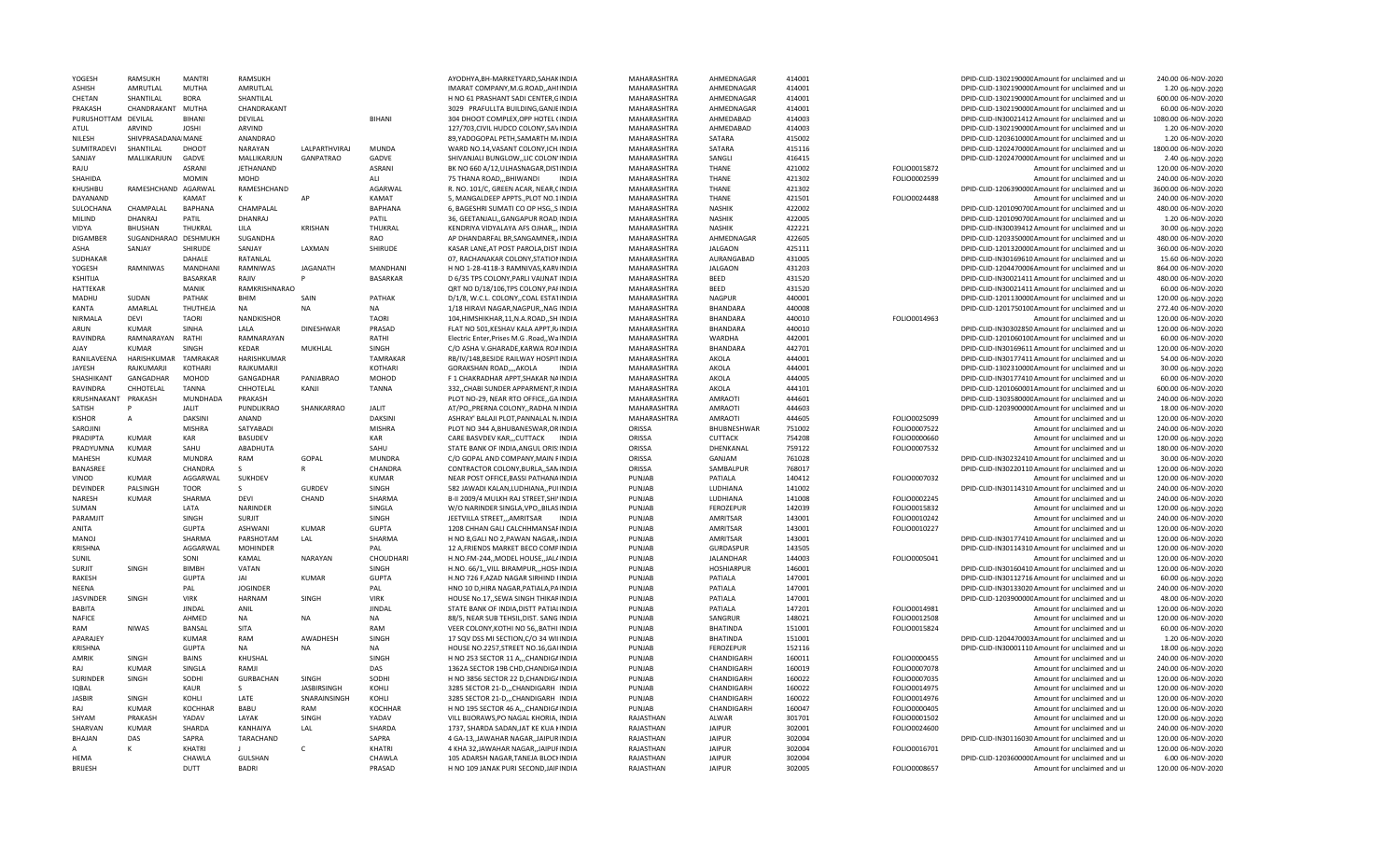| MADHURI                  |              | GAUTAM               | <b>BRIJESH</b>     |                | DUTT                 | H NO 109 JANAK PURI SECOND JAIPINDIA                                           | RAJASTHAN              | <b>JAIPUR</b>               | 302005           | FOLIO0008658                 | Amount for unclaimed and ur                                | 120.00 06-NOV-2020                       |
|--------------------------|--------------|----------------------|--------------------|----------------|----------------------|--------------------------------------------------------------------------------|------------------------|-----------------------------|------------------|------------------------------|------------------------------------------------------------|------------------------------------------|
| RUKMANI                  | <b>DEVI</b>  | SHARMA               | GOVIND             | PRASAD         | SHARMA               | D-23 SHANTINAGAR, KHATIPURA RCINDIA                                            | RAJASTHAN              | <b>JAIPUR</b>               | 302006           | FOLIO0001389                 | Amount for unclaimed and ur                                | 120.00 06-NOV-2020                       |
|                          |              | KANG                 | SARDAR             | <b>BHAGAT</b>  | SINGH                | B-111, (OLD-B-121), BALAJI MARG, FINDIA                                        | RAJASTHAN              | <b>JAIPUR</b>               | 302012           | FOLIO0000573                 | Amount for unclaimed and ur                                | 120.00 06-NOV-2020                       |
| <b>URVASHI</b>           |              |                      | KULDEEP            | SINGH          | KANG                 | B-111 (OLD-B-121), BALAJI MARG, HINDIA                                         | RAJASTHAN              | <b>JAIPUR</b>               | 302012           | FOLIO0000579                 | Amount for unclaimed and ur                                | 120.00 06-NOV-2020                       |
| <b>URVASHI</b>           |              |                      | KULDEEP            | SINGH          | KANG                 | B-111 (OLD-B-121), BALAJI MARG, HINDIA                                         | RAJASTHAN              | <b>JAIPUR</b>               | 302012           | FOLIO0000582                 | Amount for unclaimed and ur                                | 120.00 06-NOV-2020                       |
| CHERUB                   |              |                      | KULDEEP            | SINGH          | KANG                 | B-111 (OLD-B-121), BALAJI MARG, HINDIA                                         | RAJASTHAN              | <b>JAIPUR</b>               | 302012           | FOLIO0001360                 | Amount for unclaimed and ur                                | 120.00 06-NOV-2020                       |
| <b>URVASHI</b>           |              |                      | KULDEEP            | SINGH          | KANG                 | B-111 (OLD-B-121), BALAJI MARG, HINDIA                                         | RAJASTHAN              | <b>JAIPUR</b>               | 302012           | FOLIO0001365                 | Amount for unclaimed and ur                                | 120.00 06-NOV-2020                       |
| GAURI                    |              | SHANKER              | <b>BINDESHWARI</b> |                | PRASAD               | B-129 INDUSTRIAL AREA, JHOTWAR INDIA                                           | RAJASTHAN              | <b>JAIPUR</b>               | 302012           | FOLIO0009165                 | Amount for unclaimed and ur                                | 120.00 06-NOV-2020                       |
| <b>BASANT</b>            |              | <b>MODANI</b>        | GOPAL              |                | <b>MODANI</b>        | D-15 STAFF COLONY, M R ENGG COLINDIA                                           | RAJASTHAN              | <b>JAIPUR</b>               | 302017           | FOLIO0008848                 | Amount for unclaimed and ur                                | 120.00 06-NOV-2020                       |
| RAJA                     | RAM          | PARASHAR             | RAMNARAIN          |                |                      | OPPO SITLA MANDIR, DAULAT BAGHNDIA                                             | RAJASTHAN              | AJMER                       | 305001           | FOLIO0015222                 | Amount for unclaimed and ur                                | 30.00 06-NOV-2020                        |
| ANITA                    |              | PARASHAR             | <b>ROOP</b>        | CHAND          | $\mathbf{H}$         | OPPO SITLA MANDIR, DAULAT-BAGHNDIA                                             | RAJASTHAN              | <b>AIMFR</b>                | 305001           | FOLIO0015232                 | Amount for unclaimed and ur                                | 30.00 06-NOV-2020                        |
| MURARI                   |              | LAL                  | HIRALAL            |                |                      | 451 30 MAYO LINK ROAD,,,AJMER INDIA                                            | RAJASTHAN              | <b>AIMFR</b>                | 305001           |                              | DPID-CLID-IN30018313 Amount for unclaimed and ur           | 300.00 06-NOV-2020                       |
| SHARDA                   |              |                      | LT.                |                | OJHA                 |                                                                                |                        | <b>AJMER</b>                |                  |                              |                                                            | 120.00 06-NOV-2020                       |
|                          |              | OJHA                 |                    | SUBHASH        |                      | C/O MR. ARVIND SHUKLA, 606 F/2, SINDIA                                         | RAJASTHAN              |                             | 305004           | FOLIO0025651                 | Amount for unclaimed and ur                                |                                          |
| GAUTAM                   | CHAND        | MERATWAL             | SOHAN              | LAL            | MERATWAL             | GAUTAM BAHI STORE, BHANWAR B. INDIA                                            | RAJASTHAN              | <b>AJMER</b>                | 305624           | FOLIO0015306                 | Amount for unclaimed and ur                                | 120.00 06-NOV-2020                       |
| PUKHRAJ                  |              | JAIN                 | GHEESA             | LAL            | JAIN                 | BAWADI KE PASS, JHALIYA II, JHALIY INDIA                                       | RAJASTHAN              | AJMER                       | 305624           |                              | DPID-CLID-120133000CAmount for unclaimed and ur            | 600.00 06-NOV-2020                       |
| <b>PUKH</b>              | RAJ          | KOTHARI              | <b>KISHORI</b>     | LAL            | KOTHARI              | NEW MUNIM COLLONY, KOTHARI,, VINDIA                                            | RAJASTHAN              | <b>AJMER</b>                | 305624           |                              | DPID-CLID-1202990002Amount for unclaimed and ur            | 720.00 06-NOV-2020                       |
| <b>NAMRTA</b>            |              | LOYA                 | <b>HARISH</b>      | <b>KUMAR</b>   | LOYA                 | PRITHVI RAJ NAGAR AJMER ROAD, CINDIA                                           | RAJASTHAN              | AJMER                       | 305801           |                              | DPID-CLID-IN30051313 Amount for unclaimed and ur           | 840.00 06-NOV-2020                       |
| RUCHI                    |              | POKHARNA             | SANJAY             |                | <b>POKHARNA</b>      | 41 SHIV MANDIR K SAMNE, VALI GA INDIA                                          | RAJASTHAN              | AJMER                       | 305801           |                              | DPID-CLID-IN30051313 Amount for unclaimed and ur           | 1200.00 06-NOV-2020                      |
| ASHA                     |              | GARG                 | RAKESH             |                | GARG                 | C\O RAKESH GARG, 75, NAVRANG NINDIA                                            | RAJASTHAN              | <b>AJMER</b>                | 305901           |                              | DPID-CLID-130176000CAmount for unclaimed and ur            | 600.00 06-NOV-2020                       |
| POOJA                    |              |                      | BASANT             |                | <b>KUMAR</b>         | LOKASHAH NAGAR HOUSE NO447, LINDIA                                             | RAJASTHAN              | AJMER                       | 305901           |                              | DPID-CLID-IN30051320 Amount for unclaimed and ur           | 1.20 06-NOV-2020                         |
| NIRMALA                  | <b>DEVI</b>  | SHARMA               | MANAK              | LAL            | SHARMA               | 13-A, SOLANKIYA BASS, DHOLA CHOINDIA                                           | RAJASTHAN              | PALI                        | 306401           |                              | DPID-CLID-120121010CAmount for unclaimed and ur            | 180.00 06-NOV-2020                       |
| RAMESH                   |              | SHARMA               | LAXMAN             | DAS            | SHARMA               | 13-A, SOLANKIYON BAS, DHOLA CHOINDIA                                           | RAJASTHAN              | PALI                        | 306401           |                              | DPID-CLID-120121010CAmount for unclaimed and ur            | 240.00 06-NOV-2020                       |
| LEELA                    | DEV          | MEWARA               |                    |                | MEWARA               | C/O J P MEWARA, GANES STREET SAINDIA                                           | RAJASTHAN              | SIROHI                      | 307001           | FOLIO0015329                 | Amount for unclaimed and ur                                | 120.00 06-NOV-2020                       |
| SURESH                   |              | GOPALIYA             | BHAGWAN            | DAS            | <b>GOPALIYA</b>      | ENGINEER DISTRICT SOIL CONSERV/INDIA                                           | RAJASTHAN              | <b>SIROHI</b>               | 307001           | FOLIO0015400                 | Amount for unclaimed and ur                                | 120.00 06-NOV-2020                       |
| REKHA                    |              | SOMANI               | SHIV               | <b>NARAYAN</b> | SOMANI               | VAIBHAV 1-A-22, R C VYAS COLONY INDIA                                          | RAJASTHAN              |                             | 310001           | FOLIO0003383                 | Amount for unclaimed and ur                                | 120.00 06-NOV-2020                       |
| LIKHI                    | RAM          | CHOUDHARY            | <b>NA</b>          | <b>NA</b>      | NA                   | C/O RAJASHAN SYNTHETICES, GANGINDIA                                            | RAJASTHAN              | BHILWARA                    | 311001           | FOLIO0000126                 | Amount for unclaimed and ur                                | 120.00 06-NOV-2020                       |
|                          | KUMAR        |                      |                    |                |                      |                                                                                |                        |                             |                  |                              |                                                            |                                          |
| NARESH                   |              | SISODIYA             | KALU               | SINGH          | SISODIYA             | C/O RAM GOPAL PANWAR, SHAM K INDIA                                             | RAJASTHAN              | BHILWARA                    | 311001           | FOLIO0000132                 | Amount for unclaimed and ur                                | 120.00 06-NOV-2020                       |
| BALU                     | RAM          | RAWAT                | RAM                |                | SINGH                | C/O PWNEET SINGH, 6-D-7 HOUSIN(INDIA                                           | RAJASTHAN              | BHILWARA                    | 311001           | FOLIO0000144                 | Amount for unclaimed and ur                                | 240.00 06-NOV-2020                       |
| RAVINDAR                 |              | <b>NAYAK</b>         | LATE               | SANTAN         | <b>NAYAK</b>         | C/O NARESH KUMAR MAGGON, 6-DINDIA                                              | RAJASTHAN              | BHILWARA                    | 311001           | FOLIO0000145                 | Amount for unclaimed and ur                                | 240.00 06-NOV-2020                       |
| <b>DINESH</b>            | <b>KUMAR</b> | <b>ARORA</b>         | PREM               | LAL            | <b>ARORA</b>         | C/O OM PRAKASH JI AGARWAL.NEAINDIA                                             | RAJASTHAN              | <b>BHILWARA</b>             | 311001           | FOLIO0000156                 | Amount for unclaimed and ur                                | 120.00 06-NOV-2020                       |
| GANESH                   | <b>SINGH</b> | RAWAT                | RAM                | <b>SINGH</b>   | RAWAT                | C/O SANJAY SINGH RANAWAT, PRATINDIA                                            | RAJASTHAN              | BHILWARA                    | 311001           | FOLIO0000167                 | Amount for unclaimed and ur                                | 120.00 06-NOV-2020                       |
| SAMPAT                   |              | LAL                  | <b>NA</b>          | <b>NA</b>      | <b>NA</b>            | 262 B SHASTRI NAGAR,,, BHILWARA INDIA                                          | RAJASTHAN              | BHILWARA                    | 311001           | FOLIO0000265                 | Amount for unclaimed and ur                                | 240.00 06-NOV-2020                       |
| MAHENDRA                 | KUMAR        | JAIN                 | CHHIRANGI          | LAL            | JAIN                 | C/O PATODI TEXTILE, JYOTI HOTEL BINDIA                                         | RAJASTHAN              | BHILWARA                    | 311001           | FOLIO0002916                 | Amount for unclaimed and ur                                | 120.00 06-NOV-2020                       |
| <b>NAHAR</b>             | <b>SINGH</b> | JAIN                 | UGAM               | SINGH          | JAIN                 | PATHWARI KE PAS, SANGANAR GAT INDIA                                            | RAJASTHAN              | BHILWARA                    | 311001           | FOLIO0003097                 | Amount for unclaimed and ur                                | 120.00 06-NOV-2020                       |
| PRAVEEN                  | KUMAR        | JAIN                 | <b>MISHRI</b>      | LAL            | JAIN                 | C/O NIHAL CHAND AJMERA, AMLIYCINDIA                                            | RAJASTHAN              | BHILWARA                    | 311001           | FOLIO0003175                 | Amount for unclaimed and ur                                | 120.00 06-NOV-2020                       |
| KAILASH                  | CHANDRA      | MAHESHWARI           | SHANTI             | LAL            | MAHESHWARI           | 114-B, SASTRI NAGAR, , BHILWARA INDIA                                          | RAJASTHAN              | BHILWARA                    | 311001           | FOLIO0003192                 | Amount for unclaimed and ur                                | 120.00 06-NOV-2020                       |
| CHAND                    | MAL          | JAIN                 | <b>BIRDI</b>       | CHAND          | <b>JAIN</b>          | KALURAM BHANWARLAL.SARAFA BINDIA                                               | RAJASTHAN              | <b>BHILWARA</b>             | 311001           | FOLIO0003280                 | Amount for unclaimed and ur                                | 120.00 06-NOV-2020                       |
| CHAND                    | MAL          | PATODI               | <b>BIRDI</b>       | CHAND          | PATODI               | ADARSH MOHELLA,,,BHILWARA INDIA                                                | RAJASTHAN              | BHILWARA                    | 311001           | FOLIO0003281                 | Amount for unclaimed and ur                                | 120.00 06-NOV-2020                       |
| SURENDRA                 |              | AGRAWAL              | OM                 | PRAKASH        | AGRAWAL              | 103 RAJENDRA MARG,,,BHILWARA INDIA                                             | RAJASTHAN              | BHILWARA                    | 311001           | FOLIO0003424                 | Amount for unclaimed and ur                                | 120.00 06-NOV-2020                       |
| <b>SHRFF</b>             | LAL          | <b>BIRLA</b>         | <b>BANSHI</b>      | LAL            | <b>BIRLA</b>         | C/O ARCHNA FABRICS, P B NO RICO INDIA                                          | RAJASTHAN              | BHILWARA                    | 311001           | FOLIO0003426                 | Amount for unclaimed and ur                                | 120.00 06-NOV-2020                       |
| DEVENDRA                 |              | LAHOTI               | <b>BHANWAR</b>     | LAL            | LAHOTI               | C/O CHANDMAL PATODI, ADARSH NINDIA                                             | RAJASTHAN              | BHILWARA                    | 311001           | FOLIO0003649                 | Amount for unclaimed and ur                                | 120.00 06-NOV-2020                       |
|                          |              |                      |                    |                |                      |                                                                                |                        |                             |                  |                              |                                                            |                                          |
| MAHESH                   |              | RATHI                | <b>NAND</b>        | LALJI          | RATHI                | RATHI COAL COMPANY OPP PHD WINDIA                                              | RAJASTHAN              | BHILWARA                    | 311001           | FOLIO0003787                 | Amount for unclaimed and ur                                | 120.00 06-NOV-2020                       |
| RAM                      | SWARUF       | <b>JAITHLIA</b>      | KANHAIYA           | LALJI          | <b>JAITHLIA</b>      | ADVOCATE BHUPAL GANJ,,,BHILWAINDIA                                             | RAJASTHAN              | BHILWARA                    | 311001           | FOLIO0003801                 | Amount for unclaimed and ur                                | 360.00 06-NOV-2020                       |
| SOHAN                    | LAL          | <b>KOGATA</b>        | MATHURALAL         |                |                      | 11/161, AZAD MOHALLA, BHILWAR/INDIA                                            | RAJASTHAN              | BHILWARA                    | 311001           | FOLIO0003856                 | Amount for unclaimed and ur                                | 120.00 06-NOV-2020                       |
| SURESH                   | CHANDRA      | KOGATA               | <b>NA</b>          | <b>NA</b>      | <b>NA</b>            | 11/161 AZAD MOHALLA,,,BHILWAR INDIA                                            | RAJASTHAN              | BHILWARA                    | 311001           | FOLIO0003857                 | Amount for unclaimed and ur                                | 120.00 06-NOV-2020                       |
| <b>VIDHYA</b>            | SAGAR        | SURANA               | PRATAP             | SINGH          | SURANA               | BEHIND BHADADA BAG, BHOPAL GAINDIA                                             | RAJASTHAN              | BHILWARA                    | 311001           | FOLIO0006407                 | Amount for unclaimed and ur                                | 120.00 06-NOV-2020                       |
| SUNDER                   | LAI.         | <b>TOSHNIWAL</b>     | GOKUL              | LAL            | <b>TOSHNIWAL</b>     | 2/135, MANIKYA NAGAR, , BHILWAR/INDIA                                          | RAJASTHAN              | BHILWARA                    | 311001           | FOLIO0006445                 | Amount for unclaimed and ur                                | 120.00 06-NOV-2020                       |
| <b>MADAN</b>             | LAL          | <b>MUNDRA</b>        | <b>NA</b>          | <b>NA</b>      | <b>NA</b>            | SRIRAM BHAWAN, ADARSH MOHALINDIA                                               | RAJASTHAN              | <b>BHILWARA</b>             | 311001           | FOLIO0012152                 | Amount for unclaimed and ur                                | 240.00 06-NOV-2020                       |
| <b>KANFHYA</b>           | A            | SOMANI               | LATE               |                | MOTILAL              | 4/107 MANIKYA NAGAR, GHODA JO INDIA                                            | RAJASTHAN              | <b>BHILWARA</b>             | 311001           | FOLIO0012173                 | Amount for unclaimed and ur                                | 120.00 06-NOV-2020                       |
| DEEPAK                   | KUMAR        | AGARWAL              | SHANKAR            | LAL            | AGARWAL              | S-15/291 PRATAP NAGAR,,,BHILWAINDIA                                            | RAJASTHAN              | BHILWARA                    | 311001           | FOLIO0012200                 | Amount for unclaimed and ur                                | 120.00 06-NOV-2020                       |
| SATYANARAYAN             |              | BAHETI               | BALU               | RAM            | BAHETI               | M/S BALURAMN SATYANARAYAN, S. INDIA                                            | RAJASTHAN              | BHILWARA                    | 311001           | FOLIO0012244                 | Amount for unclaimed and ur                                | 360.00 06-NOV-2020                       |
| <b>SUBHASH</b>           |              | SHARMA               | <b>NA</b>          | <b>NA</b>      | <b>NA</b>            | SHRI RAM JIVAN SHARMA, C-145 SUINDIA                                           | RAJASTHAN              | BHILWARA                    | 311001           | FOLIO0012341                 | Amount for unclaimed and ur                                | 120.00 06-NOV-2020                       |
| VIMAL                    | <b>KUMAR</b> | SURIYA               | BHERU              | LAL            | SURIYA               | SURIYA FANCY CLOTH STORE, SANG. INDIA                                          | RAJASTHAN              | BHILWARA                    | 311001           | FOLIO0012381                 | Amount for unclaimed and ur                                | 120.00 06-NOV-2020                       |
| <b>GEETA</b>             | DEVI         | SOMANI               | PUSHPRAJ           |                | SOMANI               | ARADHANA MATCHING, CENTRE SAIINDIA                                             | RAJASTHAN              | BHILWARA                    | 311001           | FOLIO0012390                 | Amount for unclaimed and ur                                | 120.00 06-NOV-2020                       |
| MADHU                    |              | SOMANI               | SURESH             |                | SOMANI               | ARADHAVA MATCHING CENTRE, SAIINDIA                                             | RAJASTHAN              | BHILWARA                    | 311001           | FOLIO0012402                 | Amount for unclaimed and ur                                | 189.60 06-NOV-2020                       |
| <b>IRAN</b>              | PALKAUR      | <b>DHINGRA</b>       | RAGHUVINDER        | SINGH          | DHINGRA              | SINGHAL HOSPITALBHILWARA INDIA                                                 | RAJASTHAN              | <b>BHILWARA</b>             | 311001           | FOLIO0016323                 | Amount for unclaimed and ur                                | 120.00 06-NOV-2020                       |
|                          |              |                      |                    |                |                      |                                                                                |                        |                             |                  |                              |                                                            |                                          |
| RAGHUVINDER              | SINGH        | DHINGRA              | <b>JAGDISH</b>     | SINGH          | DHINGRA              | SINGHAL HOSPITAL,,,BHILWARA INDIA                                              | RAJASTHAN              | BHILWARA                    | 311001           | FOLIO0016324                 | Amount for unclaimed and ur                                | 120.00 06-NOV-2020                       |
| ANIL                     |              | SURANA               | <b>NA</b>          | <b>NA</b>      | <b>NA</b>            | 16/126 BEHIND BHADADA BHAG,,,EINDIA                                            | RAJASTHAN              | <b>BHILWARA</b>             | 311001           | FOLIO0022513                 | Amount for unclaimed and ur                                | 120.00 06-NOV-2020                       |
| VIJAY                    |              | RATHI                | <b>NA</b>          | <b>NA</b>      | <b>NA</b>            | L-16/17 NETAJI SUBHASH MARKET, INDIA                                           | RAJASTHAN              | <b>BHILWARA</b>             | 311001           | FOLIO0023093                 | Amount for unclaimed and ur                                | 120.00 06-NOV-2020                       |
| PAWAN                    | <b>KUMAR</b> |                      |                    |                |                      |                                                                                |                        | BHILWARA                    | 311001           | FOLIO0023188                 | Amount for unclaimed and ur                                | 120.00 06-NOV-2020                       |
|                          |              | JAIN                 | <b>NA</b>          | <b>NA</b>      | <b>NA</b>            | S/O GUMANMAL JAIN DARAK NIW/INDIA                                              | RAJASTHAN              |                             |                  |                              |                                                            |                                          |
| PAWAN                    |              | JAIN                 | NA                 | <b>NA</b>      | <b>NA</b>            | S/O GUMANMAL JAIN DARAK NIW/INDIA                                              | RAJASTHAN              | BHILWARA                    | 311001           | FOLIO0023189                 | Amount for unclaimed and ur                                | 120.00 06-NOV-2020                       |
| SANGEETA                 |              | JAIN                 | <b>NA</b>          | <b>NA</b>      | <b>NA</b>            | W/O PAWAN JAIN, PARAK NIWAS K/INDIA                                            | RAJASTHAN              | BHILWARA                    | 311001           | FOLIO0023190                 | Amount for unclaimed and ur                                | 120.00 06-NOV-2020                       |
| SANGEETA                 |              | JAIN                 | <b>NA</b>          | <b>NA</b>      | <b>NA</b>            | W/O PAWAN JAIN, PARAK NIWAS K/INDIA                                            | RAJASTHAN              | BHILWARA                    | 311001           | FOLIO0023191                 | Amount for unclaimed and ur                                | 120.00 06-NOV-2020                       |
| SANGEETA                 |              | JAIN                 | <b>NA</b>          | <b>NA</b>      | <b>NA</b>            | W/O PAWAN JAIN, PARAK NIWAS K/INDIA                                            | RAJASTHAN              | BHILWARA                    | 311001           | FOLIO0023192                 | Amount for unclaimed and ur                                | 120.00 06-NOV-2020                       |
| POKAR                    | MAL          | <b>GURGAR</b>        | <b>NA</b>          | <b>NA</b>      | <b>NA</b>            | C/O PATODI TEXTILES, HOTLE JYOTI INDIA                                         | RAJASTHAN              | BHILWARA                    | 311001           | FOLIO0023194                 | Amount for unclaimed and ur                                | 120.00 06-NOV-2020                       |
| SANTOSH                  |              | SHARMA               | <b>NA</b>          | <b>NA</b>      | <b>NA</b>            | 104 RAMKUNJ, RAJENDRA MARG, BINDIA                                             | RAJASTHAN              | BHILWARA                    | 311001           | FOLIO0023640                 | Amount for unclaimed and ur                                | 120.00 06-NOV-2020                       |
| AIAY                     |              |                      | $\Gamma$           | $\varsigma$    |                      |                                                                                |                        |                             |                  |                              | Amount for unclaimed and ur                                | 600.00 06-NOV-2020                       |
| LAD                      |              | NENAWATI             | SHANKFRLAI         |                | NENAWATI             | B-317,,R.K.COLONY,,BHILWARA INDIA                                              | RAJASTHAN              | BHILWARA                    | 311001           | FOLIO0024527                 |                                                            |                                          |
|                          | <b>DEVI</b>  | SONI                 |                    |                |                      | C/O JANKILAL KABRA, NADI MOHALIINDIA                                           | RAJASTHAN              | BHILWARA                    | 311001           | FOLIO0024760                 | Amount for unclaimed and ur                                | 1200.00 06-NOV-2020                      |
| <b>NAVRATAN</b><br>KAMAL |              | <b>NYATI</b><br>JAIN | RAJMAL             |                | <b>NYATI</b><br>JAIN | NEAR GOPAL DAIRY, NEHRU ROAD,, INDIA<br>1B-27,, SHASTRI NAGAR,, BHILWARA INDIA | RAJASTHAN<br>RAJASTHAN | BHILWARA<br><b>BHILWARA</b> | 311001<br>311001 | FOLIO0024992<br>FOLIO0025239 | Amount for unclaimed and ur<br>Amount for unclaimed and ur | 240.00 06-NOV-2020<br>240.00 06-NOV-2020 |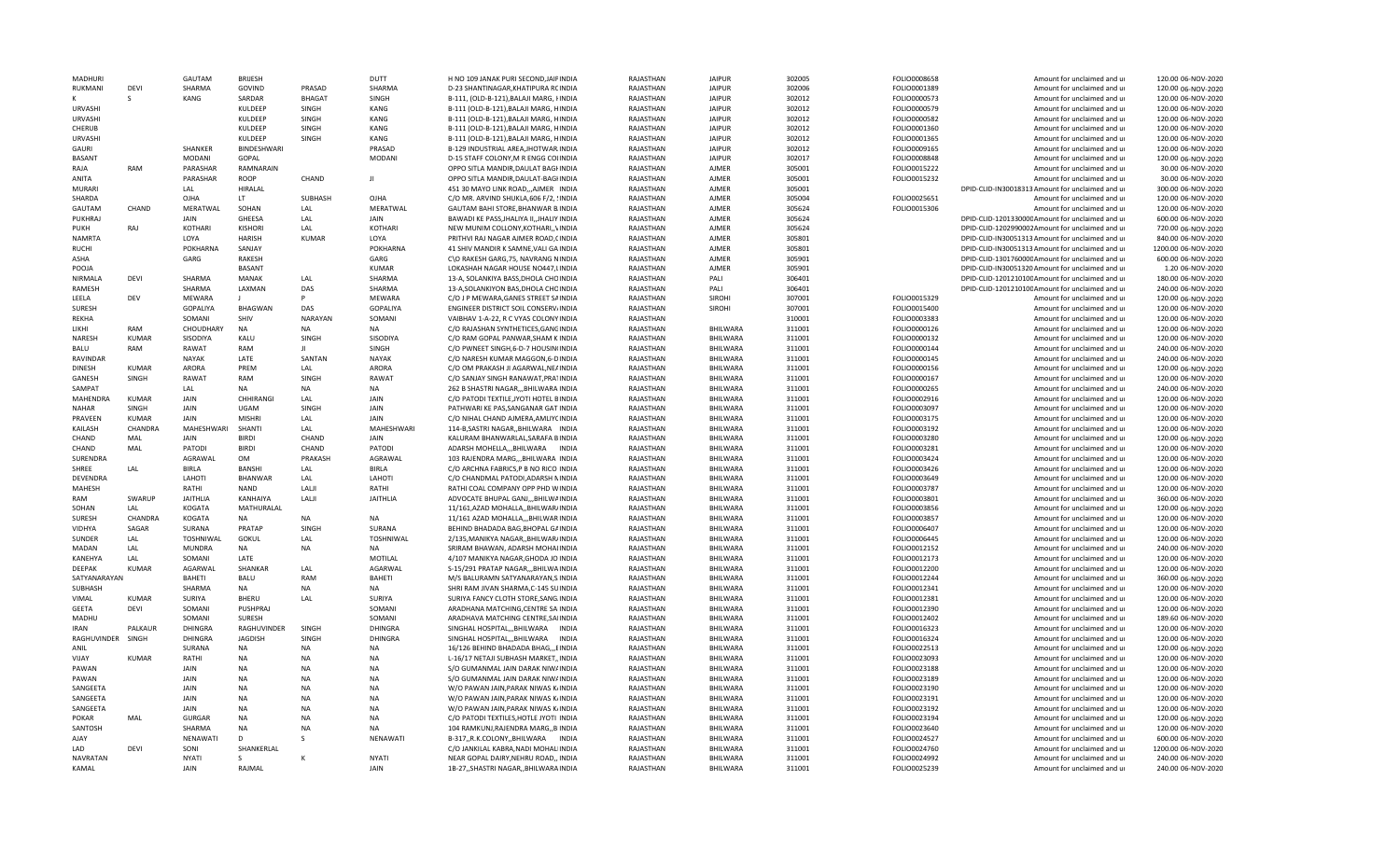| C.              | P              | <b>BABFL</b>     | R.             | -S                | <b>BABFL</b>    | BABEL MARKET, BAZAR NO.2, BHILVINDIA     | RAJASTHAN | <b>BHILWARA</b> | 311001 | FOLIO0025263 | Amount for unclaimed and ur                      | 1200.00 06-NOV-2020  |
|-----------------|----------------|------------------|----------------|-------------------|-----------------|------------------------------------------|-----------|-----------------|--------|--------------|--------------------------------------------------|----------------------|
| <b>SUNITA</b>   |                | MELANA           | к              | C.                | MELANA          | W/O. KAILASH C MELANA,C 163 SH.INDIA     | RAJASTHAN | BHILWARA        | 311001 | FOLIO0025268 | Amount for unclaimed and ur                      | 360.00 06-NOV-2020   |
| VINAY           | KUMAR          | SOMANI           | <b>BHAGAT</b>  | RAM               | SOMANI          | 16/195 SOMANI SADAN, VAKIL COL(INDIA     | RAJASTHAN | BHILWARA        | 311001 | FOLIO0025398 | Amount for unclaimed and ur                      | 480.00 06-NOV-2020   |
| SUNIL           | <b>KUMAR</b>   | AJMERA           | VRIDHI         |                   | CHAND           | AJMERA NIWAS SINDHU NAGAR,,,B INDIA      | RAJASTHAN | BHILWARA        | 311001 | FOLIO0025429 | Amount for unclaimed and ur                      | 120.00 06-NOV-2020   |
| RAMESH          | CHANDRA        | KHEMKA           | к              | D.                | KHEMKA          | 29 ASHOK NAGAR,,,BHILWARA<br>INDIA       | RAJASTHAN | BHILWARA        | 311001 | FOLIO0025457 | Amount for unclaimed and ur                      | 120.00 06-NOV-2020   |
| RAM             | DAYAL          | SOMANI           | LATE           | MOHANSINGH        | KAVADIA         | C/O SOMANI ELECTRICALS, PURANI INDIA     | RAJASTHAN | BHILWARA        | 311001 | FOLIO0025760 | Amount for unclaimed and ur                      | 180.00 06-NOV-2020   |
| SURENDRA        | <b>KUMAR</b>   | SHARMA           | $\mathbf{L}$   | N                 | SHARMA          | RAM KUNJ, RAJENDRA MARG,,,BHILINDIA      | RAJASTHAN | BHILWARA        | 311001 | FOLIO0025876 | Amount for unclaimed and ur                      | 120.00 06-NOV-2020   |
| <b>SUNITA</b>   |                | <b>MATHUR</b>    | -S             | к                 | <b>MATHUR</b>   | CAPITAL INVESTMENT CONSULTAN INDIA       | RAJASTHAN | <b>BHILWARA</b> | 311001 | FOLIO0025920 | Amount for unclaimed and ur                      | 120.00 06-NOV-2020   |
| AJAY            | PAL            | SANADHYA         | $\mathsf{B}$   |                   | SANADHYA        | CAPITAL INVESTMENT CONSULTAN INDIA       | RAJASTHAN | BHILWARA        | 311001 | FOLIO0025922 | Amount for unclaimed and ur                      | 120.00 06-NOV-2020   |
| ANIL            |                | VERMA            | SUNDER         | LAL               | VERMA           | C/O R.K. BORDIA & CO., GANDHI BA INDIA   | RAJASTHAN | BHILWARA        | 311001 | FOLIO0026071 | Amount for unclaimed and ur                      | 189.60 06-NOV-2020   |
| RFKHA           | KUMAR          | MALIWAL          | <b>MOHAN</b>   | LAL               | MALIWAL         | MALIWAL AUTOMOBILES, 107, INDFINDIA      | RAJASTHAN | BHILWARA        | 311001 | FOLIO0026186 | Amount for unclaimed and ur                      | 540.00 06-NOV-2020   |
| PRADEEP         |                | SHARDA           | R              | -S                | SHARDA          | ANUPAM OFFICE, PUR ROAD, BHILVINDIA      | RAJASTHAN | BHILWARA        | 311001 | FOLIO0026206 | Amount for unclaimed and ur                      | 240.00 06-NOV-2020   |
| NAVNEET         |                | JAIN             | <b>UMRAO</b>   | MAL               | JAIN            | 6-C-6, NEW HOUSING BOARD, SHASTINDIA     | RAJASTHAN | BHILWARA        | 311001 | FOLIO0026246 | Amount for unclaimed and ur                      | 120.00 06-NOV-2020   |
| RAMESH          | CHANDRA        | GOYAL            | SHYAM          | LAL               | GOYAL           |                                          | RAJASTHAN | BHILWARA        |        | FOLIO0026247 |                                                  | 120.00 06-NOV-2020   |
|                 |                |                  |                |                   |                 | A-21 R.K. COLONY,,,BHILWARA INDIA        |           |                 | 311001 |              | Amount for unclaimed and ur                      |                      |
| ULIA            |                | LADDHA           | NARAYAN        |                   | LADDHA          | 11/20, ARYA SAMAJ ROAD,,,BHILW/INDIA     | RAJASTHAN | BHILWARA        | 311001 | FOLIO0027176 | Amount for unclaimed and ur                      | 120.00 06-NOV-2020   |
| RAGHAV          |                | SHARMA           | SOHAN          | LAL               | SHARMA          | 4 M 3 R C VYAS COLONY,,, BHILWAR INDIA   | RAJASTHAN | BHILWARA        | 311001 |              | DPID-CLID-IN30021412 Amount for unclaimed and ur | 180.00 06-NOV-2020   |
| RAJ             | KUMAR          | BAHETI           | LT.            | SHRIBHANWARLAL    | <b>BAHETI</b>   | C/O J. K. ENTERPRISES, NEAR CHITT INDIA  | RAJASTHAN | BHILWARA        | 311001 |              | DPID-CLID-IN30105510 Amount for unclaimed and ur | 300.00 06-NOV-2020   |
| MAHESH          | CHANDRA        | LAKOTIYA         | LATE           | SHHARDAYAL        | $\mathbf{H}$    | C-22, SHASTRI NAGAR,,,BHILWARA INDIA     | RAJASTHAN | BHILWARA        | 311001 |              | DPID-CLID-IN30105510 Amount for unclaimed and ur | 4.80 06-NOV-2020     |
| RAM             | PAL            | SOMANI           | PUSPRAJ        |                   | SOMANI          | 257-K, NEAR SONI HOSPITAL, BHOP/INDIA    | RAJASTHAN | <b>BHILWARA</b> | 311001 |              | DPID-CLID-IN30105510 Amount for unclaimed and ur | 138.00 06-NOV-2020   |
| <b>SURESH</b>   |                | SOMANI           | PUSHPRAJ       |                   | SOMANI          | 257K, NEAR SONI HOSPITAL, SANGA INDIA    | RAJASTHAN | <b>BHILWARA</b> | 311001 |              | DPID-CLID-IN30105510 Amount for unclaimed and ur | 379.20 06-NOV-2020   |
| SOHAN           | LAL            | PATODI           | CHAGAN         | LAL               | PATODI          | 31/192, MANIKYA NAGAR, NEAR OL INDIA     | RAJASTHAN | BHILWARA        | 311001 |              | DPID-CLID-IN30105510 Amount for unclaimed and ur | 240.00 06-NOV-2020   |
| MUKESH          |                | MALIWAL          | <b>MOHAN</b>   | LAL               | MALIWAL         | H NO 393, SARAPHA BAJAR, BHILW/INDIA     | RAJASTHAN | BHILWARA        | 311001 |              | DPID-CLID-IN30105510 Amount for unclaimed and ur | 1560.00 06-NOV-2020  |
| NARESH          | <b>KUMAR</b>   | DAD              | ROOP           | LAL               | DAD             | SIRKI MOHALLA, MAHILA ASHRAM FINDIA      | RAJASTHAN | BHILWARA        | 311001 |              | DPID-CLID-IN30105510 Amount for unclaimed and ur | 945.60 06-NOV-2020   |
| ASHOK           | <b>KUMAR</b>   | DAD              | ROOP           | LAL               | DAD             | SIRKI MOHALLA, MAHILA ASHRAM FINDIA      | RAJASTHAN | BHILWARA        | 311001 |              | DPID-CLID-IN30105510 Amount for unclaimed and ur | 945.60 06-NOV-2020   |
| BAL             | <b>MUKUND</b>  | DAD              | BANSHI         | LAL               | DAD             | C\O JAI SHREE INVESTMENT, IST FLCINDIA   | RAJASTHAN | BHILWARA        | 311001 |              | DPID-CLID-IN30105510 Amount for unclaimed and ur | 120.00 06-NOV-2020   |
| SANGEETA        |                | PATWARI          | RATAN          |                   | PATWARI         | C/O N R TRADERS, MAHILA ASHRAN INDIA     | RAJASTHAN | BHILWARA        | 311001 |              | DPID-CLID-IN30105510 Amount for unclaimed and ur | 180.00 06-NOV-2020   |
| MANISHA         |                | SOMANI           | KRISHNA        | GOPAL             | SOMANI          | I F 28, HOUSING BOARD, SHASTRI NINDIA    | RAJASTHAN | <b>BHILWARA</b> | 311001 |              | DPID-CLID-IN30105510 Amount for unclaimed and ur | 120.00 06-NOV-2020   |
|                 |                |                  |                |                   |                 |                                          |           |                 |        |              |                                                  |                      |
| <b>SURESH</b>   |                | UPADHYAY         | KANHAIYA       | LAL               | <b>UPADHYAY</b> | 7 H 25,C S AZAD NAGAR, NEAR TRANINDIA    | RAJASTHAN | BHILWARA        | 311001 |              | DPID-CLID-IN30105510 Amount for unclaimed and ur | 150.00 06-NOV-2020   |
| CHAND           | MAL            | PATODI           | SH             | <b>BARDICHAND</b> | PATODI          | 49, ADARSH MOHALLA, BHILWARA INDIA       | RAJASTHAN | BHILWARA        | 311001 |              | DPID-CLID-IN30105510 Amount for unclaimed and ur | 1800.00 06-NOV-2020  |
| PRADEEP         | <b>KUMAR</b>   | DAD              | NATHU          | LAL               | DAD             | 2 H 13, R C VYAS COLONY, BHILWARINDIA    | RAJASTHAN | <b>BHILWARA</b> | 311001 |              | DPID-CLID-IN30105510 Amount for unclaimed and ur | 216.00 06-NOV-2020   |
| <b>SHIV</b>     | KUMAR          | SODANI           | BANSHI         | LAL               | SODANI          | GOPAL BHAWAN, NEAR LAXMI NARJINDIA       | RAJASTHAN | BHILWARA        | 311001 |              | DPID-CLID-IN30105510 Amount for unclaimed and ur | 600.00 06-NOV-2020   |
| VISHAL          |                | JAIN             | <b>ASHOK</b>   | <b>KUMAR</b>      | JAIN            | A 209, SHASTRI NAGAR, , BHILWARA INDIA   | RAJASTHAN | BHILWARA        | 311001 |              | DPID-CLID-IN30105510 Amount for unclaimed and ur | 1.20 06-NOV-2020     |
| VINOD           | <b>KUMAR</b>   | <b>GOKHRU</b>    | PARAS          | MAL               | <b>GOKHRU</b>   | 31 TEXTILE MKT, GROUND FLOOR, BINDIA     | RAJASTHAN | BHILWARA        | 311001 |              | DPID-CLID-IN30105510 Amount for unclaimed and ur | 120.00 06-NOV-2020   |
| SHYAM           | <b>SUNDER</b>  | <b>JAITHLIA</b>  | KANHIYA        | LAL               | <b>JAITHLIA</b> | 1, SADAR BAZAR, STATION ROAD, BH INDIA   | RAJASTHAN | BHILWARA        | 311001 |              | DPID-CLID-IN30105510 Amount for unclaimed and ur | 600.00 06-NOV-2020   |
| VIJAY           | <b>KUMAR</b>   | SHARMA           | <b>NAND</b>    | LAL               | SHARMA          | 52, GANDHI NAGAR, WARD NO 45, BIINDIA    | RAJASTHAN | BHILWARA        | 311001 |              | DPID-CLID-IN30105510 Amount for unclaimed and ur | 60.00 06-NOV-2020    |
| YOGESH          |                | <b>GURJI</b>     | SATYA          | PRAKASH           | <b>GURJI</b>    | F 274,R K COLONY,, BHILWARA<br>INDIA     | RAJASTHAN | BHILWARA        | 311001 |              | DPID-CLID-IN30177411 Amount for unclaimed and ur | 7.20 06-NOV-2020     |
| <b>MAHFNDRA</b> | SINGH          | <b>MEHTA</b>     | <b>HARNATH</b> | <b>SINGH</b>      | <b>MEHTA</b>    | NEW SHAM KI SABJI.MANDI.BHOPAINDIA       | RAJASTHAN | <b>BHILWARA</b> | 311001 |              | DPID-CLID-120191010CAmount for unclaimed and ur  | 120.00 06-NOV-2020   |
| ASHISH          |                | BAHETI           | GOVIND         | SAWROOP           | <b>BAHETI</b>   | GHANSHYAM NIKETAN, KALKIPURA, INDIA      | RAJASTHAN | BHILWARA        | 311001 |              | DPID-CLID-120247000CAmount for unclaimed and ur  | 120.00 06-NOV-2020   |
| ANIL            | <b>KUMAR</b>   | JAIN             | PARAS          | MAL               | JAIN            | C-86, OPP. SHYAM MANDIR, SHASTRINDIA     | RAJASTHAN | BHILWARA        | 311001 |              | DPID-CLID-120299000CAmount for unclaimed and ur  | 120.00 06-NOV-2020   |
| <b>ROHIT</b>    |                | <b>BOHARA</b>    | SURENDRA       | <b>KUMAR</b>      | <b>BOHARA</b>   | C/O BHARAT SOAP FACTORY, SABUNINDIA      | RAJASTHAN | BHILWARA        | 311001 |              | DPID-CLID-120346000CAmount for unclaimed and ur  | 180.00 06-NOV-2020   |
| RAVI            | <b>KUMAR</b>   | JAIN             | SHANTI         | LAL               | JAIN            | 256, JAIN MANDIR KE SAMNE, NAG INDIA     | RAJASTHAN | BHILWARA        | 311001 |              | DPID-CLID-120447000CAmount for unclaimed and ur  | 25.20 06-NOV-2020    |
| MANSINGH        |                | JAIN             | BHERU          | SINGH             | JAIN            | 302-D, VIJAI SINGH PATHIK NAGAR,, INDIA  | RAJASTHAN | <b>BHILWARA</b> | 311001 |              | DPID-CLID-130176000CAmount for unclaimed and ur  | 660.00 06-NOV-2020   |
| NARESH          |                | PATODI           | GYAN           | MAL               | PATODI          | ADRASH MOHALLA, BHOPALGANJ,, INDIA       | RAJASTHAN | BHILWARA        | 311001 |              | DPID-CLID-130176000CAmount for unclaimed and ur  | 17176.80 06-NOV-2020 |
| ANJANA          | KUMARI         | JAIN             | GYAN           | MAL               | PATODI          | 31/192, MANIKYA NAGAR,  BHILVINDIA       | RAJASTHAN | BHILWARA        | 311001 |              | DPID-CLID-130176000CAmount for unclaimed and ur  | 4963.20 06-NOV-2020  |
| SUKHMAL         |                | PATODI           | GYAN           | MAL               | PATODI          |                                          |           | <b>BHILWARA</b> |        |              |                                                  |                      |
|                 |                |                  |                |                   |                 | 31/192,, MANIKYA NAGAR,,., BHILW.INDIA   | RAJASTHAN |                 | 311001 |              | DPID-CLID-130176000CAmount for unclaimed and ur  | 1425.60 06-NOV-2020  |
| GYANMAL         |                | PATODI           | CHAGAN         | LAL               | PATODI          | 31/192,, MANIKYA NAGAR,,., BHILW.INDIA   | RAJASTHAN | <b>BHILWARA</b> | 311001 |              | DPID-CLID-130176000CAmount for unclaimed and ur  | 13260.00 06-NOV-2020 |
| MUKESH          |                | PATODI           | GYAN           | MAL               | PATODI          | 31/192, MANIKYA NAGAR,  BHILW INDIA      | RAJASTHAN | BHILWARA        | 311001 |              | DPID-CLID-130176000CAmount for unclaimed and ur  | 4050.00 06-NOV-2020  |
| <b>ARCHNA</b>   |                | PATODI           | NARESH         |                   | PATODI          | ADARSH MOHALLABHOPAL GANJINDIA           | RAJASTHAN | <b>BHILWARA</b> | 311001 |              | DPID-CLID-130176000CAmount for unclaimed and ur  | 1380.00 06-NOV-2020  |
| CHANDRA         | KANTA          | PATODI           | <b>SUKH</b>    | LAL               | PATODI          | 31/192, NEAR OLD TEL. OFFICE,, MAINDIA   | RAJASTHAN | <b>BHILWARA</b> | 311001 |              | DPID-CLID-130176000CAmount for unclaimed and ur  | 28206.00 06-NOV-2020 |
| SEEMA           |                | PATODI           | <b>MUKESH</b>  |                   | PATODI          | 31/192,, NEAR OLD TELEGRAM OFFI INDIA    | RAJASTHAN | BHILWARA        | 311001 |              | DPID-CLID-130176000CAmount for unclaimed and ur  | 22939.20 06-NOV-2020 |
| <b>BHARTI</b>   |                | CHORDIA          | SANJAY         |                   | CHORDIA         | 77,78 JAMBHESHWAR NAGAR,.,.,BI-INDIA     | RAJASTHAN | BHILWARA        | 311001 |              | DPID-CLID-130176000CAmount for unclaimed and ur  | 600.00 06-NOV-2020   |
| RAI             | KUMAR          | PATODI           | <b>MANOHAR</b> | LAL               | л               | PATODI BHAWAN , MANKYA NAGAINDIA         | RAJASTHAN | BHILWARA        | 311001 |              | DPID-CLID-130176000CAmount for unclaimed and ur  | 600.00 06-NOV-2020   |
| PADMA           |                | DARDA            | SH             | SURENDRASINGH     | <b>DARDA</b>    | W/O SH.SURENDRA SINGH DARDA, INDIA       | RAJASTHAN | BHILWARA        | 311001 |              | DPID-CLID-130176000CAmount for unclaimed and ur  | 360.00 06-NOV-2020   |
| PURSHOTTAM      |                | <b>GAGRANI</b>   | SH             | MARAKCHANDS       | GAGRAN          | AZAD MOHALLHA,,,BHIWARA INDIA            | RAJASTHAN | BHILWARA        | 311001 |              | DPID-CLID-130176000CAmount for unclaimed and ur  | 3120.00 06-NOV-2020  |
| <b>HAMENT</b>   | <b>KUMAR</b>   | THARWANI         | SH             | PURSHOTTAMDAS     | THARWANI        | AJAD MOHALLA, W. NO. 17, BHILW INDIA     | RAJASTHAN | BHILWARA        | 311001 |              | DPID-CLID-130176000CAmount for unclaimed and ur  | 120.00 06-NOV-2020   |
| <b>ASHISH</b>   |                | RATHI            | <b>SH</b>      | <b>SN</b>         | RATHI           | 3-E,31-32,R. C. VYAS COLONY,, BHIL'INDIA | RAJASTHAN | <b>BHILWARA</b> | 311001 |              | DPID-CLID-130176000CAmount for unclaimed and ur  | 57.60 06-NOV-2020    |
| SHIV            | <b>NARAYAN</b> | SOMANI           | RAM            | NARAYAN           | SOMANI          | VAIBHAV 1-A-22, R.C.VYAS COLONYINDIA     | RAJASTHAN | BHILWARA        | 311001 | FOLIO0000136 | Amount for unclaimed and ur                      | 120.00 06-NOV-2020   |
|                 | $\mathsf{V}$   | SUKHALA          | <b>RAM</b>     | DFV               | $\mathbf{H}$    | JAMNA LAL MELANA, 22/20 AZAD NINDIA      | RAJASTHAN | <b>BHILWARA</b> | 311001 | FOLIO0000166 | Amount for unclaimed and ur                      | 240.00 06-NOV-2020   |
| MADHU           | DEVI           | <b>TOSHNIWAL</b> | DILIP          |                   | <b>KUMAR</b>    | C/O AKHIL MATHUR, 5-I-20 R C VYASINDIA   | RAJASTHAN | BHILWARA        | 311001 | FOLIO0017877 | Amount for unclaimed and ur                      | 120.00 06-NOV-2020   |
| RAMESH          | <b>KUMAR</b>   | <b>JAIN</b>      | <b>NA</b>      | <b>NA</b>         | <b>NA</b>       | C/O MAHAVEER, STONE SUPPLIERS INDIA      | RAJASTHAN | BHILWARA        | 311001 | FOLIO0022410 | Amount for unclaimed and ur                      | 120.00 06-NOV-2020   |
| <b>BASANT</b>   |                | CHOUDHARY        | LAXMAN         |                   | SINGH           | ANUKAMPA 105, SHASTRI NAGAR MINDIA       | RAJASTHAN | BHILWARA        | 311001 | FOLIO0025776 | Amount for unclaimed and ur                      | 360.00 06-NOV-2020   |
|                 |                |                  |                |                   | $\mathbf{H}$    |                                          |           |                 |        |              |                                                  |                      |
| RAJ             | KUMAR          | KOGTA            | KANAK          | MAL               |                 | C\O J.K.ENTERPRISES, NEAR CHITTO INDIA   | RAJASTHAN | BHILWARA        | 311001 | FOLIO0025956 | Amount for unclaimed and ur                      | 1200.00 06-NOV-2020  |
| <b>BASANT</b>   |                | CHOUDHARY        | LAXMAN         |                   | SINGH           | ANUKAMPA, 105, SHASTRI NAGAR, INDIA      | RAJASTHAN | <b>BHILWARA</b> | 311001 | FOLIO0026297 | Amount for unclaimed and ur                      | 240.00 06-NOV-2020   |
| <b>KUSUM</b>    |                | OOLAL            | <b>SURESH</b>  | CHANDRA           | JAJOO           | JAJOO BHAWAN.NEAR PRATAP TALINDIA        | RAJASTHAN | BHILWARA        | 311001 | FOLIO0027283 | Amount for unclaimed and ur                      | 345.60 06-NOV-2020   |
| SUMAN           | DEVI           | DAGA             | SH             | NORATMAL          | DAGA            | G-102/8, SHYAM VIHAR, SHASTRI NAINDIA    | RAJASTHAN | BHILWARA        | 311001 |              | DPID-CLID-130176000CAmount for unclaimed and ur  | 120.00 06-NOV-2020   |
| VIMLA           | DFVI           | AGARWAL          | SURAT          | RAM               | DADOO           | I- A/4, HOUSINGH BOARD, SHASTRI I INDIA  | RAJASTHAN | BHILWARA        | 311001 |              | DPID-CLID-IN30023913 Amount for unclaimed and ur | 193.20 06-NOV-2020   |
| <b>NATWAR</b>   | LAL            | SHARMA           | <b>RADRI</b>   | LAL II            | SHARMA          | C/O GIRIRAJ PRASAD SHARMA, NEALINDIA     | RAJASTHAN | BHILWARA        | 311021 | FOLIO0006405 | Amount for unclaimed and u                       | 120.00 06-NOV-2020   |
| MUL             | CHAND          | TOSHNIWAL        | KESRI          | MAL               | TOSHNIWAL       | V & P BARDOD, VIA HAMIRGARH, DIINDIA     | RAJASTHAN | BHILWARA        | 311025 | FOLIO0012340 | Amount for unclaimed and ur                      | 1.20 06-NOV-2020     |
| BHERU           | LAL            | <b>BIRLA</b>     | BANSHI         | LAL               | <b>BIRLA</b>    | NEAR SATYA NARAYAN TEMPLE, VEIINDIA      | RAJASTHAN | BHILWARA        | 311403 |              | DPID-CLID-IN30105510 Amount for unclaimed and ur | 30.00 06-NOV-2020    |
| VIMLA           |                | PATWARI          | SHYAM          | LAL               | PATWARI         | H NO 593 PATWARIYON KA MANDIINDIA        | RAJASTHAN | BHILWARA        | 311403 |              | DPID-CLID-1201090001Amount for unclaimed and ur  | 3.60 06-NOV-2020     |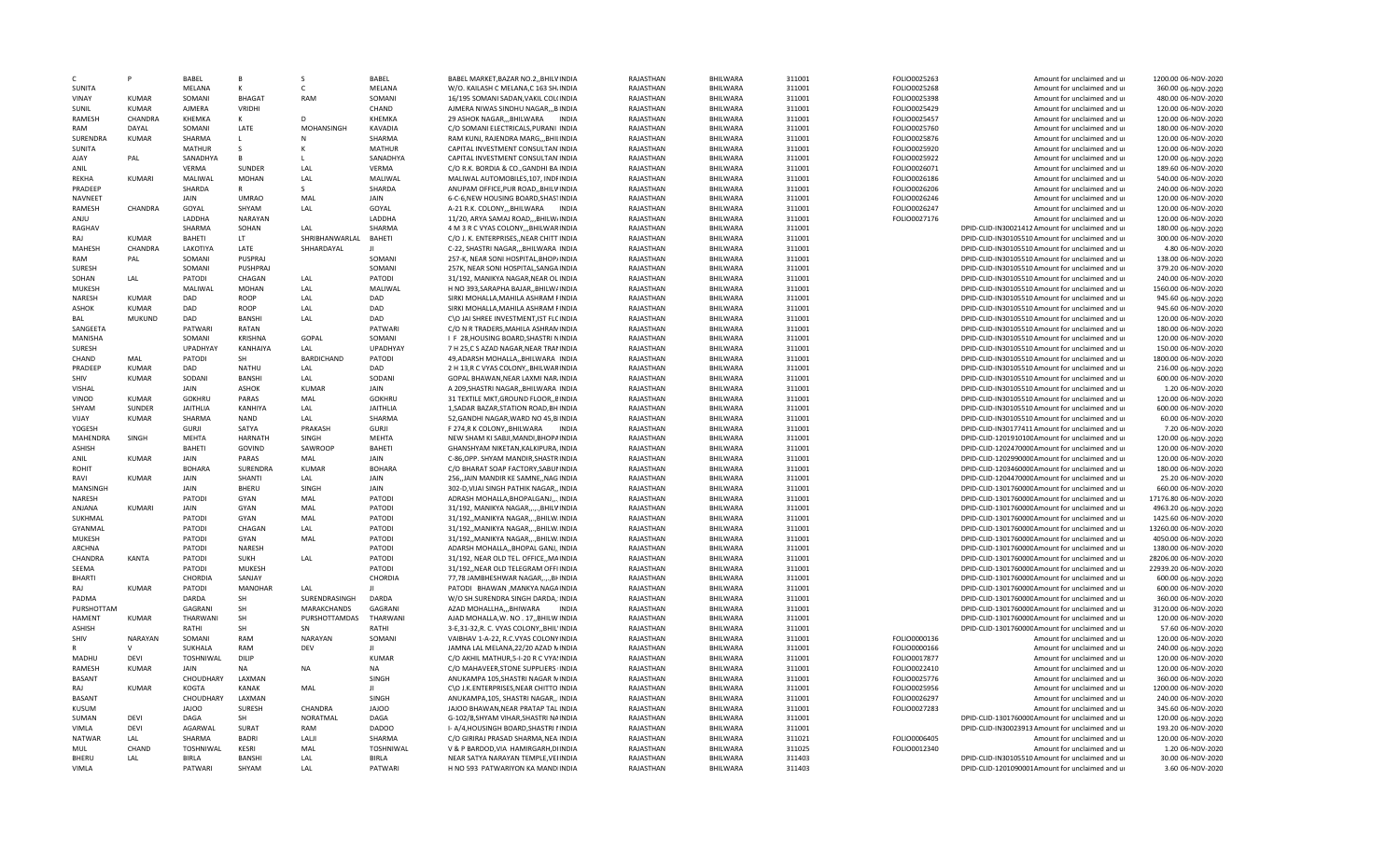| NAND              | SINGH          | KHATORH        | GHASI           | LAL           | <b>KHATORH</b>  | POST MANDAL GARHDIST.BHILWAINDI/           | RAJASTHAN | BHILWARA           | 311604 | FOLIO0012358 | Amount for unclaimed and u                       | 12.00 06-NOV-2020   |
|-------------------|----------------|----------------|-----------------|---------------|-----------------|--------------------------------------------|-----------|--------------------|--------|--------------|--------------------------------------------------|---------------------|
| <b>NAND</b>       | SINGH          | <b>KHATORH</b> | GHASILAL        |               | <b>KHATORH</b>  | NEAR JAIN TEMPLE.PURANI ABADIINDIA         | RAJASTHAN | <b>BHILWARA</b>    | 311604 |              | DPID-CLID-130176000CAmount for unclaimed and ur  | 120.00 06-NOV-2020  |
| <b>BHFRU</b>      | LAL            | <b>MANTRI</b>  | RAM             | PRASAD        | <b>MONTRI</b>   | C/O JAI SHIV TRADING CO., POST- K/INDIA    | RAJASTHAN | BHILWARA           | 311605 | FOLIO0025740 | Amount for unclaimed and ur                      | 120.00 06-NOV-2020  |
| MAHESH            |                | <b>BANGAR</b>  | RAMESHWAR       | LAL           | <b>BANGAR</b>   | POST - AKOLA, TEH. KOTRI, , DIST. BI INDIA | RAJASTHAN | BHILWARA           | 311607 |              | DPID-CLID-IN30105510 Amount for unclaimed and ur | 120.00 06-NOV-2020  |
| RAJESH            |                | <b>MOONDRA</b> | RAMESHWAR       | LAL           | <b>MOONDRA</b>  | C/O RAJESH STORE, OPP.HIGHER SEIINDIA      | RAJASTHAN | BHILWARA           | 311801 | FOLIO0016335 | Amount for unclaimed and ur                      | 120.00 06-NOV-2020  |
| SURESH            | CHANDRA        | AGARWAL        | RAMPAL          |               | AGARWAL         | KOTHARI MOHALLA, GANGAPUR, DISINDIA        | RAJASTHAN | BHILWARA           | 311801 |              | DPID-CLID-120247000CAmount for unclaimed and ur  | 120.00 06-NOV-2020  |
|                   |                |                |                 |               |                 |                                            |           |                    |        |              |                                                  |                     |
| SUNIL             |                | <b>JHAVAR</b>  | SATYANARAIN     |               |                 | C/O SH. SATYANARAYAN JHAVAR, A INDIA       | RAJASTHAN | <b>CHITTORGARH</b> | 312001 | FOLIO0025302 | Amount for unclaimed and ur                      | 600.00 06-NOV-2020  |
| ARVIND            |                | SAMDANI        | CHAND           | MAL           | SAMDANI         | ARVIND MEDICAL, STORE A-1 MEERINDIA        | RAJASTHAN | CHITTORGARH        | 312001 |              | DPID-CLID-IN30045012 Amount for unclaimed and ur | 360.00 06-NOV-2020  |
| <b>DEVENDER</b>   | <b>KUMAR</b>   | <b>MODI</b>    | <b>BHANWAR</b>  | LAL           | MODI            | SHOP NO 92 NEW CLOTH MARKET, (INDIA        | RAJASTHAN | CHITTORGARH        | 312001 |              | DPID-CLID-IN30045012 Amount for unclaimed and ur | 240.00 06-NOV-2020  |
| <b>ASHOK</b>      |                | <b>NAMDHAR</b> | BANSHI          | LAL           | NAMDHAR         | LAXMI VILLA 14 BHILWAR, MAIN RCINDIA       | RAJASTHAN | CHITTORGARH        | 312001 |              | DPID-CLID-IN30045013 Amount for unclaimed and ur | 150.00 06-NOV-2020  |
| <b>DHARMENDRA</b> |                | SOMANI         | KHANHIYALAL     |               | SOMANI          | 101 INANI COMPLEX, SUKH SHANTI INDIA       | RAJASTHAN | CHITTORGARH        | 312001 |              | DPID-CLID-IN30088814 Amount for unclaimed and ur | 330.00 06-NOV-2020  |
| KAVITA            |                | TOSHNIWAL      | RAMNIWAS        |               | TOSHNIWAL       | 9 - 10, NEHRU BAZAR, , CHITTORGARIINDIA    | RAJASTHAN | CHITTORGARH        | 312001 |              | DPID-CLID-IN30105510 Amount for unclaimed and ur | 1200.00 06-NOV-2020 |
| <b>ARCHANA</b>    |                | TOSHNIWAL      | RAM             | <b>NIWAS</b>  | TOSHNIWAL       | PURANI SABZI MANDI, CHUDI BAZAHNDIA        | RAJASTHAN | CHITTORGARH        | 312001 |              | DPID-CLID-IN30105510 Amount for unclaimed and ur | 3600.00 06-NOV-2020 |
| SUNIL             | <b>KUMAR</b>   |                | SUBHASH         | CHANDRA       | CHOUKHADA       |                                            | RAJASTHAN | CHITTORGARH        |        |              |                                                  | 180.00 06-NOV-2020  |
|                   |                | CHOUKHADA      |                 |               |                 | 211/ 4, GANDHI NAGAR, , CHITTORG/INDIA     |           |                    | 312001 |              | DPID-CLID-IN30105510 Amount for unclaimed and ur |                     |
| PUSHPA            |                | AJMERA         | SH              | SN            | AJMERA          | 34-SUBHASH NAGAR, OPP.IRRIGATI(INDIA       | RAJASTHAN | CHITTORGARH        | 312001 |              | DPID-CLID-120257000CAmount for unclaimed and ur  | 600.00 06-NOV-2020  |
| SUNITA            |                | MAHESHWARI     | <b>SH</b>       | BHARATKUMAR   | MAHESHWARI      | 1ST RAM DHAM, MEERA MARKET,  (INDIA        | RAJASTHAN | CHITTORGARH        | 312001 |              | DPID-CLID-120257000CAmount for unclaimed and ur  | 600.00 06-NOV-2020  |
| <b>HFMRAI</b>     |                | <b>DHAKAR</b>  | RAM             | LAL           | DHAKAR          | 187-A,, GANDHI NAGAR,, CHITTORG/INDIA      | RAJASTHAN | <b>CHITTORGARH</b> | 312001 |              | DPID-CLID-120257000CAmount for unclaimed and ur  | 60.00 06-NOV-2020   |
| CHANDRA           | KALA           | DHAKAR         | <b>HEMRAJ</b>   |               | DHAKAR          | 187-A, GANDHI NAGAR, , CHITTORGAINDIA      | RAJASTHAN | CHITTORGARH        | 312001 |              | DPID-CLID-120257000CAmount for unclaimed and ur  | 240.00 06-NOV-2020  |
| KALAWATI          |                | NAMDHAR        | NA              | <b>NA</b>     | <b>NA</b>       | LAXMI VILLA, 14 BHILWARA MAIN R INDIA      | RAJASTHAN | CHITTORGARH        | 312001 |              | DPID-CLID-1203320006 Amount for unclaimed and ur | 600.00 06-NOV-2020  |
| SATYANARAYAN      |                | SOMANI         | LATE            | SHBHAGATRAM   | SOMANI          | OLD BUS STAN, KAPASAN,  , DISTT: CHNDIA    | RAJASTHAN | CHITTORGARH        | 312202 |              | DPID-CLID-120257000CAmount for unclaimed and ur  | 600.00 06-NOV-2020  |
| LOKESH            |                | <b>BHUTRA</b>  | <b>NANA</b>     | LAL           | <b>BHUTRA</b>   | MANDI CHORAYA,,,,NIMBAHERU (RINDIA         | RAJASTHAN | CHITTORGARH        | 312601 |              | DPID-CLID-IN30198310 Amount for unclaimed and ur | 60.00 06-NOV-2020   |
|                   |                |                |                 |               |                 |                                            |           |                    |        |              |                                                  |                     |
| OМ                | <b>PRAKASH</b> | RAWAL          | PARMANAND       |               | RAWAL           | C/O SH.RAMESHWAR LAL SHARMA, INDIA         | RAJASTHAN | CHITTORGARH        | 312605 | FOLIO0012123 | Amount for unclaimed and ur                      | 360.00 06-NOV-2020  |
| <b>NAVIN</b>      | <b>KUMAR</b>   | SHARMA         | NARBADA         |               | SHANKAR         | H NO 158 GHAMOTAR, PARTAPGAR INDIA         | RAJASTHAN | CHITTORGARH        | 312605 |              | DPID-CLID-120360000CAmount for unclaimed and ur  | 60.00 06-NOV-2020   |
| SIMA              |                | GOYAL          | SURESH          |               | GOYAL           | 6 SHIVAJI NAGAR,,,UDAIPUR<br>INDIA         | RAJASTHAN | CHITTORGARH        | 313001 | FOLIO0003360 | Amount for unclaimed and ur                      | 120.00 06-NOV-2020  |
| KAMAL             |                | <b>JAIN</b>    | D               |               | JAIN            | C/O PORWAL INVESTMENTS, 35-A CINDIA        | RAJASTHAN | CHITTORGARH        | 313001 | FOLIO0006026 | Amount for unclaimed and ur                      | 1.20 06-NOV-2020    |
| PRAMILA           |                | PORWAL         | CHANDRA         | PRAKASH       | PORWAL          | 10, PATEL CIRCLE, KISHAN POLE RO/INDIA     | RAJASTHAN | CHITTORGARH        | 313001 | FOLIO0006029 | Amount for unclaimed and ur                      | 1.20 06-NOV-2020    |
| KALPANA           |                | <b>VERMA</b>   | D               | к             | <b>VERMA</b>    | C/O RAJ PETRO SYNTHETIC LTD.SUKINDIA       | RAJASTHAN | CHITTORGARH        | 313001 | FOLIO0011686 | Amount for unclaimed and u                       | 120.00 06-NOV-2020  |
| AMIT              | ĸ              | PORWAL         | ROSHAN          | LAL           | PORWAL          | C/O HARISH ARYA 1 K-18 SECTOR N INDIA      | RAJASTHAN | CHITTORGARH        | 313001 | FOLIO0011695 | Amount for unclaimed and ur                      | 1.20 06-NOV-2020    |
| <b>KARAN</b>      | SINGH          | PORWAL         | LAXMI           | CHAND         | PORWAL          | C/O HARISH ARYA 1 K-18 SECTOR N INDIA      | RAJASTHAN | CHITTORGARH        | 313001 | FOLIO0011696 | Amount for unclaimed and ur                      | 1.20 06-NOV-2020    |
| <b>GULAB</b>      |                | PARIKH         | <b>NARENDRA</b> |               | PARIKH          | C/O SONEX ENTERPRISES OPP JYOT INDIA       | RAJASTHAN | CHITTORGARH        | 313001 | FOLIO0011700 | Amount for unclaimed and ur                      | 1.20 06-NOV-2020    |
| <b>SUSHILA</b>    |                | PORWAL         | KARAN           | SINGH         | PORWAL          |                                            |           | CHITTORGARH        |        |              |                                                  |                     |
|                   |                |                |                 |               |                 | C/O HARISH ARYA 1-K-18 SEC NO 1: INDIA     | RAJASTHAN |                    | 313001 | FOLIO0011701 | Amount for unclaimed and ur                      | 1.20 06-NOV-2020    |
| RAKESHWER         |                | PUROHIT        | RAM             |               | KRISHAN         | POKHARANA U P BHOKATA BHAND INDIA          | RAJASTHAN | CHITTORGARH        | 313001 | FOLIO0011954 | Amount for unclaimed and ur                      | 120.00 06-NOV-2020  |
|                   |                | <b>PUROHIT</b> | R               | W             | <b>PUROHIT</b>  | POKHARANA U P BHOKATA BHAND.INDIA          | RAJASTHAN | CHITTORGARH        | 313001 | FOLIO0011956 | Amount for unclaimed and ur                      | 120.00 06-NOV-2020  |
| NARENDRA          |                | <b>JOSHI</b>   | <b>BHANWAR</b>  | LAL           | <b>JOSHI</b>    | C/O DINESH PORWAL,5 SURANA ST INDIA        | RAJASTHAN | CHITTORGARH        | 313001 | FOLIO0011973 | Amount for unclaimed and ur                      | 120.00 06-NOV-2020  |
| <b>JOHNU</b>      |                | <b>BOLIA</b>   | NARENDRA        | SINGH         | <b>BOLIA</b>    | C/O DINESH PORWAL,5 SURANA ST INDIA        | RAJASTHAN | CHITTORGARH        | 313001 | FOLIO0011976 | Amount for unclaimed and ur                      | 120.00 06-NOV-2020  |
| <b>RATAN</b>      | SINGH          | MEHTA          | <b>MOHAN</b>    | LAL           | <b>MEHTA</b>    | 2 BHUPALPURA ROAD D,,,UDAIPUR INDIA        | RAJASTHAN | CHITTORGARH        | 313001 | FOLIO0015924 | Amount for unclaimed and ur                      | 240.00 06-NOV-2020  |
| RISHI             |                | AGRAWAL        | H               | $\mathsf{C}$  | AGRAWAL         | 16, RAJENDRA NAGAR, GAIRIYAWASINDIA        | RAJASTHAN | CHITTORGARH        | 313001 | FOLIO0017225 | Amount for unclaimed and ur                      | 240.00 06-NOV-2020  |
| <b>SUDHIR</b>     |                | SAMDANI        |                 | $\mathsf{C}$  | SAMDANI         | MAHESHWARI INVESTMENTS, 8, CH/INDIA        | RAJASTHAN | CHITTORGARH        | 313001 |              | Amount for unclaimed and ur                      | 240.00 06-NOV-2020  |
|                   |                |                |                 |               |                 |                                            |           |                    |        | FOLIO0017290 |                                                  |                     |
| AIIT              |                | <b>JAIN</b>    | PRADHU          | MANKUMAR      | JAIN            | JAIN STORE, CHOWKLA BAZAR, , UDAINDIA      | RAJASTHAN | CHITTORGARH        | 313001 | FOLIO0017837 | Amount for unclaimed and ur                      | 120.00 06-NOV-2020  |
| SUNIL             |                | SAMDANI        | R               | $\mathsf{C}$  | SAMDANI         | MAHESHWARI INVESTMENTS, 8, CH INDIA        | RAJASTHAN | CHITTORGARH        | 313001 | FOLIO0017850 | Amount for unclaimed and ur                      | 240.00 06-NOV-2020  |
| VARSHA            |                | SAMDANI        | <b>SUDHIR</b>   |               | SAMDANI         | MAHESHWARI INVESTMENTS, 8, CH INDIA        | RAJASTHAN | CHITTORGARH        | 313001 | FOLIO0017852 | Amount for unclaimed and ur                      | 120.00 06-NOV-2020  |
| MANISHA           |                | TOSHNIWAL      | RAJ             | KUMAR         | TOSHNIWAL       | 32 SUBHASH MARG,,,UDAIPUR INDIA            | RAJASTHAN | CHITTORGARH        | 313001 | FOLIO0017869 | Amount for unclaimed and ur                      | 720.00 06-NOV-2020  |
| PRAVEEN           |                | DEPURA         | SURESH          | CHANDRA       | <b>DEPURA</b>   | 3/83, SUBHASH MARG., NEAR, SETHINDIA       | RAJASTHAN | CHITTORGARH        | 313001 | FOLIO0017880 | Amount for unclaimed and ur                      | 600.00 06-NOV-2020  |
| RAJESH            |                | JAIN           | <b>NA</b>       | <b>NA</b>     | <b>NA</b>       | 22 SARNI SEHRI, MANDI KI NAL, , UDJINDIA   | RAJASTHAN | CHITTORGARH        | 313001 | FOLIO0024017 | Amount for unclaimed and ur                      | 120.00 06-NOV-2020  |
| <b>JITENDRA</b>   |                | <b>BELAWAT</b> | <b>NA</b>       | <b>NA</b>     | <b>NA</b>       | HEMENDRA GARMENTS, 170 BADA INDIA          | RAJASTHAN | CHITTORGARH        | 313001 | FOLIO0024141 | Amount for unclaimed and ur                      | 120.00 06-NOV-2020  |
| RAI               | KUMAR          | PANWALA        | <b>NA</b>       | <b>NA</b>     | <b>NA</b>       | HEMENDRA GARMENTS, 170 BADA INDIA          | RAJASTHAN | CHITTORGARH        | 313001 | FOLIO0024192 | Amount for unclaimed and ur                      |                     |
|                   |                |                |                 |               |                 |                                            |           |                    |        |              |                                                  | 120.00 06-NOV-2020  |
| SAVITA            |                | JAIN           | <b>NA</b>       | <b>NA</b>     | NA              | HEMENDRA GARMENTS, 170BADA EINDIA          | RAJASTHAN | CHITTORGARH        | 313001 | FOLIO0024207 | Amount for unclaimed and ur                      | 120.00 06-NOV-2020  |
| SAVITA            |                | JAIN           | <b>NA</b>       | <b>NA</b>     | NA              | HEMENDRA GARMENTS, 170BADA EINDIA          | RAJASTHAN | CHITTORGARH        | 313001 | FOLIO0024208 | Amount for unclaimed and ur                      | 120.00 06-NOV-2020  |
| SAVITA            |                | JAIN           | <b>NA</b>       | <b>NA</b>     | <b>NA</b>       | HEMENDRA GARMENTS, 170BADA EINDIA          | RAJASTHAN | CHITTORGARH        | 313001 | FOLIO0024209 | Amount for unclaimed and ur                      | 120.00 06-NOV-2020  |
| SAVITA            |                | JAIN           | NA              | <b>NA</b>     | <b>NA</b>       | HEMENDRA GARMENTS, 170BADA EINDIA          | RAJASTHAN | CHITTORGARH        | 313001 | FOLIO0024210 | Amount for unclaimed and ur                      | 120.00 06-NOV-2020  |
| SAVITA            |                | JAIN           | <b>NA</b>       | <b>NA</b>     | <b>NA</b>       | HEMENDRA GARMENTS, 170BADA EINDIA          | RAJASTHAN | CHITTORGARH        | 313001 | FOLIO0024211 | Amount for unclaimed and ur                      | 120.00 06-NOV-2020  |
| SAVITA            |                | JAIN           | <b>NA</b>       | <b>NA</b>     | <b>NA</b>       | HEMENDRA GARMENTS.170BADA EINDIA           | RAJASTHAN | CHITTORGARH        | 313001 | FOLIO0024212 | Amount for unclaimed and ur                      | 120.00 06-NOV-2020  |
| SAVITA            |                | JAIN           | <b>NA</b>       | <b>NA</b>     | <b>NA</b>       | HEMENDRA GARMENTS, 170BADA EINDIA          | RAJASTHAN | CHITTORGARH        | 313001 | FOLIO0024213 | Amount for unclaimed and ur                      | 120.00 06-NOV-2020  |
| SAVITA            |                | JAIN           | NA              | <b>NA</b>     | NA              | HEMENDRA GARMENTS, 170BADA EINDIA          | RAJASTHAN | CHITTORGARH        | 313001 | FOLIO0024214 | Amount for unclaimed and ur                      | 120.00 06-NOV-2020  |
| ANIL              |                | JAIN           |                 | <b>NA</b>     | <b>NA</b>       | RISHABH PHOTO COPIER,8 NYAY M.INDIA        |           | CHITTORGARH        |        |              |                                                  | 120.00 06-NOV-2020  |
|                   |                |                | NA              |               |                 |                                            | RAJASTHAN |                    | 313001 | FOLIO0024293 | Amount for unclaimed and ur                      |                     |
| ANIL              |                | JAIN           | <b>NA</b>       | <b>NA</b>     | <b>NA</b>       | RISHABH PHOTO COPIER,8 NYAY M.INDIA        | RAJASTHAN | CHITTORGARH        | 313001 | FOLIO0024294 | Amount for unclaimed and ur                      | 120.00 06-NOV-2020  |
| <b>MAINA</b>      |                | SINGHVI        | LAXMI           | LAL           | SINGHVI         | C-53 BHUPAL PURA, UDAIPUR (RAJ.) INDIA     | RAJASTHAN | CHITTORGARH        | 313001 | FOLIO0025400 | Amount for unclaimed and ur                      | 240.00 06-NOV-2020  |
| CHATAR            | SINGH          | BHANSALI       | VIJAY           | SINGH         | <b>BHANSALI</b> | 18 MEHTAJI KI BARI, SAGAJI ROAD, NINDIA    | RAJASTHAN | CHITTORGARH        | 313001 |              | DPID-CLID-IN30226910 Amount for unclaimed and ur | 3640.80 06-NOV-2020 |
| SNEHALATA         |                | DHANAWAT       | <b>MANOHAR</b>  | LAL           | DHANAWAT        | HOUSE NO A 6, SANTOSH NAGAR, CINDIA        | RAJASTHAN | CHITTORGARH        | 313001 |              | DPID-CLID-IN30226911 Amount for unclaimed and ur | 56.40 06-NOV-2020   |
| MANJU             |                | <b>JAIN</b>    | SURESH          | <b>KUMAR</b>  | <b>JAIN</b>     | 80, NAKODA COMPLEX, HIRAN MAGINDIA         | RAJASTHAN | CHITTORGARH        | 313001 |              | DPID-CLID-120230020CAmount for unclaimed and ur  | 2400.00 06-NOV-2020 |
| MAHENDRA          |                | TALESARA       | KUNDAN          | SINGH         | TALESARA        | 6 BHANDARIO KI GHATI, JADIO KI O/INDIA     | RAJASTHAN | CHITTORGARH        | 313001 |              | DPID-CLID-120335000C Amount for unclaimed and ur | 22.80 06-NOV-2020   |
| LATA              |                | CHAWAT         | <b>DINESH</b>   |               | CHAWAT          | 46, GARDEN ROAD, SURAJ POLE,., ULINDIA     | RAJASTHAN | CHITTORGARH        | 313001 |              | DPID-CLID-130176000CAmount for unclaimed and ur  | 1080.00 06-NOV-2020 |
| <b>NARFNDRA</b>   | <b>KUMAR</b>   | PORWAL         | LATE            | SHRICHUNNILAL | PORWAL          | 6. SHREE NATH MARG UDAIPUR INDIA           | RAJASTHAN | CHITTORGARH        | 313001 | FOLIO0017738 | Amount for unclaimed and u                       | 120.00 06-NOV-2020  |
|                   |                |                |                 |               |                 |                                            |           |                    |        |              |                                                  |                     |
| RANJANA           |                | SISODIA        | CHAITAN         |               | KUMAR           | 87 PANCHWATI,,,UDAIPUR<br><b>INDIA</b>     | RAJASTHAN |                    | 313004 |              | DPID-CLID-IN30018310 Amount for unclaimed and ur | 1800.00 06-NOV-2020 |
| <b>VIKAS</b>      |                | VIJAYVARGIYA   | DEVI            | LAL           | VIJAYVARGIYA    | BEHIND SEC.SCHOOL, MAVLI JUNCTINDIA        | RAJASTHAN | CHITTORGARH        | 313203 |              | DPID-CLID-130176000CAmount for unclaimed and ur  | 144.00 06-NOV-2020  |
| VIBHOR            |                | <b>MUNDRA</b>  | <b>RADHFY</b>   | SHYAM         | <b>MUNDRA</b>   | H NO 245 NEAR CHURCH,,,KOTA INDIA          | RAJASTHAN | KOTA               | 324002 | FOLIO0002897 | Amount for unclaimed and ur                      | 120.00 06-NOV-2020  |
| <b>BHAWANI</b>    | SHANKER        | SHARMA         | LAXMI           |               | NARAYAN         | 391-A TALWANDI PVT, KOTA, RAJASTINDIA      | RAJASTHAN | KOTA               | 324005 | FOLIO0007108 | Amount for unclaimed and u                       | 120.00 06-NOV-2020  |
| RAVI              | PRAKASH        | NAGAR          | KANTI           | CHANDRA       | <b>NAGAR</b>    | 1- DA-5,, TEACHERS COLONY,, KOTA, INDIA    | RAJASTHAN | <b>KOTA</b>        | 324005 |              | DPID-CLID-IN30226911 Amount for unclaimed and ur | 24.00 06-NOV-2020   |
| SAROJ             |                | GARG           | <b>ASHOK</b>    | KUMAR         | GARG            | C/O ASHOK AGENCIES, SADAR BAZA INDIA       | RAJASTHAN | <b>KOTA</b>        | 325205 |              | DPID-CLID-IN30105510 Amount for unclaimed and ur | 7.20 06-NOV-2020    |
| ANUSUYA           |                | <b>DOSI</b>    | KANHAIYA        | LAL           | <b>NEEMA</b>    | 36 BAVAN DERI, TH BANSWARA,, BAINDIA       | RAJASTHAN | BANSWARA           | 327001 |              | DPID-CLID-1304140001Amount for unclaimed and ur  | 120.00 06-NOV-2020  |
|                   |                |                |                 |               |                 |                                            |           |                    |        |              |                                                  |                     |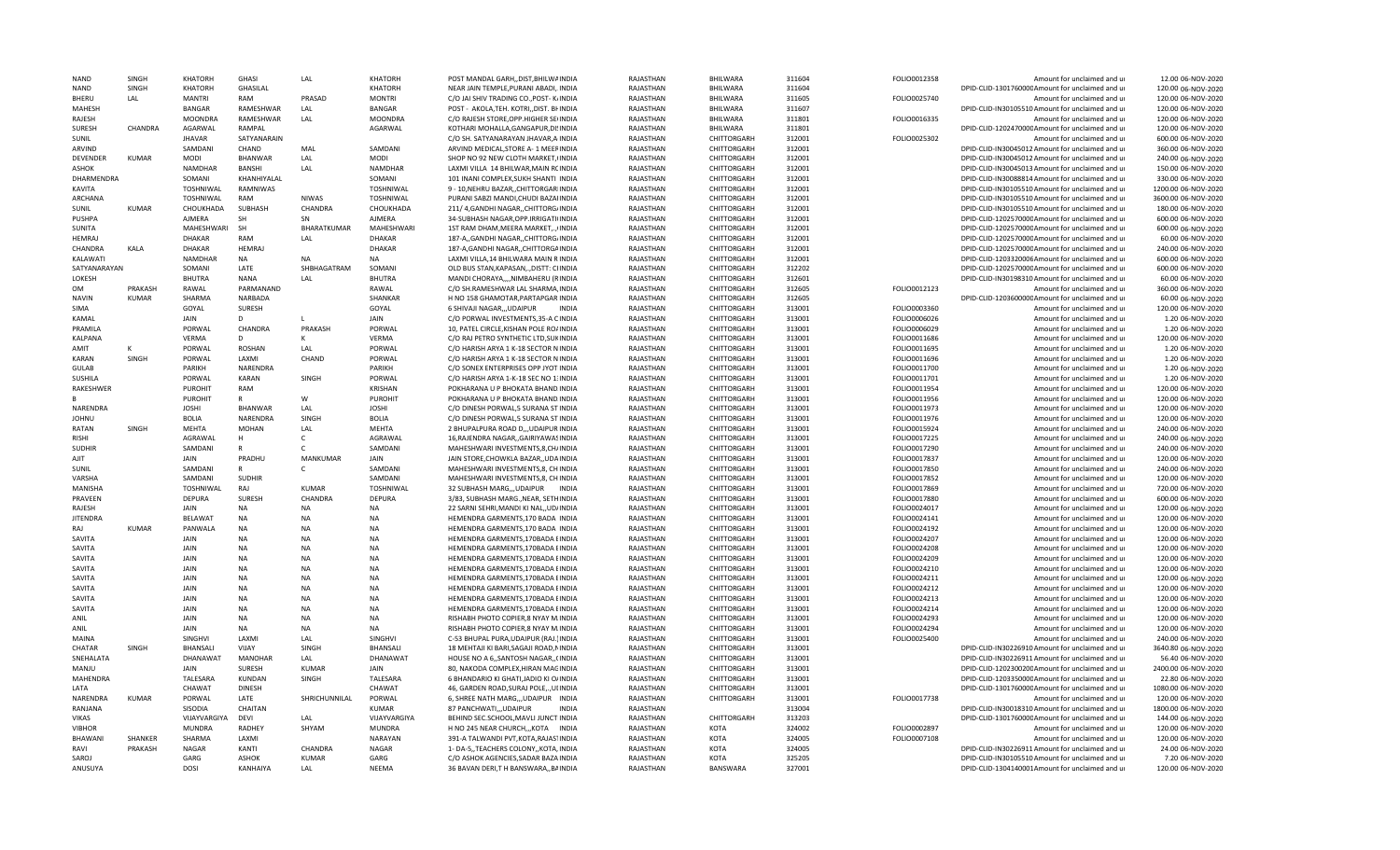| SURENDRA             | <b>KUMAR</b>      | <b>BHUTORIYA</b>      | <b>BIRDI</b>      | CHAND         | <b>BHUTORIYA</b> | C/O NAGRAJ BIRDHI CHAND BHUTCINDIA       | RAJASTHAN              | CHURU                            | 331502 | FOLIO0025095 | Amount for unclaimed and ur                      | 120.00 06-NOV-2020  |
|----------------------|-------------------|-----------------------|-------------------|---------------|------------------|------------------------------------------|------------------------|----------------------------------|--------|--------------|--------------------------------------------------|---------------------|
| VIJENDRA             | <b>KUMAR</b>      | <b>BHUTORIYA</b>      | <b>BIRDI</b>      | CHAND         | <b>BHUTORIYA</b> | C/O NAGRAJ BIRDHI CHAND BHUTCINDIA       | RAJASTHAN              | CHURU                            | 331502 | FOLIO0025096 | Amount for unclaimed and ur                      | 120.00 06-NOV-2020  |
| UMA                  | <b>DFVI</b>       | <b>BIYANI</b>         | SANATAN           | <b>KUMAR</b>  | <b>BIYANI</b>    | 96, BIYANIYO KI GALI, WARD NO.1,, SINDIA | RAJASTHAN              | <b>SIKAR</b>                     | 332001 |              | DPID-CLID-120137000CAmount for unclaimed and ur  | 120.00 06-NOV-2020  |
| NEERAJ               |                   | <b>KFDIA</b>          | PURUSHOTTAM       | LAL           | KEDIA            | H- 8, WARD NO 9, INDIRA NAGAR, JHNDIA    | RAJASTHAN              | <b>JHUNJHUNU</b>                 | 333001 |              | DPID-CLID-120121010CAmount for unclaimed and ur  | 48.00 06-NOV-2020   |
| <b>BALDEV</b>        |                   | SINGH                 | -S                | <b>GULAB</b>  | SINGH            | C/O NEW HOPE MOPEL SCHOOL, P (INDIA      | RAJASTHAN              | SRIGANGANAGAR                    | 335704 | FOLIO0005460 | Amount for unclaimed and ur                      | 120.00 06-NOV-2020  |
| <b>GURBANS</b>       |                   | KALIR                 | <sub>S</sub>      | <b>BALDEV</b> | SINGH            | C/O NEW HOPE MOPEL SCHOOL, P (INDIA      | RAJASTHAN              | SRIGANGANAGAR                    | 335704 | FOLIO0005461 | Amount for unclaimed and ur                      | 120.00 06-NOV-2020  |
| KALURAM              | MITTALANDSONS HUF |                       | <b>NA</b>         | <b>NA</b>     | <b>NA</b>        | 81 RAWLA MANDI,.,,,RAWLA<br><b>INDIA</b> | RAJASTHAN              | SRIGANGANAGAR                    | 335707 |              | DPID-CLID-120177010CAmount for unclaimed and ur  | 600.00 06-NOV-2020  |
| ANNAPURNA            |                   | PAREEK                | GHAN              | SHYAM         | PAREEK           | VIDYA BHAWAN, DIDWANA, RAJ, DIDINDIA     | RAJASTHAN              | <b>NAGAUR</b>                    | 341303 | FOLIO0009052 | Amount for unclaimed and ur                      | 120.00 06-NOV-2020  |
| <b>NATWAR</b>        | LAL               | PAREEK                | GHAN              | SHYAM         | PAREEK           | C/O SHREE SHARDA GYANPEETH, DI INDIA     | RAJASTHAN              | <b>NAGAUR</b>                    | 341303 | FOLIO0009053 | Amount for unclaimed and ur                      | 120.00 06-NOV-2020  |
| GOPI                 | <b>KISAN</b>      | BANG                  | GANGA             | PRASAD        | BANG             | GANGA PRASAD & CO, MANAK CHO INDIA       | RAJASTHAN              | NAGAUR                           | 341510 |              | DPID-CLID-120121010CAmount for unclaimed and ur  | 1200.00 06-NOV-2020 |
| SUNITA               | DEVI              | <b>MUNDRA</b>         | SANTOSH           |               | <b>MUNDRA</b>    | NEAR OLD POST OFFICE,,,, MERTA C INDIA   | RAJASTHAN              | <b>NAGAUR</b>                    | 341510 |              | DPID-CLID-120121010CAmount for unclaimed and ur  | 120.00 06-NOV-2020  |
| <b>KRISHNA</b>       | <b>DEVI</b>       | <b>MALPANI</b>        | <b>BANKAT</b>     |               | LAL              | SARAVJI MOHALLA.MERTA CITYMIINDIA        | RAJASTHAN              | <b>NAGAUR</b>                    | 341510 |              | DPID-CLID-120133000CAmount for unclaimed and ur  | 226.80 06-NOV-2020  |
| MANISH               | DEO               | KARVA                 | <b>NA</b>         | <b>NA</b>     | <b>NA</b>        | 196 II, POLO PAOTA, JODHPUR INDIA        | RAJASTHAN              | <b>JODHPUR</b>                   | 342001 |              | DPID-CLID-IN30223610 Amount for unclaimed and ur | 120.00 06-NOV-2020  |
|                      |                   |                       | <b>NA</b>         |               | <b>NA</b>        |                                          |                        |                                  |        |              |                                                  |                     |
| SHITAL<br>SHASHIKANT |                   | <b>MAHESHWARI</b>     | RAM               | <b>NA</b>     | <b>BUX</b>       | D/98, DHARAMNARAYAN JI KA HATHNDIA       | RAJASTHAN<br>RAIASTHAN | <b>JODHPUR</b><br><b>JODHPUR</b> | 342001 |              | DPID-CLID-IN30223610 Amount for unclaimed and ur | 120.00 06-NOV-2020  |
|                      |                   |                       |                   |               |                  | MOTI BHAWAN MANSAGAR, BEHINIINDIA        |                        |                                  | 342001 |              | DPID-CLID-120109000CAmount for unclaimed and ur  | 120.00 06-NOV-2020  |
| GOTAM                | CHAND             | SANGHVI               | PUKH              | RAJJI         | SANGHVI          | SYSTEM INVESTMENT, SADAR BAZAIINDIA      | RAJASTHAN              | <b>JALORE</b>                    | 343001 |              | DPID-CLID-120121010CAmount for unclaimed and ur  | 120.00 06-NOV-2020  |
| BABULAL              |                   | <b>JASRAJ</b>         | <b>JASRAJ</b>     |               |                  | DUNGAR CHANDLUNIA, BHARU BAZINDIA        | RAJASTHAN              | <b>BARMER</b>                    | 344022 | FOLIO0013307 | Amount for unclaimed and ur                      | 120.00 06-NOV-2020  |
| SUMAN                |                   | CHANDAK               | SATYA             | NARAYAN       | CHANDAK          | MAHESHWARI COLONY,, BALOTRA,, INDIA      | RAJASTHAN              | <b>BARMER</b>                    | 344022 |              | DPID-CLID-IN30160410 Amount for unclaimed and ur | 3.60 06-NOV-2020    |
| KAMLESH              | <b>KUMAR</b>      | FOOLCHAND             | FOOLCHAND         |               |                  | KAMLESH KUMAR FOOLCHAND, BHIINDIA        | RAJASTHAN              | <b>BARMER</b>                    | 344022 |              | DPID-CLID-120121010CAmount for unclaimed and ur  | 120.00 06-NOV-2020  |
| RAJKANWAR            |                   | <b>JFTHA</b>          | <b>NA</b>         | <b>NA</b>     | <b>NA</b>        | SUITING SPECIALS, 27 GODOWN STFINDIA     | <b>TAMIL NADU</b>      | CHENNAI                          | 600001 | FOLIO0018994 | Amount for unclaimed and ur                      | 120.00 06-NOV-2020  |
|                      | SURESH            | <b>KUMAR</b>          | NA                | <b>NA</b>     | <b>NA</b>        | C/O GAJENDRA TEX, 11 GODOWN S'INDIA      | <b>TAMIL NADU</b>      | CHENNAI                          | 600001 | FOLIO0019012 | Amount for unclaimed and ur                      | 120.00 06-NOV-2020  |
| <b>GANBHIRMAI</b>    |                   | <b>JETHA</b>          | <b>NA</b>         | <b>NA</b>     | <b>NA</b>        | SUITING SPECIALS, 27 GODOWN STFINDIA     | <b>TAMIL NADU</b>      | CHENNAI                          | 600001 | FOLIO0019024 | Amount for unclaimed and ur                      | 120.00 06-NOV-2020  |
| <b>BHAGWATHI</b>     | DFVI              | <b>BISANI</b>         | <b>NA</b>         | <b>NA</b>     | <b>NA</b>        | C/O JAI TANOT TEX 54 GODOWN STINDIA      | <b>TAMIL NADU</b>      | CHENNAI                          | 600001 | FOLIO0019081 | Amount for unclaimed and ur                      | 189.60 06-NOV-2020  |
| <b>MILAP</b>         | CHAND             | <b>BARDIA</b>         | LATE              |               | <b>JOGRAJJI</b>  | C/O MAHAVEER CUTPICE STORE, 45 INDIA     | <b>TAMIL NADU</b>      | CHENNAI                          | 600004 | FOLIO0002076 | Amount for unclaimed and ur                      | 132.00 06-NOV-2020  |
|                      | SAMPATHKUMAFJAIN  |                       | NA                | <b>NA</b>     | NA               | 31/2, SUNDRAM PILLAI STREET,, PUIINDIA   | <b>TAMIL NADU</b>      | CHENNAI                          | 600007 | FOLIO0017908 | Amount for unclaimed and ur                      | 120.00 06-NOV-2020  |
|                      | SAMPATHKUMAFJAIN  |                       | <b>NA</b>         | <b>NA</b>     | <b>NA</b>        | 31/2 SUNDARAMPILLAIST PURESAVINDIA       | <b>TAMIL NADU</b>      | CHENNAI                          | 600007 | FOLIO0019074 | Amount for unclaimed and ur                      | 120.00 06-NOV-2020  |
|                      |                   |                       |                   |               | <b>IYADURAL</b>  | 41 PANTHEM RD,,,CHENNAI<br><b>INDIA</b>  | <b>TAMIL NADU</b>      | CHENNAI                          | 600008 | FOLIO0000752 | Amount for unclaimed and ur                      | 120.00 06-NOV-2020  |
|                      |                   | VIJAYAKUMAR           | - S               |               |                  |                                          |                        |                                  |        |              |                                                  |                     |
| ASHA                 |                   | RAMNANI               | c                 | Н             | RAMNANI          | 150/40 PURASWALKAM HIGH ROALINDIA        | <b>TAMIL NADU</b>      | CHENNA                           | 600010 | FOLIO0000927 | Amount for unclaimed and ur                      | 360.00 06-NOV-2020  |
| DHARMENDRA           |                   |                       | <b>NA</b>         | <b>NA</b>     | <b>NA</b>        | C/O SANTOSH KUMAR, 120 NORTH INDIA       | <b>TAMIL NADU</b>      | CHENNAI                          | 600011 | FOLIO0027348 | Amount for unclaimed and ur                      | 1.20 06-NOV-2020    |
| ARULSWAMY            |                   |                       | <b>NA</b>         | <b>NA</b>     | <b>NA</b>        | C/O SANTOSH KUMAR, 120 NORTH IINDIA      | <b>TAMIL NADU</b>      | CHENNAI                          | 600011 | FOLIO0027350 | Amount for unclaimed and ur                      | 1.20 06-NOV-2020    |
| MUNNA                |                   | LAL                   | <b>NA</b>         | <b>NA</b>     | <b>NA</b>        | C/O SANTOSH KUMAR, 120 NORTH INDIA       | <b>TAMIL NADU</b>      | CHENNAI                          | 600011 | FOLIO0027351 | Amount for unclaimed and ur                      | 1.20 06-NOV-2020    |
| PARASMAL             |                   |                       | <b>NA</b>         | <b>NA</b>     | NA               | C/O SANTOSH KUMAR, 120 NORTH INDIA       | <b>TAMIL NADU</b>      | CHENNAI                          | 600011 | FOLIO0027352 | Amount for unclaimed and ur                      | 1.20 06-NOV-2020    |
| DHARMENDRA           | <b>KUMAR</b>      | <b>JAIN</b>           | <b>NA</b>         | <b>NA</b>     | <b>NA</b>        | C/O SANTOSH KUMAR JAIN, 120 NOINDIA      | <b>TAMIL NADU</b>      | CHENNAI                          | 600011 | FOLIO0027355 | Amount for unclaimed and ur                      | 1.20 06-NOV-2020    |
|                      |                   | <b>RAMAGIRI</b>       | M                 |               | PANCHANATHAN     | 3/1 SUNDARESWARAR KOVIL STREEINDIA       | <b>TAMIL NADU</b>      | CHENNAI                          | 600014 |              | DPID-CLID-IN30051312 Amount for unclaimed and ur | 120.00 06-NOV-2020  |
|                      | $\varsigma$       | ANANDHI               | NA                | <b>NA</b>     | <b>NA</b>        | 15, IIND. MADLEY STREET, T.NAGAR INDIA   | <b>TAMIL NADU</b>      | CHENNAI                          | 600017 | FOLIO0000902 | Amount for unclaimed and ur                      | 120.00 06-NOV-2020  |
|                      | SRIPAL            | CHOPDA                | <sub>S</sub>      |               | SHANTILAL        | SHANMUGAROYAN STREET, OLD W/INDIA        | <b>TAMIL NADU</b>      | CHENNAI                          | 600021 | FOLIO0001014 | Amount for unclaimed and ur                      | 120.00 06-NOV-2020  |
| ANIL                 | <b>KUMAR</b>      | CHORADIA              | <b>DINESH</b>     | <b>KUMAR</b>  | CHORADIA         | NO 20/10 2ND CROSS STREET, MKB INDIA     | <b>TAMIL NADU</b>      | CHENNAI                          | 600039 |              | DPID-CLID-IN30051311 Amount for unclaimed and ur | 72.00 06-NOV-2020   |
|                      |                   | <b>JAYAKUMAR</b>      | <b>THOLASI</b>    |               | LINGAM           | PLOT-1 A, BHARANI STREET, AMRITHNDIA     | <b>TAMIL NADU</b>      | CHENNAI                          | 600042 |              | DPID-CLID-IN30189510 Amount for unclaimed and ur | 6.00 06-NOV-2020    |
| N                    |                   | TAMILARASAN           | NAEHIAPPAM        |               |                  | 48 PERIYAR 2ND STREET, SRINIVASA INDIA   | <b>TAMIL NADU</b>      | CHENNAI                          | 600050 | FOLIO0008163 | Amount for unclaimed and ur                      | 120.00 06-NOV-2020  |
|                      |                   | PICHAPPAN             | VINAI             |               | THEERTHANS       | ALAGU STREET AGENCIES, 123 MUGINDIA      | <b>TAMIL NADU</b>      | CHENNAI                          | 600050 | FOLIO0008167 | Amount for unclaimed and ur                      | 120.00 06-NOV-2020  |
|                      | SUNDAR            | RAJAN                 | NARAINMAN         |               |                  | 48, PERIYAR II STREET, SRINIWASA NINDIA  | <b>TAMIL NADU</b>      | CHENNAI                          | 600050 | FOLIO0008168 | Amount for unclaimed and ur                      | 120.00 06-NOV-2020  |
| VR                   |                   | CHEUAPPAN             | VEERAPPAN         |               |                  | 123, MUGAPPIAR ROAD, PADI, MADIINDIA     | <b>TAMIL NADU</b>      | CHENNAI                          | 600050 | FOLIO0008175 | Amount for unclaimed and ur                      | 120.00 06-NOV-2020  |
| D                    |                   |                       |                   |               |                  |                                          |                        |                                  |        |              |                                                  |                     |
|                      | VK                | SAVITRI               | <b>KUMAR</b>      | SUVARNA       | <b>DASIGI</b>    | E 3 SAHITYAM APARTMENT DABC, 3 INDIA     | <b>TAMIL NADU</b>      | CHENNAI                          | 600050 |              | DPID-CLID-1203320003Amount for unclaimed and ur  | 12.00 06-NOV-2020   |
|                      |                   | RAMALINGAM            | <b>NA</b>         | NA            | <b>NA</b>        | NEW NO 5 SENGOTHIMMAN KOIL, IIINDIA      | <b>TAMIL NADU</b>      | CHENNA                           | 600073 |              | DPID-CLID-IN30018310 Amount for unclaimed and ur | 12.00 06-NOV-2020   |
|                      |                   | GHORAWAT              | $\mathcal{S}$     | $\mathbf{L}$  | <b>GHORAWAT</b>  | NO 6 PALLIAPPAN LANE.SOWCARPEINDIA       | <b>TAMIL NADU</b>      | CHENNAI                          | 600079 | FOLIO0007846 | Amount for unclaimed and u                       | 1.20 06-NOV-2020    |
|                      | <b>MAHINDER</b>   | KUMAR                 | -S                | PARASMULL     | <b>JAIN</b>      | 60 GENERAL MUTHIAH MUDALI ST. INDIA      | <b>TAMIL NADU</b>      | CHENNAI                          | 600079 | FOLIO0007952 | Amount for unclaimed and ur                      | 69.60 06-NOV-2020   |
|                      | MOTHI             | LAL                   |                   | PARASMULI     | JAIN             | 60 GENERAL MUTHIAH MUDALI ST. INDIA      | <b>TAMIL NADU</b>      | CHENNAI                          | 600079 | FOLIO0007953 | Amount for unclaimed and ur                      | 69.60 06-NOV-2020   |
|                      | <b>INDER</b>      | CHAND                 | $\varsigma$       | PARASMULL     | JAIN             | 60 GENERAL MUTHIAH MUDALI ST. INDIA      | <b>TAMIL NADU</b>      | CHENNAI                          | 600079 | FOLIO0007954 | Amount for unclaimed and ur                      | 69.60 06-NOV-2020   |
|                      | MAHAVIR           | CHAND                 | -S                | PARASMULL     | JAIN             | 60 GENERAL MUTHIAH MUDALI ST. INDIA      | <b>TAMIL NADU</b>      | CHENNAI                          | 600079 | FOLIO0007956 | Amount for unclaimed and ur                      | 69.60 06-NOV-2020   |
|                      | C.                | JAIN                  | <b>JEETMAL</b>    |               |                  | 21 PALLIAPPAN STREET, SOWCARPE INDIA     | <b>TAMIL NADU</b>      | CHENNAI                          | 600079 | FOLIO0007967 | Amount for unclaimed and ur                      | 120.00 06-NOV-2020  |
|                      | RAJENDRA          | <b>KUMAR</b>          |                   | C             | JAIN             | C/O SHAH ELECTRICALS, 341 MINT SINDIA    | <b>TAMIL NADU</b>      | CHENNAI                          | 600079 | FOLIO0017258 | Amount for unclaimed and ur                      | 1.20 06-NOV-2020    |
| <b>JUGRA</b>         | D.                | <b>HARAN</b>          | DAYALAL           |               |                  | 44. KALATHI PILLAI STREET.ELEPHAIINDIA   | <b>TAMIL NADU</b>      | CHENNAI                          | 600079 | FOLIO0026050 | Amount for unclaimed and ur                      | 120.00 06-NOV-2020  |
| AMAR                 | CHAND             | JAIN                  |                   | $\mathsf{C}$  | JAIN             | 22 CHINNA NAICKARAN ST,1ST FLO INDIA     | <b>TAMIL NADU</b>      | CHENNAI                          | 600079 | FOLIO0008092 | Amount for unclaimed and ur                      | 120.00 06-NOV-2020  |
| м                    | SASI              | DEVI                  | M                 |               | BASAVAIAH        | 76 VEERAPPA NAGAR, ALWARTIRU IINDIA      | <b>TAMIL NADU</b>      | CHENNAI                          | 600087 | FOLIO0008028 | Amount for unclaimed and ur                      | 120.00 06-NOV-2020  |
| v                    |                   | NATARAJAN             | $\mathsf{C}$      | VAVADHARAYAHL | NATARAJAN        | 55-N PARK DUGAR TOWNSHIP MOLINDIA        | <b>TAMIL NADU</b>      | CHENNA                           | 600089 | FOLIO0007992 | Amount for unclaimed and ur                      | 240.00 06-NOV-2020  |
|                      |                   | <b>BHUVANESWARI S</b> |                   |               | VENKATESAN       | FLAT NO. 102. SURUTHI BLOCK.CHITINDIA    | <b>TAMIL NADU</b>      | CHENNAI                          | 600094 |              | DPID-CLID-120384000CAmount for unclaimed and ur  | 120.00 06-NOV-2020  |
|                      |                   | KALYANI               | $\mathsf{R}$      |               | VIJAYARAGHAVAN   | N-15 2ND MAIN ROAD, THIRD FLOO INDIA     | <b>TAMIL NADU</b>      | CHENNAI                          | 600102 | FOLIO0008165 | Amount for unclaimed and ur                      | 120.00 06-NOV-2020  |
|                      |                   | PREETHI               | <b>NA</b>         | <b>NA</b>     | <b>NA</b>        | C/O TARA CHAND JAIN 61 CHOOLAIINDIA      | <b>TAMIL NADU</b>      | CHENNAI                          | 600112 | FOLIO0019076 | Amount for unclaimed and ur                      | 120.00 06-NOV-2020  |
| CHINNASWAMY          |                   | PRABAKARAN            | CHINNASWAMY       |               |                  | 7,2ND MAIN ROAD RAJAJI NAGAR, LINDIA     | <b>TAMIL NADU</b>      | PONDICHERRY                      | 605008 |              | DPID-CLID-IN30169611 Amount for unclaimed and ur | 12.00 06-NOV-2020   |
|                      |                   |                       |                   |               | $\overline{A}$   |                                          |                        |                                  |        |              |                                                  |                     |
| PONNUVEL             |                   | VIJAIRAJA             | PONNUVEL          |               |                  | NO 12, NEHRU STREET, MUTHULING INDIA     | <b>TAMIL NADU</b>      | PONDICHERRY                      | 605008 |              | DPID-CLID-IN30177411 Amount for unclaimed and ur | 60.00 06-NOV-2020   |
| VIJAYALAKSHMI        |                   |                       | JAGADEES          | CHANDRAN      | S                | 4, ANNA NAGAR, II CROSS, POLICAN INDIA   | <b>TAMIL NADU</b>      | THANJAVUR                        | 609602 |              | DPID-CLID-IN30017510 Amount for unclaimed and ur | 120.00 06-NOV-2020  |
| VENKATESAN           |                   |                       | RAMALINGAM        |               | $\mathsf{N}$     | 10 A, 2098, G A CANAL EAST BANK, INDIA   | <b>TAMIL NADU</b>      | THANJAVUR                        | 613001 |              | DPID-CLID-IN30017510 Amount for unclaimed and ur | 30.00 06-NOV-2020   |
| HABEEB               | MOHAMED           | <b>RMK</b>            | MOHAMED           | <b>DAWOOD</b> | HAMEED           | POOMPUKAR SILK HOUSE.54 BIG S'INDIA      | <b>TAMIL NADU</b>      | THANJAVUR                        | 614601 |              | DPID-CLID-IN30267930 Amount for unclaimed and ur | 120.00 06-NOV-2020  |
|                      |                   | YOGARAI               |                   |               | VAIYAPURI        | C/O SRI MANICKAVINAYAGAR FINA INDIA      | <b>TAMIL NADU</b>      | <b>TIRUCHY</b>                   | 620008 | FOLIO0007601 | Amount for unclaimed and ur                      | 120.00 06-NOV-2020  |
| MANGALAM             | KRISHNA           | <b>MURTHY</b>         |                   |               | KRISHNAMURTHY    | KAILASAPURAM TOWNSHIP,,,TIRUCINDIA       | <b>TAMIL NADU</b>      | TIRUCHY                          | 620010 | FOLIO0000733 | Amount for unclaimed and ur                      | 120.00 06-NOV-2020  |
|                      |                   | SIVAKUMAR             |                   |               | KANDASAMY        | B-5/148, BHEL TOWNSHIP, KAILASAIINDIA    | <b>TAMIL NADU</b>      | TIRUCHY                          | 620014 | FOLIO0008178 | Amount for unclaimed and ur                      | 189.60 06-NOV-2020  |
|                      |                   | KOMATHYSANKA B        |                   |               | SANKARANARAYANAN | 116 EXTENTION, ONGARAKUDIL, THUNDIA      | <b>TAMIL NADU</b>      | TIRUCHY                          | 621010 |              | DPID-CLID-IN30021411Amount for unclaimed and ur  | 12.00 06-NOV-2020   |
|                      |                   | GANDHIMATHI S         |                   |               | CHANDRAN         | CHINNAKANI COMPLEX, HEAD POST INDIA      | <b>TAMIL NADU</b>      |                                  | 623506 | FOLIO0000722 | Amount for unclaimed and u                       | 240.00 06-NOV-2020  |
| MUTHUNARASINGAM      |                   |                       | <b>KARUPPAIAH</b> |               |                  | 59, APPAVU PILLAI PATTI, KODANGI INDIA   | <b>TAMIL NADU</b>      | D. QUIAD-E-MILLE                 | 624208 |              | DPID-CLID-IN30169610 Amount for unclaimed and ur | 120.00 06-NOV-2020  |
| <b>YUNUS</b>         | ABDUL             | SATTAR                | A                 |               | SATTAR           | NO-37 MAHAL 5TH STREET, MADURINDIA       | <b>TAMIL NADU</b>      | <b>MADURAI</b>                   | 625001 | FOLIO0007590 | Amount for unclaimed and ur                      | 240.00 06-NOV-2020  |
|                      |                   |                       |                   |               |                  |                                          |                        |                                  |        |              |                                                  |                     |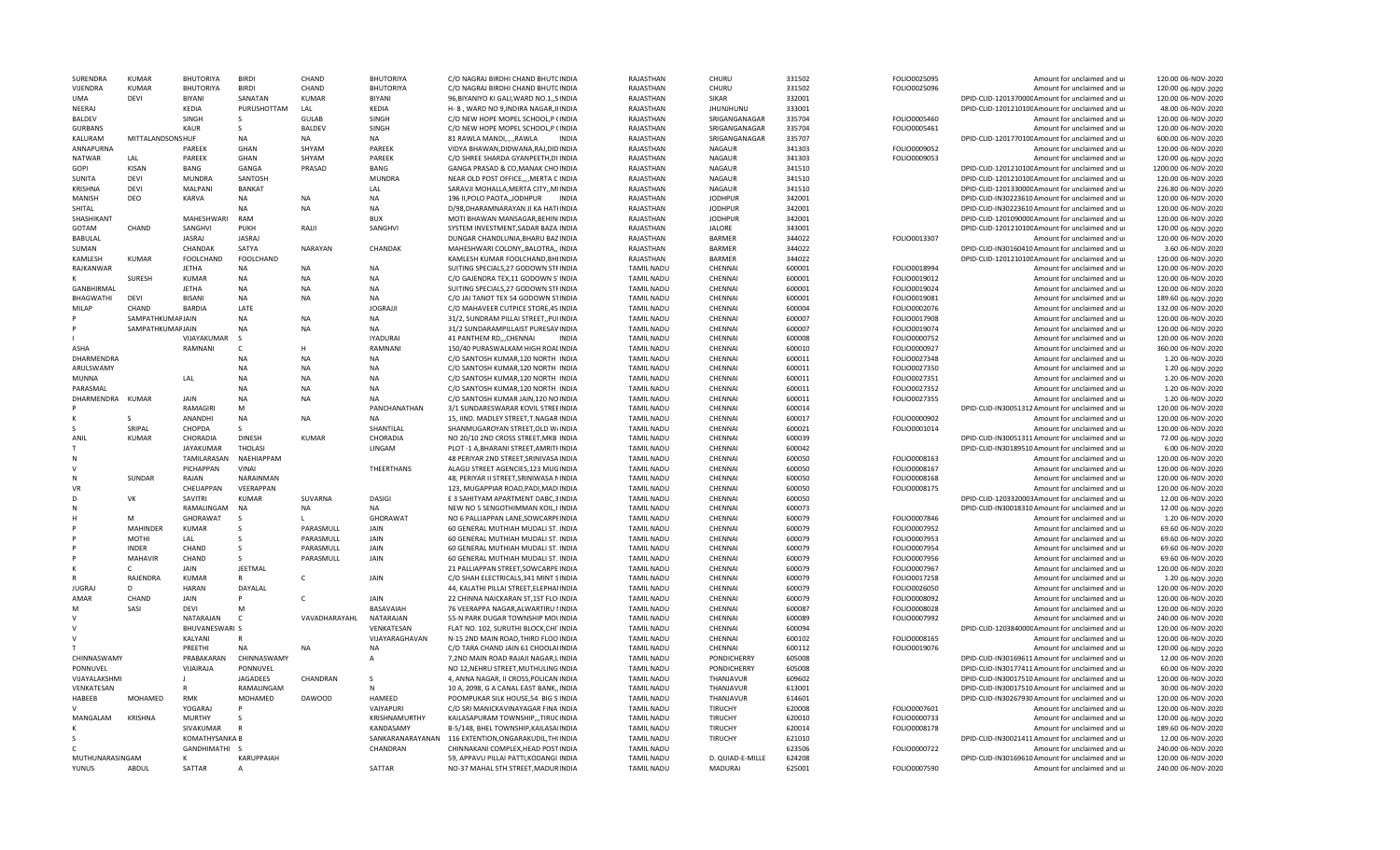| YUNUS           | ABDUL           | SATTAR                 | A                          |                 | SATTAR          | NO 37 MAHAL 5TH STREET, MADUR INDIA        | <b>TAMIL NADU</b>    | MADURAI          | 625001 | FOLIO0007598 | Amount for unclaimed and ur                      | 240.00 06-NOV-2020 |
|-----------------|-----------------|------------------------|----------------------------|-----------------|-----------------|--------------------------------------------|----------------------|------------------|--------|--------------|--------------------------------------------------|--------------------|
| YUNUS           | ABDUL           | SATTAR                 | A                          |                 | SATTAR          | NO 37 MAHAL 5TH STREET, MADUR INDIA        | <b>TAMIL NADU</b>    | MADURAI          | 625001 | FOLIO0007599 | Amount for unclaimed and ur                      | 240.00 06-NOV-2020 |
| PIYARIDEVI      |                 | <b>JAIN</b>            | LAL                        | CHAND           | JAIN            | ODUVAR LANE, EAST CHITRAI STREE INDIA      | <b>TAMIL NADU</b>    | MADURAI          | 625003 | FOLIO0000726 | Amount for unclaimed and ur                      | 120.00 06-NOV-2020 |
| RAJU            |                 |                        | KANAPATHISAMY              |                 | <b>NAICKER</b>  | 25, KASTHURI BAI STREET, NRT NAG INDIA     | <b>TAMIL NADU</b>    | THENI            | 625531 |              | DPID-CLID-IN30023910 Amount for unclaimed and ur | 30.00 06-NOV-2020  |
| VIJAY           | <b>MERCHANT</b> | $\mathsf{v}$           | VIMAL                      | SINGH           |                 | 13 A, EAST SATHA ROAD, , SRIVILLIPUINDIA   | <b>TAMIL NADU</b>    | KAMARAJ          | 626125 |              | DPID-CLID-IN30163740 Amount for unclaimed and ur | 120.00 06-NOV-2020 |
| Α               | MOHAMED         | MAIDHEEN               |                            | ABDUL           | KADHAR          |                                            | <b>TAMIL NADU</b>    | TIRUNELVELI      | 627103 |              | DPID-CLID-IN30177411 Amount for unclaimed and ur |                    |
|                 |                 |                        | M                          |                 |                 | NO 105, YERVADI NANGUNERI T K,, IINDIA     |                      |                  |        |              |                                                  | 120.00 06-NOV-2020 |
| G               | <b>ANTHONY</b>  | THAYALAN               | <sub>S</sub>               | G               | PRAGASAM        | H W P HOUSING COLONY, , TUTICOFINDIA       | <b>TAMIL NADU</b>    | TIRUNELVELI      | 628002 | FOLIO0000728 | Amount for unclaimed and ur                      | 240.00 06-NOV-2020 |
| R               |                 | RADHAKRISHNANA         |                            |                 | RAMANUJAM       | B-92.SPIC NAGAR.MUTHIYAPURAM INDIA         | <b>TAMIL NADU</b>    | TIRUNELVELI      | 628005 |              | DPID-CLID-IN30177412 Amount for unclaimed and ur | 60.00 06-NOV-2020  |
| M               |                 | CHOKKANATHAN MURUGESAN |                            |                 |                 | 42 A SHANMUGA SIGAMANI NAGAIINDIA          | <b>TAMIL NADU</b>    | TUTICORIN        | 628501 |              | DPID-CLID-IN30021410 Amount for unclaimed and ur | 60.00 06-NOV-2020  |
| <b>SINDHL</b>   |                 | S.                     | $\mathsf{R}$               |                 | NALLAPERUMAL    | NO.60, CHIDAMBARANATHAN STREINDIA          | <b>TAMIL NADU</b>    | KANYAKUMARI      | 629001 |              | DPID-CLID-120404000C Amount for unclaimed and ur | 120.00 06-NOV-2020 |
| VANAJA          |                 | <b>KUMAR</b>           | <b>KUMAR</b>               |                 |                 | DOOR NO. 20,, VINAYAYAR NAGAR,, INDIA      | <b>TAMIL NADU</b>    | SALEM            | 636003 |              | DPID-CLID-120109000CAmount for unclaimed and ur  | 30.00 06-NOV-2020  |
| SOUNDARAVALLI   |                 | s                      | SUBRAMANIAM                |                 |                 | 4/101A SYNDICATE BANK COLONY, IINDIA       | <b>TAMIL NADU</b>    | SALEM            | 636008 |              | DPID-CLID-IN30017510 Amount for unclaimed and ur | 120.00 06-NOV-2020 |
| <b>KUMAAR</b>   |                 |                        | SENGODA                    | GOUNDER         | К               | 9/150, ERUMAPALAYAM ROAD, SEE INDIA        | <b>TAMIL NADU</b>    | SALEM            | 636201 |              | DPID-CLID-IN30017510 Amount for unclaimed and ur | 60.00 06-NOV-2020  |
| SENTHIL         | <b>KUMAR</b>    |                        | RAMASAMY                   |                 |                 | NO 11/103, EAST KATTUKOTTAI, BEL INDIA     | <b>TAMIL NADU</b>    | SALEM            | 637402 |              | DPID-CLID-IN30169610 Amount for unclaimed and ur | 240.00 06-NOV-2020 |
|                 |                 | <b>KRISHNAN</b>        |                            | <b>SINNIA</b>   |                 |                                            |                      | PFRIYAR          |        | FOLIO0005429 |                                                  |                    |
|                 |                 |                        |                            |                 | GOWNDER         | 10/11 MILL ROAD, THEKKU THOTTA INDIA       | <b>TAMIL NADU</b>    |                  | 638668 |              | Amount for unclaimed and ur                      | 120.00 06-NOV-2020 |
|                 |                 | <b>BALASUBRAMAN P</b>  |                            | RAMASAMY        | GOUNDER         | NORTH, PRADHAKSHNAM ROAD, , KAINDIA        | <b>TAMIL NADU</b>    | PERIYAR          | 639001 | FOLIO0005439 | Amount for unclaimed and ur                      | 120.00 06-NOV-2020 |
|                 |                 | VELUSAMY               | $\overline{\mathbf{S}}$    | NKARUPPANNA     | GOVNDER         | 29 K V B NAGAR,,, KARRUR<br><b>INDIA</b>   | <b>TAMIL NADU</b>    | PFRIYAR          | 639002 | FOLIO0014946 | Amount for unclaimed and ur                      | 240.00 06-NOV-2020 |
| RAMANATHAN      |                 | $\mathsf{S}$           | SUBRAMANI                  |                 | M               | 79/12 THIRUPATHI LAYOUT, LIC UNIINDIA      | <b>TAMIL NADU</b>    | PERIYAR          | 639002 |              | DPID-CLID-IN30163740 Amount for unclaimed and ur | 60.00 06-NOV-2020  |
|                 |                 | NAGARANI               | $\overline{B}$             |                 | RAMANATHAN      | VYSIAL STREET,.,COIMBATORE<br><b>INDIA</b> | <b>TAMIL NADU</b>    | COIMBATORE       | 641001 | FOLIO0000550 | Amount for unclaimed and ur                      | 120.00 06-NOV-2020 |
|                 | N               |                        | BALAKRISHNAN NARAYANASWAMY |                 |                 | 253 A1 KEEZH STREET, COODALUR ('INDIA      | <b>TAMIL NADU</b>    | COIMBATORE       | 641002 |              | DPID-CLID-IN30021411 Amount for unclaimed and ur | 120.00 06-NOV-2020 |
| KEERTHI         |                 | RAYINDRAN              | RAVINDRAN                  |                 | RAMANATHAN      | 5TH STREET TATABAD,,,COIMBATOIINDIA        | <b>TAMIL NADU</b>    | COIMBATORE       | 641012 | FOLIO0000551 | Amount for unclaimed and ur                      | 120.00 06-NOV-2020 |
| M               |                 | SENGOTTUVEL            | $\overline{A}$             | <b>MARAPPA</b>  | <b>MUDALIAR</b> | 80 KNP ROAD,,,COIMBATORE<br><b>INDIA</b>   | <b>TAMIL NADU</b>    | COIMBATORE       | 641101 | FOLIO0000546 | Amount for unclaimed and ur                      | 180.00 06-NOV-2020 |
| LAKSHMI         |                 |                        | <b>NANJAN</b>              |                 |                 | NO 49, ELITHORAI, YEDAPPALLI PO, NINDIA    | <b>TAMIL NADU</b>    | <b>NILGIRI</b>   | 643104 |              | DPID-CLID-IN30169611 Amount for unclaimed and ur | 60.00 06-NOV-2020  |
|                 |                 |                        |                            |                 |                 |                                            |                      |                  |        |              |                                                  |                    |
| PARKASH         |                 | <b>DFVI</b>            | BHAGWAN                    |                 | DASS            | III H 74 NEHRU NAGAR, GHAZIABAD INDIA      | <b>UTTAR PRADESH</b> | GHAZIABAD        | 201001 | FOLIO0008303 | Amount for unclaimed and ur                      | 120.00 06-NOV-2020 |
| DAYA            |                 | RAM                    | <b>BALWANT</b>             |                 | SINGH           | Q.NO. A/377, SECTOR-23, RAJNAGA INDIA      | UTTAR PRADESH        | GHAZIABAD        | 201001 | FOLIO0009641 | Amount for unclaimed and ur                      | 120.00 06-NOV-2020 |
| <b>MUNNI</b>    | <b>DEVI</b>     | <b>GUPTA</b>           | $\mathsf{R}$               |                 | <b>GUPTA</b>    | 613, F/4, SHALIMAR GARDEN EXT-I, SINDIA    | UTTAR PRADESH        | GHAZIABAD        | 201001 |              | DPID-CLID-IN30046810 Amount for unclaimed and ur | 60.00 06-NOV-2020  |
| RUKMANI         |                 | GARG                   | RAJENDRA                   | KUMAR           | GARG            | PRAVEEN PROVISION STORE, 28, WHNDIA        | <b>UTTAR PRADESH</b> | <b>GHAZIABAD</b> | 201001 |              | DPID-CLID-120206000C Amount for unclaimed and ur | 120.00 06-NOV-2020 |
| MUSHARRAF       |                 | <b>HUSAIN</b>          | NA                         | <b>NA</b>       | <b>NA</b>       | A-803, NEEL PADAM KUNJ, OPP. DAEINDIA      | <b>UTTAR PRADESH</b> | <b>GHAZIABAD</b> | 201010 | FOLIO0016661 | Amount for unclaimed and ur                      | 360.00 06-NOV-2020 |
| SUMAN           |                 | <b>TAPARIYA</b>        | B                          | R               | <b>TAPARIYA</b> | C 182 RAMPRASTHA COLONY, FLAT INDIA        | <b>UTTAR PRADESH</b> | GHAZIABAD        | 201011 |              | DPID-CLID-IN30133019 Amount for unclaimed and ur | 240.00 06-NOV-2020 |
| PREETI          |                 | SARASWAT               | SUDHINDRA                  |                 | SARASWAT        | A-98 SECTOR-22,,,NOIDA<br><b>INDIA</b>     | UTTAR PRADESH        | GHAZIABAD        | 201301 | FOLIO0006736 | Amount for unclaimed and ur                      | 360.00 06-NOV-2020 |
| <b>NIRMALA</b>  |                 | <b>DEVI</b>            | <b>NA</b>                  | <b>NA</b>       | <b>NA</b>       | <b>INDIA</b><br>F-94, SECTOR-56,,, NOIDA   | <b>UTTAR PRADESH</b> | GHAZIABAD        | 201301 |              | DPID-CLID-IN30048410 Amount for unclaimed and ur | 120.00 06-NOV-2020 |
|                 |                 |                        |                            |                 |                 |                                            |                      |                  |        |              |                                                  |                    |
| VIMLA           |                 | SEHGAL                 | <b>OM</b>                  | PRAKASH         | SEHGAL          | C-92, SECTOR-39,, NOIDA<br><b>INDIA</b>    | UTTAR PRADESH        | GHAZIABAD        | 201303 |              | DPID-CLID-130207000CAmount for unclaimed and ur  | 120.00 06-NOV-2020 |
| RAJESH          | <b>KUMAR</b>    | GARG                   | RAM                        | SARAN           | DAS             | C 20 21, INDUSTRIAL AREA,, HATHRAINDIA     | UTTAR PRADESH        | <b>ALIGARH</b>   | 204101 |              | DPID-CLID-IN30240410 Amount for unclaimed and ur | 120.00 06-NOV-2020 |
| RAJNI           |                 | GARG                   | RAJESH                     | <b>KUMAR</b>    | GARG            | C 20 21, INDUSTRIAL AREA, HATHRAINDIA      | UTTAR PRADESH        | ALIGARH          | 204101 |              | DPID-CLID-IN30240410 Amount for unclaimed and ur | 120.00 06-NOV-2020 |
| <b>NUPUR</b>    |                 | TIWARI                 | RAIFFV                     |                 | TIWARI          | VIDHYA PATI NAGAR, MURSAN GATIINDIA        | UTTAR PRADESH        | ALIGARH          | 204101 |              | DPID-CLID-120214000CAmount for unclaimed and ur  | 168.00 06-NOV-2020 |
| <b>VIVEK</b>    |                 | JAIN                   | ABHAY                      | <b>KUMAR</b>    | JAIN            | ABHAY TRADING COMPANY, 2, SINDINDIA        | UTTAR PRADESH        | <b>ETWAH</b>     | 206001 | FOLIO0027023 | Amount for unclaimed and ur                      | 120.00 06-NOV-2020 |
| ATUL            | KUMAR           | AGARWAL                | D                          | N               | AGARWAI         | AJIT MAL ETAWAH U P.,,ETAWAH INDIA         | UTTAR PRADESH        | <b>ETWAH</b>     | 206121 | FOLIO0007504 | Amount for unclaimed and ur                      | 120.00 06-NOV-2020 |
| <b>RITA</b>     |                 | GOVIL                  | <b>ARUN</b>                |                 | GOVIL           | C/O KUSH INDUSTRIES, 15/200 'C' CIINDIA    | <b>UTTAR PRADESH</b> | <b>KANPUR</b>    | 208001 | FOLIO0003891 | Amount for unclaimed and ur                      | 120.00 06-NOV-2020 |
| <b>SHRISH</b>   | CHANDRA         | <b>GUPTA</b>           | <b>NA</b>                  | <b>NA</b>       | <b>NA</b>       | 24/23 KARACHI, KHANA,, KANPUR INDIA        | UTTAR PRADESH        | KANPUR           | 208001 | FOLIO0018916 | Amount for unclaimed and ur                      | 120.00 06-NOV-2020 |
| DR              | BINODKUMAR      | GUPTA                  | LATE                       | DRRR            | <b>GUPTA</b>    | 10/503 - C, ALLEN GANJ,, KANPUR INDIA      | UTTAR PRADESH        | KANPUR           | 208001 |              | DPID-CLID-IN30055610 Amount for unclaimed and ur | 240.00 06-NOV-2020 |
|                 |                 |                        |                            |                 |                 |                                            |                      |                  |        |              |                                                  |                    |
| RAM             | DAS             | <b>GUPTA</b>           | <b>NA</b>                  | <b>NA</b>       | <b>NA</b>       | 1/26 NAWAB GANJ,,,KANPUR<br><b>INDIA</b>   | UTTAR PRADESH        | <b>KANPUR</b>    | 208002 | FOLIO0018907 | Amount for unclaimed and ur                      | 120.00 06-NOV-2020 |
| RAM             | DAS             | <b>GUPTA</b>           | <b>NA</b>                  | NA              | <b>NA</b>       | 1/26 NAWAB GANJ,,,KANPUR<br><b>INDIA</b>   | UTTAR PRADESH        | <b>KANPUR</b>    | 208002 | FOLIO0018908 | Amount for unclaimed and ur                      | 120.00 06-NOV-2020 |
| SAVITIRI        |                 | SRIVASTAVA             | RAJKUMAR                   | LAL             | SRIVASTAVA      | H NO 734B N RLY LOCO COLONY, G'INDIA       | <b>UTTAR PRADESH</b> | <b>KANPUR</b>    | 208004 | FOLIO0010122 | Amount for unclaimed and ur                      | 120.00 06-NOV-2020 |
| <b>HARPREET</b> |                 | SINGH                  | S                          | <b>RAJINDFF</b> | SINGH           | 421, FAITHFUL GANJ, CANTT, KANPUIINDIA     | <b>UTTAR PRADESH</b> | <b>KANPUR</b>    | 208004 |              | DPID-CLID-120612000CAmount for unclaimed and ur  | 750.00 06-NOV-2020 |
| ABJINDAR        | SINGH           | <b>SURE</b>            | GORMEL                     | SINGH           | SURE            | 410/6 SHASTRI NAGAR,,,KANPUR INDIA         | UTTAR PRADESH        | <b>KANPUR</b>    | 208005 | FOLIO0002036 | Amount for unclaimed and ur                      | 120.00 06-NOV-2020 |
| GORMEL          | SINGH           | <b>SURE</b>            | <b>JOGINDAR</b>            |                 | SINGH           | 410/6SHASTRI NAGAR,,,KANPUR INDIA          | <b>UTTAR PRADESH</b> | <b>KANPUR</b>    | 208005 | FOLIO0005821 | Amount for unclaimed and ur                      | 120.00 06-NOV-2020 |
| ASHOK           |                 | NIRMAL                 | NA                         | NA              | NA              | 14/4, SITE NO. 2 "KIDWAI NAGAR", INDIA     | UTTAR PRADESH        | KANPUR           | 208011 | FOLIO0002027 | Amount for unclaimed and ur                      | 240.00 06-NOV-2020 |
| <b>HARI</b>     | SHANKAR         | TRIPATHI               | CHOTTE                     | LAL             | <b>TRIPATH</b>  | 128/2/98 OPP CBI, YASODA NAGAR, INDIA      | UTTAR PRADESH        | <b>KANPUR</b>    | 208011 | FOLIO0010148 | Amount for unclaimed and ur                      | 120.00 06-NOV-2020 |
|                 |                 |                        |                            |                 |                 |                                            |                      |                  |        |              |                                                  |                    |
| AMAR            | <b>NATH</b>     | <b>DIXIT</b>           | LATE                       | SADHARILAL      | <b>DIXIT</b>    | 126 A/2A,,USMANPUR,KANPUR<br><b>INDIA</b>  | UTTAR PRADESH        | <b>KANPUR</b>    | 208014 |              | DPID-CLID-IN30133018 Amount for unclaimed and ur | 360.00 06-NOV-2020 |
|                 | $\mathcal{C}$   | PORWAL                 | <b>BADRI</b>               |                 | PRASAD          | 8M/15 DABOULI,,,KANPUR<br><b>INDIA</b>     | UTTAR PRADESH        | <b>KANPUR</b>    | 208022 | FOLIO0015765 | Amount for unclaimed and ur                      | 120.00 06-NOV-2020 |
| <b>JAGDISH</b>  | CHANDRA         | ANAND                  | LATE                       | <b>BODHRAJ</b>  | ANAND           | H.NO.-27/H-1/12,DABAULI,,KANPUIINDIA       | UTTAR PRADESH        | <b>KANPUR</b>    | 208022 |              | DPID-CLID-IN30155720 Amount for unclaimed and ur | 120.00 06-NOV-2020 |
| ANIU            |                 | ANAND                  | <b>HARFNDRA</b>            | KUMAR           | ANAND           | H.NO.-27/H-1/12, DABAULI,,,KANPLINDIA      | UTTAR PRADESH        | <b>KANPUR</b>    | 208022 |              | DPID-CLID-IN30155720 Amount for unclaimed and ur | 120.00 06-NOV-2020 |
| RAM             | PRASAD          | <b>VERMA</b>           | <b>HARIDAS</b>             |                 |                 | UNION BANK OF INDIA.STATION RCINDIA        | UTTAR PRADESH        | <b>BANDA</b>     | 210001 | FOLIO0010164 | Amount for unclaimed and u                       | 120.00 06-NOV-2020 |
| <b>UMFSH</b>    | CHANDRA         | <b>MISHRA</b>          | VAGISH                     | CHANDRA         | <b>MISHRA</b>   | 984/2B,, MEERA PUR,, ALLAHABAD INDIA       | UTTAR PRADESH        | ALLAHABAD        | 211003 |              | DPID-CLID-120191010CAmount for unclaimed and ur  | 60.00 06-NOV-2020  |
| AZARA           |                 | <b>BEGUM</b>           | NA                         | NA              | NA              | S-8/416 C-1, M A ROAD,, VARANASI INDIA     | UTTAR PRADESH        | VARANASI         | 221002 | FOLIO0027896 | Amount for unclaimed and ur                      | 240.00 06-NOV-2020 |
| AZRA            |                 | <b>BEGUM</b>           | AHMAD                      |                 | RAZIA           | S-8/416, FRIENDS COLONY, MAQBO(INDIA       | UTTAR PRADESH        | VARANASI         | 221002 |              | DPID-CLID-IN30177410 Amount for unclaimed and ur | 240.00 06-NOV-2020 |
| LILAWATI        |                 | SINGH                  | AMAR                       | <b>BAHADUR</b>  | SINGH           | B-37/170 - 8, GIRINAGAR EXTN, BIR INDIA    | UTTAR PRADESH        | VARANASI         | 221010 |              | DPID-CLID-IN30055610 Amount for unclaimed and ur | 30.00 06-NOV-2020  |
|                 |                 |                        |                            |                 |                 |                                            |                      |                  |        |              |                                                  |                    |
| <b>KARUNESH</b> |                 | <b>GUPTA</b>           | RAMAKANT                   |                 | <b>GUPTA</b>    | 78, PURANA CHAUK, SHAHGANJ, JAINDIA        | <b>UTTAR PRADESH</b> |                  | 223001 |              | DPID-CLID-IN30226911 Amount for unclaimed and ur | 660.00 06-NOV-2020 |
| <b>UMESH</b>    | <b>KUMAR</b>    | AGARWAL                | NA                         | <b>NA</b>       | <b>NA</b>       | 1271, DELHI DARWAZA,,,FAIZABAD INDIA       | <b>UTTAR PRADESH</b> | FAIZABAD         | 224001 |              | DPID-CLID-IN30155710 Amount for unclaimed and ur | 2.40 06-NOV-2020   |
| SHISHR          |                 | <b>RASTOGI</b>         | SHYAM                      |                 | BABU            | FRIENDS AUTOMOBILES, 14 NOVELTINDIA        | UTTAR PRADESH        | LUCKNOW          | 226001 | FOLIO0001470 | Amount for unclaimed and ur                      | 120.00 06-NOV-2020 |
| <b>RAMESH</b>   | CHAND           | <b>JAIN</b>            | <b>NA</b>                  | <b>NA</b>       | <b>NA</b>       | AVADH FINANCIAL CONSULTANTS, NINDIA        | <b>UTTAR PRADESH</b> | <b>LUCKNOW</b>   | 226001 | FOLIO0018968 | Amount for unclaimed and ur                      | 120.00 06-NOV-2020 |
| ANJALI          |                 | <b>BHATIA</b>          | THAKUR                     | DASS            | <b>BHATIA</b>   | 17/6 TYPE III PWD COLONY, JAIL ROJINDIA    | UTTAR PRADESH        | LUCKNOW          | 226002 | FOLIO0001465 | Amount for unclaimed and ur                      | 120.00 06-NOV-2020 |
| S.              | <b>VIQAR</b>    | <b>HUSAIN</b>          | $\mathsf{S}$               | <b>IFTIKHAR</b> | <b>HUSAIN</b>   | MODEL COLONY, RUSTOM NAGAR, INDIA          | UTTAR PRADESH        | LUCKNOW          | 226003 | FOLIO0001455 | Amount for unclaimed and ur                      | 240.00 06-NOV-2020 |
| PRADEEP         |                 | <b>KUMAR</b>           | PRABHAT                    |                 | <b>KUMAR</b>    | VIJAY A-1/119 VIJAY KHAND -1, GOIINDIA     | UTTAR PRADESH        | LUCKNOW          | 226010 | FOLIO0005600 | Amount for unclaimed and ur                      | 120.00 06-NOV-2020 |
| ZAKIA           |                 | KHAN                   | GAUHAR                     | AHMAD           | <b>KHAN</b>     | 180/19, TAKIA AZAM BEG, BAROOD IINDIA      | UTTAR PRADESH        | LUCKNOW          | 226018 |              | DPID-CLID-IN30177411 Amount for unclaimed and ur | 300.00 06-NOV-2020 |
|                 |                 |                        |                            |                 |                 |                                            |                      |                  |        |              |                                                  |                    |
| CHAMAN          | <b>BEHARI</b>   | <b>TANDON</b>          | SHYAM                      | <b>BFHARI</b>   | <b>TANDON</b>   | SECTOR G C 28, ALIGANJ SCHEME,, LINDIA     | UTTAR PRADESH        | <b>LUCKNOW</b>   | 226024 |              | DPID-CLID-1202990003Amount for unclaimed and ur  | 120.00 06-NOV-2020 |
| <b>VIPUL</b>    |                 | KHANDELWAL             | <b>VIRENDRA</b>            | KUMAR           | KHANDFLWAL      | 20/4, DHARMSHALA WARD, AJIT NA(INDIA       | UTTAR PRADESH        | PRATAPGARH       | 230001 |              | DPID-CLID-120191010CAmount for unclaimed and ur  | 60.00 06-NOV-2020  |
| <b>ASHISH</b>   |                 |                        | <b>VIRENDER</b>            | KUMAR           | KHANDFLWAL      | 20/4, DHARAMSHALA, WARD, PRATAINDIA        | UTTAR PRADESH        | PRATAPGARH       | 230001 |              | DPID-CLID-120191010CAmount for unclaimed and ur  | 60.00 06-NOV-2020  |
|                 | KUMAR           | KHANDELWAL             |                            |                 |                 |                                            |                      |                  |        |              |                                                  |                    |
| RAI             | KUMAR           | <b>GLIPTA</b>          | RAMDHANI                   |                 | GUPTA           | NO 86 RIVER BAN COLONY, GHAZIPUNDIA        | UTTAR PRADESH        | <b>GHAZIPUR</b>  | 233001 |              | DPID-CLID-IN30039418 Amount for unclaimed and ur | 240.00 06-NOV-2020 |
| SUSHIL          |                 | KUMAR                  | $\mathbf{L}$               | SRISURAI        | PARKASH         | C/O HAR MILAD STORE, 22 SHASTRI INDIA      | <b>UTTAR PRADESH</b> | <b>BARFILLY</b>  | 243001 | FOLIO0001769 | Amount for unclaimed and ur                      | 240.00 06-NOV-2020 |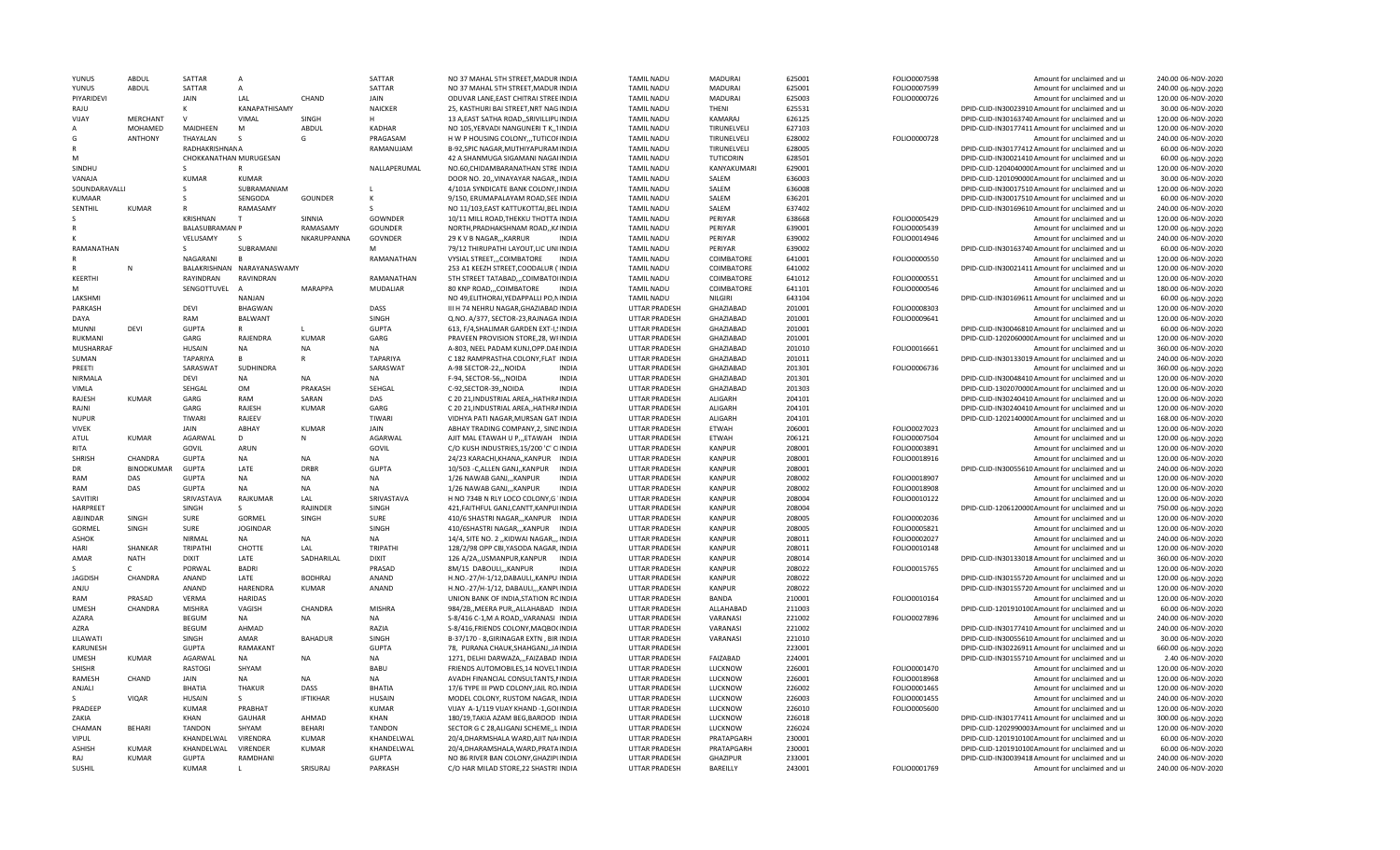| <b>VIKRAM</b>    |                | <b>KAPOOR</b>         | MUNNA            | LAI             | <b>KAPOOR</b>         | KAPOOR STATIONERS, 3/50 KUNCH/INDIA                                            | UTTAR PRADESH                            | BAREILLY                          | 243001           | FOLIO0014455 | Amount for unclaimed and ur                                                                          | 4.80 06-NOV-2020                         |
|------------------|----------------|-----------------------|------------------|-----------------|-----------------------|--------------------------------------------------------------------------------|------------------------------------------|-----------------------------------|------------------|--------------|------------------------------------------------------------------------------------------------------|------------------------------------------|
| ARUNABH          |                | PRABHAKAR             | RAGHUNANDAN      | SINGH           | YADAV                 | D/21 TIBRINATH BDA COLONY,,,BAFINDIA                                           | UTTAR PRADESH                            | BAREILLY                          | 243005           | FOLIO0014320 | Amount for unclaimed and ur                                                                          | 120.00 06-NOV-2020                       |
| RAJIV            | <b>KUMAR</b>   | AGARWAL               | M                | $\mathbf{L}$    | AGARWAL               | 27, VIKRAMADITYAPURI,,, BAREILLY INDIA                                         | UTTAR PRADESH                            | BAREILLY                          | 243005           |              | DPID-CLID-IN30118620 Amount for unclaimed and ur                                                     | 120.00 06-NOV-2020                       |
| KANCHAN          |                | ARORA                 | <b>SUSHIL</b>    |                 | KUMAR                 | B-97, MODEL TOWN,,, BAREILLY INDIA                                             | UTTAR PRADESH                            | BAREILLY                          | 243122           |              | DPID-CLID-IN30155720 Amount for unclaimed and ur                                                     | 360.00 06-NOV-2020                       |
| AKHILESH         |                | RAI                   | RAMADHAR         |                 | RAI                   | B-419 IFFCO TOWNSHIP,,,BAREILLY INDIA                                          | UTTAR PRADESH                            | BAREILLY                          | 243403           | FOLIO0014356 | Amount for unclaimed and ur                                                                          | 240.00 06-NOV-2020                       |
| <b>BHARAT</b>    | SINGH          | YADAV                 | DARYAB           | SINGH           | YADAV                 | RAM TALAYA, LINE PAR,, MORADAB/INDIA                                           | UTTAR PRADESH                            | MORADABAD                         | 244001           |              | DPID-CLID-IN30105510 Amount for unclaimed and ur                                                     | 12.00 06-NOV-2020                        |
| <b>BEER</b>      |                | SINGH                 | BAL              |                 | <b>KISHAN</b>         | RADHA BIHAR, NUMAISH CAMP,, SAIINDIA                                           | UTTAR PRADESH                            | SAHARANPUR                        | 247001           |              | DPID-CLID-120164040CAmount for unclaimed and ur                                                      | 51.60 06-NOV-2020                        |
| TAJINDER         | SINGH          | <b>BEDI</b>           | MANDHEER         | SINGH           | <b>BEDI</b>           | H.NO - 39, BERI BAGH KHAND - 2,,,SINDIA                                        | UTTAR PRADESH                            | SAHARANPUR                        | 247001           |              | DPID-CLID-120289000CAmount for unclaimed and ur                                                      | 60.00 06-NOV-2020                        |
| VIPUL            |                | <b>MISHRA</b>         | VIJAI            | PRATAP          | <b>MISRA</b>          | C/O DR V P MISRA, 38 EAST CANAL FINDIA                                         | UTTAR PRADESH                            | DEHRA DUN                         | 248001           | FOLIO0012501 | Amount for unclaimed and ur                                                                          | 120.00 06-NOV-2020                       |
| CHANDAN          | SINGH          | RANA                  |                  | S               | RANA                  | 105/1 NAI BASTI CHAKHOWALA, DEIINDIA                                           | UTTAR PRADESH                            | <b>DEHRA DUN</b>                  | 248001           |              | DPID-CLID-IN30045013 Amount for unclaimed and ur                                                     | 120.00 06-NOV-2020                       |
| PADMA            |                | RANI                  | NA               | NA              | <b>NA</b>             | 51 A LYTTON ROAD, DEHRADUN, , DINDIA                                           | UTTAR PRADESH                            | <b>DEHRA DUN</b>                  | 248001           |              | DPID-CLID-IN30088814 Amount for unclaimed and ur                                                     | 240.00 06-NOV-2020                       |
| VIBHAV           |                | <b>GUPTA</b>          | <b>ISH</b>       | <b>KRIPA</b>    | <b>GUPTA</b>          | C/O ISH MEDICOS.15 KANWALI ROJINDIA                                            | UTTAR PRADESH                            | <b>DEHRA DUN</b>                  | 248001           |              | DPID-CLID-130414000CAmount for unclaimed and ur                                                      | 48.00 06-NOV-2020                        |
| LEELA            |                | PANT                  | <b>MOHAN</b>     | CHANDRA         | PANT                  | 189-E GARHI CANTT,,,DEHRADUN INDIA                                             | <b>UTTAR PRADESH</b>                     | <b>DEHRA DUN</b>                  | 248003           | FOLIO0012506 | Amount for unclaimed and ur                                                                          | 120.00 06-NOV-2020                       |
| SHASHI           |                | BANSAL                | $\mathsf{R}$     |                 | BANSAL                | F 2, MEENA ENCLAVE, YOGI VIHAR, HINDIA                                         | UTTAR PRADESH                            | <b>HARDWAR</b>                    | 249401           |              | DPID-CLID-IN30070810 Amount for unclaimed and ur                                                     | 1800.00 06-NOV-2020                      |
| O                |                | <b>GUPTA</b>          | <b>NARAIN</b>    |                 | PRASAD                | 22-RAMNAGAR,,, MEERUT CITY INDIA                                               | UTTAR PRADESH                            | MFFRUT                            | 250002           | FOLIO0006743 | Amount for unclaimed and ur                                                                          | 120.00 06-NOV-2020                       |
| VED              |                | PRAKASH               | PYARE            |                 | LAL                   | C/O V K GARG 186/1, ARYA PURI LAIINDIA                                         | UTTAR PRADESH                            | MUZAFFARNAGAR                     | 251001           | FOLIO0014495 | Amount for unclaimed and ur                                                                          |                                          |
|                  |                |                       |                  |                 |                       |                                                                                |                                          |                                   |                  |              |                                                                                                      | 120.00 06-NOV-2020                       |
| SACHIN           |                | RAI                   | <b>GULSHAN</b>   |                 | RAI                   | 731,LADDHAWALA,HANUMANPURIINDIA                                                | UTTAR PRADESH                            | MUZAFFARNAGAR                     | 251001           |              | DPID-CLID-IN30155721 Amount for unclaimed and ur                                                     | 30.00 06-NOV-2020                        |
| LALIT            | <b>MOHAN</b>   | <b>JOSHI</b>          | HARISH           | CHANDRA         | <b>JOSHI</b>          | V-KWARSINGH (CHANDPUR), PO-ANINDIA                                             | UTTAR PRADESH                            | PITHORAGARH                       | 262523           |              | DPID-CLID-1201910101Amount for unclaimed and ur                                                      | 12.00 06-NOV-2020                        |
| MAYA             |                | VASISHT               | D                | D               | VASISHT               | W/O MR.D.D.VASHISTH( CHIEF ENGINDIA                                            | UTTAR PRADESH                            | NAINITAL                          | 263148           | FOLIO0004661 | Amount for unclaimed and ur                                                                          | 360.00 06-NOV-2020                       |
| ARCHANA          |                | <b>MISHRA</b>         | A                | к               | RAIAN                 | VILL KASAILA, POST MANKAPUR, GCINDIA                                           | UTTAR PRADESH                            | GONDA                             | 271001           |              | DPID-CLID-IN30177410 Amount for unclaimed and ur                                                     | 120.00 06-NOV-2020                       |
| KOMAL            |                | SARAF                 | PAWAN            |                 | SARAF                 | TRILOKI BAKERS, RANI BAZAR, GONDINDIA                                          | UTTAR PRADESH                            | GONDA                             | 271001           | FOLIO0025719 | Amount for unclaimed and ur                                                                          | 120.00 06-NOV-2020                       |
| KAUSHAL          | <b>KISHORE</b> | <b>GUPTA</b>          | LATE             | <b>BHAGWATI</b> | PRASAD                | KAUSHAL GENRAL STORE, NEAR BANINDIA                                            | UTTAR PRADESH                            | GONDA                             | 271302           |              | DPID-CLID-IN30051312 Amount for unclaimed and ur                                                     | 120.00 06-NOV-2020                       |
| ARTI             |                | <b>DEVI</b>           | RAJENDRA         | PRASAD          | LOHIA                 | SISWA BAZARMAHARAJGANJ<br><b>INDIA</b>                                         | UTTAR PRADESH                            | <b>GORAKHPUR</b>                  | 273153           | FOLIO0010113 | Amount for unclaimed and ur                                                                          | 120.00 06-NOV-2020                       |
| RAJENDRA         | PRASAD         | LOHIA                 | <b>GANESH</b>    | PRASAD          | LOHIA                 | SISWA BAZAR,,,MAHARAJGANJ<br><b>INDIA</b>                                      | UTTAR PRADESH                            | GORAKHPUR                         | 273153           | FOLIO0010114 | Amount for unclaimed and ur                                                                          | 120.00 06-NOV-2020                       |
| VIDHYA           | BHUSHAN        | SHARMA                | LATE             | SHRIVISHNUDUTT  | SHARMA                | 64, TATVA DARSHI VATIKA,, MATHUI INDIA                                         | UTTAR PRADESH                            | MATHURA                           | 281006           |              | DPID-CLID-IN30155721 Amount for unclaimed and ur                                                     | 120.00 06-NOV-2020                       |
| LALITESH         |                |                       | RADHEY           |                 | LAL                   | 5/455 KATRA ITWARI KHAN NAI, KI IINDIA                                         | UTTAR PRADESH                            | AGRA                              | 282010           | FOLIO0003795 | Amount for unclaimed and ur                                                                          | 240.00 06-NOV-2020                       |
| POOJA            |                |                       | <b>RADHEY</b>    |                 | A                     | 5/455 KATRA ITWARI KHAN, NAI KI IINDIA                                         | UTTAR PRADESH                            | <b>AGRA</b>                       | 282010           | FOLIO0003798 | Amount for unclaimed and ur                                                                          | 240.00 06-NOV-2020                       |
| <b>SURESH</b>    | CHANDRA        | SHARMA                | SHEO             | CHARANLAI       | SHARMA                | KENDRIYA VIDYALAYA O E F, HAZAR INDIA                                          | UTTAR PRADESH                            | AGRA                              | 283103           | FOLIO0009444 | Amount for unclaimed and ur                                                                          | 360.00 06-NOV-2020                       |
| PRAMOD           | <b>KUMAR</b>   | <b>DIXIT</b>          | PREM             | NARAYAN         | <b>DIXIT</b>          | NEW MARKET, TUNDLA,, FIROZABACINDIA                                            | UTTAR PRADESH                            | AGRA                              | 283204           | FOLIO0001488 | Amount for unclaimed and ur                                                                          | 120.00 06-NOV-2020                       |
| <b>JAGDISH</b>   | PD             | KHANDELWAL            | LATE             | SRIRAM          | NATH                  | NEW MARKET, TUNDLA,, FIROZABACINDIA                                            | UTTAR PRADESH                            | AGRA                              | 283204           | FOLIO0001490 | Amount for unclaimed and ur                                                                          | 120.00 06-NOV-2020                       |
| RAJNEESH         |                |                       | A                | S.              | PANDEY                | <b>INDIA</b><br><b>GYAN KUTITUNDLA</b>                                         | UTTAR PRADESH                            | AGRA                              | 283204           | FOLIO0009459 | Amount for unclaimed and ur                                                                          | 120.00 06-NOV-2020                       |
| KAMALA           |                | ARORA                 | <b>BISWA</b>     | <b>NATH</b>     | ARORA                 | SUNDARI MOHAN AVENUE,,,CALCUINDIA                                              | <b>WEST BENGAL</b>                       | KOLKATA                           | 700001           | FOLIO0004141 | Amount for unclaimed and ur                                                                          | 120.00 06-NOV-2020                       |
| RAM              | RATAN          | DAGA                  | <b>JAY</b>       | <b>NARAYAN</b>  | DAGA                  | C/O RATAN & CO,40/1 SHIBTOLLA : INDIA                                          | <b>WEST BENGAL</b>                       | KOLKATA                           | 700001           | FOLIO0006642 | Amount for unclaimed and ur                                                                          | 120.00 06-NOV-2020                       |
| ABHAY            |                | LAKHOTIA              | <b>KESHAN</b>    | DFV             | LAKHOTIA              | C/O J K ENTERPRISES.83/85 N S RO/INDIA                                         | <b>WEST BENGAL</b>                       | KOLKATA                           | 700001           | FOLIO0027547 | Amount for unclaimed and u                                                                           | 120.00 06-NOV-2020                       |
| <b>ARCHANA</b>   |                | <b>AGARWAL</b>        | SUSHIL           | <b>KUMAR</b>    | AGARWAL               | 26/1,ARMENIAN STREET,2nd FLOOINDIA                                             | <b>WEST BENGAL</b>                       | KOLKATA                           | 700001           |              | DPID-CLID-IN30223610 Amount for unclaimed and ur                                                     | 1.20 06-NOV-2020                         |
| SUDHA            | DEVI           | <b>JAISWAL</b>        | BALRAM           |                 | JAISWAL               | 1/1B BARICK LANE,,,CALCUTTA<br>INDIA                                           | <b>WEST BENGAL</b>                       | <b>KOLKATA</b>                    | 700006           | FOLIO0013912 | Amount for unclaimed and ur                                                                          | 240.00 06-NOV-2020                       |
| ARUN             | <b>KUMAR</b>   | <b>BAHETY</b>         | RAM              | KISHAN          | <b>BAHETY</b>         | 5, JADULAL MULLICK ROAD,,,,KOLK/INDIA                                          | <b>WEST BENGAL</b>                       | KOLKATA                           | 700006           |              | DPID-CLID-120345000CAmount for unclaimed and ur                                                      | 120.00 06-NOV-2020                       |
| <b>BAIRANG</b>   | LAL            | GOYAL                 | <b>NA</b>        | N <sub>A</sub>  | <b>NA</b>             | 18 COTTON STREET,,,CALCUTTA INDIA                                              | <b>WEST BENGAL</b>                       | KOLKATA                           | 700007           | FOLIO0023689 |                                                                                                      | 120.00 06-NOV-2020                       |
| PRADEEP          | <b>KUMAR</b>   | LADHA                 | <b>NA</b>        | <b>NA</b>       | <b>NA</b>             |                                                                                |                                          |                                   |                  |              | Amount for unclaimed and ur                                                                          |                                          |
|                  |                |                       |                  |                 |                       | C/O TARA CHAND MAHESH KUMARINDIA                                               | <b>WEST BENGAL</b>                       | <b>KOLKATA</b>                    | 700007           | FOLIO0023768 | Amount for unclaimed and ur                                                                          | 120.00 06-NOV-2020                       |
| SANTOSH          | <b>KUMAR</b>   | LADHA                 | NA               | <b>NA</b>       | NA                    | C/O TARA CHAND MAHESH KUMARINDIA                                               | <b>WEST BENGAL</b>                       | KOLKATA                           | 700007           | FOLIO0023769 | Amount for unclaimed and ur                                                                          | 120.00 06-NOV-2020                       |
| SHAKUNTALA       | DEVI           | TODI                  | <b>BINOD</b>     | KUMAR           | <b>TODI</b>           | C/O RASHMI ENTERPRISE, 214/216, INDIA                                          | <b>WEST BENGAL</b>                       | KOLKATA                           | 700007           | FOLIO0025925 | Amount for unclaimed and ur                                                                          | 189.60 06-NOV-2020                       |
| SHIV             | PRAKASH        | <b>DUBFY</b>          | SIDDHINATH       |                 | <b>DUBFY</b>          | 143/1/1 COTTON ST 5TH FLOOR,,,KINDIA                                           | <b>WEST BENGAL</b>                       | KOLKATA                           | 700007           |              | DPID-CLID-IN30021412 Amount for unclaimed and ur                                                     | 360.00 06-NOV-2020                       |
| <b>SURESH</b>    |                | AGARWAL               | $\mathsf{R}$     | $\mathbf{L}$    | AGARWAL               | 143 RAJA RAM MOHAN ROY ROAD, INDIA                                             | <b>WEST BENGAL</b>                       | KOLKATA                           | 700008           | FOLIO0027606 | Amount for unclaimed and ur                                                                          | 120.00 06-NOV-2020                       |
| ANIL             | KUMAR          | MALL                  | CHAMPA           | LAL             | <b>MALI</b>           | 32A/28 SUREN SARKAR ROAD, 3RD IINDIA                                           | <b>WEST BENGAL</b>                       | KOLKATA                           | 700010           | FOLIO0009754 | Amount for unclaimed and ur                                                                          | 120.00 06-NOV-2020                       |
| SARITA           |                | MAHESHWARI            | SHYAM            | SUNDER          | <b>MAHESHWARI</b>     | 25B CANAL STREET.CAMAC COURT. INDIA                                            | <b>WEST BENGAL</b>                       | <b>KOLKATA</b>                    | 700016           | FOLIO0002374 | Amount for unclaimed and ur                                                                          | 360.00 06-NOV-2020                       |
| <b>FARHEEN</b>   |                | ISHAQUE               | MOHAMMED         |                 | ISHAQUE               | 32 D MIAJAN, OASTAGER LANE, IST. INDIA                                         | <b>WEST BENGAL</b>                       | <b>KOLKATA</b>                    | 700017           | FOLIO0004291 | Amount for unclaimed and ur                                                                          | 120.00 06-NOV-2020                       |
| PARIMAL          | SEN            | MAZUMDAR              | LATE             | SURESHSEN       | MUZUMDAR              | 28 BAKULBAGAN ROW FLAT NO 2-{INDIA                                             | <b>WEST BENGAL</b>                       | <b>KOLKATA</b>                    | 700025           | FOLIO0004214 | Amount for unclaimed and ur                                                                          | 240.00 06-NOV-2020                       |
| <b>USHA</b>      |                | SEAL                  | <b>NA</b>        | <b>NA</b>       | <b>NA</b>             | 6C CHANDRA NATH CHATERJEE STRINDIA                                             | <b>WEST BENGAL</b>                       | KOLKATA                           | 700025           | FOLIO0023798 | Amount for unclaimed and ur                                                                          | 120.00 06-NOV-2020                       |
| SITARAM          |                | <b>LOHIA</b>          | S.               |                 | LOHIA                 | LOHIA NIWAS, 3-B, NEW ROAD, ALI INDIA                                          | <b>WEST BENGAL</b>                       | KOLKATA                           | 700027           | FOLIO0017135 | Amount for unclaimed and ur                                                                          | 240.00 06-NOV-2020                       |
| PUSPAL           |                | <b>DASGUPTA</b>       | LATE             | SNDAS           | GUPT/                 | 46/2 SATYEN ROY, BRANCH ROAD,, CINDIA                                          | <b>WEST BENGAL</b>                       | KOLKATA                           | 700034           | FOLIO0013983 | Amount for unclaimed and ur                                                                          | 240.00 06-NOV-2020                       |
| BIJAY            | <b>KUMAR</b>   | SHAW                  | OM               | PRAKASH         | SHAW                  | 17/6 OLAI CHANDI ROAD,,, KOLKAT/INDIA                                          | <b>WEST BENGAL</b>                       | KOLKATA                           | 700037           |              | DPID-CLID-120345000CAmount for unclaimed and ur                                                      | 240.00 06-NOV-2020                       |
| <b>BRINDA</b>    | <b>DFVI</b>    | LOHIA                 | <b>NA</b>        | <b>NA</b>       | <b>NA</b>             | SATYAM CO-OP HSG SOC LTDBLO INDIA                                              | <b>WEST BENGAL</b>                       | KOLKATA                           | 700046           |              | DPID-CLID-IN30036020 Amount for unclaimed and ur                                                     | 240.00 06-NOV-2020                       |
| <b>NIDHI</b>     |                | JENA                  | p                | к               | <b>JFNA</b>           | C/O OM PRAKASH JAJODIA,110/3, [INDIA                                           | <b>WEST BENGAL</b>                       | <b>KOLKATA</b>                    | 700048           | FOLIO0027129 | Amount for unclaimed and ur                                                                          | 600.00 06-NOV-2020                       |
| DHARMENDRA KUMAR |                | <b>OOLAL</b>          | NA               | <b>NA</b>       | <b>NA</b>             | BIMA ABASAN, BLOCK-E,1ST FL, FLAINDIA                                          | <b>WEST BENGAL</b>                       | KOLKATA                           | 700048           |              | DPID-CLID-120345000CAmount for unclaimed and ur                                                      | 120.00 06-NOV-2020                       |
| SAPNA            |                | TULSIAN               | <b>VINOD</b>     | KUMAR           | GANERIWAL             | JESSORE HERITAGE, FLAT NO. 5E, BIINDIA                                         | <b>WEST BENGAL</b>                       | KOLKATA                           | 700055           |              | DPID-CLID-120300000C Amount for unclaimed and ur                                                     | 120.00 06-NOV-2020                       |
| SWARUP           |                | <b>SINGHA</b>         | SRI              | <b>DEBKUMAR</b> | SINGHA                | 21/H/31, CANAL EAST ROAD,,,KOLK INDIA                                          | <b>WEST BENGAL</b>                       | KOLKATA                           | 700067           |              | DPID-CLID-120191030CAmount for unclaimed and ur                                                      | 240.00 06-NOV-2020                       |
| SWATI            |                | <b>DUTTA</b>          | К                |                 | <b>DUTTA</b>          | TANIK B 3/9 BRAHMAPUR NORTHEIINDIA                                             | <b>WEST BENGAL</b>                       | SOUTH 24 PGS                      | 700070           |              | DPID-CLID-IN30051311 Amount for unclaimed and ur                                                     | 12.00 06-NOV-2020                        |
| RUPALI           |                | <b>NASKAR</b>         | A                |                 | <b>NASKAR</b>         | C/O MANICK NASKAR, MAHAMAYAHNDIA                                               | <b>WEST BENGAL</b>                       | <b>KOLKATA</b>                    | 700084           |              | DPID-CLID-IN30047643 Amount for unclaimed and ur                                                     | 120.00 06-NOV-2020                       |
| DEBAJIT          |                | ADITYA                | SURAJIT          |                 | ADITYA                | 119 NEW COLONY SODEPUR PANIHINDIA                                              | <b>WEST BENGAL</b>                       | KOLKATA                           | 700114           |              | DPID-CLID-IN30051312 Amount for unclaimed and ur                                                     | 12.00 06-NOV-2020                        |
| SARITA           |                | <b>BIDAWATKA</b>      | MAHENDRA         | <b>KUMAR</b>    | <b>BIDAWATKA</b>      |                                                                                |                                          | <b>HOWRAH</b>                     | 711101           | FOLIO0002324 |                                                                                                      |                                          |
| PAWAN            | <b>KUMAR</b>   | KEDIA                 | R                | К               | KEDIA                 | 15 CHINTAMANI DEY ROAD,,,HOWFINDIA<br>26 NIDHI RAM MAJHI LANE,,,HOWRINDIA      | <b>WEST BENGAL</b><br><b>WEST BENGAL</b> | <b>HOWRAH</b>                     | 711101           | FOLIO0016432 | Amount for unclaimed and ur<br>Amount for unclaimed and ur                                           | 360.00 06-NOV-2020<br>120.00 06-NOV-2020 |
|                  |                |                       |                  |                 | <b>NA</b>             |                                                                                |                                          |                                   |                  |              |                                                                                                      |                                          |
| MINU             |                | AGARWAL               | <b>NA</b>        | <b>NA</b>       |                       | SANJAY AGARWAL, 47, KALIPRASAD INDIA                                           | <b>WEST BENGAL</b>                       | <b>HOWRAH</b>                     | 711101           |              | DPID-CLID-120132000CAmount for unclaimed and ur                                                      | 600.00 06-NOV-2020                       |
| RITU             |                | SHARMA                | ANIL             |                 | SHARMA                | 89 / A / 18 RAMDAS GARGARI ROAINDIA                                            | <b>WEST BENGAL</b>                       | <b>HOOGHLY</b>                    | 712248           |              | DPID-CLID-IN30007910 Amount for unclaimed and ur                                                     | 49.20 06-NOV-2020                        |
| PARESH           | <b>NATH</b>    | GHOSH                 | <b>BHOLA</b>     | <b>NATH</b>     | <b>GHOSH</b>          | 9 NO. PURATAN CHALK, NUTANGANINDIA                                             | <b>WEST BENGAL</b>                       | <b>BURDWAN</b>                    | 713102           |              | DPID-CLID-120265010CAmount for unclaimed and ur                                                      | 24.00.06-NOV-2020                        |
| <b>UTPAL</b>     |                | BANERJEE              | $\overline{A}$   |                 | BANERJEE              | A/2 NANDALAL BITHI, NON COMPANINDIA                                            | <b>WEST BENGAL</b>                       | <b>BURDWAN</b>                    | 713216           |              | DPID-CLID-IN30032710 Amount for unclaimed and ur                                                     | 60.00 06-NOV-2020                        |
|                  |                |                       |                  |                 |                       |                                                                                |                                          |                                   |                  |              |                                                                                                      |                                          |
| CHANDRANATH      |                | BHATTACHARJEE PRIYA   |                  | KANTA           | BHATTACHARJEE         | THANA ROAD, POST- ANDAL, DIST- BINDIA                                          | <b>WEST BENGAL</b>                       | <b>BURDWAN</b>                    | 713321           | FOLIO0027076 | Amount for unclaimed and ur                                                                          | 120.00 06-NOV-2020                       |
| SAMIR            | KUMAR          | SAHA                  | LATF             | AMARENDRNATH    | SAHA                  | C/O SAHA MEDICAL MART, RADHA I INDIA                                           | <b>WEST BENGAL</b>                       | <b>BURDWAN</b>                    | 713325           | FOLIO0013900 | Amount for unclaimed and u                                                                           | 120.00 06-NOV-2020                       |
| CHANDRA          | <b>SFKHAR</b>  | MAITY                 | <b>AUROBINDA</b> |                 |                       | VILL/PO KALAGA CHIA,,, MIDNAPUR INDIA                                          | <b>WEST BENGAL</b>                       | PURBA MEDINIPUR                   | 721432           | FOLIO0013926 | Amount for unclaimed and ur                                                                          | 240.00 06-NOV-2020                       |
| ARATI<br>ASIT    | <b>KUMAR</b>   | PATRA<br><b>DUTTA</b> | GADADHAR<br>LATE | SACHINANDAN     | PATRA<br><b>DUTTA</b> | DURGACHAK COLONI, BLOCK - C, HA INDIA<br>VILL PO PATRASAYER,,,DIST BANKUIINDIA | <b>WEST BENGAL</b><br><b>WEST BENGAL</b> | PURBA MEDINIPUR<br><b>BANKURA</b> | 721602<br>722206 |              | DPID-CLID-IN30026310 Amount for unclaimed and ur<br>DPID-CLID-IN30048411 Amount for unclaimed and ur | 24.00 06-NOV-2020<br>12.00 06-NOV-2020   |